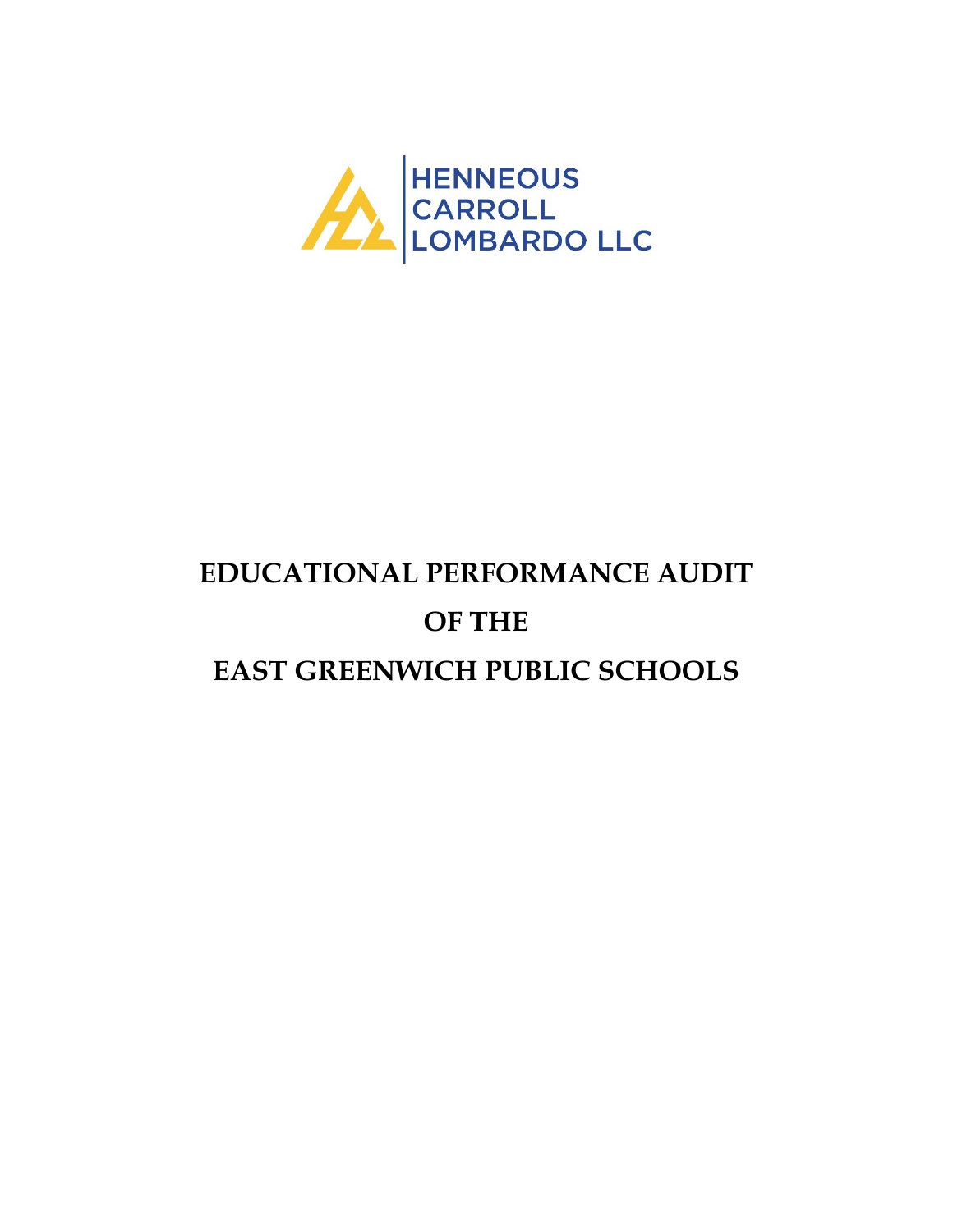# **TABLE OF CONTENTS**

| I.          |                                       | $\overline{2}$ |
|-------------|---------------------------------------|----------------|
| Π.          |                                       |                |
|             |                                       | 6              |
|             |                                       | 7              |
|             | C. The Firm and Experts Who Conducted |                |
|             |                                       | 7              |
|             |                                       | 11             |
| III.        | Review of Department Level Activities | 20             |
|             |                                       | 23             |
|             |                                       | 25             |
| IV.         |                                       | 28             |
|             | А.                                    | 33             |
|             | B <sub>1</sub>                        | 40             |
|             | C.                                    | 45             |
|             |                                       | 49             |
| V.          | Review of Personnel Contracts         | 68             |
| VI.         | Review of Informational Technology    | 71             |
| VII.        |                                       | 77             |
| VIII.       |                                       | 79             |
| IX.         |                                       | 85             |
| $X_{\cdot}$ |                                       | 87             |
| XI.         |                                       | 92             |
| XII.        |                                       | 94             |
| XIII.       |                                       | 95             |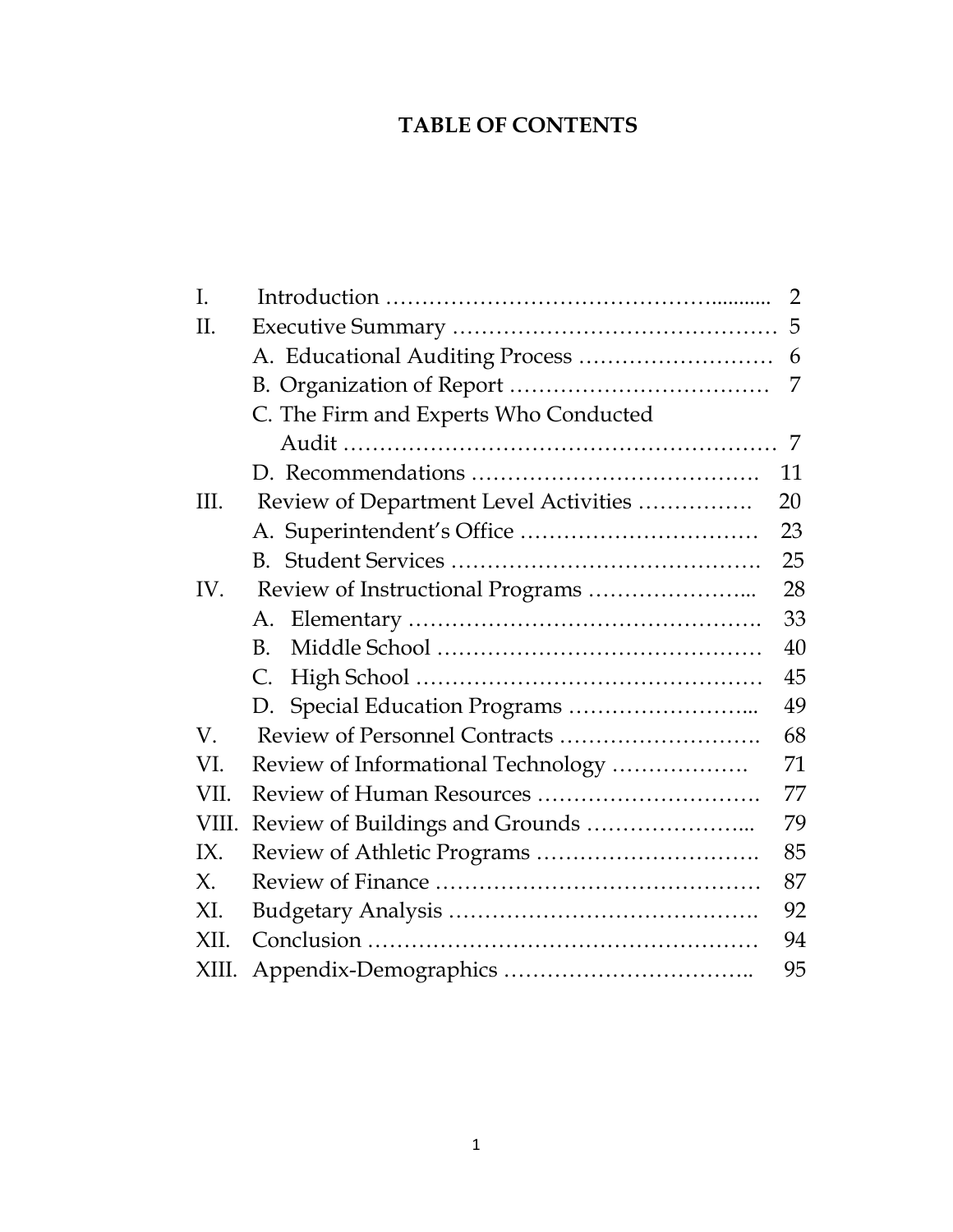#### **I. INTRODUCTION**

l

The Town of East Greenwich is home to six (6) public schools within the town. The total student population in East Greenwich for the 2017-18 School Year was two thousand five hundred four (2,504) students. The total number of teachers employed by the East Greenwich School District (hereinafter "district") for the 2016-17 School Year was two hundred twenty-six (226) as reported by the Rhode Island Department of Education (hereinafter "RIDE"). The Superintendent of Schools is Dr. Victor Mercurio.<sup>1</sup>

The District is widely regarded as being made up of High Performing Schools. In 2017, sixty-three percent (63%) of all students participating in ELA State Assessments met or exceeded expectations. In Mathematics, sixty and five tenths of a percent (60.5%) of students met or exceeded expectations.<sup>2</sup>

The East Greenwich School District (hereinafter "district") is divided into two (2) zones for its elementary schools. Students in one zone, which consists primarily of households east of South County Trail, attend Meadowbrook Farms Elementary School (hereinafter "Meadowbrook") from Kindergarten to Grade Two and George R. Hanaford School (hereinafter "Hanaford") from Grade Three (3) to Grade Five (5).

<sup>1</sup> Rhode Island Department of Education (2017). *InfoWorks! Rhode Island Education Data* Reporting. Retrieved from http://infoworks.ride.ri.gov/district/east-greenwich

<sup>2</sup> Rhode Island Department of Education (2017). *InfoWorks! Rhode Island Education Data* Reporting. Retrieved from http://infoworks.ride.ri.gov/district/east-greenwich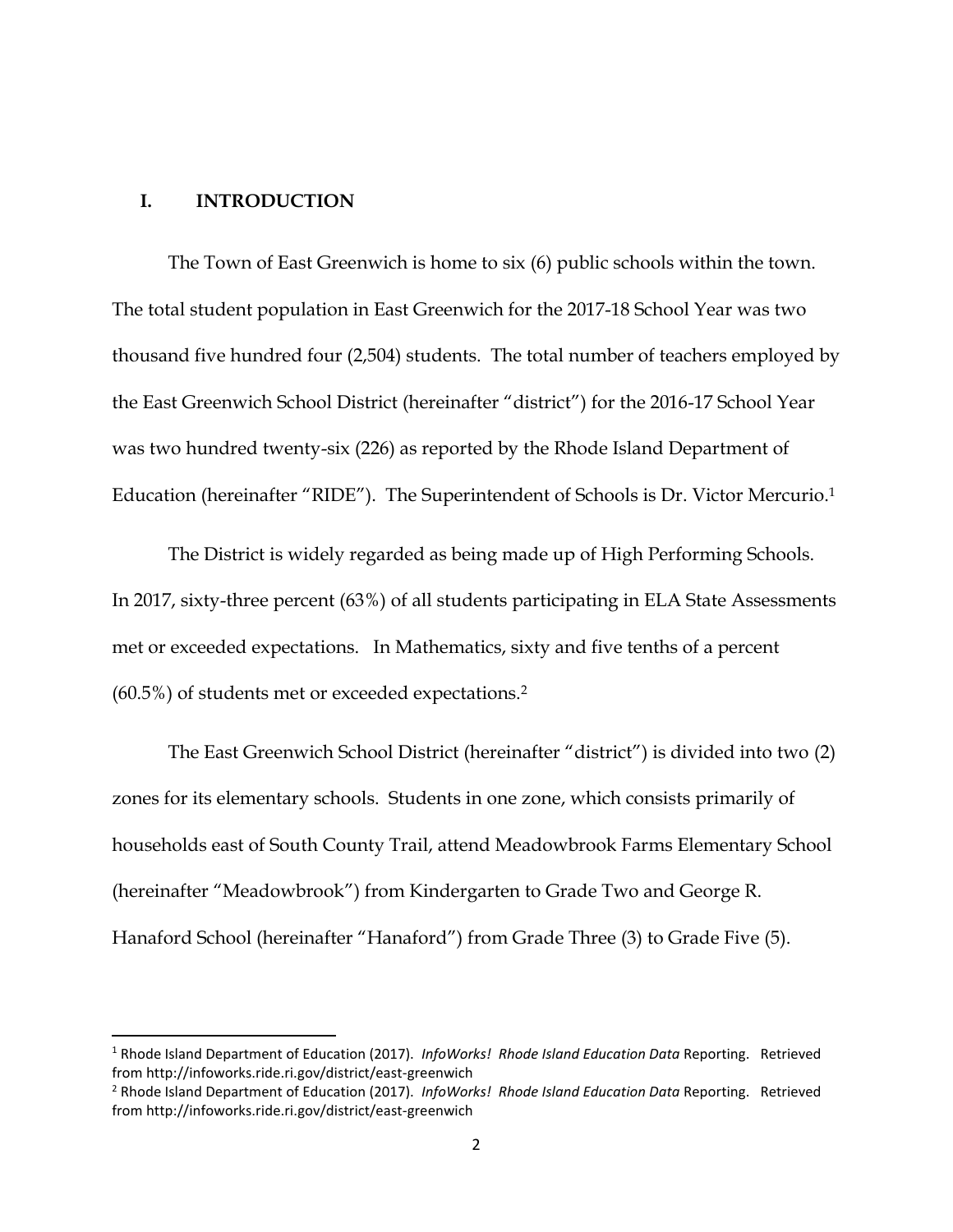During the 2016-17 School Year, Meadowbrook had two hundred sixty-eight (268) enrolled students and twenty-five (25 teachers). Seven percent (7%) of Meadowbrook students were eligible for subsidized lunch. One percent (1%) of students received ESL or bilingual services and twenty percent (20%) of students received special education services.3 During the 2016-17 School Year, Hanaford had two hundred fifty-two (252) enrolled students and twenty-four (24) teachers. Seven percent (7%) of Hanaford students were eligible for subsidized lunch. One percent (1%) of students received ESL or bilingual services and fourteen percent (14%) of students received special education services.<sup>4</sup>

Students in the other elementary school zone, which consists primarily of households west of the South County Trail, attend Frenchtown Elementary School (hereinafter "Frenchtown") from Kindergarten to Grade Two and James H. Eldredge School (hereinafter "Eldredge") from Grade Three (3) to Grade Five (5).

During the 2016-17 School Year, Frenchtown had two hundred seventy-one (271) enrolled students and twenty-three (23) teachers. Twelve percent (12%) of Frenchtown students were eligible for subsidized lunch. One percent (1%) of students received ESL or bilingual services and thirteen percent (13%) received special education services.<sup>5</sup> During the 2016-17 School Year, Eldredge had three hundred three (303) enrolled

l

<sup>3</sup> Rhode Island Department of Education (2017). *InfoWorks! Rhode Island Education Data* Reporting. Retrieved from http://infoworks.ride.ri.gov/school/meadowbrook-farms-school

<sup>4</sup> Rhode Island Department of Education (2017). *InfoWorks! Rhode Island Education Data* Reporting. Retrieved from http://infoworks.ride.ri.gov/school/george-hanaford-school

<sup>5</sup> Rhode Island Department of Education (2017). *InfoWorks! Rhode Island Education Data* Reporting. Retrieved from http://infoworks.ride.ri.gov/school/frenchtown-school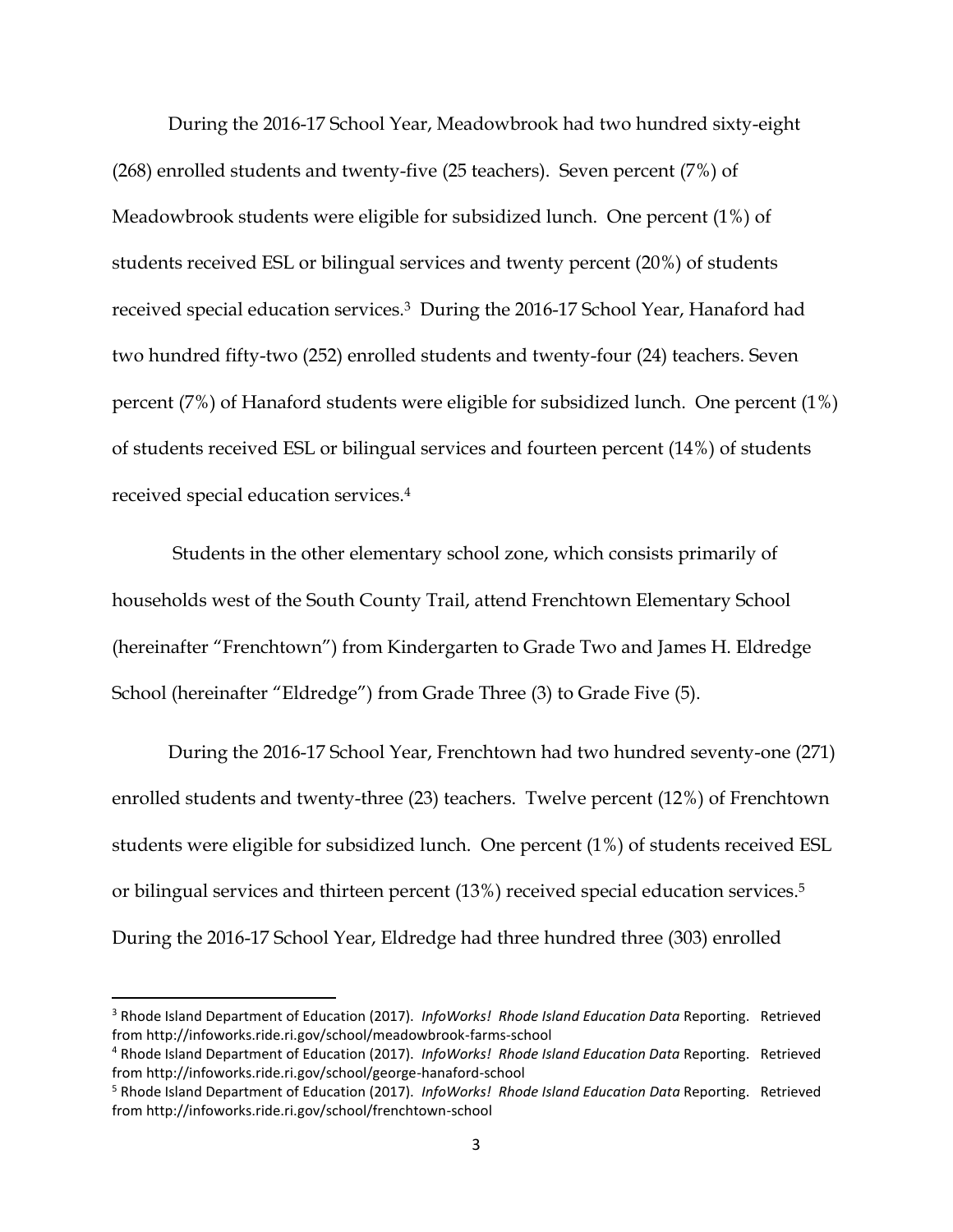students and twenty-five (25) teachers. Eight percent (8%) of Eldredge students were eligible for subsidized lunch. One percent (1%) of students received ESL or bilingual services and fourteen percent (14%) received special education services.<sup>6</sup>

After elementary school, all students in town are zoned to attend Archie R. Cole Middle School (hereinafter "Cole Middle School"), which services all town students enrolled in public schools for Grades Six through Eight (6-8). Six hundred seventy-eight (678) students were enrolled in Cole Middle School in the 2016-17 School Year and the school employed fifty-five (55) teachers. Four percent (4%) of Cole Middle School students were eligible for subsidized lunch. One percent (1%) of students received ESL/bilingual services and ten percent (10%) of students received special education services.<sup>7</sup>

Upon completing Cole Middle School, all East Greenwich public school students attend East Greenwich High School (hereinafter the "High School"). Seven hundred fourteen (714) students attended the High School in 2016-17 and during that year, it employed seventy (70) teachers. Four percent (4%) of High School students were eligible for subsidized lunch. Less than one percent (>1%) of students received ESL/bilingual services and eight percent (8%) received special education services.<sup>8</sup>

l

<sup>6</sup> Rhode Island Department of Education (2017). *InfoWorks! Rhode Island Education Data* Reporting. Retrieved from http://infoworks.ride.ri.gov/school/james-h-eldredge-elementary-school

<sup>7</sup> Rhode Island Department of Education (2017). *InfoWorks! Rhode Island Education Data* Reporting. Retrieved from http://infoworks.ride.ri.gov/school/archie-r-cole-middle-school

<sup>8</sup> Rhode Island Department of Education (2017). *InfoWorks! Rhode Island Education Data* Reporting. Retrieved from http://infoworks.ride.ri.gov/school/east-greenwich-high-school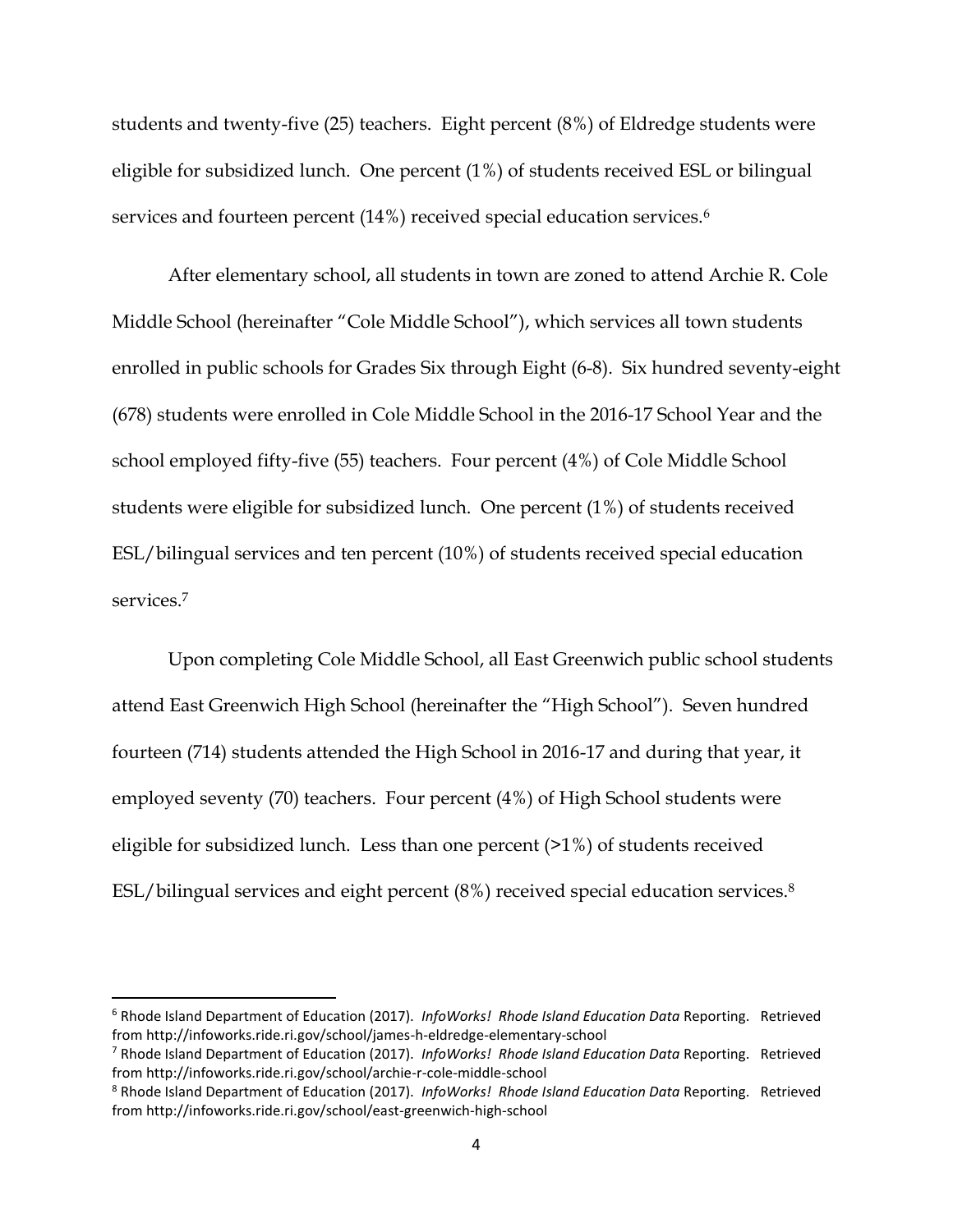#### **II. EXECUTIVE SUMMARY**

 $\overline{\phantom{a}}$ 

The East Greenwich School Committee hired the law firm of Henneous Carroll Lombardo, LLC (hereinafter "Firm") to perform an educational audit of the District on May 29, 2018, in response to the Town of East Greenwich (hereinafter "Town") failing to adequately fund the School Department's budget for fiscal year 2019. As detailed in this report, the auditing team found that the failure of the Town to adequately fund the School Department has led to, and will continue to lead to, the deterioration of the quality public school system that the Town currently enjoys. A strong public school system is one of the primary attributes that young families look for when deciding where to live; contributing to higher property values and tax revenues. In particular, in marketing materials for East Greenwich, the strong academic reputation of the schools within the Town is often cited as a selling point for families.<sup>9</sup> As demonstrated by data and observations throughout the education performance audit report, the District is not currently in compliance with the Rhode Island Department of Education's (hereinafter "RIDE") Basic Education Program (hereinafter "BEP") and will be unable to maintain a strong public school system with high quality school buildings, strong academic programs and dedicated staff and faculty under its current funding structure.

<sup>9</sup> *See [http://www.rihousehunt.com/relocating-east-greenwich-ri/;](http://www.rihousehunt.com/relocating-east-greenwich-ri/) [https://www.neighborhoodscout.com/ri/east](https://www.neighborhoodscout.com/ri/east-greenwich)[greenwich;](https://www.neighborhoodscout.com/ri/east-greenwich)* 

*https://www.google.com/search?q=move+to+east+greenwich+ri+for+the+public+schools&rlz=1C1OKWM\_enUS78 7US787&oq=move+to+east+greenwich+ri+for+the+public+schools&aqs=chrome..69i57.6668j0j4&sourceid=chrome &ie=UTF-8*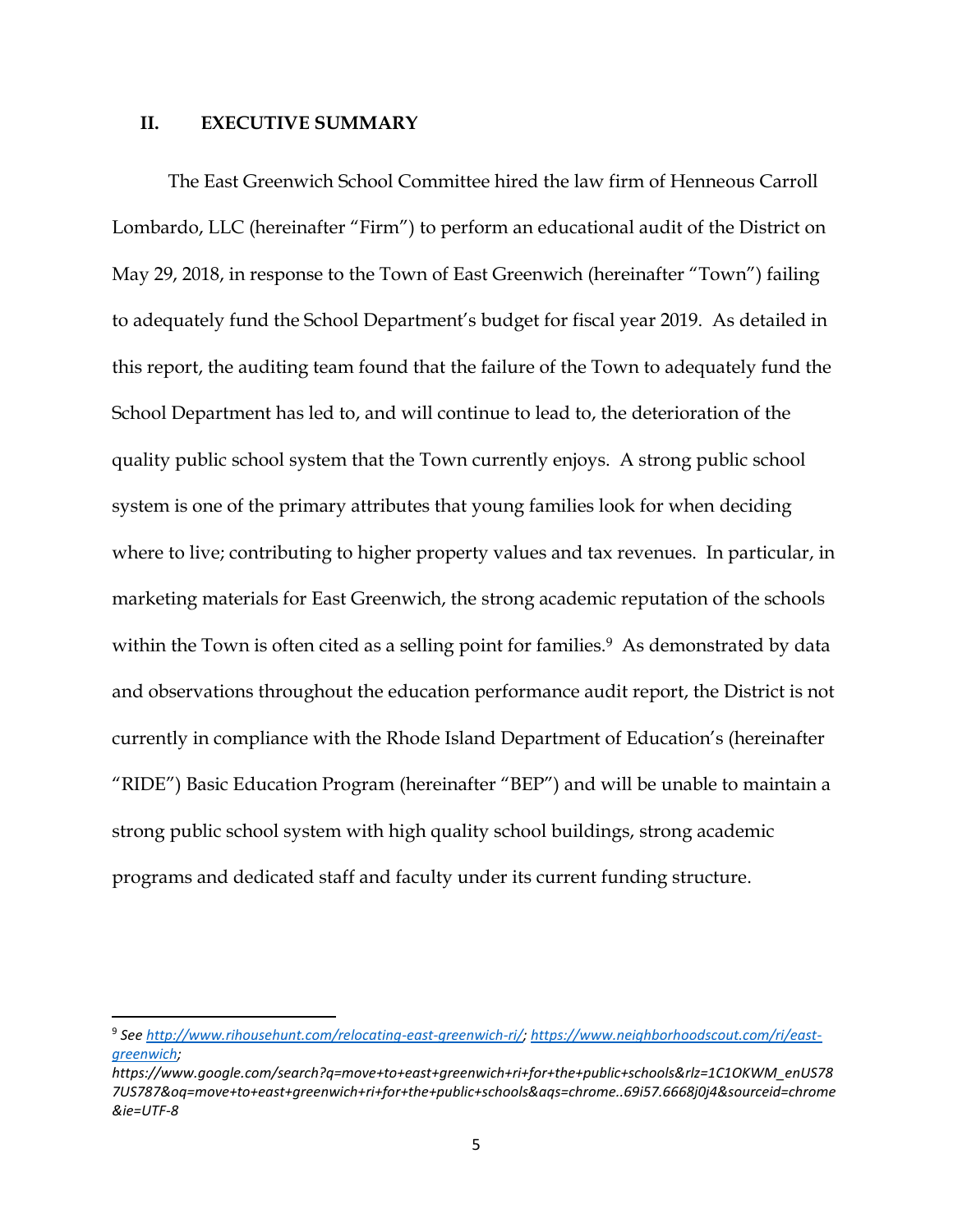#### **A. Educational Auditing Process**

1. *Purpose*

The purpose of the audit is to identify the components of all educational infrastructures in grade levels PK-12, the program designs and their effectiveness, and the impact on student performance.

#### 2. *Question to be Answered*

Does the district have enough staff, programs and/or resources to comply with state and federal law and the BEP?

#### 3. *Method of Collecting Data*

In performing its educational audit, the Firm thoroughly examined each area of the District and its schools and administration. This was done through administrative and staff interviews at each of the six (6) District schools and Central Office, as well as review of data provided by the District, RIDE and the Special Education Census. The Firm then evaluated this information for its compliance with state and federal law. In addition, the Firm examined the District's compliance with the BEP. The BEP is the overarching set of regulations for the Rhode Island public education system. Section G-12-4 of the BEP states that "Each LEA shall ensure that its schools are compliant with the BEP…" Rhode Island Department of Education, *Basic Education Program*, Section G-12-4 (2009).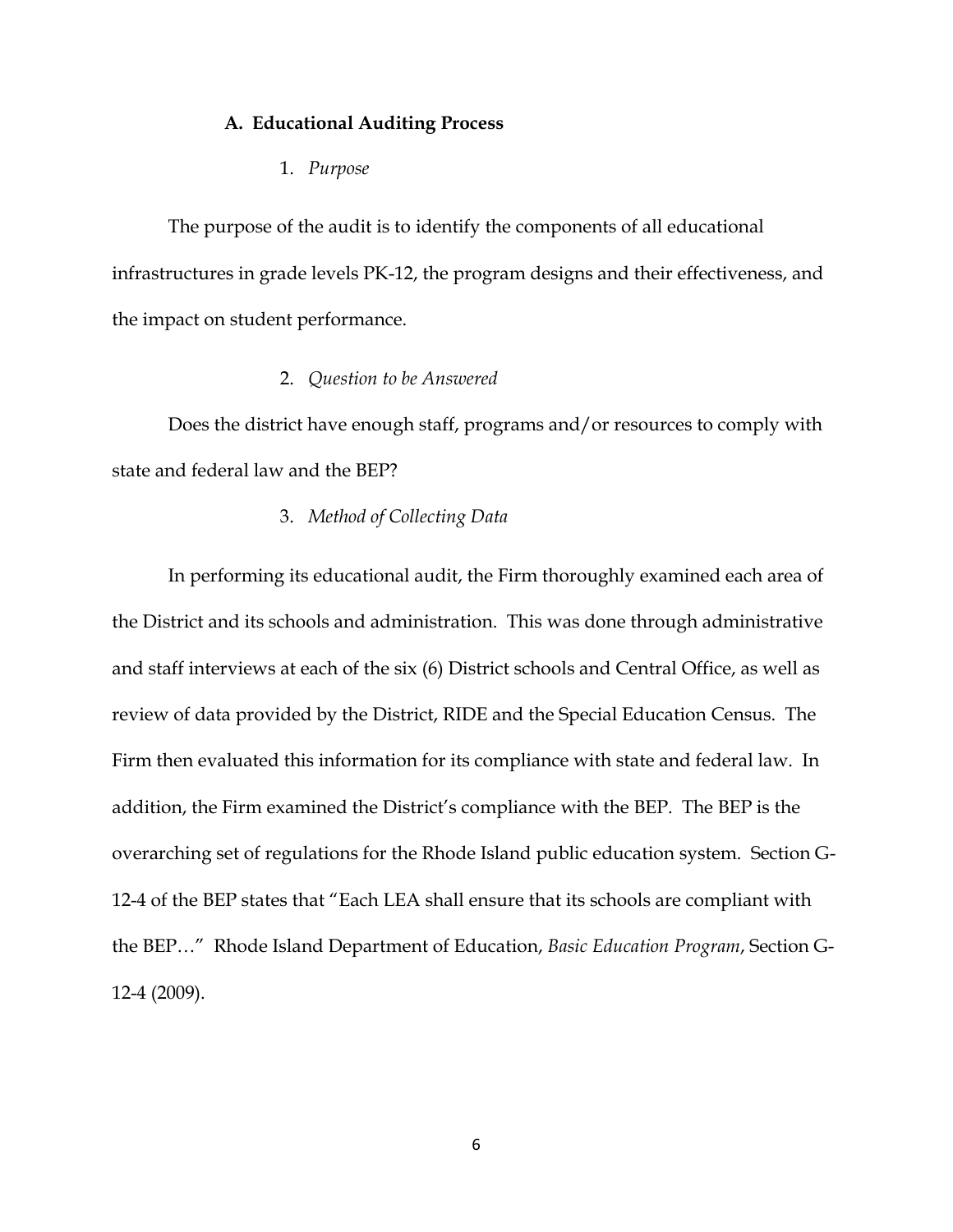#### **B. Organization of the Report**

The Report is organized as follows:

- I. Introduction
- II. Executive Summary
- III. Review of Department Level Activities
- IV. Review of Instructional Programs
	- a. Elementary (PK-5)
	- b. Middle School
	- c. High School
	- d. Special Education Program
- V. Review of Personnel Contracts
- VI. Review of Information Technology
- VII. Review of Human Resources
- VIII. Review of Buildings and Grounds
- IX. Review of Athletic Programs
- X. Review of Finance
- XI. Budgetary Review
- XII. Conclusion

#### **C. The Firm and Experts Who Conducted the Audit**

Attorney Mary Ann Carroll coordinated this effort for the Firm. Attorney Carroll and her partners, Andrew Henneous and Aubrey Lombardo, run a boutique law firm which specializes in the areas of education and special education law. As such, they represent numerous school departments throughout Rhode Island and Massachusetts.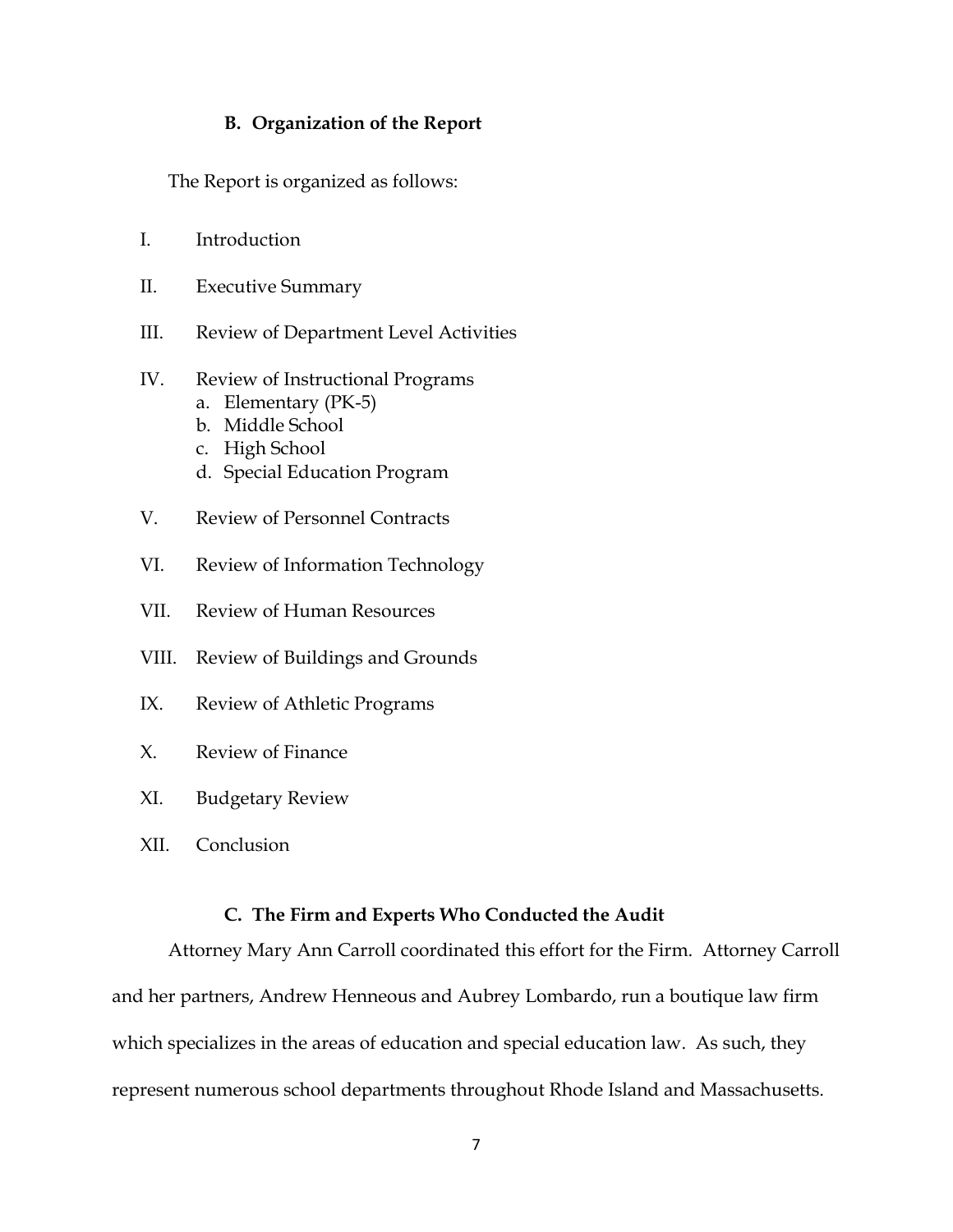In addition to her expertise as an education law attorney, Attorney Carroll has over thirty (30) years of experience in the field of education. She has held positions ranging from classroom teacher, administrator and superintendent of schools.

The Firm, with the approval of Superintendent Victor Mercurio, also utilized experts in the areas of elementary education, secondary education, special education and fiscal oversight in the performance of its educational audit of the School Department. These expert educators spent over one hundred (100) hours speaking to personnel in the District and reviewing documents pertaining to East Greenwich Schools in the preparation of this report.

The Firm hired Patricia Dubois as its elementary education expert for the purposes of the educational performance audit. Ms. Dubois is presently the Superintendent of Glocester Public Schools. She has held that position since 2009 and during that time, Glocester Elementary Schools have consistently been ranked amongst the highest in the state based on standardized testing. Prior to holding her present position, she was the Director of Grants, Curriculum, Instruction and Assessments for the Woonsocket School Department. She has also held the position of High School Assistant Principal and Math teacher. Ms. Dubois conducted the audit of elementary schools within East Greenwich to determine if they are in compliance with the requirements of state and federal law and the BEP.

The Firm hired Dr. Thomas Kenworthy as the expert educator in the area of secondary education. Dr. Kenworthy is presently the Assistant Superintendent in the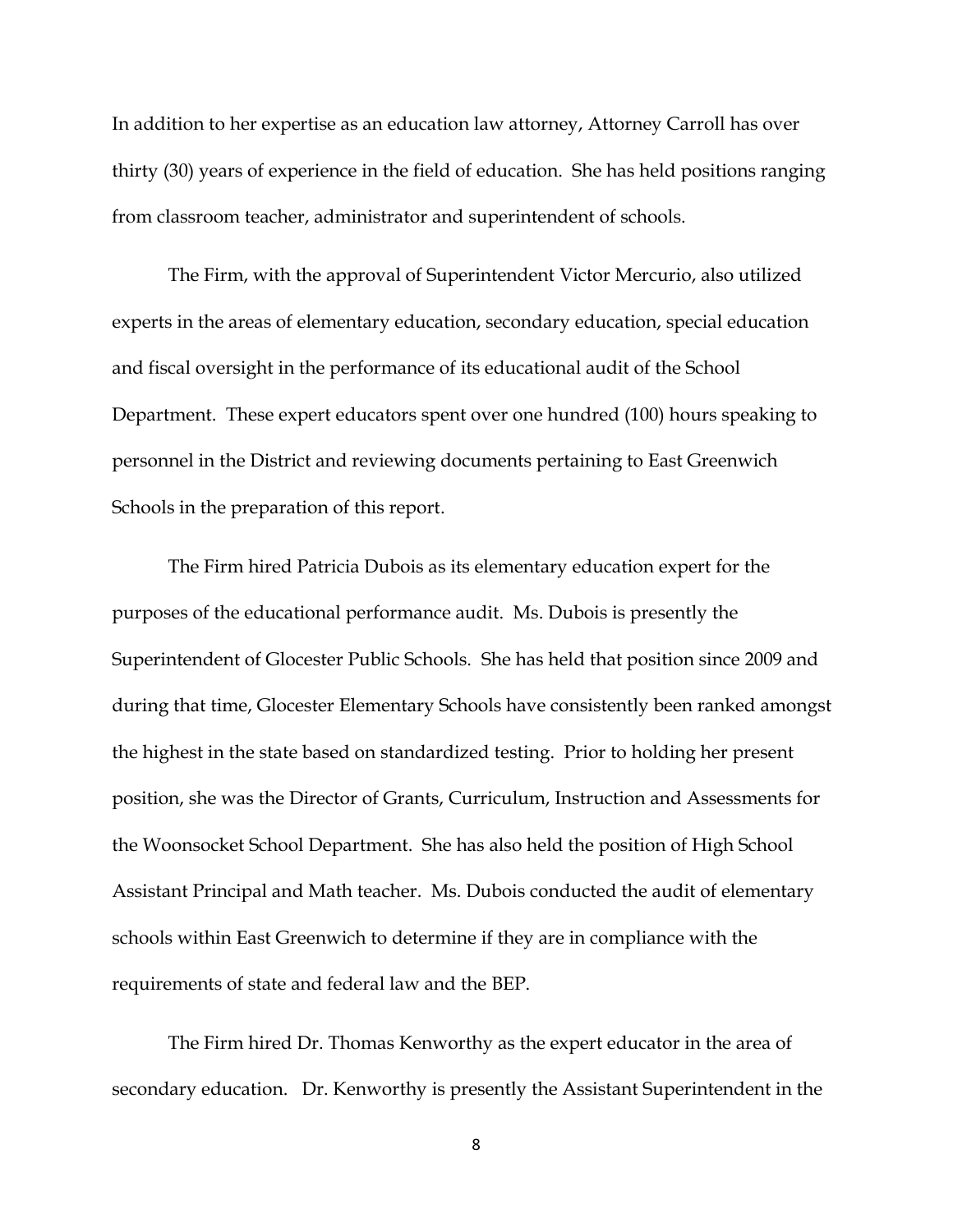Portsmouth Public Schools. He has held that position since 2014 and his main responsibilities in that position pertain to curriculum, assessment and instruction. Prior to holding that position, he was the Principal of North Kingstown High School, he worked for the Rhode Island Department of Education as a Leadership Fellow, and he was the Principal of North Cumberland Middle School. Based on this experience, he reviewed Cole Middle School and East Greenwich High School and assessed their compliance with state and federal law and the BEP. In addition, Dr. Kenworthy reviewed the East Greenwich Athletic Department based upon his experience as a football and softball coach.

The Firm hired Carol Brown, M. Ed., as its expert in the field of special education. Ms. Brown is presently the Director of Education at Mount Pleasant Academy, a regular and special education facility in Providence, RI. Prior to her retirement from public school education, she has held numerous positions throughout the state as Director of Special Education. She has served students in Westerly, East Greenwich, Exeter-West Greenwich, Coventry, Cranston, North Kingstown and South Kingstown. She has consulted in various Districts throughout the State of Rhode Island, including East Greenwich. She is widely regarded as one of the foremost special education experts in the state. She reviewed special education and related services in East Greenwich and assessed these programs for their compliance with state and federal law and the BEP.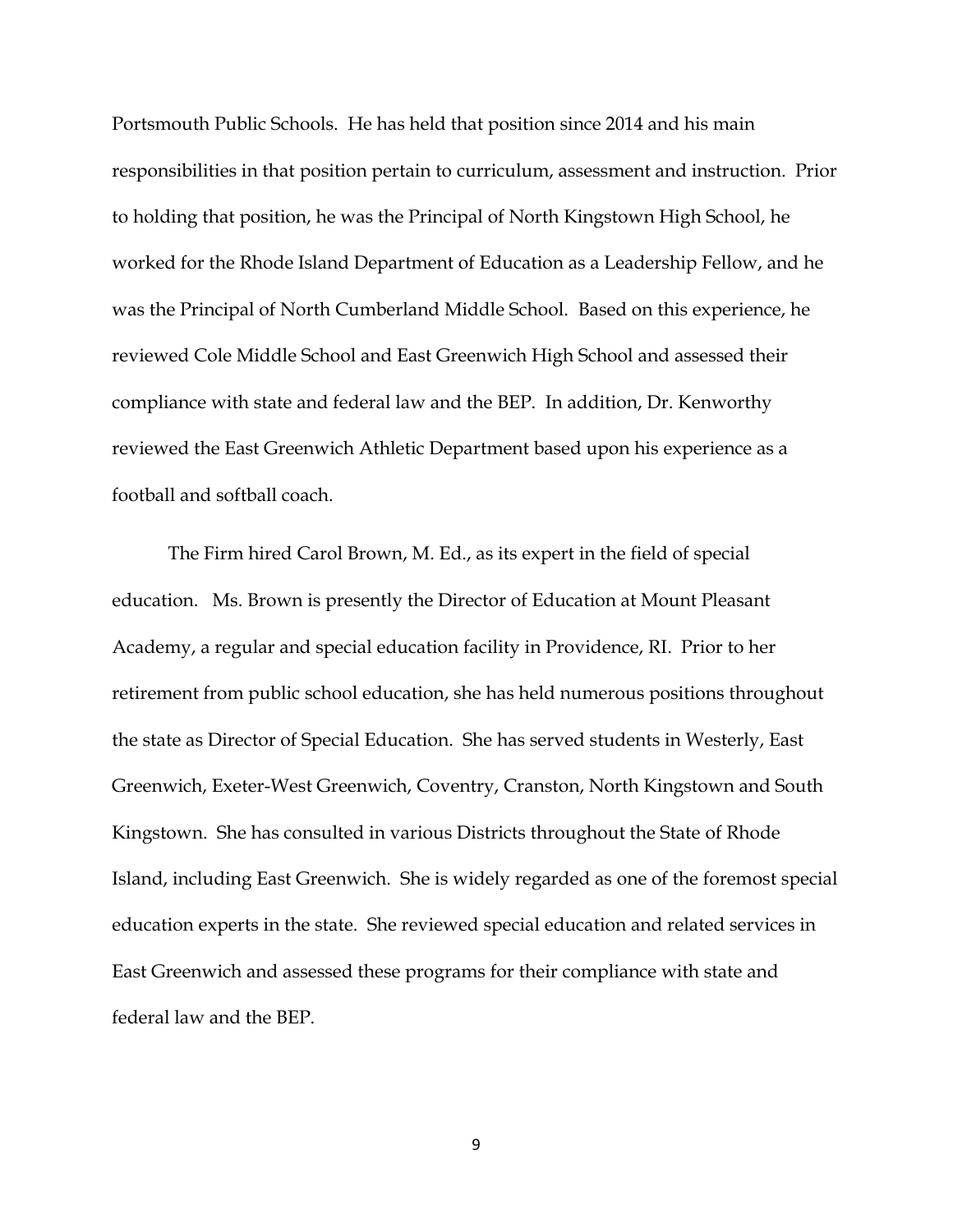The firm hired Mary King as its expert in the field of Finance. Ms. King is the Chief Operating Officer of the North Kingstown School Department. Her responsibilities include oversight of all operations of the District – Finance, Payroll, Purchasing, Employee Benefits, Human Resources, Food Service, Transportation and Facilities. Ms. King is a Certified Public Accountant with twenty-five (25) years of experience and she is an ASBO Certified School Finance Officer. Under her leadership, the North Kingstown School Department has been the recipient of the ASBO Meritorious Budget Award for excellence in budget presentation and transparency since 2016. Ms. King has worked in the municipal sector for eight (8) years; as Director of Administration for the East Providence School Department for two (2) years until moving to the North Kingstown School Department in 2012. Prior to entering the municipal sector, Ms. King held various positions in for profit and non-profit organizations. Ms. King reviewed the central office of the District, as well as all areas related to budget and finance for their compliance with state and federal law and the BEP.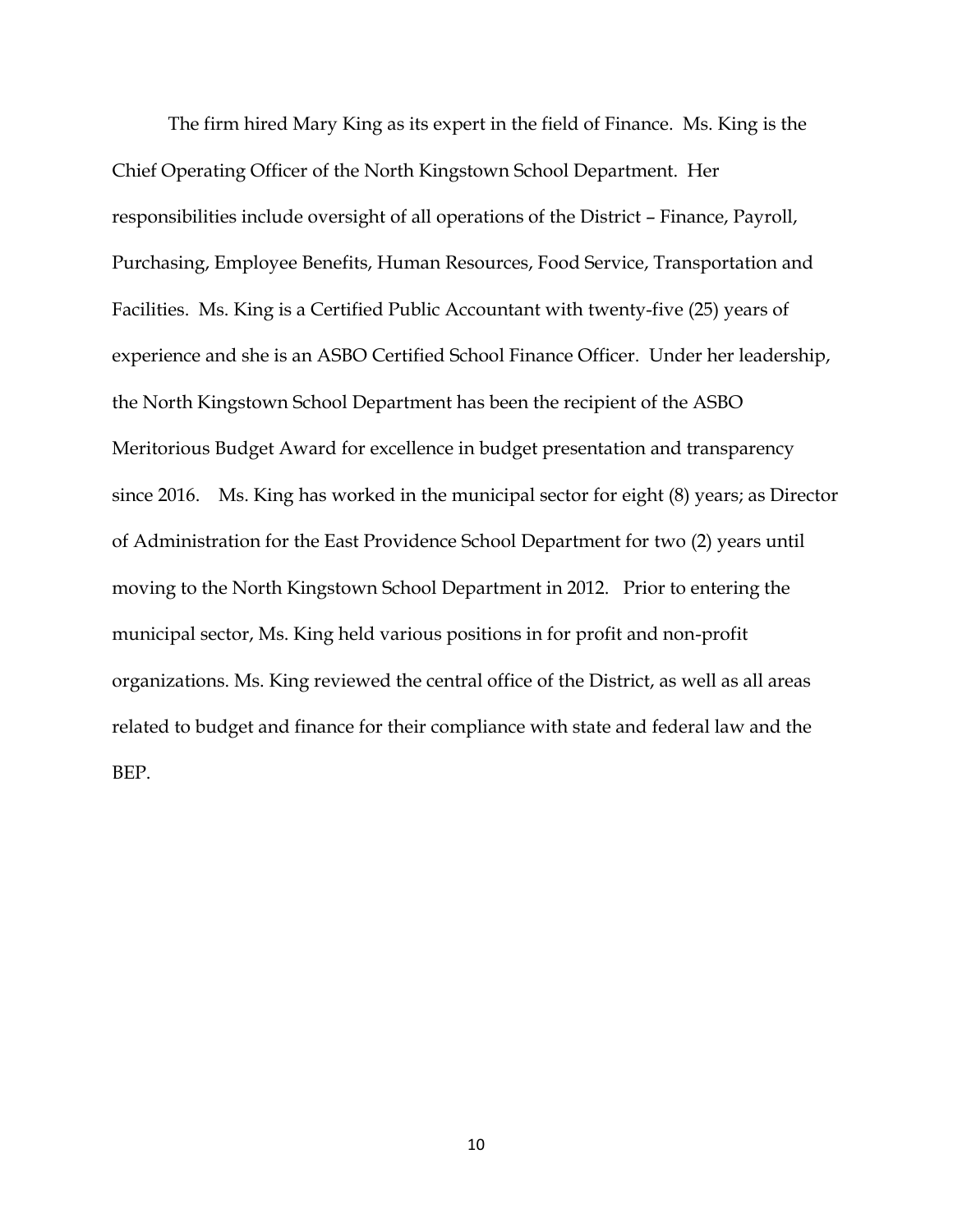# **D. Recommendations**

Based on the review completed by the experts we make the following

recommendations:

 $\overline{\phantom{a}}$ 

|    | <b>RECOMMENDATION</b>              | <b>ASSOCIATED</b>       | <b>ADDITIONAL COST</b>      |
|----|------------------------------------|-------------------------|-----------------------------|
|    |                                    | <b>BEP</b>              |                             |
|    |                                    | PROVISION <sup>10</sup> |                             |
|    | 1. Human Resources (posting of     | $G-15-1.2$              | <b>Assign to current HR</b> |
|    | vacancies,                         | $G-15-2.2$              |                             |
|    | hiring/discipline/termination)     |                         | Personnel;                  |
|    | and Transportation oversight       |                         |                             |
|    | functions should be assigned       |                         | <b>Transportation TBD</b>   |
|    | to appropriate department.         |                         |                             |
| 2. | The administration of the          | $G-15-1.2$              | Assign to IT staff once     |
|    | District website should be the     |                         |                             |
|    | job duty of personnel in the IT    |                         | fully staffed               |
|    | Department.                        |                         |                             |
| 3. | The posting of vacant teaching     | $G-15-1.2$              | <b>Assign to current HR</b> |
|    | positions should be completed      | $G-15-2.2$              |                             |
|    | by personnel in Human              |                         | personnel                   |
|    | Resources.                         |                         |                             |
|    | 4. Increase the hours of the       | $G-15-2.1$              | \$33,000                    |
|    | Student Enrollment/ Strategic      |                         |                             |
|    | <b>Support Mentoring Secretary</b> |                         |                             |
|    | to a FTE                           |                         |                             |
|    | 5. Increase the number of social   | $G-14.3.2$              | \$110,000                   |
|    | workers by $1\frac{1}{2}$          |                         |                             |
|    |                                    | National                |                             |
|    |                                    | Association of          |                             |
|    |                                    | Social Workers          |                             |
|    |                                    | Guidelines              |                             |
|    | 6. Increase the number of school   | $G-14-3.2$              | \$75,000                    |
|    | psychologists by 1                 |                         |                             |
|    | 7. Hire a Director of Learning to  | G-13-1 et als           | N/A                         |
|    | oversee all aspects of the         |                         |                             |
|    | curriculum and develop a           |                         |                             |
|    |                                    |                         |                             |

 $^{10}$  These citations are intended to be for reference / example purposes and are not intended to be all inclusive.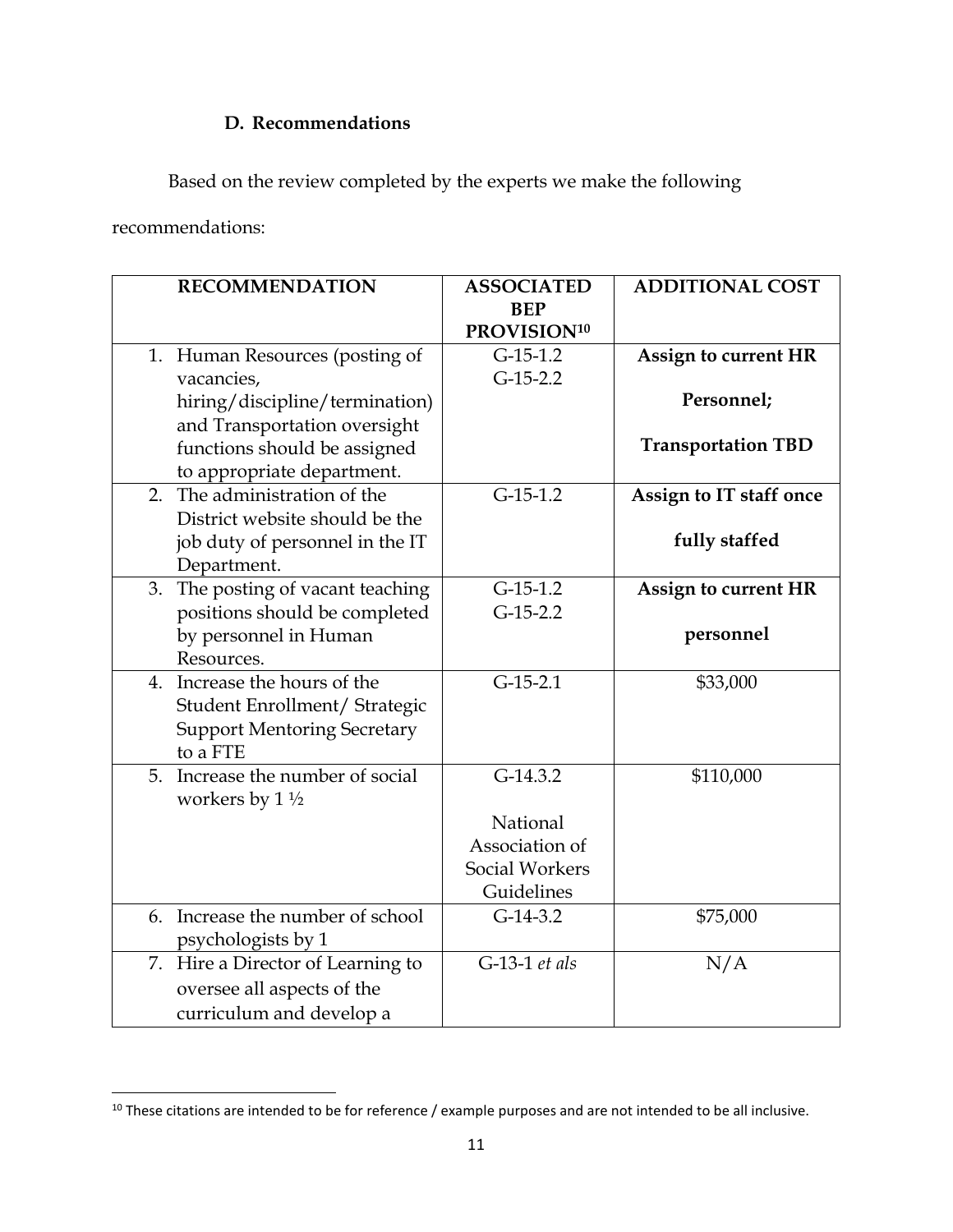| comprehensive, District-wide,      |                 |           |
|------------------------------------|-----------------|-----------|
| written curriculum <sup>11</sup>   |                 |           |
|                                    |                 |           |
| 8. In the areas of Curriculum and  | $G-12-4.2$      | \$275,000 |
| Instruction, develop a budget      |                 |           |
| in order to:                       | $G-13-1$ et als |           |
| Provide a consistent               |                 |           |
| curriculum across all              |                 |           |
| grade levels;                      |                 |           |
| Provide time and                   |                 |           |
| funding for weekly                 |                 |           |
| common planning time;              |                 |           |
| Provide time and                   |                 |           |
| funding for PK-12                  |                 |           |
| articulation;                      |                 |           |
| Provide a budget for               |                 |           |
| professional                       |                 |           |
| development;                       |                 |           |
| Hire instructional                 |                 |           |
| coaches to assist with             |                 |           |
| job embedded                       |                 |           |
| professional                       |                 |           |
|                                    |                 |           |
| development                        |                 |           |
| Provide the resources              |                 |           |
| for a new ELA program              |                 |           |
| Purchase science kits              |                 |           |
| for all K-2 classrooms             |                 |           |
| 9. The District must develop a     | $G-12-4.2$      | TBD       |
| technology/materials plan in       |                 |           |
| which students are uniformly       | $G-13-2.2$      |           |
| provided materials within          |                 |           |
| their grade levels.                |                 |           |
| 10. The District should review its | $G-14-1.1$      | \$75,000  |
| staffing and intervention          |                 |           |
| procedures at the middle           |                 |           |
| school level to ensure that the    |                 |           |
| student intervention process is    |                 |           |
| in full compliance with the        |                 |           |
| BEP and hire an additional         |                 |           |
| Reading Specialist as              |                 |           |
| necessary.                         |                 |           |

 $11$  It is our understanding that since this audit was commissioned this position has been filled

 $\mathbb{R}^2$ 

 $\overline{\phantom{a}}$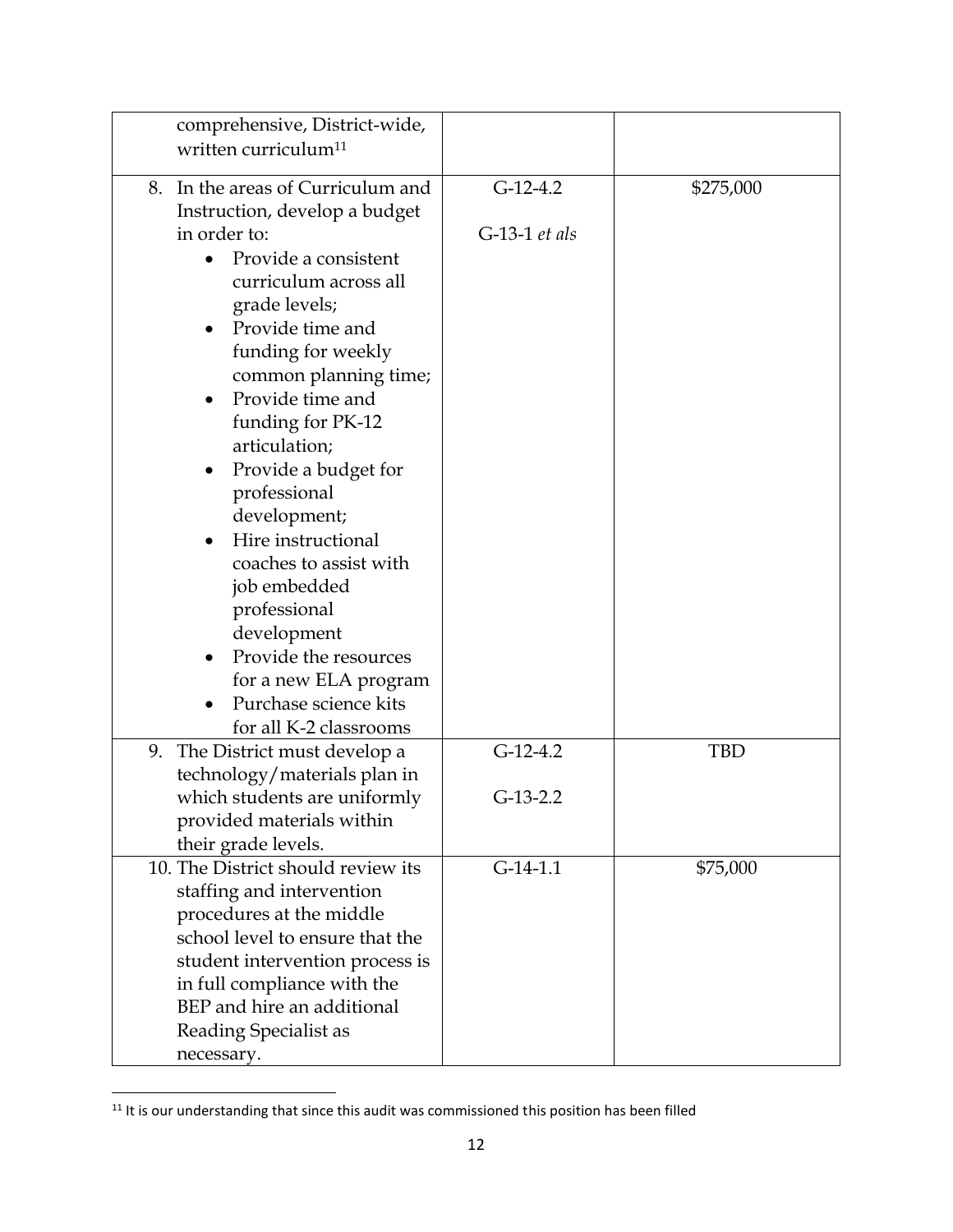| 11. The District should review its<br>staffing and intervention | $G-14-1.1$          | \$75,000 |
|-----------------------------------------------------------------|---------------------|----------|
| procedures at the high school                                   |                     |          |
| level to ensure that the student                                |                     |          |
| intervention process is in full                                 |                     |          |
| compliance with the BEP and                                     |                     |          |
| hire an additional Reading                                      |                     |          |
| Specialist as necessary.                                        |                     |          |
| 12. The District must reinstate a                               | G-13-1.3.11         | N/A      |
| Library-Media Specialist at the                                 |                     |          |
| High School in order to be in                                   |                     |          |
| full compliance with the BEP                                    |                     |          |
| and should not attempt to cut                                   |                     |          |
| that position due to budgetary                                  |                     |          |
| constraints in the future. <sup>12</sup>                        |                     |          |
| 13. Increase the position of                                    | $G-13-2$            | \$50,000 |
| Preschool Coordinator from                                      |                     |          |
| part-time to full-time.                                         |                     |          |
|                                                                 |                     |          |
| 14. Increase the number of                                      | $G-13-2$            | \$55,000 |
| paraprofessionals in the                                        |                     |          |
| Preschool program so there                                      |                     |          |
| are always two in a classroom.                                  |                     |          |
| 15. Review/replace the current                                  | <b>ADA</b>          | \$25,000 |
| playground surface at                                           |                     |          |
| Meadowbrook for                                                 | $G-14-1$            |          |
| accessibility; review/replace                                   |                     |          |
| equipment to be in compliance                                   |                     |          |
| with the Americans with                                         |                     |          |
| Disabilities Act.                                               |                     |          |
| 16. Re-visit the five-year plan for                             | <b>ADA</b>          | TBD      |
| expansion of the LifeSkills                                     |                     |          |
| Program space                                                   | § 300.43 of the     |          |
|                                                                 | Rhode Island        |          |
|                                                                 | Board of            |          |
|                                                                 | Education           |          |
|                                                                 | Regulations         |          |
|                                                                 | Governing the       |          |
|                                                                 | <b>Education</b> of |          |

 $12$  There is a full-time library/media position in the budget for next school year.

 $\overline{\phantom{a}}$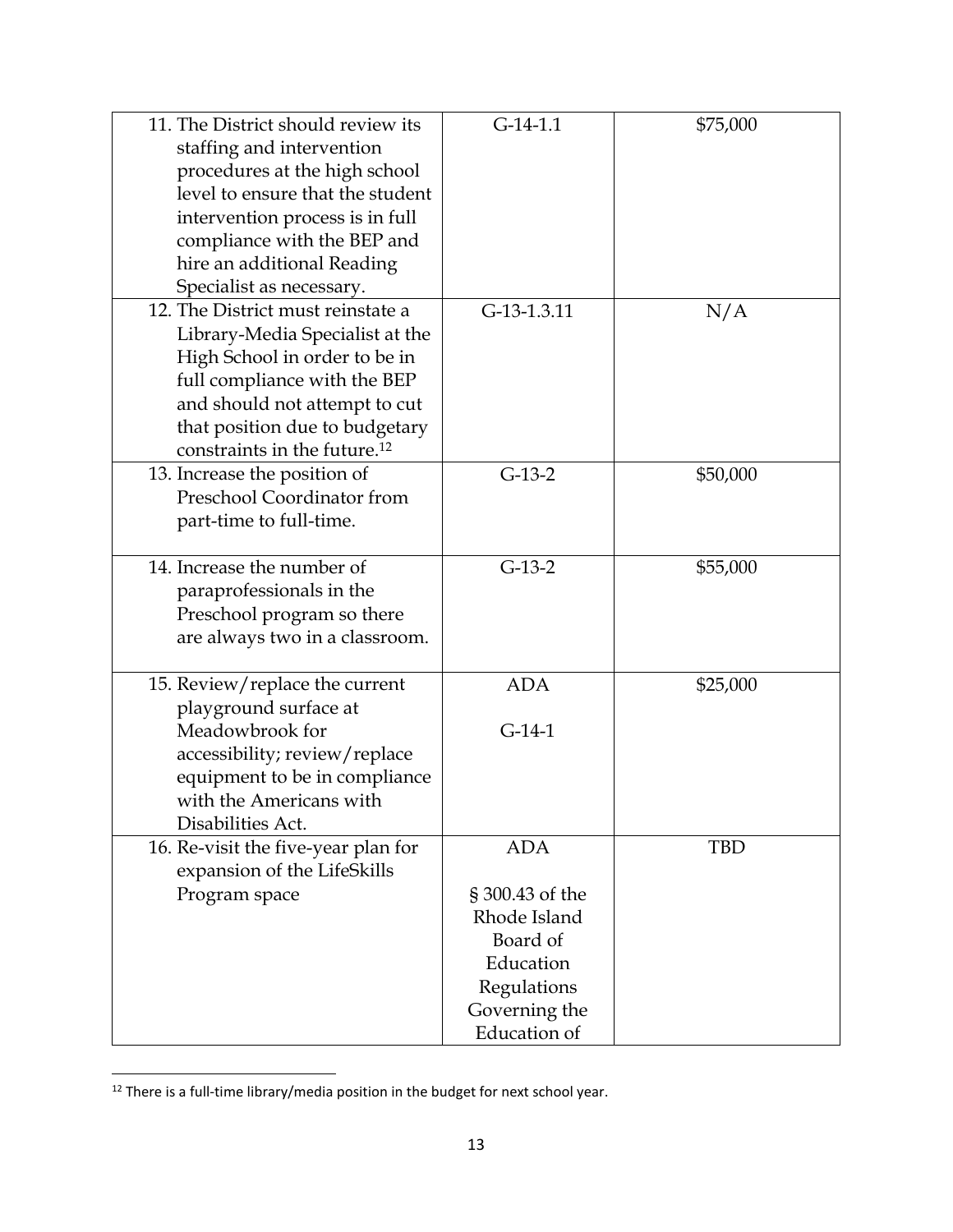|                                                                                                                                                                        | Children with                         |            |
|------------------------------------------------------------------------------------------------------------------------------------------------------------------------|---------------------------------------|------------|
|                                                                                                                                                                        | <b>Disabilities</b>                   |            |
| 17. Install a handicapped<br>accessible bathroom within the<br>Life Skills wing at the High<br>School                                                                  | ADA, 42 U.S.C. §<br>12101<br>$G-14-1$ | \$25,000   |
| 18. Vacant IT positions should be<br>filled. Review and increase IT<br>staffing.                                                                                       | $G-15-2.1$                            | \$80,000   |
| 19. School Department must be<br>given access to, and trained<br>on, all Munis modules.                                                                                | $G-15-2.1$                            | \$5,000    |
| 20. Develop a budget to update<br>and repair computers and<br>technology within the schools.                                                                           | $G-15-2.1$                            | \$100,000  |
| 21. Purchase iPads, MacBooks and<br>associated apps for special<br>education                                                                                           | $G-15-2.1$                            | \$3,000    |
| 22. Purchase a color copier for the<br>Life Skills program                                                                                                             | $G-15-2.1$                            | \$4,000    |
| 23. Develop and fund an updated<br>five-year technology plan;<br>conducting an assessment of<br>needs and establishing a<br>consistent and reliable funding<br>source. | $G-15-2.1$                            | <b>TBD</b> |
| 24. Add full-time position in<br><b>Human Resources</b>                                                                                                                | $G-15-2.2$                            | \$55,000   |
| 25. Job descriptions should be<br>reviewed and updated by HR.                                                                                                          | $G-15-2.2$                            | TBD        |
| 26. Duties relative to the school<br>lunch program should be<br>reassigned from HR to<br>appropriate personnel.                                                        | $G-15-2.2$                            | <b>TBD</b> |
| 27. Add administrative support<br>employee for the Director of<br>Facilities.                                                                                          | $G-14-4$<br>$G-15-2.4$                | \$55,000   |
| 28. Review and increase custodial<br>staffing.                                                                                                                         | $G-14-4$                              | \$90,000   |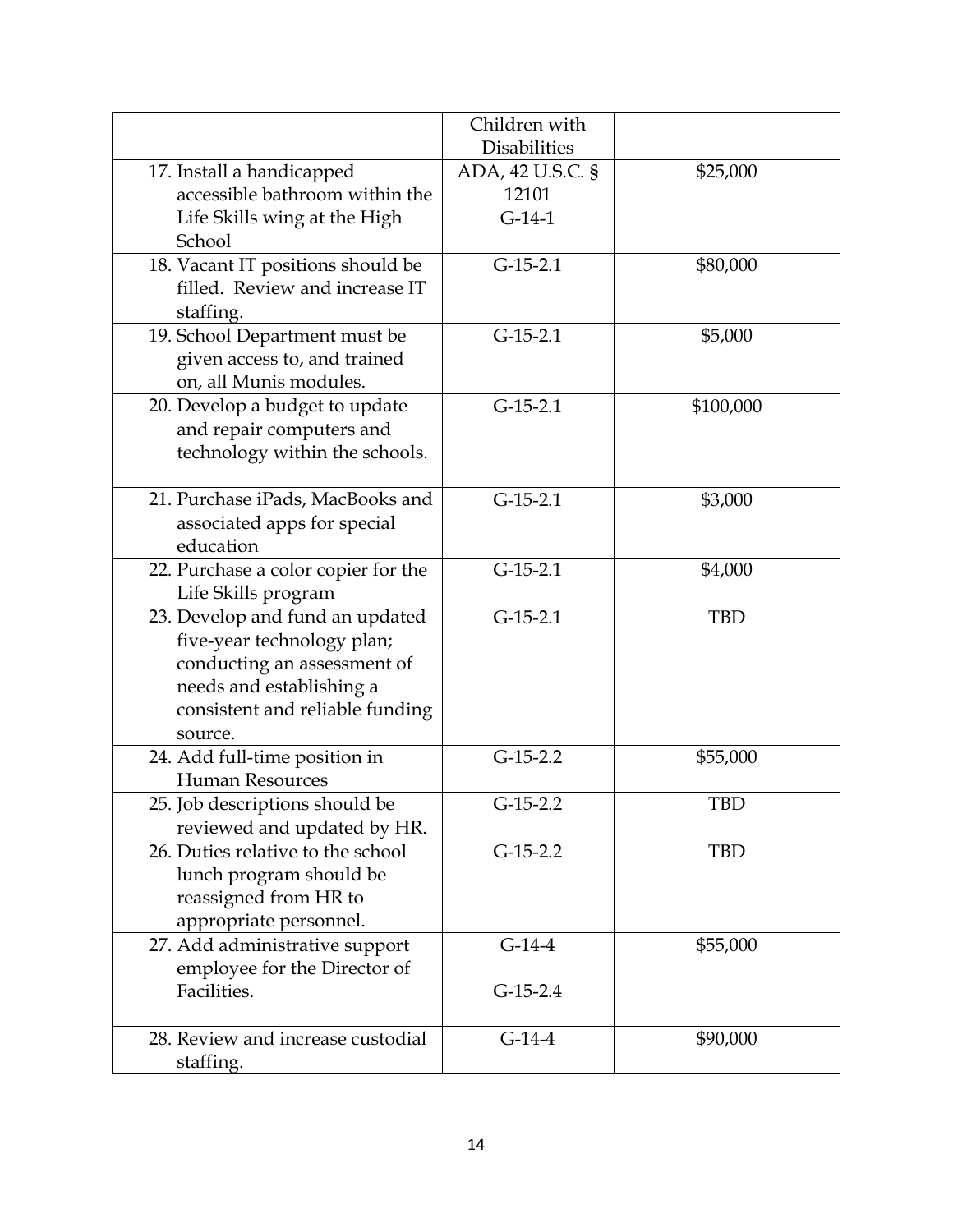| $G-14-4$   | <b>TBD</b> |
|------------|------------|
| $G-15-2.4$ |            |
| $G-14-4$   | N/A        |
| $G-15-2.4$ |            |
| $G-14-4$   | N/A        |
| $G-15-2.4$ |            |
| $G-14-4$   | <b>TBD</b> |
| $G-15-2.4$ |            |
| $G-14-4$   | <b>TBD</b> |
| $G-15-2.4$ |            |
|            |            |
|            |            |
|            |            |
|            |            |
|            |            |
| $G-14-2.2$ | <b>TBD</b> |
|            |            |
|            |            |
|            |            |
|            | $G-14-3.4$ |

<sup>&</sup>lt;sup>13</sup> It is our understanding that the Town of East Greenwich has provided some funding to the District to address some of the safety issues

l

<sup>&</sup>lt;sup>14</sup> It is our understanding that the Town of East Greenwich has provided some funding to the District to address some of the safety issues.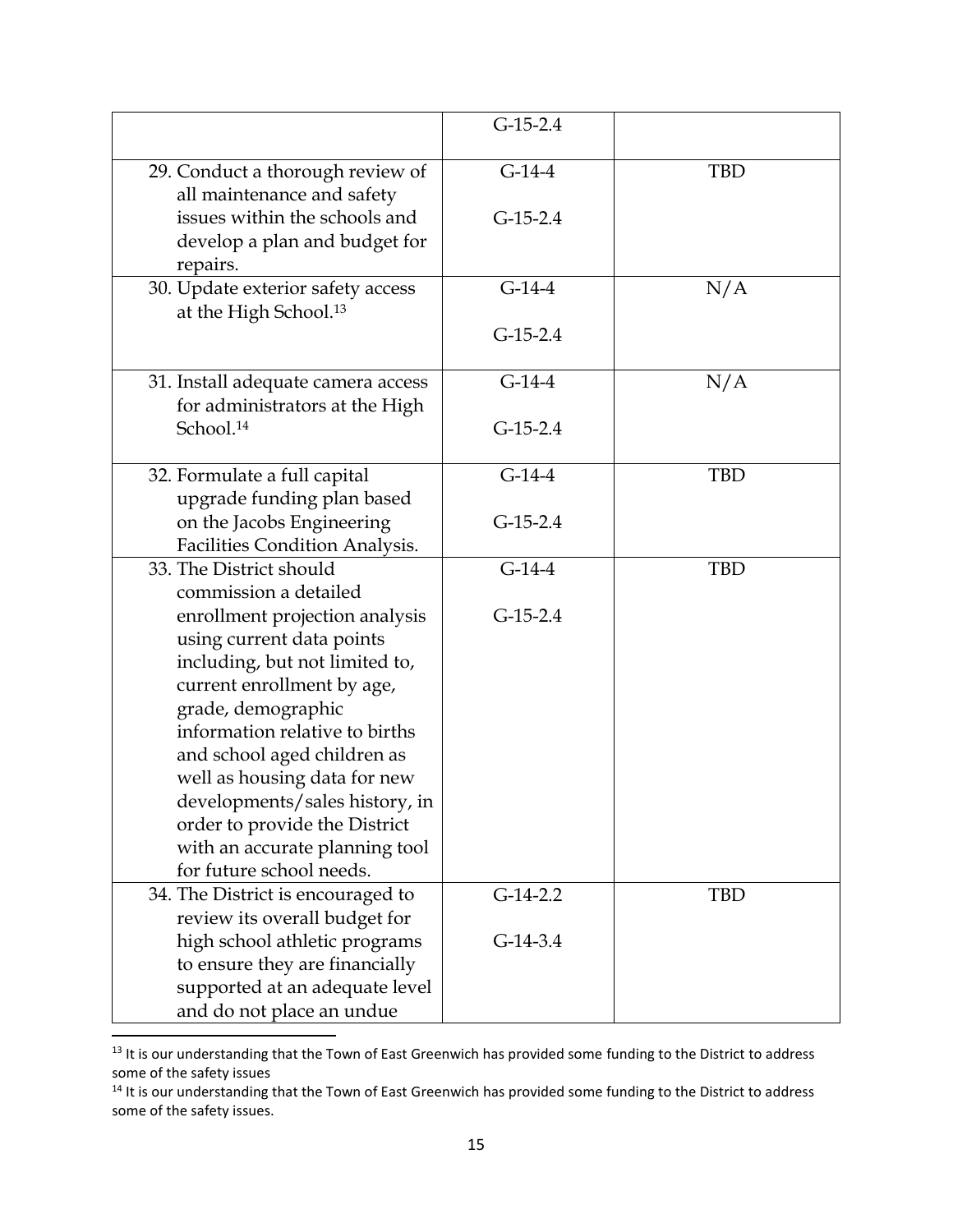| burden on parent groups,            |                 |                          |
|-------------------------------------|-----------------|--------------------------|
| made up of parents who are          |                 |                          |
| already paying taxes to             |                 |                          |
| support the school district, to     |                 |                          |
| fund for essential needs.           |                 |                          |
| 35. The District should replace the | $G-14-2.2$      | TBD as part of overall   |
| field turf at the Athletic          |                 |                          |
| Complex for safety reasons.         | $G-14-3.4$      | facilities capital needs |
| 36. The District should begin       | N/A             | TBD revenue stream       |
| charging outside entities for       |                 |                          |
| usage of its athletic facilities.   |                 |                          |
| 37. The allocation of staff and     | G-15-2.3 et als | <b>TBD</b>               |
| duties between the District         |                 |                          |
| and the Town amongst                |                 |                          |
| personnel in the Finance            |                 |                          |
| Department be reviewed in           |                 |                          |
| order to ensure that the School     |                 |                          |
| Department's Finance Office         |                 |                          |
| has adequate staffing to meet       |                 |                          |
| the guidelines set forth in the     |                 |                          |
| BEP. Add staff to perform           |                 |                          |
| <b>School Department functions</b>  |                 |                          |
| as necessary.                       |                 |                          |
| 38. Undertake a full Munis          | $G-15-2$        | \$7,000                  |
| investment analysis with Tyler      |                 |                          |
| Technologies.                       |                 |                          |
| 39. The School Department and       | $G-15-2.3.1$    | \$25,000                 |
| Town hire a joint part-time         |                 |                          |
| Purchasing Agent in the             |                 |                          |
| Finance Office.                     |                 |                          |
| 40. The School Department           |                 | N/A                      |
| should formulate a "Use of          |                 |                          |
| Fund Balance Policy" that           |                 |                          |
| identifies an amount of money       |                 |                          |
| to be held in emergency             |                 |                          |
| reserve and addresses use           |                 |                          |
| beyond emergency level              |                 |                          |
| threshold.                          |                 |                          |
|                                     |                 |                          |
|                                     |                 |                          |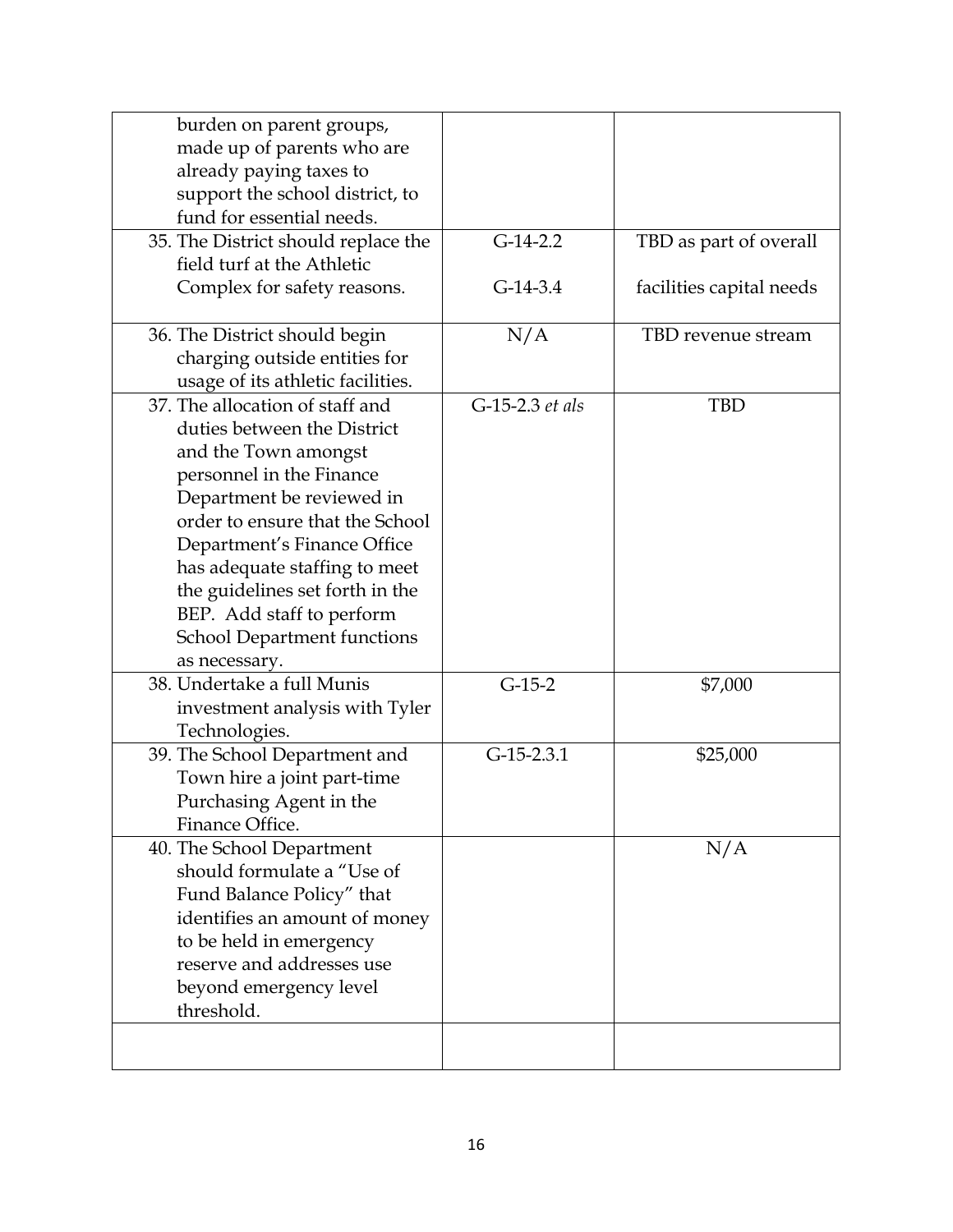East Greenwich presently enjoys a well-deserved reputation as one of the highest achieving school districts in the state. Our audit showed that test scores are high and student achievement is high in comparison to other similarly situated districts. The staffing in the District, from the superintendent to all other personnel is made up of well-qualified, knowledgeable and hard-working people.

This being said, based on the results of our audit, it is unlikely that the District will be able to continue to maintain its high quality school department and reputation if there is not a significant change in the funding of schools in the Town. Our auditors determined that the District is currently not in compliance with the law and the BEP in several areas. The most alarming and pervasive theme present in all of the experts' reports was the lack of district wide programs, processes and long-term planning.

Through the last several years, the enrollment in the District has grown, while its budget has stayed largely stagnant. The effects of this have been felt from the Central Office down to each individual school, and even the athletic program. The lack of longterm planning appears to initially stem from budget issues which have resulted in a shortage of personnel in key position and the inability to budget and forecast for the future. This is particularly apparent with respect to Curriculum. A central part of the BEP revolves around the mandate for each LEA to have an articulated districtwide curriculum and professional development surrounding that curriculum. East Greenwich currently has no articulated districtwide curriculum and a minimal budget for any professional development surrounding curriculum. While the hiring of a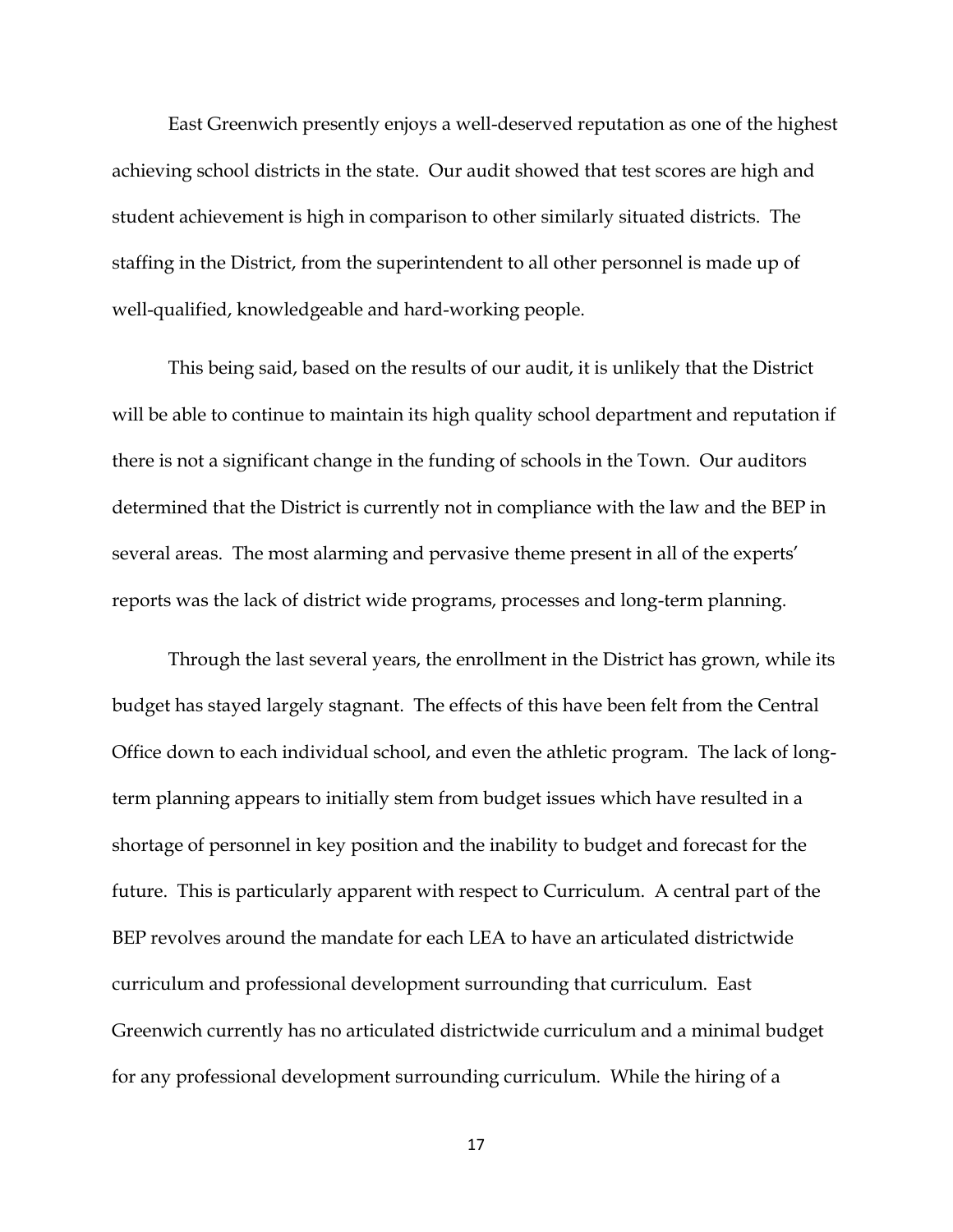Curriculum Director is certainly a step in the right direction in terms of compliance with this portion of the BEP, it is essential that this position be provided with the personnel and resources required for implementation of districtwide curriculum and professional development. It is also essential that students and teachers be given the necessary materials associated with the curriculum, which in many cases, they do not presently have.

Another area which has felt the effects of the lack of resources and the inability to plan long-term, is facilities. Currently, the majority of schools in East Greenwich are overcapacity; two being over capacity by fifty percent (50%). Projections shows that the student enrollment in the schools will only continue to increase in the next several years. Based on these projections, the District will literally have no place to put students in a short period of time. Unfortunately, there has been no long-term planning around this issue. In addition, the principals in all buildings complained of disrepair and maintenance issues which have not been addressed and are potential safety hazards. Funding needs to immediately be directed toward repairs, the hiring of personnel to attend to those repairs and a full capital building upgrade plan. In fact, the lack of a full capital upgrade plan could cause the District to lose out on much needed state funding, which is discussed further in the report.

Technology is another area in which budgetary restraints have caused the district to be both understaffed and out of compliance with both the Individual with Disabilities Education Act (IDEA) and the BEP. The lack of appropriate staffing and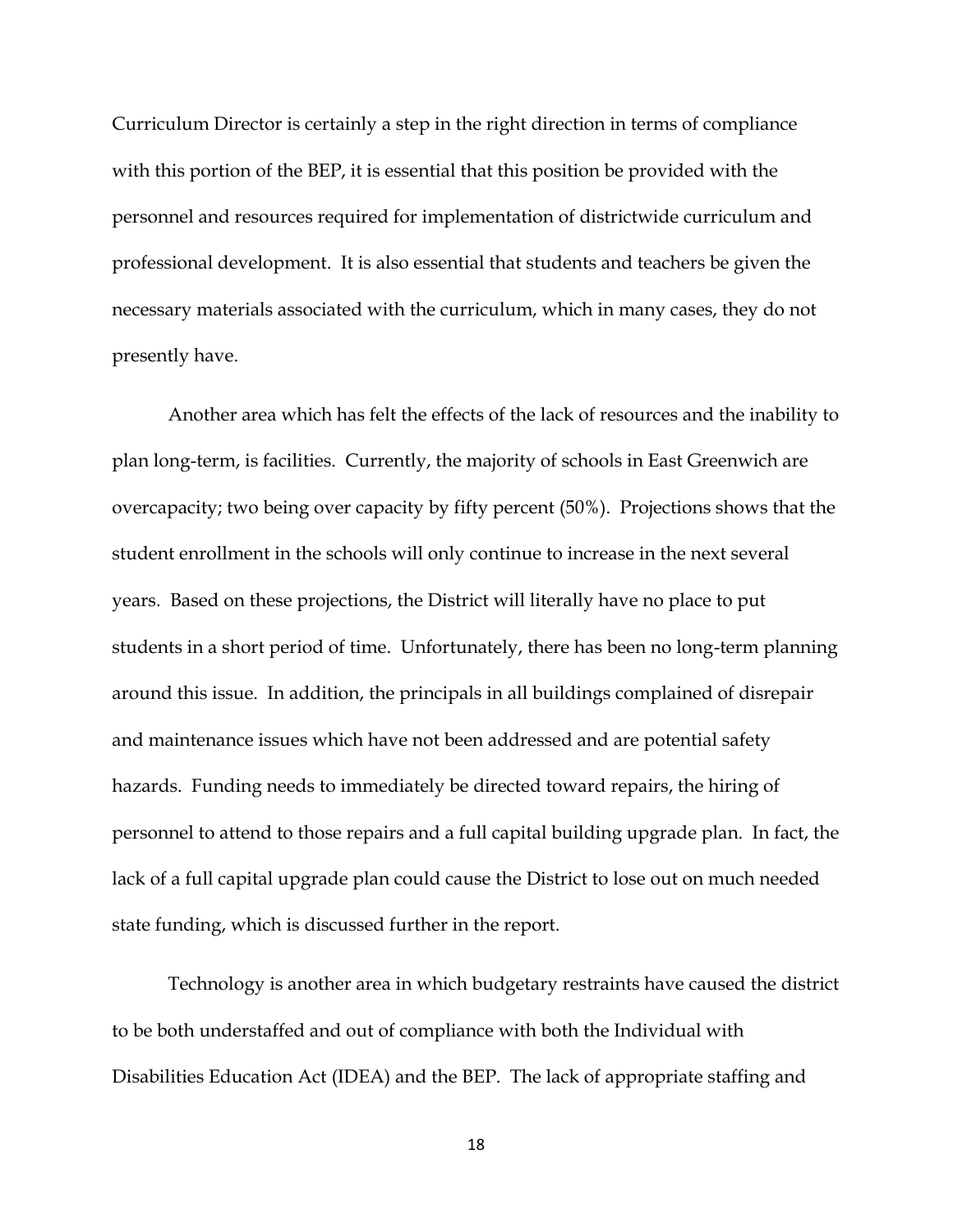support in the IT Department has likely led to numerous IEP violations which occur when a device which is required as a student accommodation in a 504 plan or an IEP is not available or is not repaired in a timely manner. Further, teachers and staff do not have access to the technology needed to run applications that special education students need. This could have significant liability and financial implications for the District in both the long and short-term.

Another recurring area of concern raised by each auditor was with respect to the ability of the District to meet the social-emotional needs of students. The District is understaffed with respect to social workers and school psychologists in comparison to other similarly situated districts around the state. Each auditor expressed that based on their professional experience, the District was understaffed in many areas, and at current staffing levels would be unable to meet the minimum requirements of the BEP in several areas. Accordingly, they determined that there was no room for further positions to be eliminated from the budget and that any further cuts would be devastating to the district. During the 2016-17 School Year, the position of Librarian at the High School was cut. If that were to happen again, it would be a direct violation of Section G-13-1.3.11 BEP and would put the District's accreditation in jeopardy. In addition, there was some discussion around eliminating a school nurse position, which would, again, be a violation of Section G-14-3.1 of the BEP, and therefore, should not be a viable option for the District.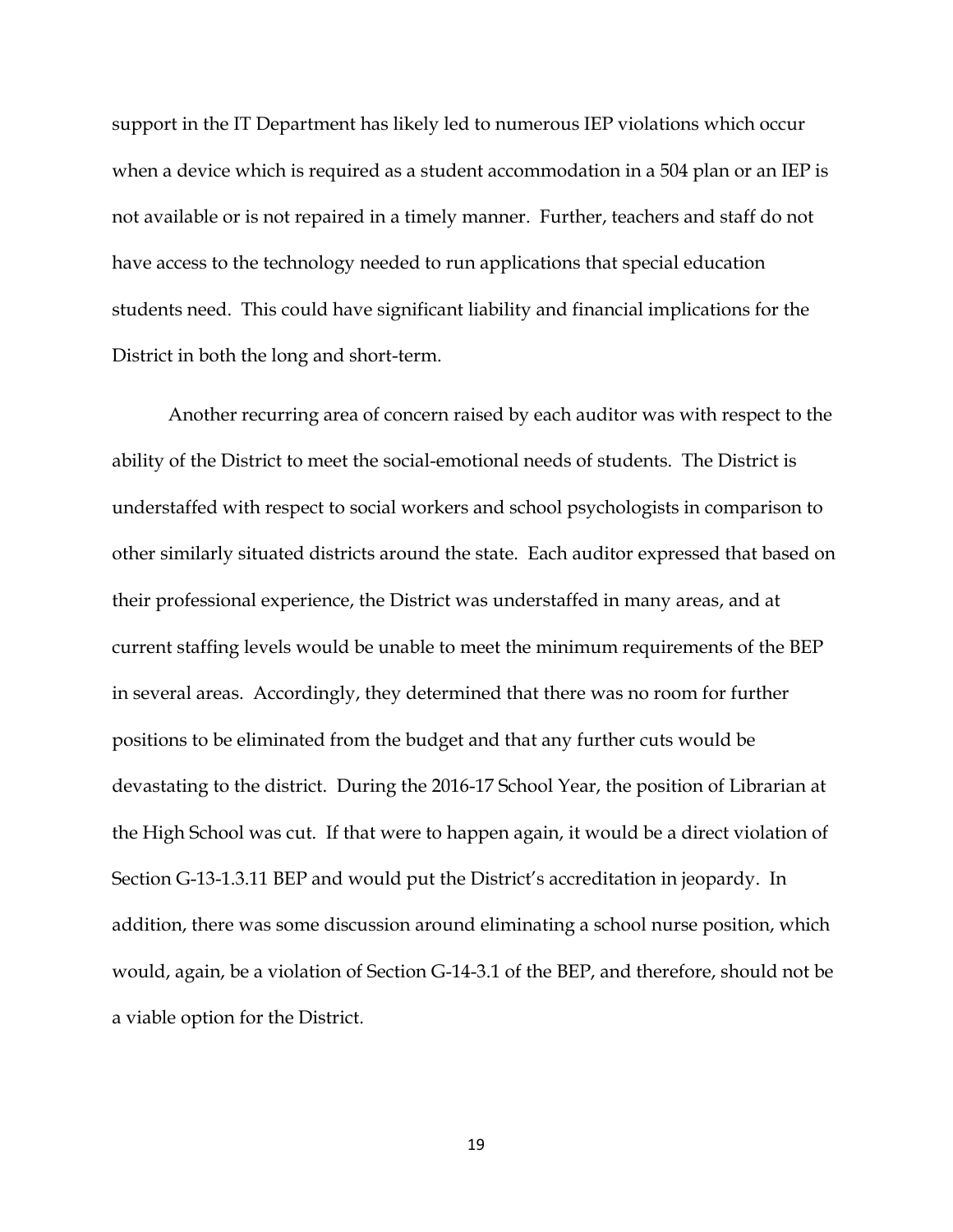It is apparent that the District has prioritized short-term needs over long-term planning, through no fault of the school administration, but as a result of the Town's refusal to adequately fund its largest asset- the School District. Unfortunately, the District needs an infusion of capital to support programming and long-term planning if it wishes to continue to be a high quality public school district. This audit has determined that approximately **one million, two hundred, and twenty-two thousand** (**\$1,222,000)** is needed in order to meet the BEP this year. If these resources are not put into the areas identified in this report, it is the opinion of the auditors that the District will fall further out of compliance with the BEP and the quality of instruction, ability to recruit and maintain staff and overall educational experience in East Greenwich will undoubtedly deteriorate.

#### **III. REVIEW OF DEPARTMENT LEVEL ACTIVITIES**

The BEP places a strong emphasis on the role of central administration in the success of a school department and its compliance with the BEP. It explicitly states in Section G-12-4.1 that in order "to carry out its primary responsibility, each LEA requires able, informed leadership and management at all levels of its system…that can guide, motivate, and support implementation of the BEP." Section G-15-1.2 of the BEP requires that all school departments employ a chief executive "who is responsible for the leadership, management, operation, and accountability of the LEA" and who "shall provide the vision and educational leadership for creating a high performing education system that is focused on student learning and development." It further requires that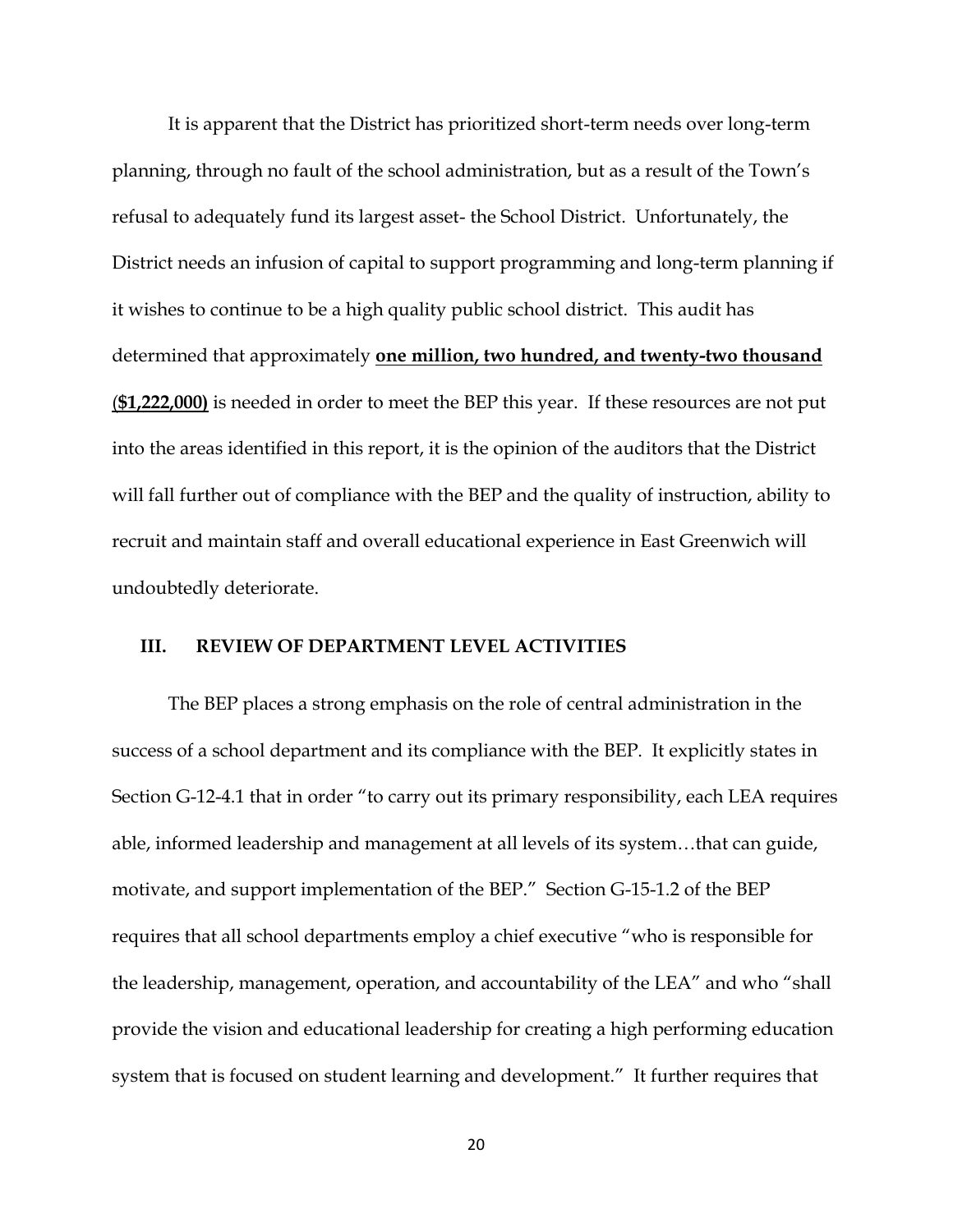the chief executive "shall assign administrative and supervisory personnel, including building level leadership to assist in the effective management of the LEA."

Under the aforementioned section of the BEP, the chief executive and his delegates are responsible for (1) effectively accomplishing system wide planning and evaluation; (2) establishing an academic organization within the LEA in order to ensure continuous improvement of learning and teaching; (3) overseeing a comprehensive information system of data collection, analysis and reporting, including relevant achievement criteria and measurement sufficient to inform the LEA about its progress in improving student learning; (4) overseeing administration of the personnel function consistent with personnel standards, policies, and the table of organization established by the governing board that includes: policies and procedures for recruiting, supporting and retaining highly effective staff; ongoing supports to improve the effectiveness of staff; cohesive professional development; and evaluation of personnel performance; (5) overseeing the development and adoption of a responsible budget with spending priorities that reflect the LEA strategic plan and that is focused on student learning and continuous improvement; (6) overseeing the administration of an operational and maintenance program that will ensure that all educational facilities and transportation programs are efficiently operated, properly maintained, and in a safe condition for students, staff, and the community and (7) leading the development and implementation of a comprehensive system of communication that ensures that all district staff, parents, guardians, and the community at large are fully informed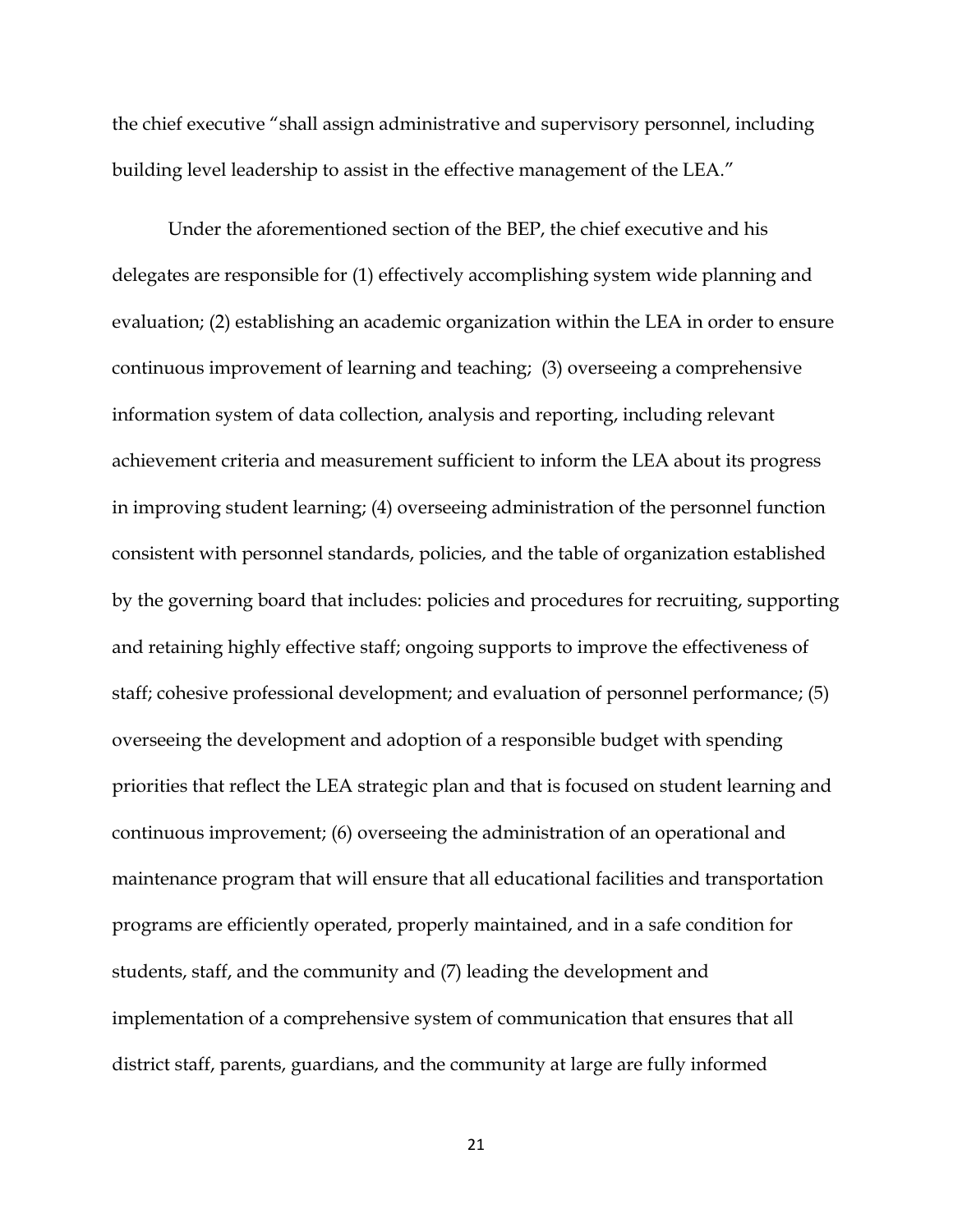regarding the goals, programs, opportunities, achievements, and needs of the education system.

The District's present Central Administrative Office consists of the Superintendent's Office, Student Services, Fiscal Office/HR, Facilities and Technology. The latter three departments will be addressed in Section VIII and X of this report. The Superintendent's Office employs (1) the Superintendent, (2) an Administrative Assistant to the Superintendent and the School Committee, (3) the Director of Teaching and Learning and (4) a Central Office Secretary. The Office of Student Services employs (1) the Director of Student Services, (2) an Administrative Assistant to the Director; (3) Student Services Clerk; and (4) a part-time Student Enrollment/District Mentoring Secretary.

The roles and responsibilities of each member of the Central Administration Office were thoroughly reviewed as part of the educational performance audit. The auditors found that the staff currently employed by the School Department, while dedicated, hard-working and committed to their jobs, is not currently adequate to fulfill the requirements of the chief executive officer and his designees pursuant to Section G‐ 15‐1.2 of the BEP. Specifically, there is currently not adequate staffing in the Finance and Human Resources Offices in order to run a strong, effective school department in compliance with the BEP.

The lack of adequate staffing of most of the Central Office functions has led to a disconnected set of job duties and organizational structure within the District. The job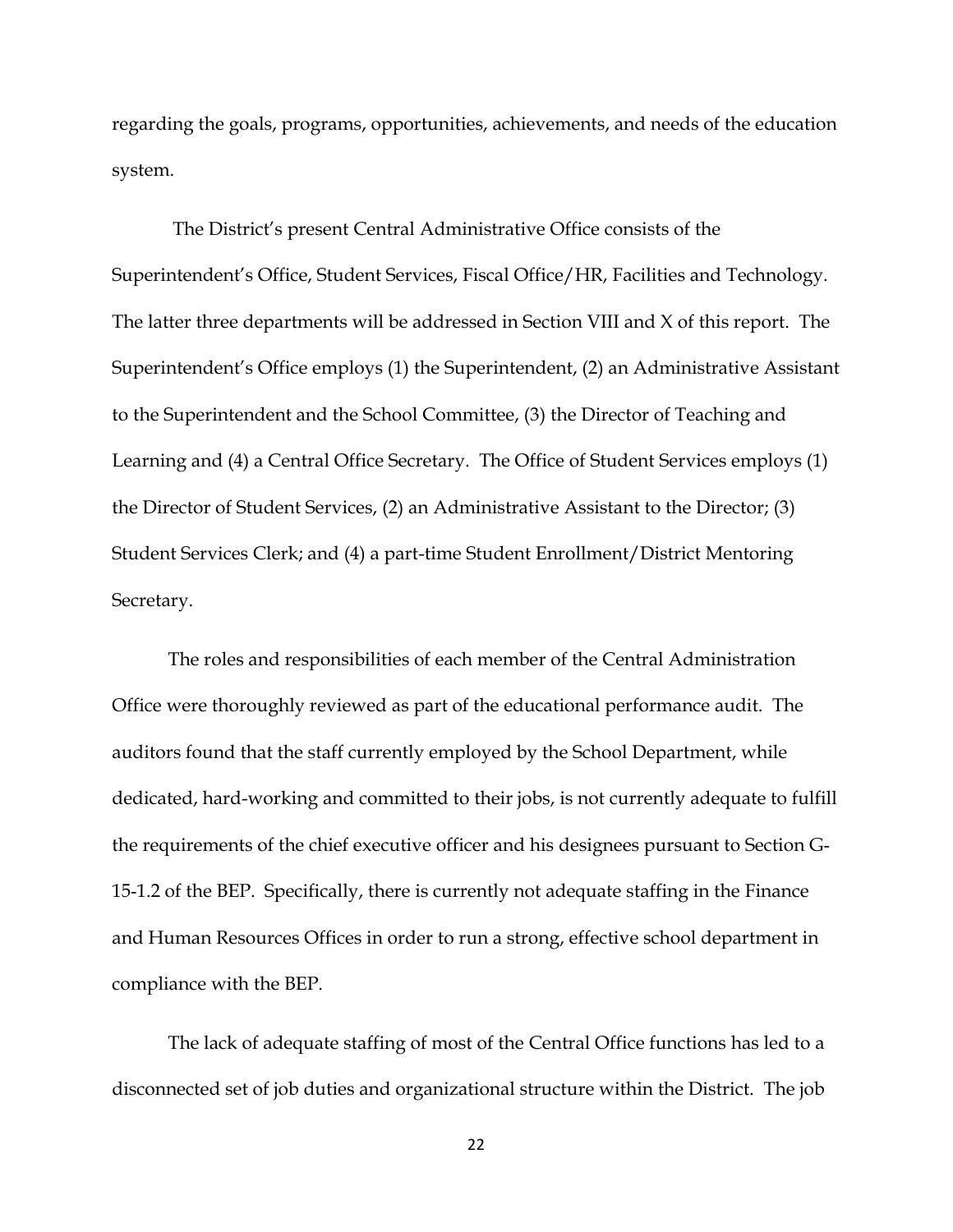descriptions that were reviewed by the auditors are out of date and many job duties/responsibilities are assigned haphazardly out of the necessity of needing to get work done; contributing to an inefficient system that does not flow well in terms of workload and output. Further, increased turnover leading to the loss of institutional knowledge and vacant positions in key areas, have contributed to this poorly structured system that is in need of increased staffing and workflow analysis.

A review of job descriptions and communications with Central Office staffing reveal the following weaknesses or restricting needs within the District by job function or department function, which restrict the district from meetings the standard set forth for the Central Office within the BEP:

#### **(A)Superintendent's Office**

#### *1. The Superintendent*

All the educational experts were highly complimentary of the job that the superintendent manages to do in the District, with limited staffing. They found him highly competent and effective. This being said, he is often forced to perform job responsibilities that should be delegated to others. This is the effect of the District being understaffed in several areas, as will be discussed further in the report. One of these areas is with respect to human resources duties, such as the oversight of hiring, progressive discipline and termination, which is further discussed in Section VI of the report.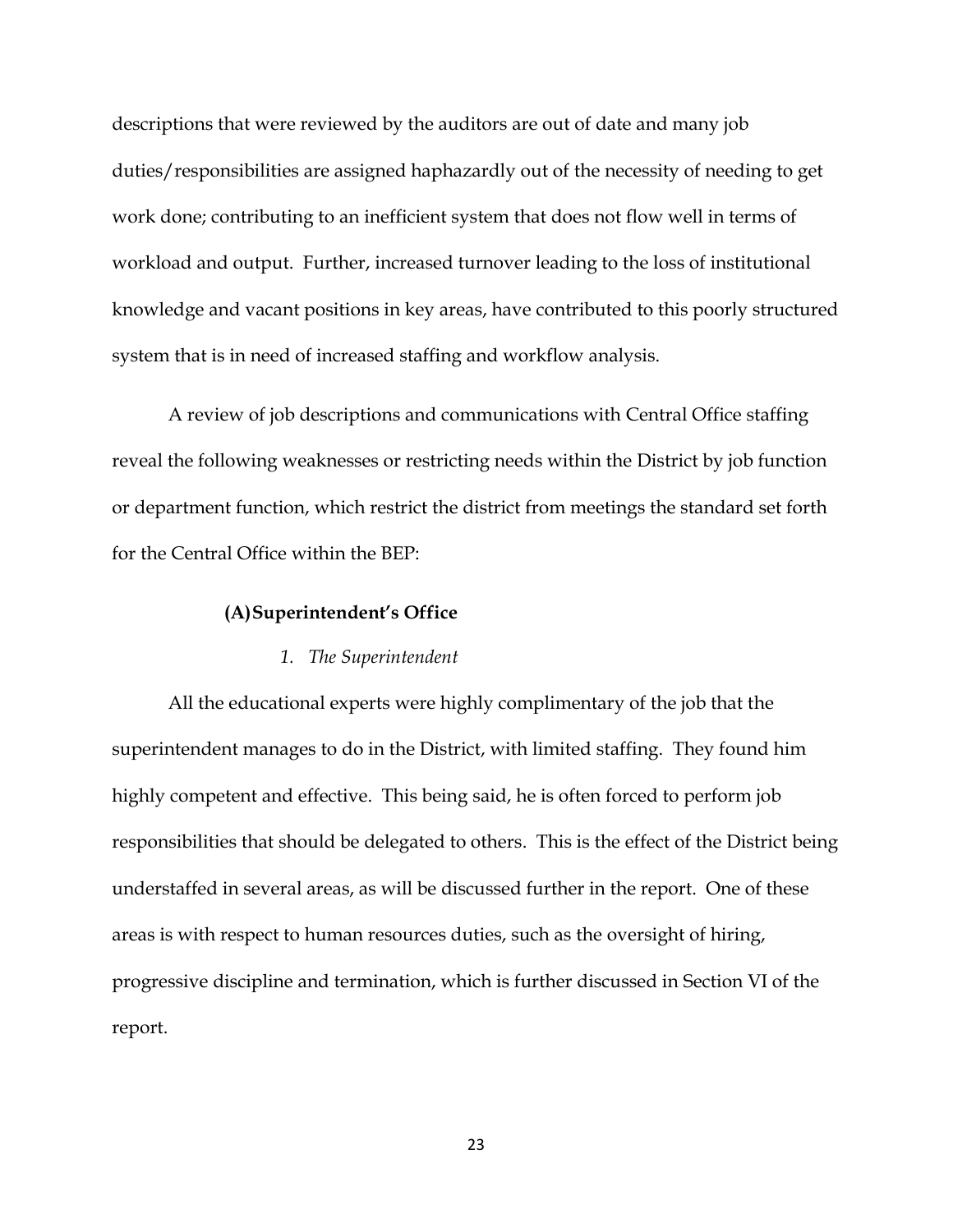The superintendent is also responsible for oversight of the outsourced transportation function. While the current vendor is deemed a trusted and reliable partner for the School Department; oversight of routes, parent issues relative to busing and other fiscally related issues should be assigned to someone other than the Superintendent of Schools. While a full-time employee may not be necessary since the function is outsourced, there does need to be a responsible employee within the District tasked with oversight and reporting of this function to ensure that the District receives competitive pricing and adequate services based on agreed upon contractual language. The Superintendent of Schools should not be tasked with this duty and as such, indicates a lack of appropriate staffing for the District. It also takes away from important duties of the chief executive of the School Department as required by Section G-15-1.2.

## **Recommendation**: **Human Resource and Transportation oversight functions should be assigned to appropriate departments.**

#### *2. The Confidential Administrative Assistant to the Superintendent*

The Confidential Administrative Assistant to the Superintendent performs numerous additional duties outside of her job description, taking away from her time to perform the duties needed to support the Superintendent. This position is required to perform duties that should be within the Information Technology Department, specifically administration of the District website(s). While it is commendable that this position has assumed this function, the responsibilities of these duties belong within the Information Technology Department. Previously, website administration was the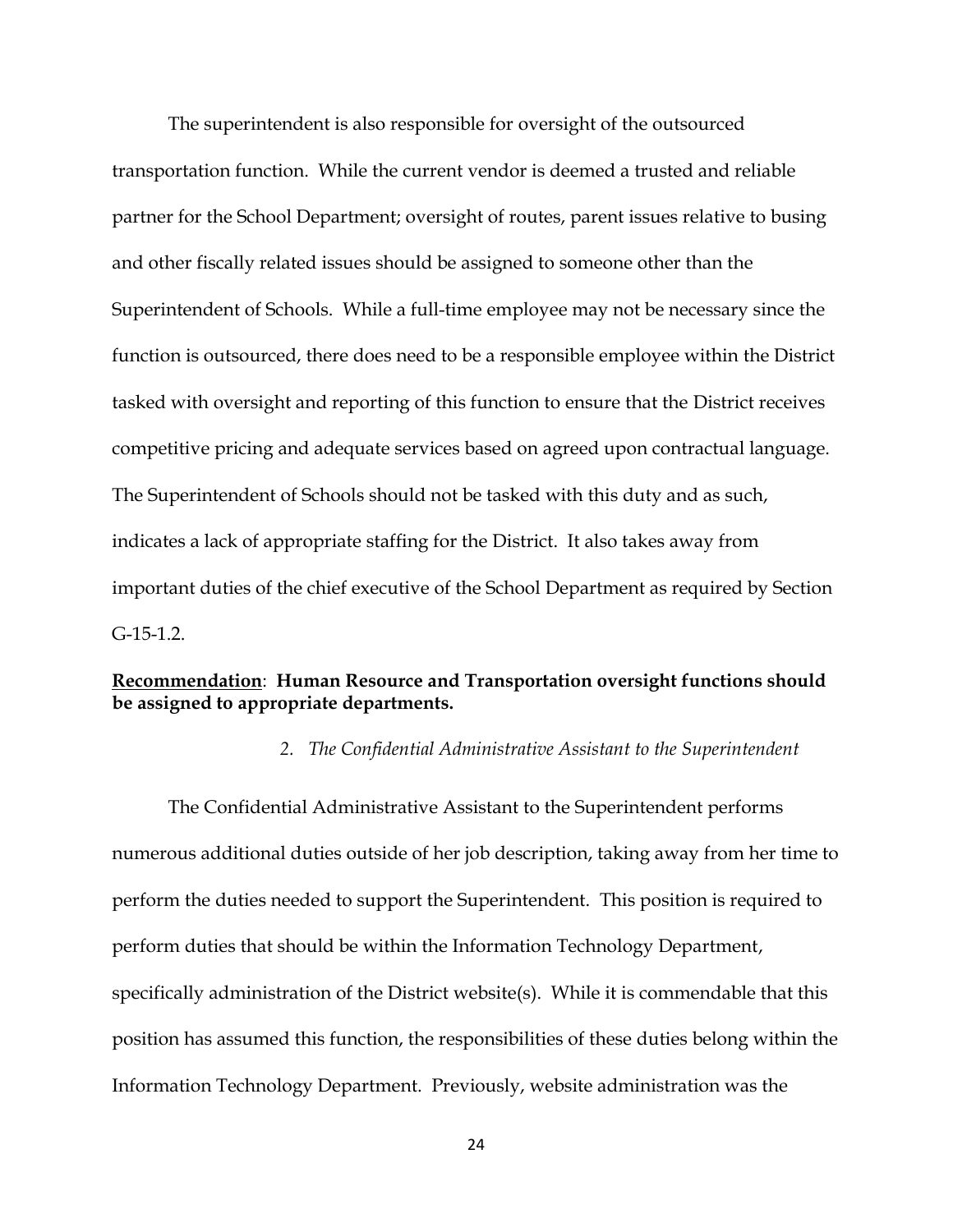responsibility of a Media Specialist within the District. While certain departments should be able and required to keep their department websites current, the overall administration of this function should be housed in the Information Technology Department, which has the expertise, technical and ethical training to perform these functions. This function has been assigned to the Superintendent's Confidential Assistant due to the lack of adequate staffing and the retention of technology support staff, which currently has two (2) of three (3) positions vacant, one of which is the position of Director of Technology.

# **Recommendation: The administration of the website should be done by technology staff.**

In addition, this position performs human resources duties in the summer, relative to the posting of vacant teaching positions within the District. Because the human resources function is largely consolidated with the Town, these duties belong within the scheme of that department for continuity of processes and consistency of responsibilities. Section G-15-2.2 of the BEP requires all school department to maintain a human capital management system. Therefore, it is appropriate the management of District jobs should be done within the confines of a well-functioning HR department to ensure all legalities relative to staff and faculty hiring are appropriately administered.

# **Recommendation: The posting of vacant teaching positions should be completed by personnel in Human Resources.**

#### **(B) Student Services**

*1. Student Enrollment/Strategic Support Mentoring Secretary*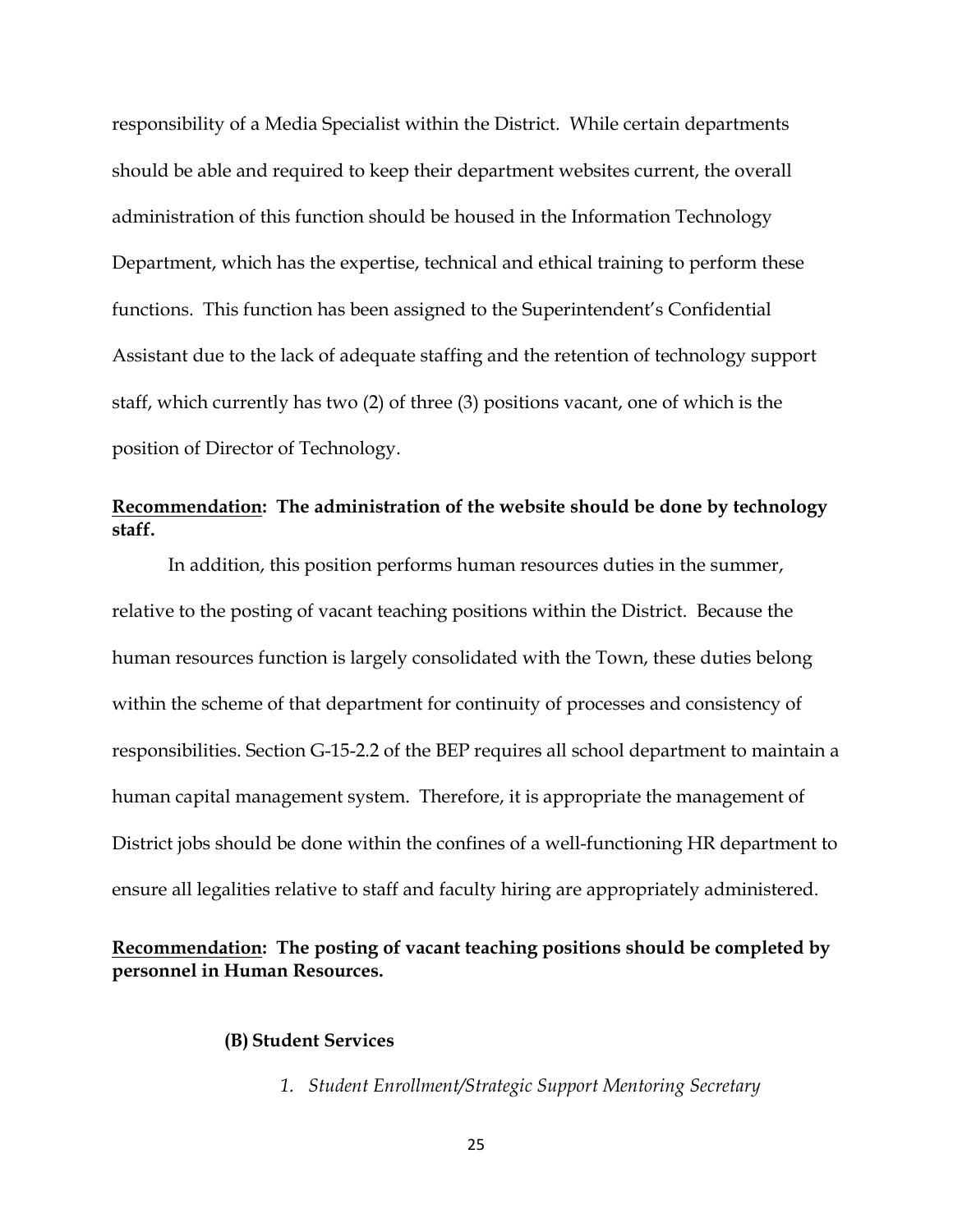While this department was reviewed with an eye toward special education

requirements, which will be addressed in Section IV (e), one position recommended for

increased staffing is in the area of student enrollment/registration and RIDE data

reporting requirements.

Section G‐15‐2.1 of the BEP requires each School District to utilize a

"comprehensive, integrated information system," which it defines as "essential to the

creation and support of a 21st century learning environment." The BEP states that

the LEA shall provide data and reports as are required by federal or state law and Board of Regents regulations or as are necessary for ensuring all aspects of accountability. These data and information shall provide the basis for meaningful comparisons of data by the LEA. These data and information will also provide the basis for the information required to set policies, align resources, and ensure equality of educational opportunities. The LEA shall provide appropriate access to its information systems and shall utilize all state and federal data systems necessary to implement its information system.

The current Student Enrollment/Strategic Support Mentoring Program Secretary

is a part time, seventeen and a half (17.5) hour per week position. This position is responsible for the RIDE reporting requirements outlined in the BEP, as well as new student enrollment, special education census and Medicaid reporting. In addition, this position is responsible for administrative support of the mentoring program and administration of ASPEN data. The duties of this position are unlikely to be completed effectively and timely in a part-time position. While the current employee is dedicated and hard-working, the myriad of duties assigned to this position are, at best, unrealistic.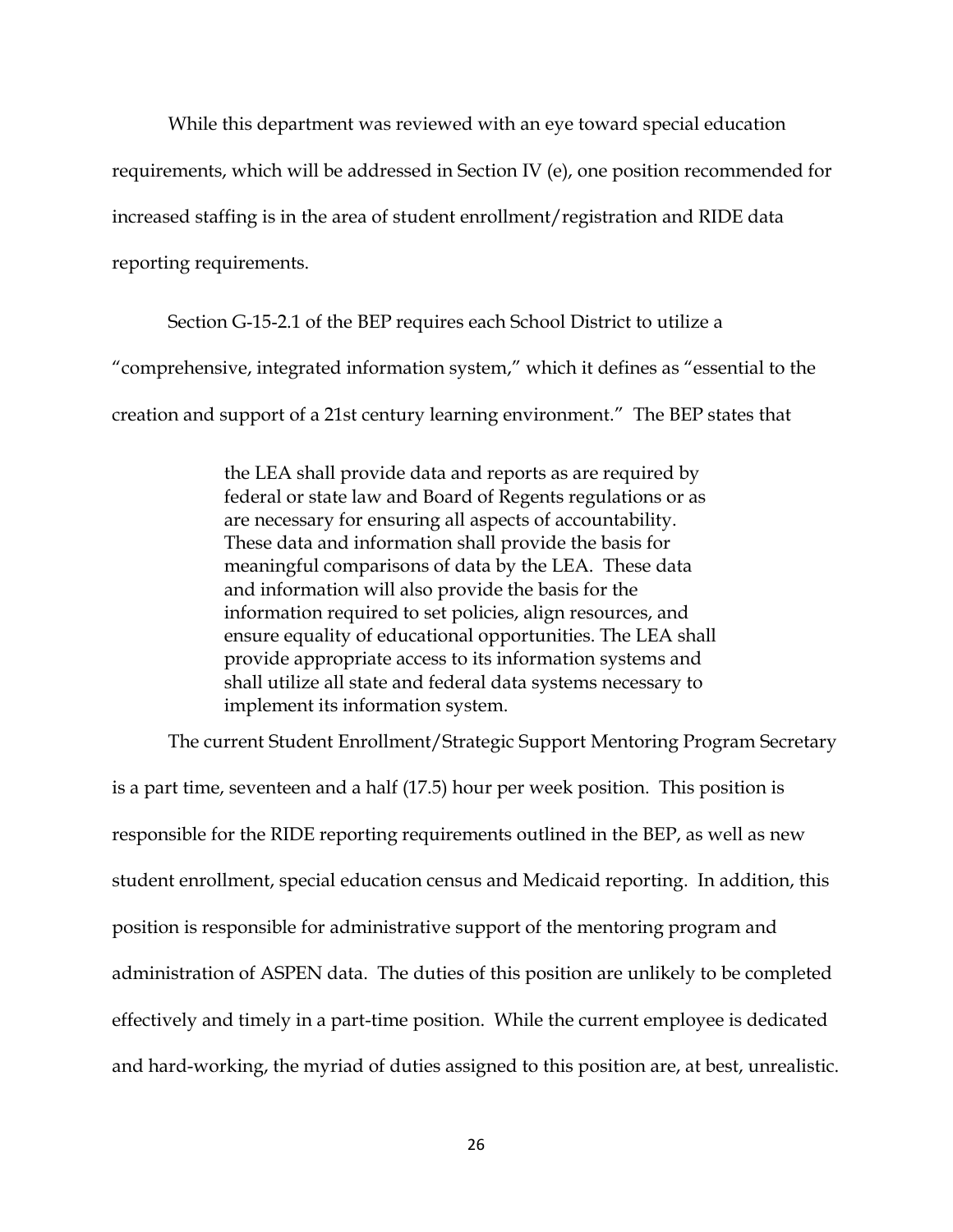Because Medicaid and Census reporting are complicated, time consuming and critical tasks, important for the reporting and receipt of federal funding for eligible Medicaid recipients, these duties alone are difficult to maintain with a part-time employee. The addition of new student enrollment and RIDE reporting requirements and deadlines make these job duties most appropriate for a full-time position.

The lack of adequate staffing in this area, has potentially led to the loss of revenue by the District. In the past several years, there have been significant fluctuations in Medicaid reimbursements due to lack of staffing for input and follow up. While the reimbursement process is outsourced as in most Districts, administrative input and tracking is critical to timely reporting and collections. The information into the system must be accurate and complete in order for the District to receive allowed reimbursements. Additionally, the extensive data reporting requirements by RIDE attendance for students and staff, Census counts, and other data requirements require accurate reporting to ensure RI State Aid to Education is reliable and current. If this data is not input correctly and in a timely manner, the District could miss out on funding state funds.

Finally, this position is also required to administrate new student enrollment, verifications of residency and follow up of residency issues. These are all unique and time-consuming job responsibilities. This is particularly important because, in a Town like East Greenwich, which currently has a highly ranked school system, and is surrounded closely by numerous other towns, a lack of adequate staff to follow up on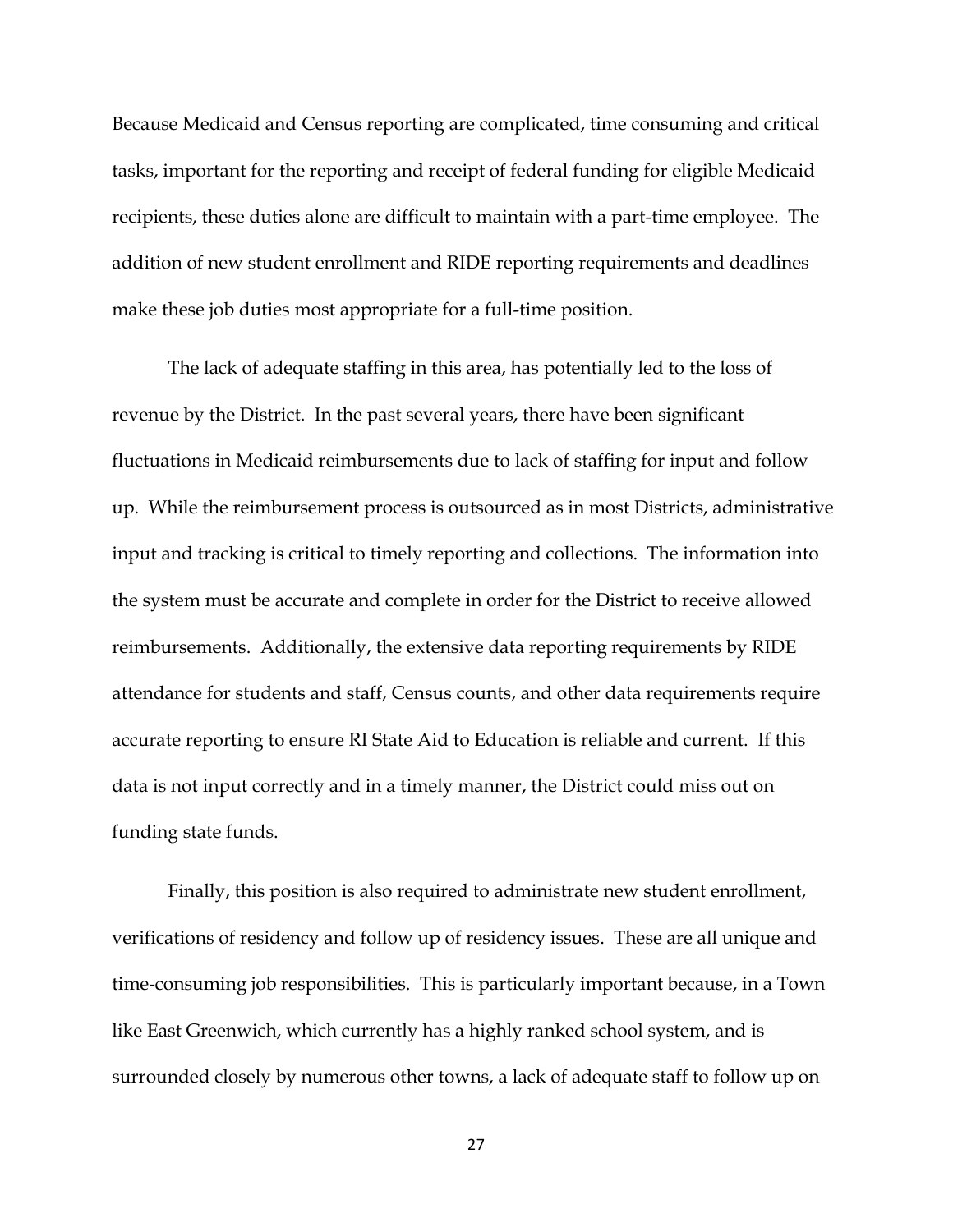residency matters may lead to East Greenwich tax payers supporting students in the District who are not residents of the Town.

**Recommendation: This position be made a full-time equivalent position estimated at an additional \$26,000 for full year. This estimate includes an assumption for individual health and dental benefits. Family plan coverage would add an additional estimated \$7,000 more per year.** 

#### *2. Administrative Assistant to the Director of Teaching and Learning:*

The job description for this position appears reasonable and appropriate but should be reviewed once the new Director of Teaching and Learning has had time in her current position to effectively analyze the functions of this administrative position.

In summary, the Central Office functions of the District should be reviewed for added staffing and reallocation of duties in order to ensure compliance with the BEP. Any organization is only as strong as the Central Office staff supporting the operations of the organization. While all employees communicated with are dedicated to their positions, their lack of support will more than likely lead to continued turnover and loss of institutional knowledge that is important to organizations and essential to compliance with the BEP. The level of turnover in the past three years is evidence enough that the Central Office functions of the District need review and financial support in order to ensure compliance.

#### **IV. REVIEW OF INSTRUCTIONAL PROGRAMS**

Section G‐12‐4.2 identifies one of the seven "Functions of the Local Education Agency" as providing access to rigorous, guaranteed, and viable curricula for all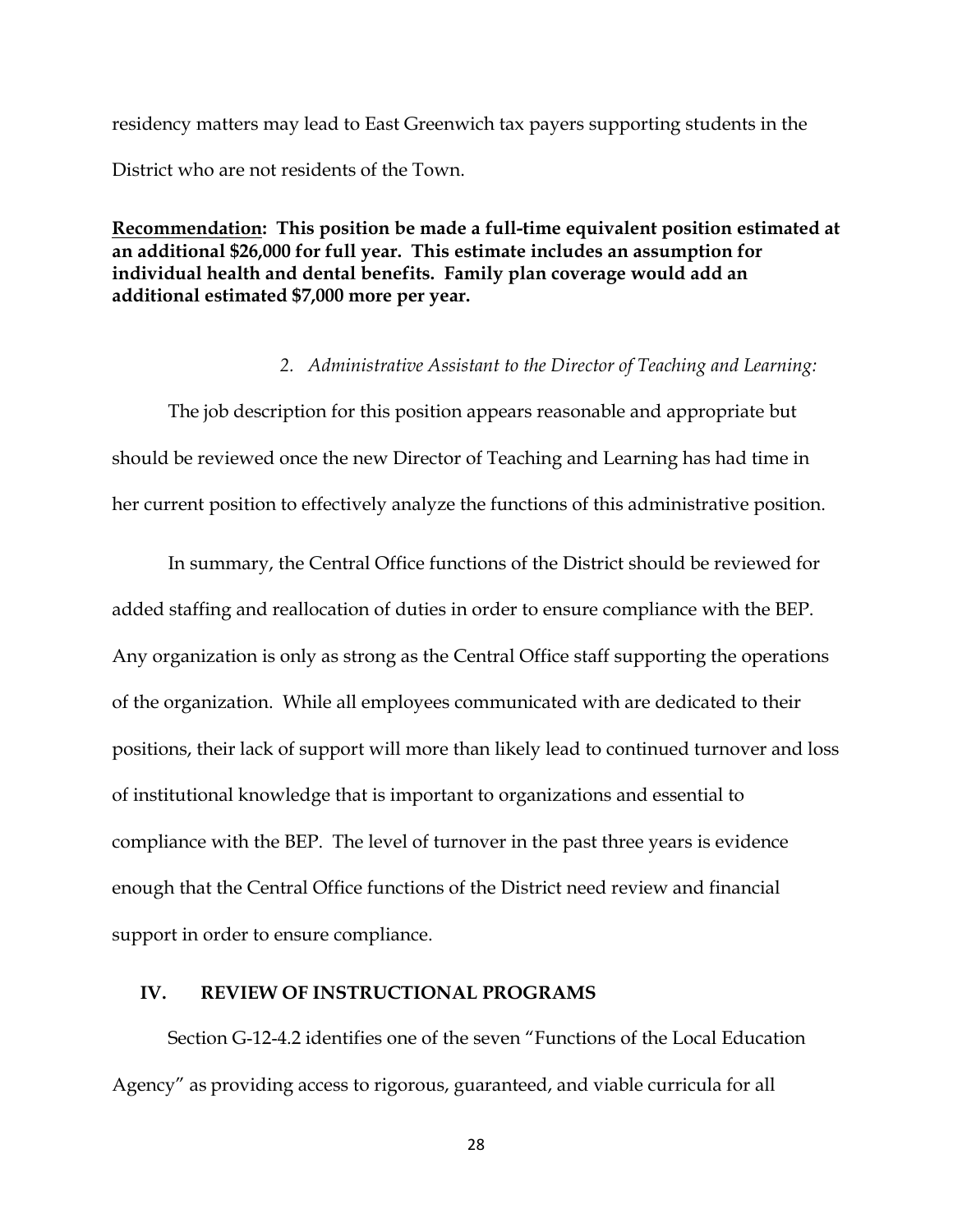students; ensuring differentiated instructional strategies, materials, and assessments;

and building systems that provide opportunities for common planning and

assessment.

Section G‐13‐1.1 of the BEP addresses the "Framework for a Comprehensive

#### Curriculum." It specifically states

The Board of Regents for Elementary and Secondary Education charges each LEA to ensure that its students are provided with a comprehensive program of study that is guaranteed and viable in each content area from pre‐ kindergarten through grade 12 (PK‐12) so that its students are prepared for post‐secondary education or productive employment. Each curriculum shall be developed to meet or exceed state content standards that have been adopted by the Board of Regents. In the absence of state‐adopted standards in a content area, each LEA shall align its curriculum to national content standards specific to that content area. Each LEA shall formally adopt a set of curriculum documents that specify the content standards, instructional practices, materials, program, texts and assessments, and grading practices that are based on the community's rigorous achievement descriptions for its students and that account for the expectation that students must be globally aware and internationally competitive.

Section G-13-1.2 of the BEP requires that each LEA have "sufficient personnel,

resources, and time to design and implement an aligned curriculum, instruction, and assessment system." It further mandates that the curriculum be "written" and disseminated to the professional staff and community and that the LEA provide "sufficient professional development to all staff to ensure curriculum implementation with fidelity."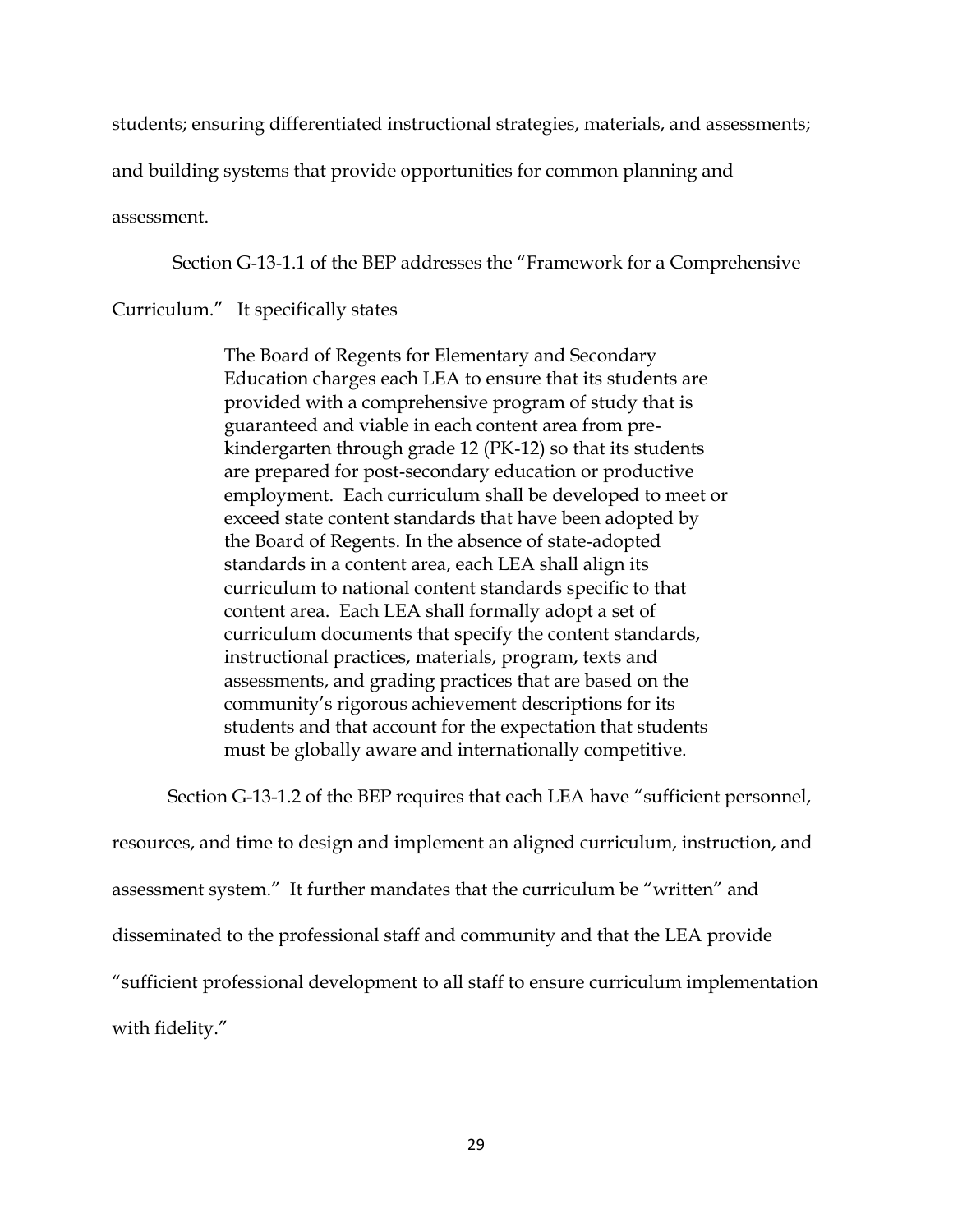In addition, Section G-13-1.3 of the BEP requires that each school district "shall

provide a comprehensive program of study in English language arts, mathematics,

social studies, the sciences, visual arts & design and the performing arts, engineering

and technology, comprehensive health, and world languages throughout the PK ‐12

system." *Id*. at G‐13‐1.3.

With respect to English Language Arts, Section G-13-1.3.1 of the BEP requires, in

pertinent part that each LEA shall:

1. Establish an English language arts curriculum that is aligned instructionally with the local and state standards….In addition, each LEA shall maintain congruence among and across the curriculum, instruction, and assessment. 2. Develop a coordinated and integrated K‐ 12 English language arts curriculum that addresses the content clusters within local and state reading and written and oral communication standards (GLEs and GSEs), includes contemporary texts, and encourages students to be active participants within the community.

With respect to Mathematics, Section G‐13‐1.3.2 of the BEP requires each LEA to

ensure that the coherent and coordinated K‐12 mathematics curriculum addresses:

1. Research‐based approaches to developing mathematics skills; 2. Learning activities that emphasize mathematical communication and reasoning skills and incorporate mathematical tools and technology; 3. The use of manipulatives during the acquisition of skills and conceptual understanding; and, 4. Applied learning activities that demonstrate the use of mathematics in daily life.

With respect to Social Studies, Section G‐13‐1.3.3 of the BEP requires each LEA to

ensure that the coherent and coordinated K‐12 curriculum for social studies includes

coursework designed to develop: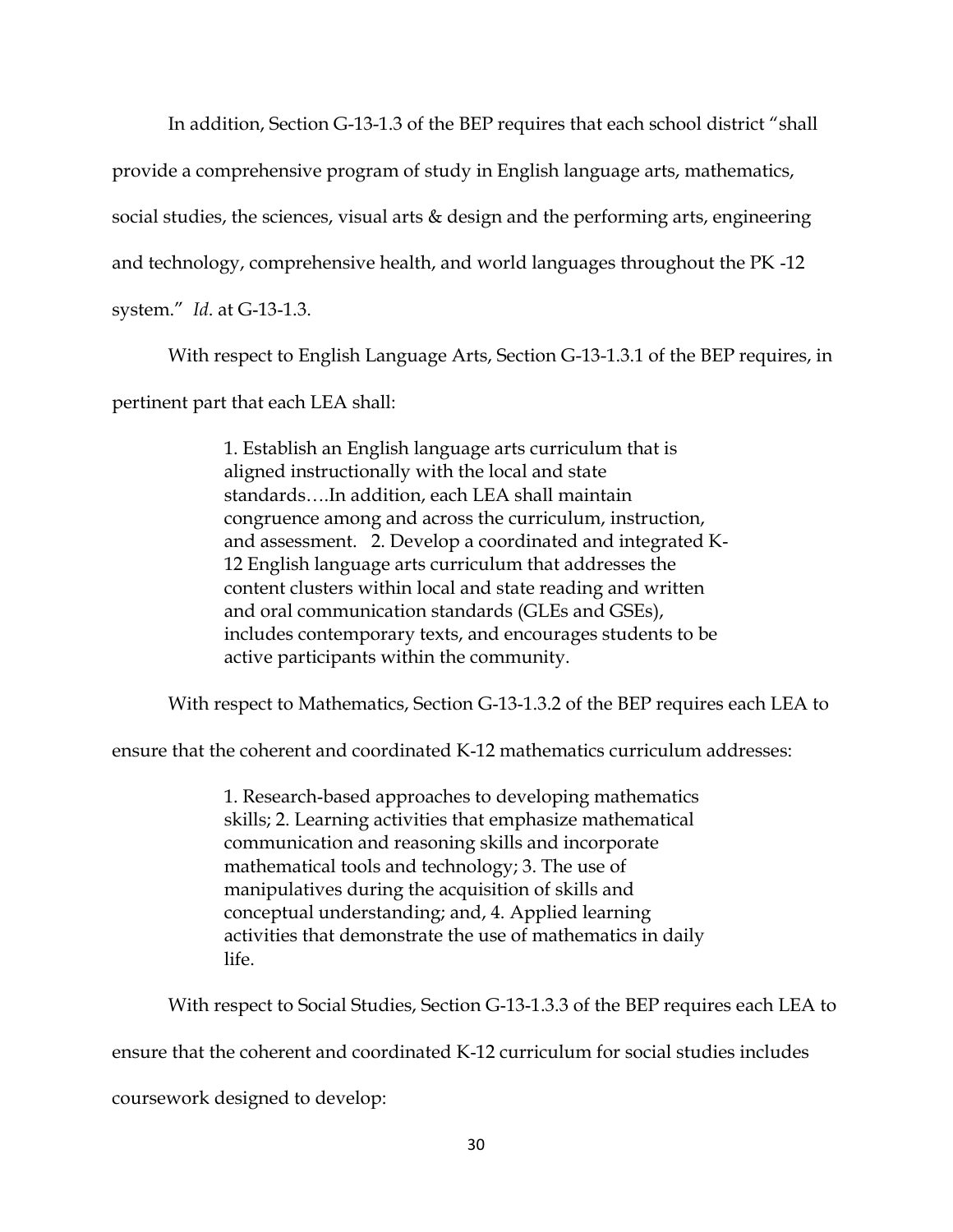1. Student knowledge, skills, and attitudes as indicated in the GSEs for Civics & Government and Historical Perspectives/Rhode Island History; 2. Student understanding of how the world operates in this interconnected era through geography, political science, and economics; and, 3. Student understanding of human behaviors, beliefs, ideologies, cultures, and backgrounds through history, sociology, anthropology, and other related social sciences.

With respect to Science, Section G-13-1.3.4 of the BEP requires each LEA to

ensure that "the coherent and coordinated K‐12 curriculum for science includes an

inquiry‐based approach that devotes a sufficient amount of instructional time to

learning experiences that ensure all students develop and demonstrate applied learning

skills appropriate to the content area and grade level."

With respect to Dance, Music, Theater and Visual Arts & Design, Section G‐13‐

1.3.5 of the BEP requires each LEA to ensure that the coherent K‐12 curricula for the

arts include:

1. Artistic Process: Creative problem solving using the tools, techniques, and technology of one or more art forms in order to make the imagined tangible; 2. Cultural Context: Purpose and motivation fundamental to art‐making for all societies; and integration of arts history, analysis, and criticism; 3. Communication: Personal expression, creativity, and meaning through the use of symbols representative of each art form; and sharing of the human experience with image, sound, movement, words, space, time, and/or sequence; and 4. Aesthetic Judgment: Applying knowledge in order to reflect on and evaluate the work of self and others.

With respect to Engineering and Technology, Section G‐13‐1.3.6 of the BEP

requires each LEA to ensure that the coherent and coordinated K‐12 curriculum for

engineering and technology includes: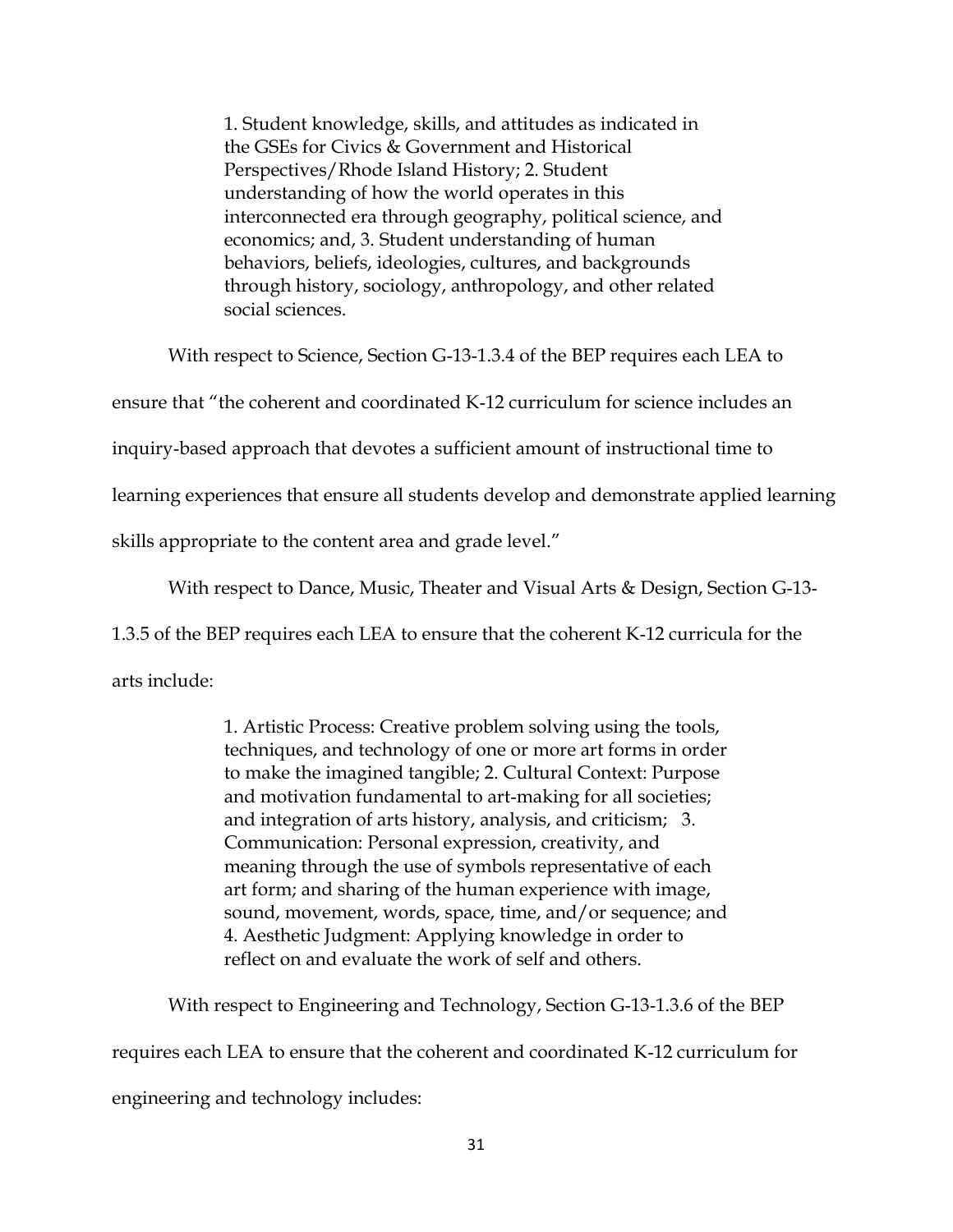1. An inquiry based approach that promotes hands‐on learning, including problem based and design based learning; 2. Opportunities for students to make connections among a variety of technologies; and 3. Integration of the GSEs, rather than focusing on individual standards in isolation.

With respect to World Languages, Section G‐13‐1.3.7 of the BEP requires that

#### each LEA shall provide:

1. Coursework in a minimum of two languages other than English at the secondary level and offerings of at least three consecutive years of the two selected languages; 2. A planned program of study including coursework in the development of listening, speaking, reading, and writing along with the cultural background associated with each taught language; and 3. A program of study that includes connections to real‐world applications.

Sections G‐13‐1.3.9 and G-13-1.3.10 of the BEP require each LEA to provide a

comprehensive Health curriculum for grades K-12 and a coherent and coordinated Physical Education curriculum for Grades K-12. Section G‐13‐1.3.11 of the BEP provides guidelines for an effective LEA library-media program, which assists all students in becoming active and creative locators, evaluators, and users of information to solve problems and to satisfy their own curiosity.

Finally, Section G-13-2.1 of the BEP requires each LEA to "implement a set of coherent, organized instructional strategies designed to ensure positive improvements in student learning…based on current research and adjusted according to student progress monitoring and assessment data." And Section G-13-2.2 of the BEP requires each LEA to "provide the necessary programs, texts, and materials that ensure that students are supported fully in acquiring the knowledge and skills specified in a comprehensive program of study."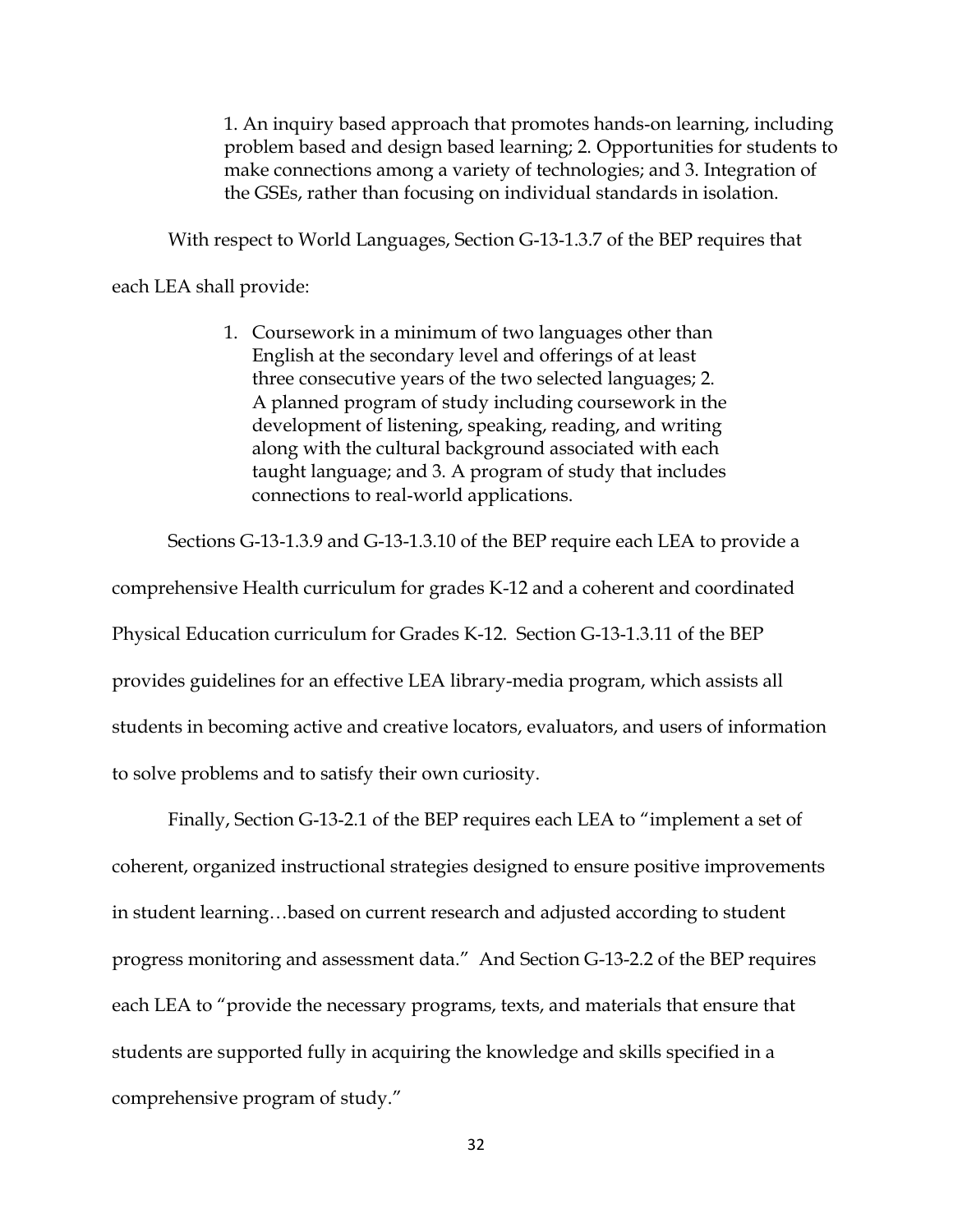The BEP further addresses students' accessibility to instructional programs by creating standards regarding barriers to students' abilities to learn. Section G‐14‐ 3.2 requires districts to provide psychological and mental health services to students. In pertinent part, this Section requires LEAs to "Ensure that school psychological and mental health services will be provided by appropriately credentialed, high quality staff." Section G-14-1.1 of the BEP provides that LEAs must "provide student centered, data-driven supports and interventions utilizing a problem-solving process, building on the foundation of a guaranteed and viable comprehensive program of study.

#### **A. Elementary (PreK – 5)**

### 1. *Overview*

The East Greenwich School District has four (4) elementary schools: James H. Eldredge School, George R. Hanaford School, Frenchtown School and Meadowbrook Farms School. All elementary schools have one (1) fulltime principal, a secretary and a nurse.

### *2. Staffing*

The staffing for grade level classes at the four (4) elementary schools is within the guidelines of the East Greenwich Teachers' Union Collective Bargaining Agreement. The Social Workers and School Psychologists employed by the District are shared amongst the schools and total one and a half (1.5) School Social Workers to support the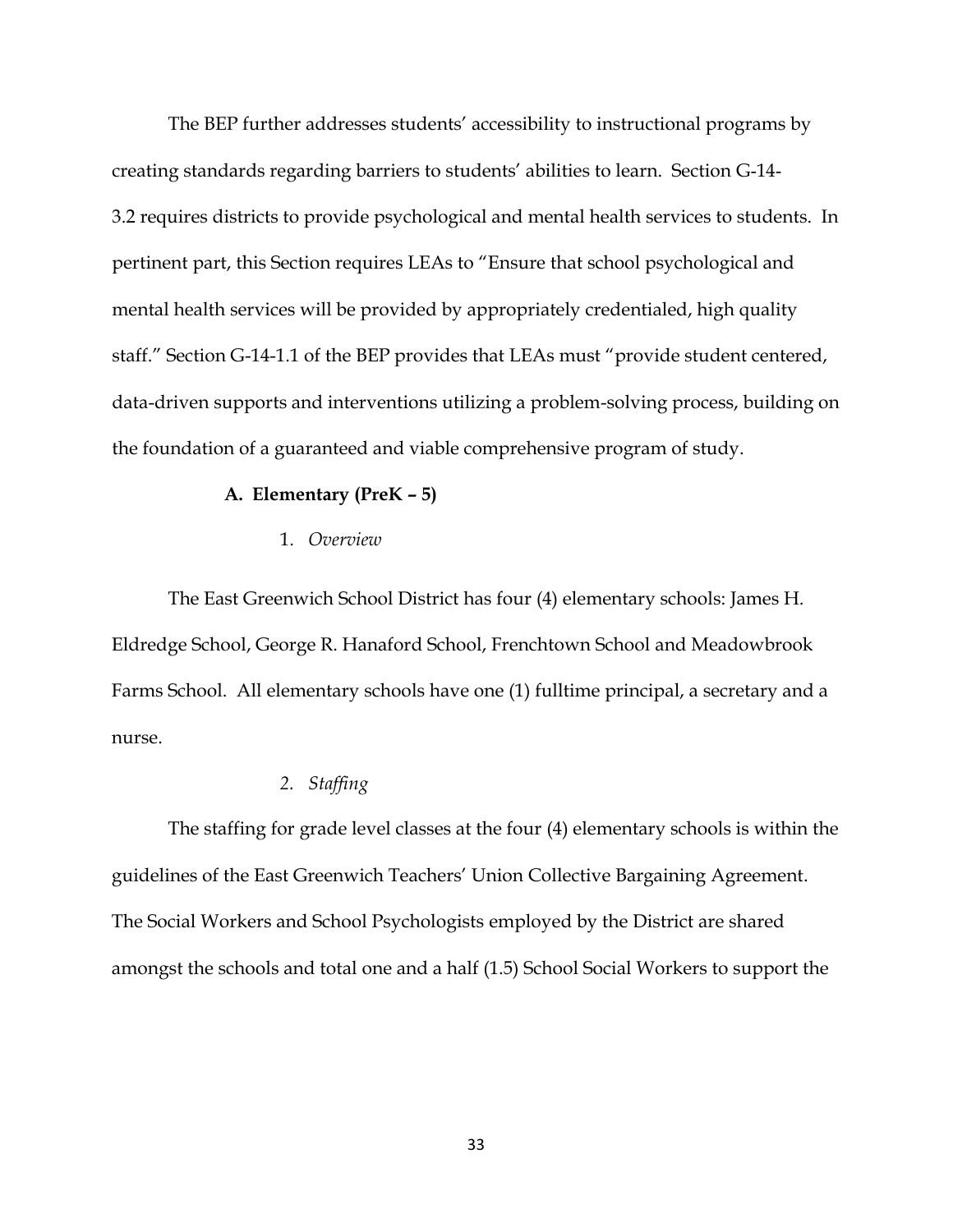entire PK-12 population, as well as four (4) School Psychologists to support the entire

PK-12 population.<sup>15</sup>

 $\overline{\phantom{a}}$ 

Although the staffing for grade level classes is adequate and in line with comparable districts, there is an extreme dearth of Social Workers and School

Psychologists in comparison to comparable districts within the State of RI.

| District/Population | East             | Portsmouth | Smithfield | Westerly |
|---------------------|------------------|------------|------------|----------|
| Comparison          | Greenwich        | 2450       | 2395       | 2790     |
|                     | 2500             |            |            |          |
| Psychologists       | 4.0              | 2.5        | 5.5        | 4.0      |
| Social Workers      | $2.0$ (.5 of one | 3.0        | 3.0        | 7.7      |
|                     | of these         |            |            |          |
|                     | positions is to  |            |            |          |
|                     | oversee the      |            |            |          |
|                     | Mentoring        |            |            |          |
|                     | Programing       |            |            |          |
|                     | leaving EG       |            |            |          |
|                     | with 1.5 SW to   |            |            |          |
|                     | support all      |            |            |          |
|                     | other work       |            |            |          |
|                     | with PK-12       |            |            |          |
|                     | population       |            |            |          |

This comparison, along with the testimony of the principals of each elementary school, is direct evidence that the District is not in compliance with Section G‐14‐3.2 of the BEP. The District does not currently employ enough appropriately credentialed, high quality staff to provide adequate mental health services to elementary school students within the District.

<sup>&</sup>lt;sup>15</sup> Social worker and School Psychologist staffing is addressed further in Section IV (e).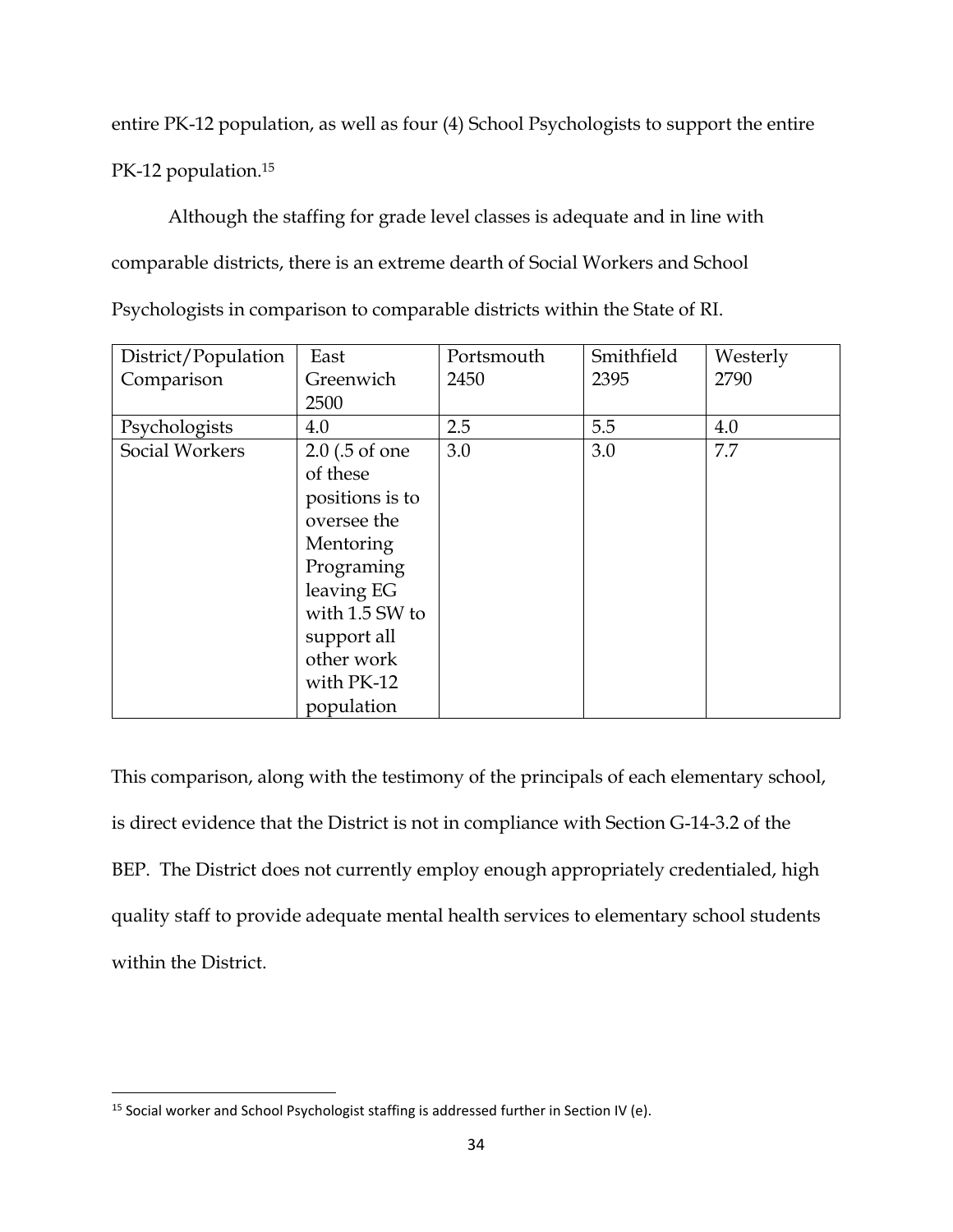The principals at each elementary school in the District reported that there is a lack of support for the behavioral and social/emotional well-being of their students. Each administrator has been forced under the current staffing structure to spend time providing the services and support that should be provided by a School Psychologist and/or social worker, because of the lack of staff. In addition, the forced sharing of school psychologists and social workers amongst the six (6) schools within the District often leads to appropriate personnel not being available to deal with immediate mental health/behavioral/social-emotional needs of students. In addition to administrators not qualifying as "appropriately credentialed" staff to adequately handle the mental health and social-emotional needs of students in direct violation of the BEP, the necessary work to help students by administrators is extremely time consuming. While the administrators call to action with respect to the emotional well-being of students is commendable, administrators reported that currently they may have to spend up to three (3) hours in one (1) day handling students' social emotional needs. When these situations happen repeatedly, it takes away from the time the principal should be in classrooms, supporting teachers, and working on instruction and assessment pursuant to their own duties under the BEP.

# **Recommendation: In order to be in compliance with Chapter 14 of the BEP, as evidenced by staffing in comparable districts, the District needs to increase the number of school psychologists and social workers district-wide.**

#### *3. Curriculum*

Currently, throughout the elementary schools in the District, there is no "set of coherent, organized instructional strategies designed to ensure positive improvements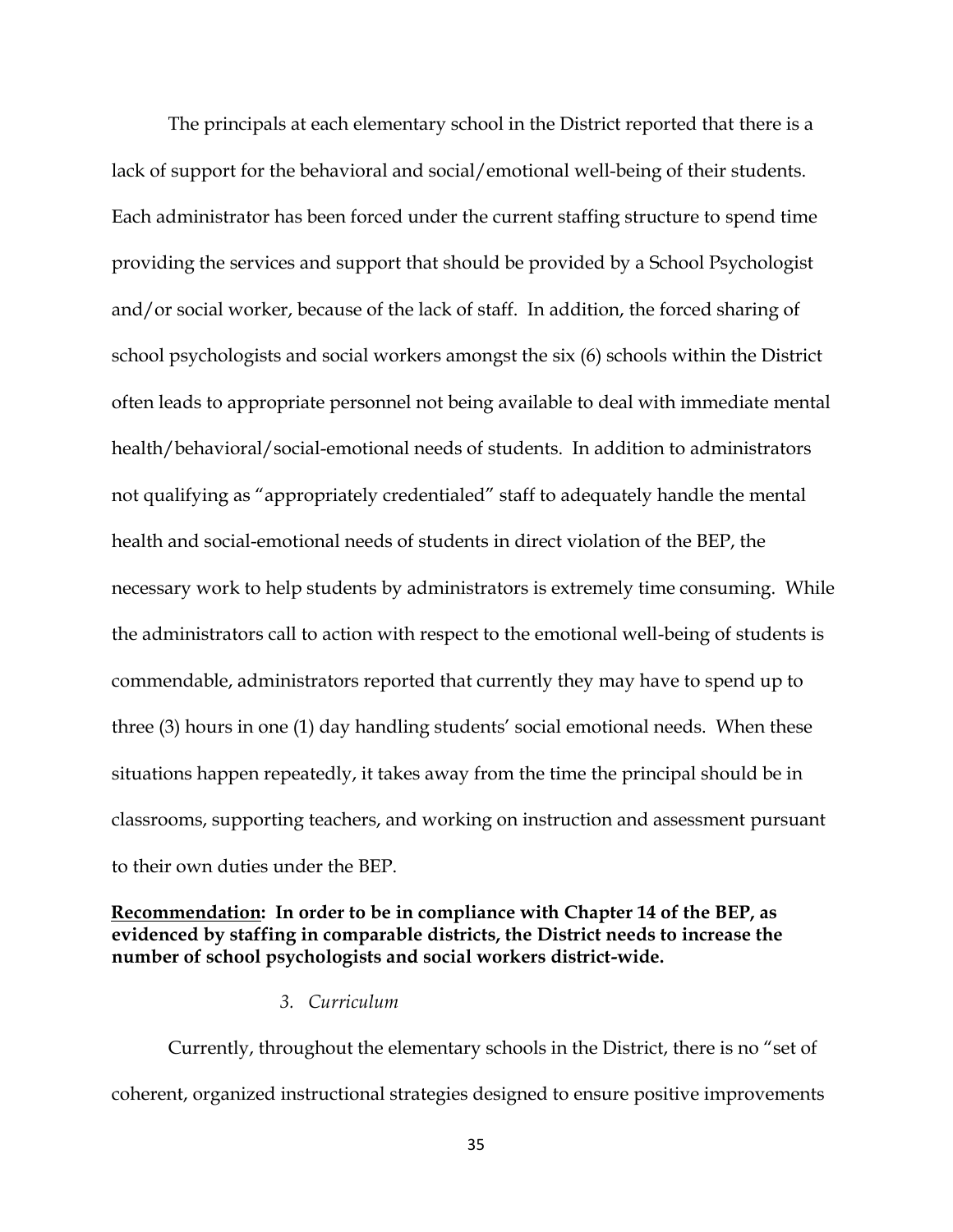in student learning…based on current research and adjusted according to student progress monitoring and assessment data." Further, the necessary materials are not made available District-wide to "ensure that students are supported fully in acquiring the knowledge and skills specified in a comprehensive program of study." These deficiencies are a direct violation of Sections G‐12‐4.2 (c), G‐13‐2.1 and G-13-2.2 of the BEP.

In addition, the District does not have a "comprehensive set of district-wide policies that will guide the development, alignment, and implementation of curriculum, instruction, and assessment systems to ensure that all students become proficient lifelong learners" in violation of Section G-13-1.2 of the BEP. It also does not have written curriculum, nor does it provide District-wide professional development with respect to curriculum, in further violation of Section G‐13‐1.2 of the BEP.

The lack of a comprehensive District-wide curriculum creates an additional burden on the administrator of each school, where each individual principal is forced to plan and provide professional development to their staff around curriculum. Elementary school principals indicated that they act as the curriculum director at their schools approximately thirty (30%) to forty (40%) percent of the time. As reported by the principals at each elementary school, the time required to provide this instruction around curriculum takes away from the duties that are required of them as an administrator. For example, as a part of a principal's job duties and responsibilities, they should be able to lead grade level common planning time across grade levels as the Head Instructional Coach of their schools. However, District principals reported that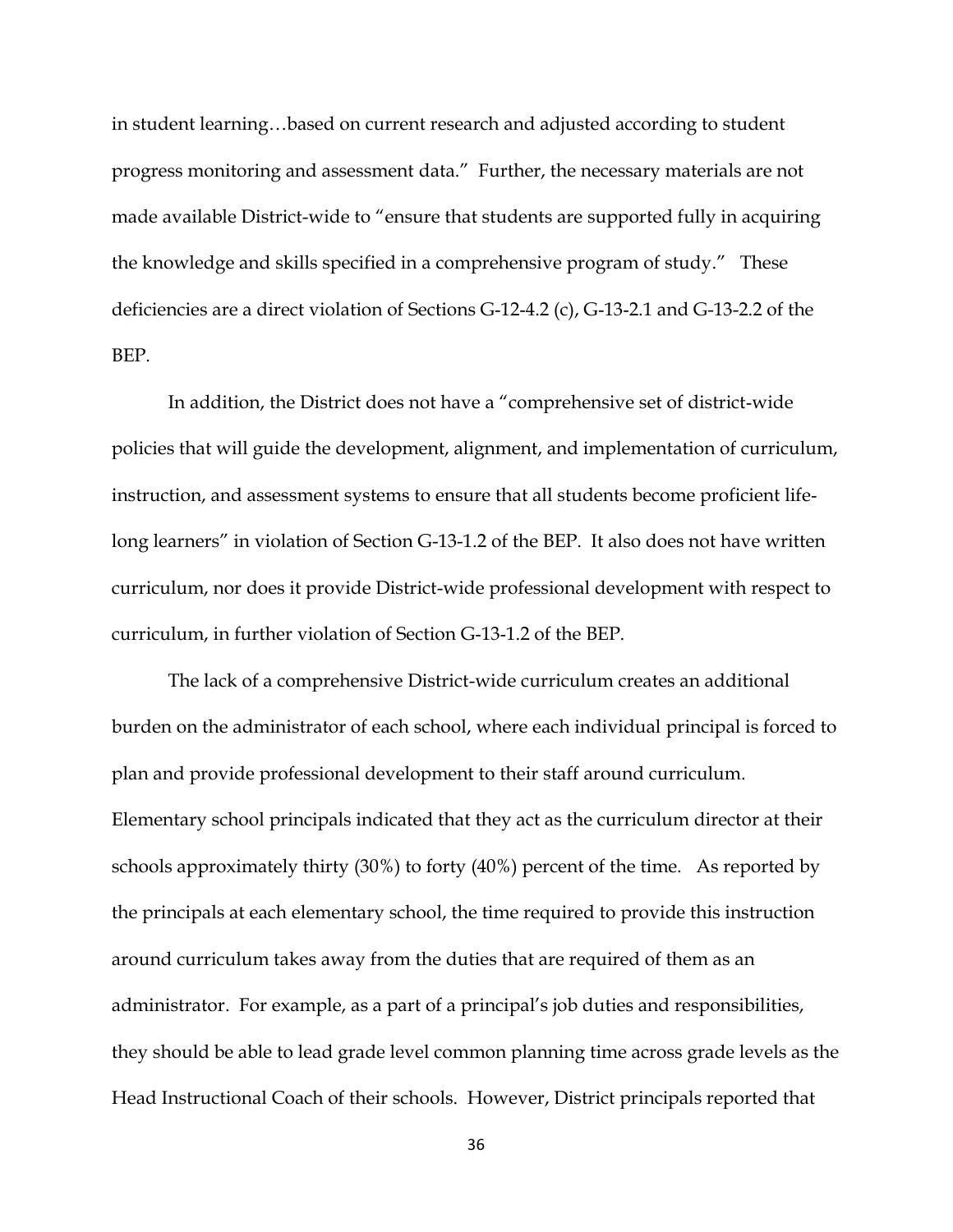instead of being able to be a participant in common planning time with teachers, they are acting first, as a Curriculum Director by planning the agenda and then are forced to act as a classroom teacher by teaching character education three times a week in order to provide teachers in their schools with common planning time.

Further, District principals, admittedly do not have the appropriate training to plan curriculum, and that curriculum is not uniform throughout the District, as required by the BEP.

With respect to specific subject areas, there is no consistent and rigorous English Language Arts curriculum across the District's elementary schools. Grades PK - 2 use targeted trade books for whole class teaching tied to their SORICO units with various leveled libraries to continue focused skillwork in guided reading groups. Phonics, handwriting and spelling are taught through Wilson FUNdations for Kindergarten through Grade Two (2). All process pieces are scored on grade level rubrics which were modified from the work of Lucy Caulkins. There is also daily on in all classrooms in the form of journals or sentence work with a focus on specific skills, grammar and conventions.

For Grades 3 - 5, the ELA units were developed years ago and do not have the rigor required now by the BEP. The units are outdated and are no longer being followed with fidelity. There is no common ELA curriculum for Grades 3 - 5. The lack of a Districtwide curriculum with corresponding professional development in an area as important as ELA is a glaring violation of Section G-13-1.3.1 of the BEP. It is also a violation of Section G‐13‐1.1, which requires written Curriculum documents.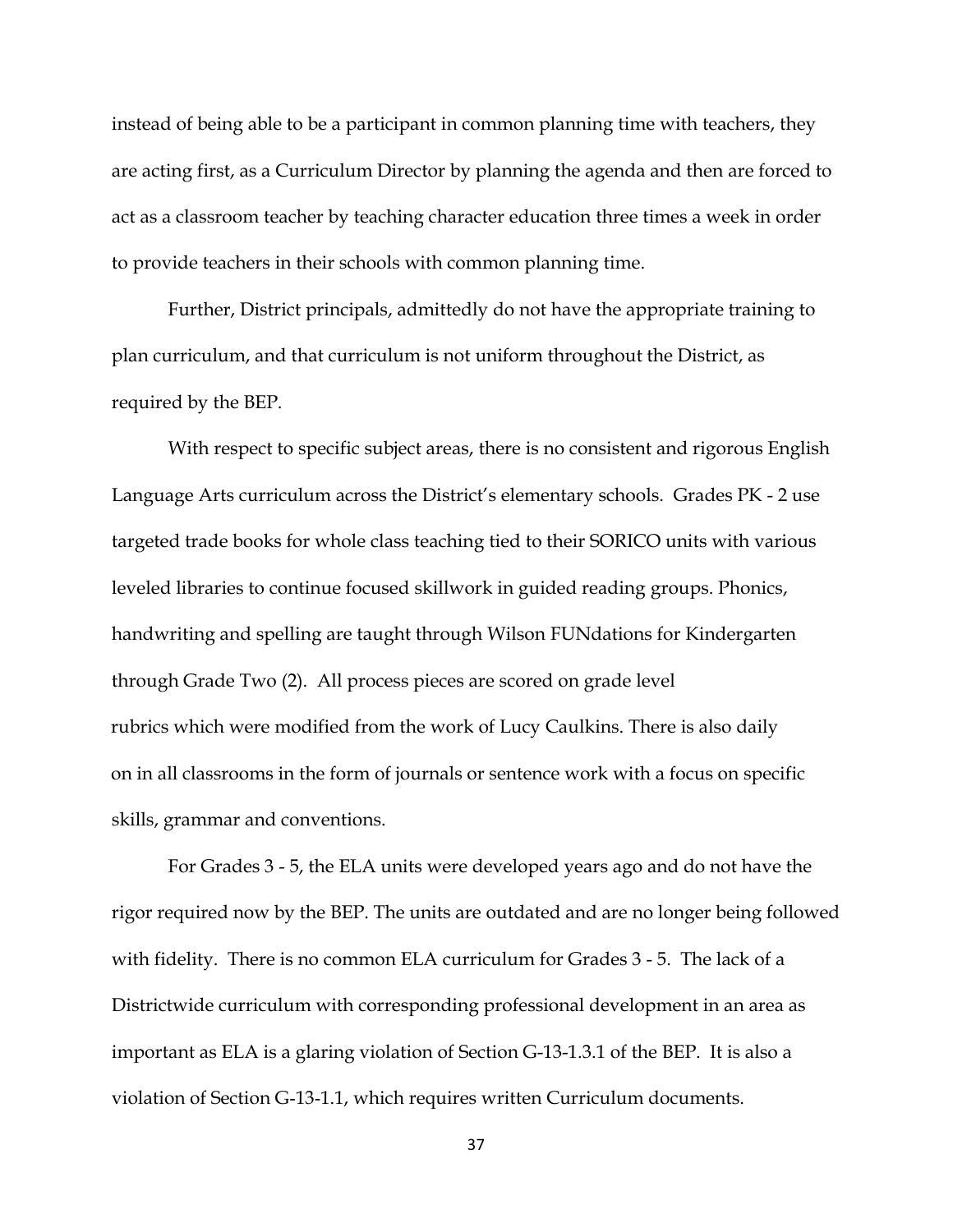The District elementary schools are currently using Envisions Mathematics. The scope and sequence provided by Envisions Math is being followed, but there is no written curriculum or, ongoing professional development or K - 5 articulation across the schools. This is a violation of Section G‐13‐1.3.2 of the BEP requires each LEA to provide students with a "coherent and coordinated K‐12 mathematics curriculum." It is also a violation of Section G‐13‐1.1, which requires written Curriculum documents.

With respect to Social Studies, there is currently no written curriculum at the elementary level. In fact, for PK- Grade Two (2), there is little to no time devoted to Social Studies. This is a violation of Section G‐13‐1.3.3 of the BEP, which requires each LEA to provide a coherent and coordinated K‐12 curriculum for Social Studies. In addition, it is a violation of Section G‐13‐2.1 and Section G‐13‐1.1, which requires written Curriculum documents.

With respect to Science, Kindergarten through Grade 2 are kit-based, but not all classes have kits presently. This is a violation of Section G‐13‐1.3.4 of the BEP which requires each LEA to provide a curriculum which ensures that "all students develop and demonstrate applied learning skills appropriate to the content area and grade level." It is a further violation of Section G‐13‐2.2 of the BEP which requires that each LEA shall "provide the necessary programs, texts, and materials that ensure that students are supported fully in acquiring the knowledge and skills specified in a comprehensive program." Because the curriculum is kit-based, and classes do not have kits, there is not an opportunity for all students to demonstrate applied learning skills, nor do all students have the necessary materials. Finally, while the scope and sequence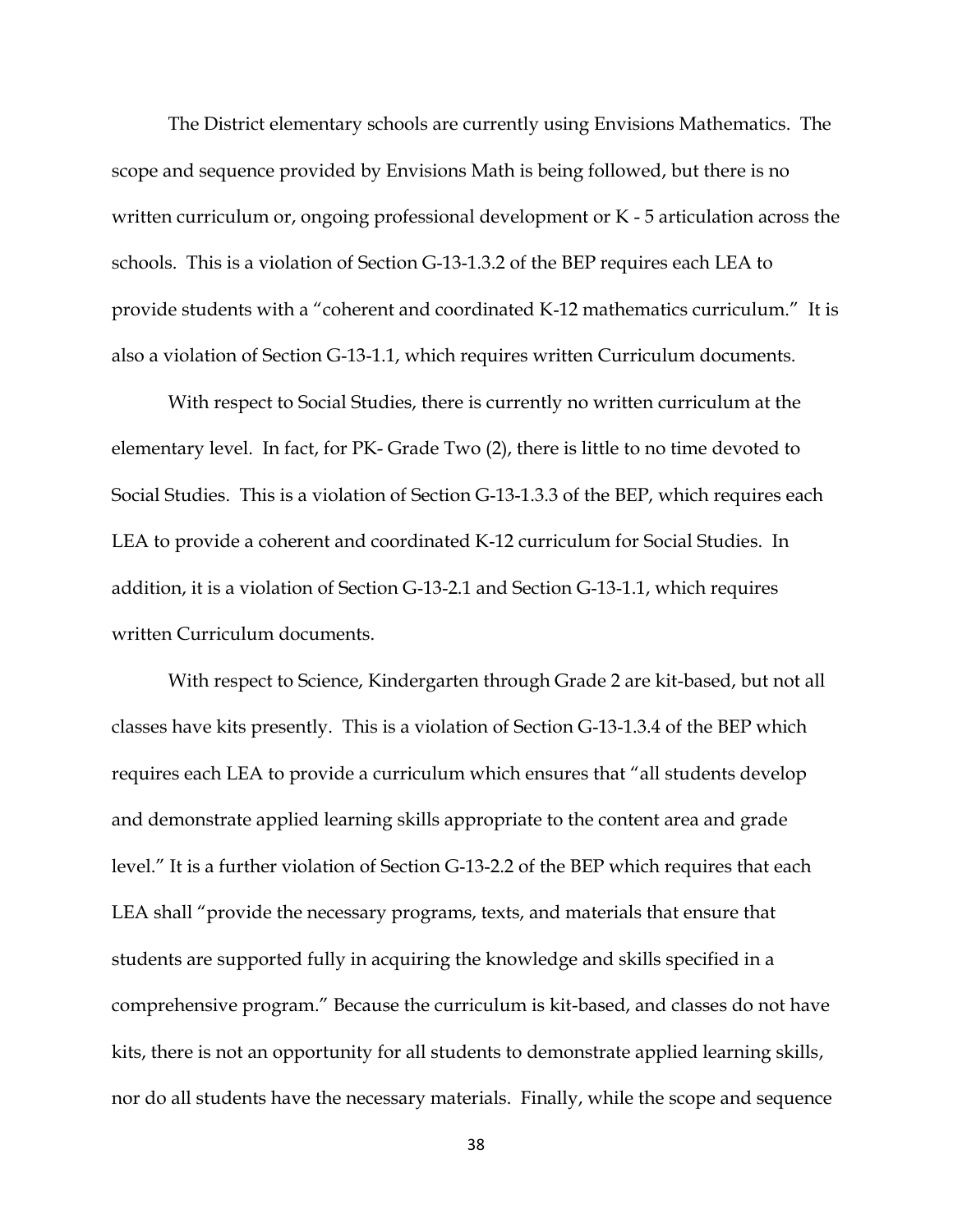from the kits is being followed in classrooms where kits are available, there is no

written curriculum, professional development or articulation between the schools in

violation of Section G‐13‐2.1 and Section G‐13‐1.1 of the BEP. Grades Three (3) through

Five (5) use STEMScopes for their Science curriculum, which is aligned with the Next

Generation Science Standards (NGSS).

**Recommendation: In order to be in compliance with the BEP, the District needs a full-time Assistant Superintendent or Curriculum Director, at a minimum, in order to provide the District with a current, written, uniform curriculum in all subjects; a consistent curriculum template; access to essential questions and common assessments; PK - 12 articulation and the professional development needed for all of these components.**

**Provide the necessary number of science kits so that all K-2 classrooms have the use of science kits**

The auditors were particularly alarmed by the lack of a District wide ELA curriculum,

which should be the first priority of a Curriculum Director.

**Recommendation: Additionally, it is recommended that the staff at each school receive several hours of professional development work throughout each school year, including job-embedded professional development. In order to comply with the BEP, the District must develop a centralized approach to professional development, as opposed to the current haphazard and disorganized structure, in order for all staff to have a mutual understanding of the core content and the expected student performance. At present, there is not enough staff at central administration or time for teachers to be involved with intensive professional development in order to be in compliance with the BEP. Therefore, it is recommended that the District hire at least two (2) Instructional Coaches who work directly with the Assistant Superintendent or Curriculum Director.** 

In addition to the lack of a written, centralized curriculum for elementary level schools, currently the four elementary schools have varied amounts of Chromebooks, iPads, Science kits and other technology and supplies. Section G-12-4.2 of the BEP mandates that the District "require, finance, and support differentiated instructional strategies, materials, and assessments to ensure that all students have opportunities to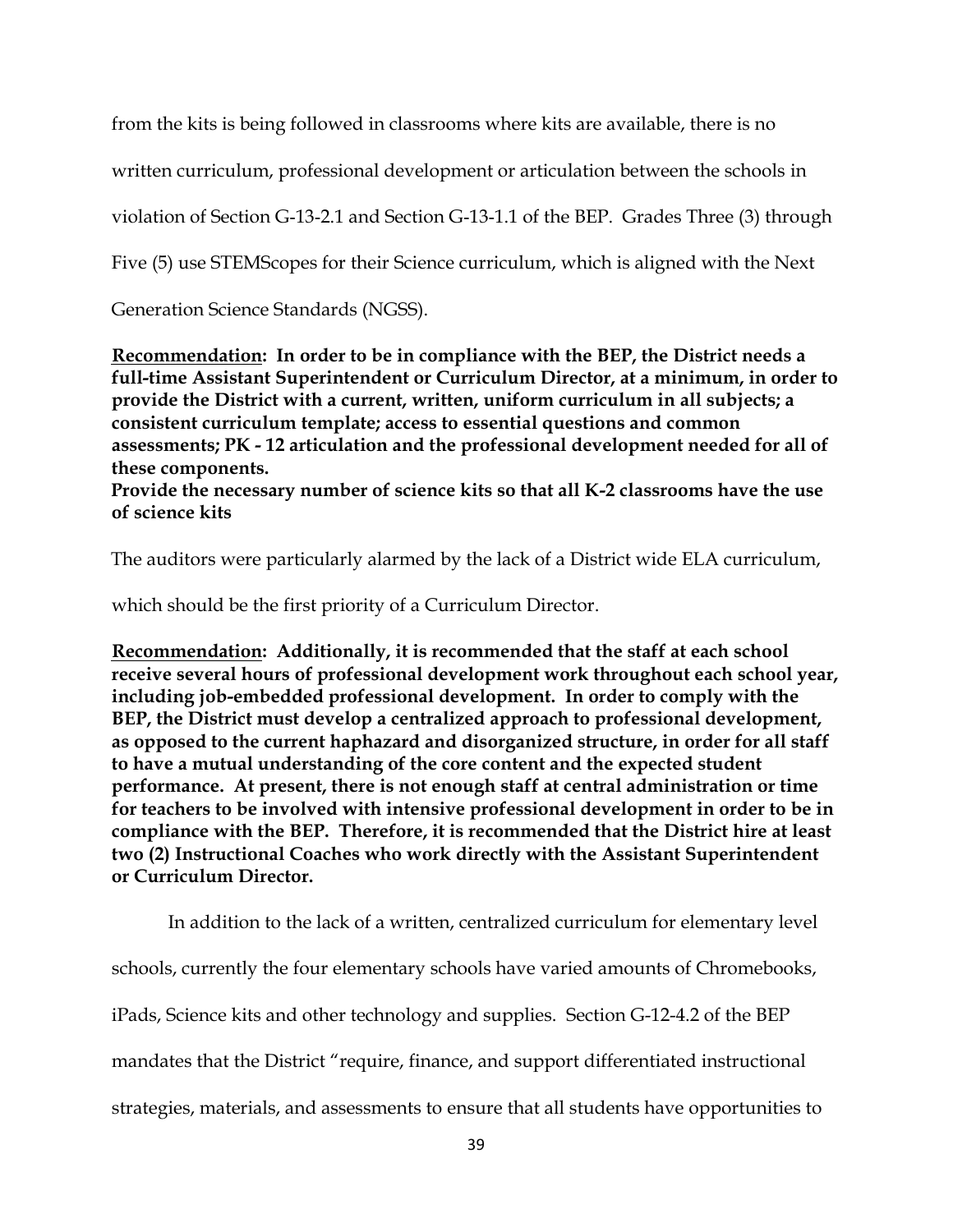state and district performance standards." Further, Section G‐13‐2.2 of the BEP requires the District to "provide the necessary programs, texts, and materials that ensure that students are supported fully in acquiring the knowledge and skills specified in a comprehensive program." In essence, in order to comply with the BEP, resources for all students needs to be equitable. Accordingly, the varied resources at each elementary school for different students is in violation of the BEP due to the inequity of resources amongst elementary school students.

# **Recommendation: The District must develop a technology/materials plan in which students are uniformly provided materials within their grade levels.**

### **B. Middle School (6-8)**

1. *Overview*

Archie Cole Middle School is the Town's sole middle school for students in grades six (6), seven (7), and eight (8). The current building opened in the Fall of 2011 and is the Town's newest school facility. The Middle School consistently ranks as one of the top performing middle schools in the state of RI and was named a National Blue Ribbon School in 2015.

# 2. *Staffing*

The School is led by a Principal, who returned to the school this year after a fellowship with the Rhode Island Department of Education, and an Assistant Principal who serves in a dual instructional support and student management role.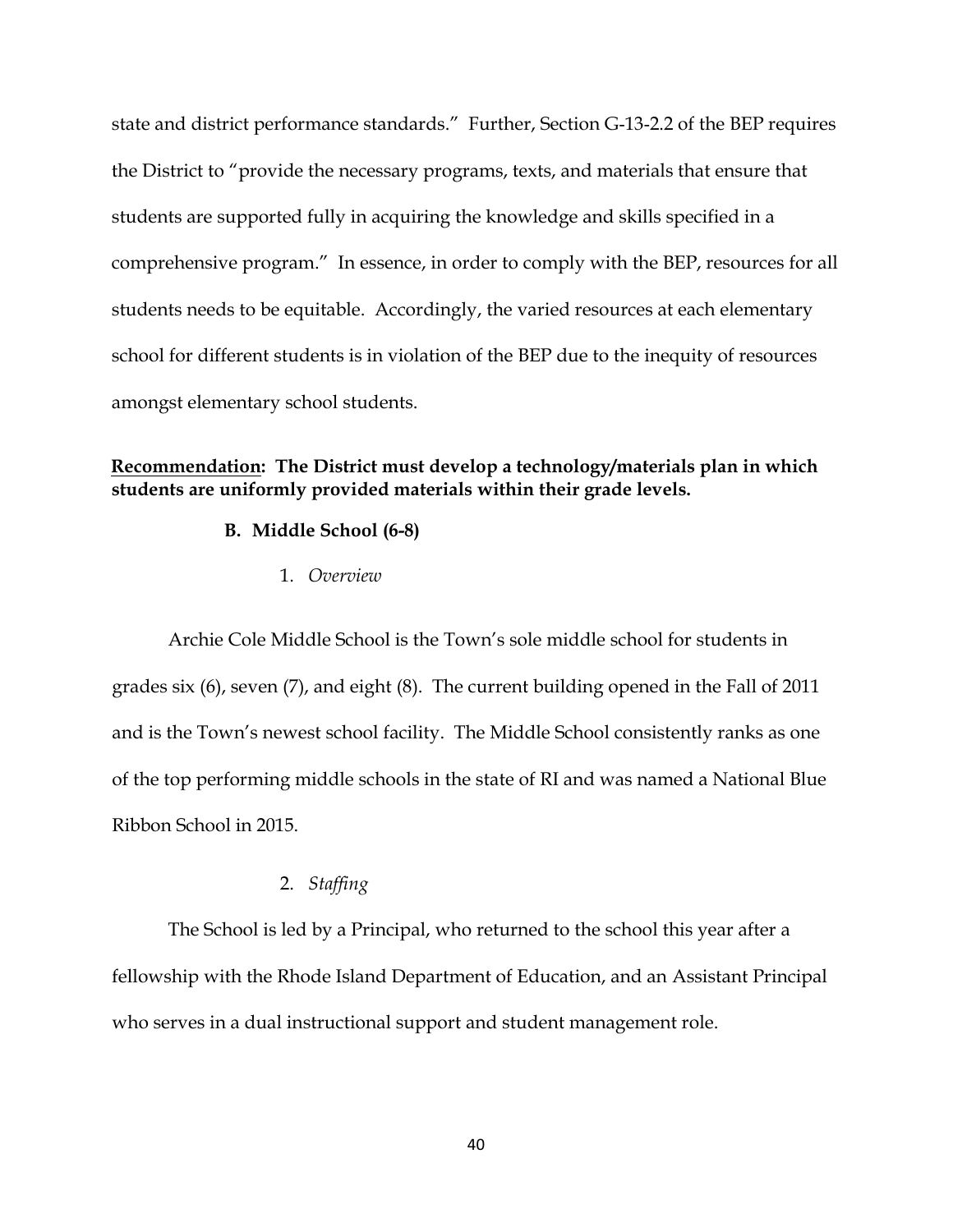In the 2016-17 School year, the Middle School employed (55) fifty-five teachers. Prior to 2015, teachers taught four (4) instructional periods. However, due to a labor arbitration decision in 2015, teachers' schedules had to be revised so that each teacher at the Middle School now instructs five (5) periods. This resulted in a loss of teacher common planning time during the school day and less time for teachers to discuss student intervention needs and supports. Beginning in the 2017-18 School Year, the District implemented an early release each Wednesday so that state mandates around common planning time for teachers could be met. Despite these challenges, with the addition of the Wednesday CPT, the Principal reports that overall teacher staffing levels are at an adequate level to meet student instructional needs. However, the Principal feels strongly that the Middle School would not able to absorb any additional cuts in teacher staffing without seriously impacting curricular offerings.

In addition to administration and teachers, the Middle School employs two (2) Guidance Counselors, one (1) Nurse, and a part-time Psychologist and Social Worker to provide counseling and social and emotional support for students. As was previously iterated in the *Elementary School* section of the report, the staffing of Psychologists and Social Workers, both in the Middle School and throughout the District is lacking in comparison to other comparable districts. The Principal of the Middle School considers the level of support for psychological and mental health services to be less than adequate to meet student needs related to social-emotional learning. She expressed that other budget priorities have prevented her from being able to add to these staffing levels. Based on the current staffing structure in comparison with other comparable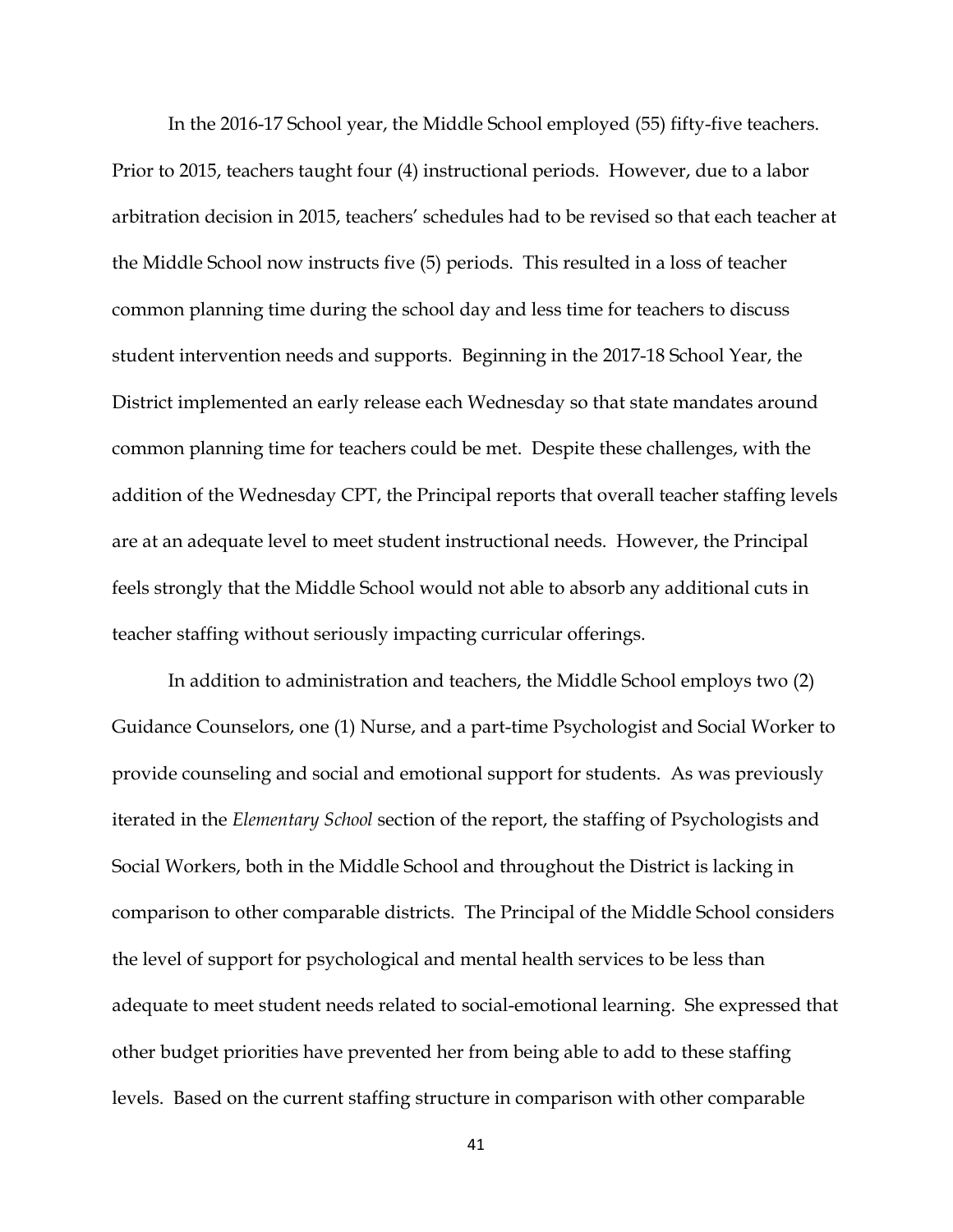districts, and the testimony of the Principal, it is apparent that the Middle School is not in compliance with Chapter 14 of the BEP, as it does not currently employ an adequate number of appropriately credentialed, high quality staff to provide mental and social emotional support to its students.

# **Recommendation: In order to be in compliance with Chapter 14 of the BEP as evidenced by staffing in comparable districts, the District needs to increase the number of school psychologists and social workers district-wide.**

The Middle School also employs one (1) full-time Library Media Specialist who supports teachers and students through classes that are brought in for research and projects.

There is one (1) Reading Specialist to provide intervention support for students but the schedule is not conducive to providing those supports outside of core instructional time. The inability of reading specialists to provide intervention supports outside of core instructional time makes it extremely unlikely that the Middle School is in compliance with Section G-14-1.1 of the BEP. This section requires that the District provide supports and interventions through a process that is "systematic and focused at the individual student level in order to provide access to supports and interventions that may be necessary at the classroom, school, and district levels designed to enable that student to achieve academic success."

**Recommendation: The District should review its staffing and intervention procedures at the middle school level to ensure that the student intervention process is in full compliance with the BEP and hire an additional Reading Specialist as necessary.**

3. *Curriculum*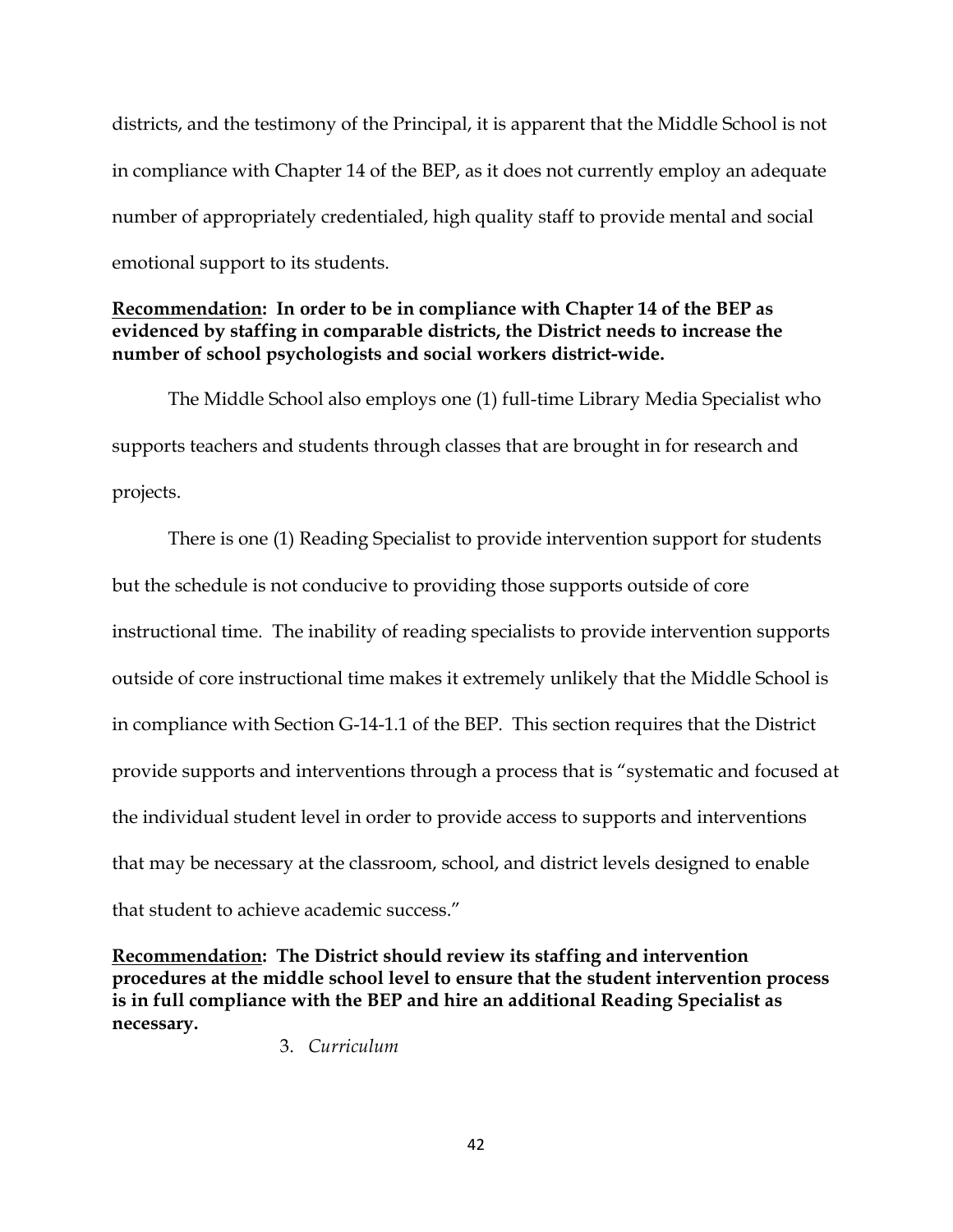There are two teams per grade at the Middle School, made up of core content area teachers in Math, Science, Social Studies and ELA. Each team has a special educator and at least one paraprofessional attached. Students have an adequate offering of electives in art, music, and tech education, and exposure to a World Language program starting in Grade Six in accordance with the BEP. Beginning in Grade Seven (7), students select from either Spanish, French, or Latin which they take for two (2) years and are able to receive high school credit upon successful completion.

There is currently no "set of coherent, organized instructional strategies designed to ensure positive improvements in student learning…based on current research and adjusted according to student progress monitoring and assessment data" at the Middle School level. There is no formalized process or coordination for curriculum review and design. Department chairs work with middle and high school teachers, but this work is isolated and subject specific. The principal reports that there is no K-12 articulation, coordination, or vision for curriculum or professional development. Work that happens in these areas is piecemeal and led by individual building principals. Further, the necessary materials are not made available District-wide to "ensure that students are supported fully in acquiring the knowledge and skills specified in a comprehensive program of study." These deficiencies are a direct violation of Sections G‐12‐4.2 (c), G‐ 13‐2.1 and G-13-2.2 of the BEP. G‐13‐1.2

In addition, the District does not have a "comprehensive set of district-wide policies that will guide the development, alignment, and implementation of curriculum,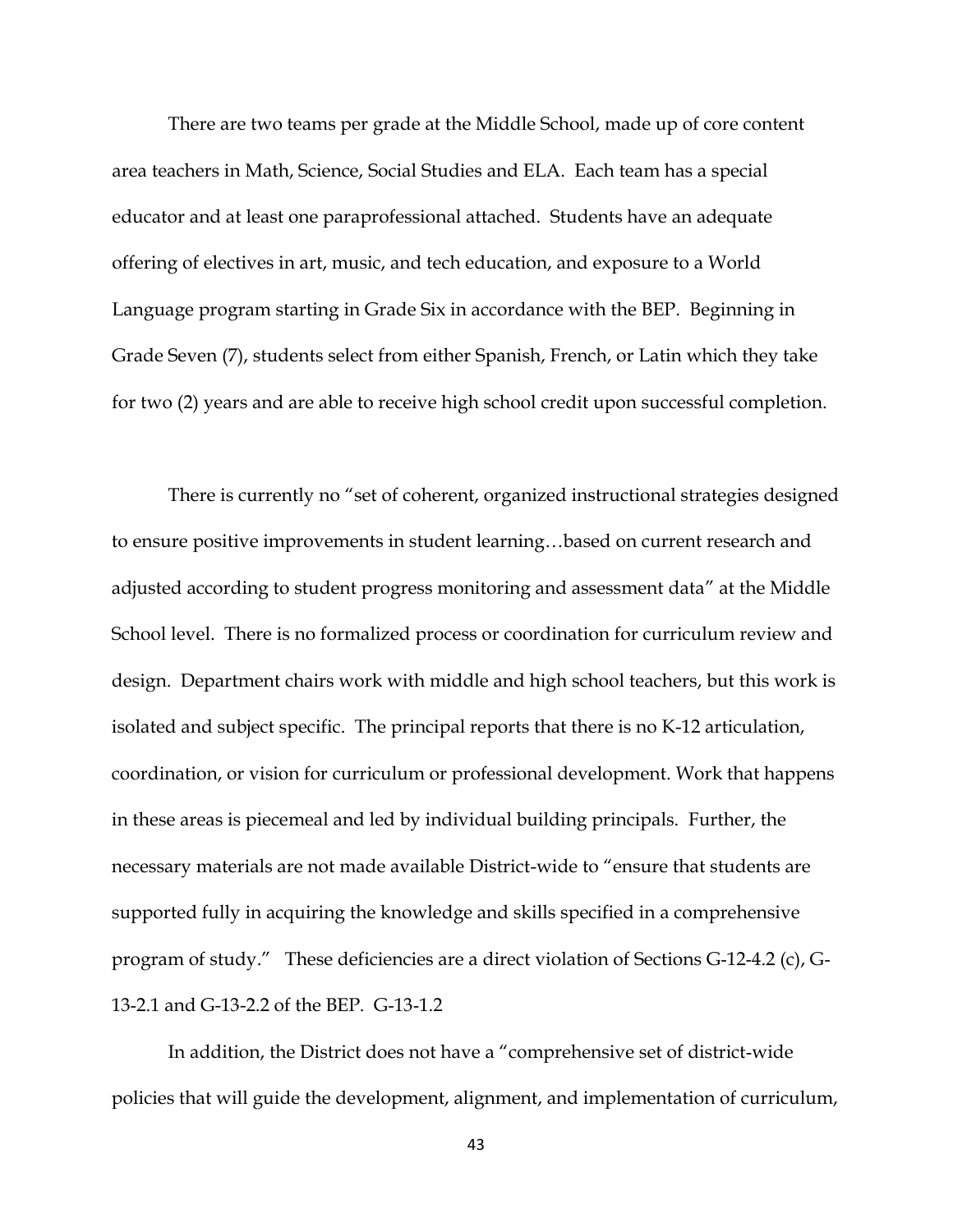instruction, and assessment systems to ensure that all students become proficient life-

long learners" in violation of Section G-13-1.2 of the BEP. It also does not have written

curriculum, nor does it provide District-wide professional development with respect to

curriculum. Further, there is no separate budget for professional development outside

of Title II funds which limits the scope and quality of what is offered to staff.

**Recommendation: The East Greenwich School District must improve upon its coordination and oversight of curriculum and professional development at the middle school level to ensure full compliance to the BEP specifically related to:** 

- **Identifying the roles and responsibilities of district personnel to support curriculum development, implementation, monitoring, and revision;**
- **Providing ongoing supervision that evaluates and supports the implementation of the written curriculum;**
- **Coordinating all available resources (fiscal, personnel, and time) to support curriculum development, implementation, revision, and evaluation;**
- **Having sufficient personnel, resources, and time to design and implement an aligned curriculum, instruction, and assessment system;**
- **Engaging professional staff in the development of curriculum design and in the selection of instructional materials;**
- **Providing sufficient professional development to all staff to ensure curriculum implementation with fidelity;**
- **Disseminating current PK-12 written curriculum and related documents to professional staff and the community; and**
- **Communicating publicly the results of curriculum, instruction, and assessment design and activities to the community.**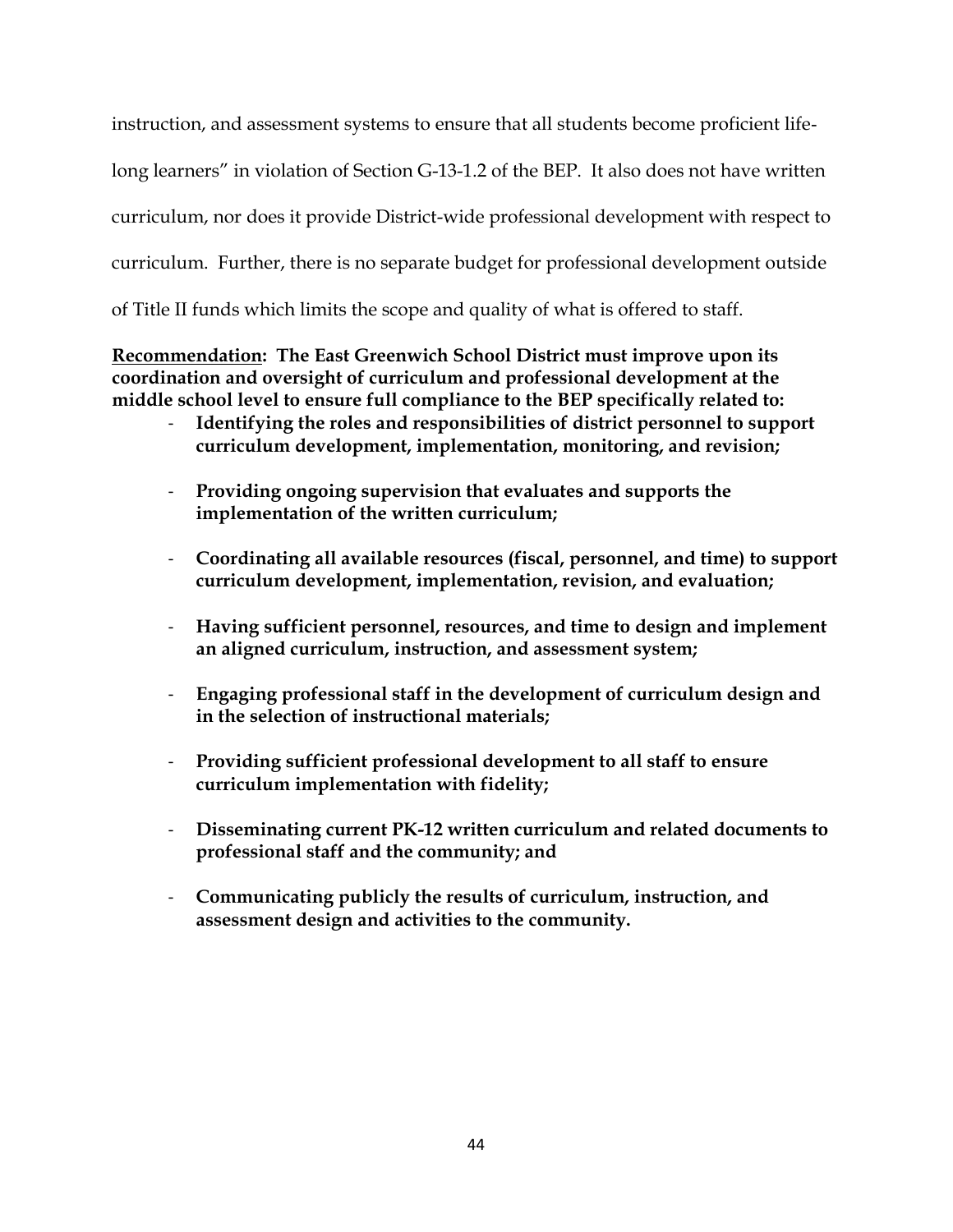### **C. High School**

### *1. Overview*

East Greenwich High School is a campus-style building originally constructed in 1967. The school houses all of the Town's educational programs for grades Nine (9) through Twelve (12). A major renovation to the athletic complex was completed in 2009 and includes a turf field, track, baseball and tennis playing surfaces as well as practice fields. The school annually garners recognition on both the state and national level as one of the leading academically performing high schools in RI. In addition, individual students are annually recognized for achievement in academics, athletics, and the arts.

### *2. Staffing*

The High School is led by a Principal and an Assistant Principal who serves in a dual instructional and student management role. In addition, the High School's Athletic Director holds an administrative certificate and assists in administrative capacities around the school, in addition to sometimes being called on to assist other schools in the District in this capacity.

The school is projected to have a student population of seven hundred seventy (770) for the 2018-19 school year and the High School employed seventy (70) teachers in 2016-17. The principal feels that current staffing levels are adequate and allow the school to offer an appropriate number of electives for students. However, the principal reports that the lack of Central Office capacity places increased burdens on principals in the district, but that they also see increased burdens on the superintendent, who they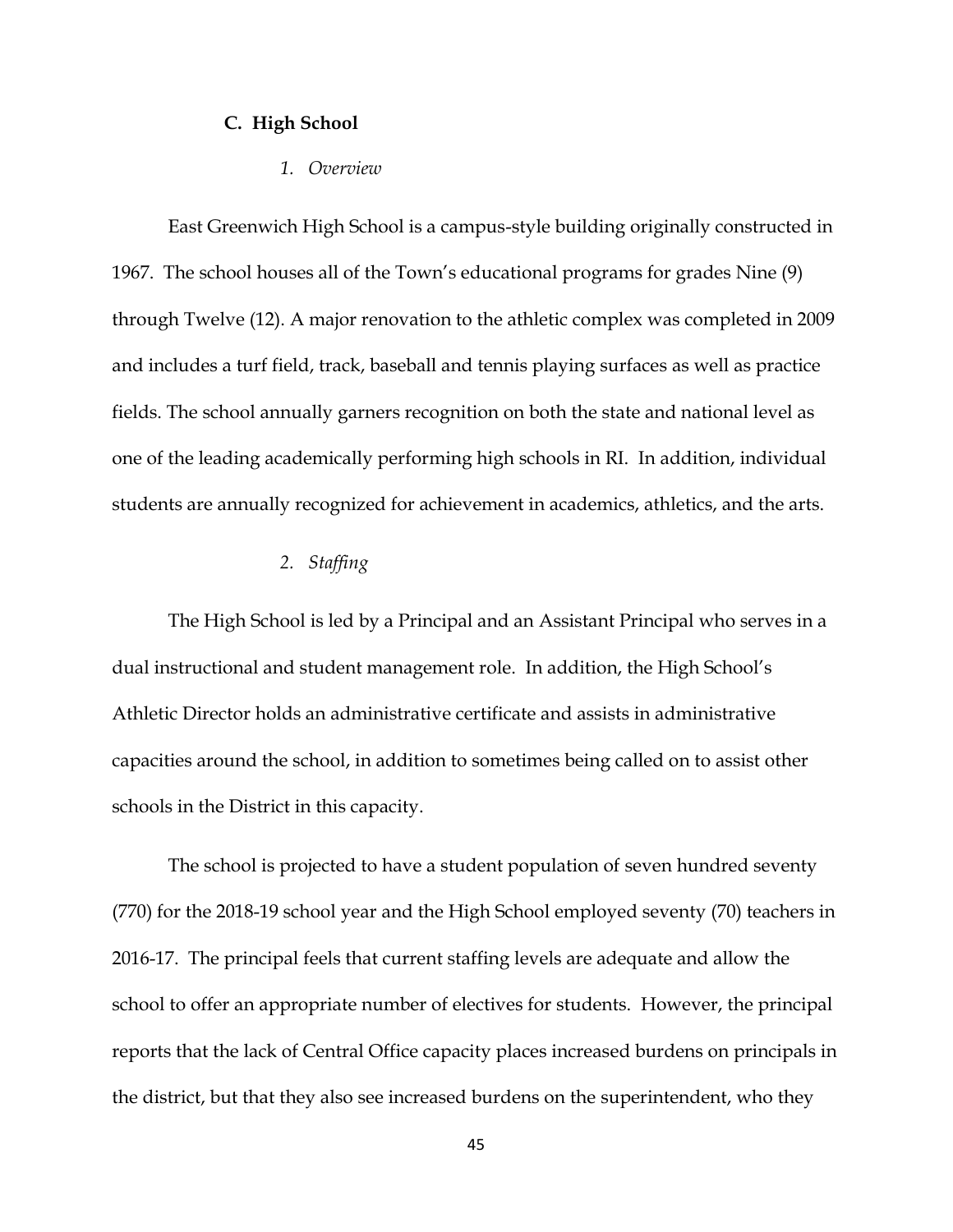try not to bother with trivial matters. The principal was very clear in stating that he believes that the ability to continue to offer appropriate electives and support teaching and learning at current staffing levels would diminish as the student population approaches eight hundred (800).

The principal reports that special education teacher caseloads are at an adequate level to provide support in this area. There is also adequate support for guidance and social-emotional needs with three and six tenths of a percent (3.6) FTEs in Guidance and a part-time Psychologist and Social Worker that is shared with other schools. The number of guidance counselors within the school likely subsidizes the lack of Psychologists and Social Workers.

The High School employs a full-time Reading Specialist, but scheduling constraints similar to those at the Middle School, again limit the ability to provide intervention and supports through a systematic process designed to enable students to achieve academic success in violation of Section G-14-1.1 of the BEP.

# **Recommendation: The District should review its staffing and intervention procedures at the high school level to ensure that the student intervention process is in full compliance with the BEP and hire an additional Reading Specialist as necessary.**

There was no Library/Media Specialist this year at the High School. Students were able to access the library with a teacher but were not able to check out books. Social Studies and ELA classes reported the most concerns around the effect this had on the quality of work that students could produce for research topics. A paraprofessional helped to keep the library open after school hours, Monday through Thursday, but was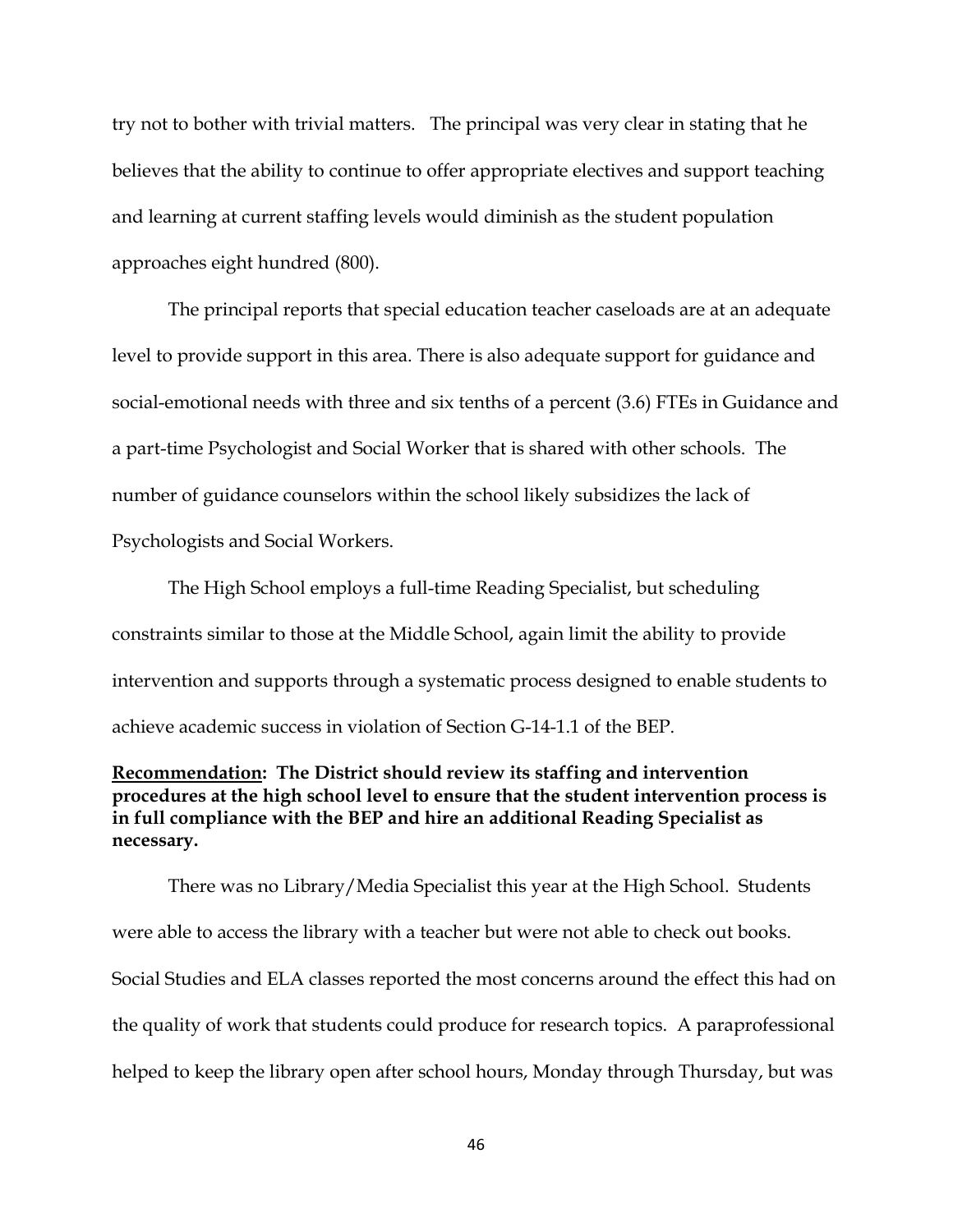not able to provide academic support for students in any area. Section G-13-1.3.11 defines a high-quality library-media program as one that "provides all students with multiple opportunities to access and interact with library-media instruction and materials necessary to require proficiency in the essential learning skills that support the curriculum." It further states that "at the heart of every successful school librarymedia program is the teaching of effective learning strategies and information literacy skills integrated into classroom curricula." Without a library-media specialist last school year, it would have been impossible for the District to be in compliance with this section of the BEP.

## **Recommendation: The District must reinstate a Library-Media Specialist at the High School in order to be in full compliance with the BEP and should not attempt to cut that position due to budgetary constraints in the future.<sup>16</sup>**  *3. Curriculum*

Students at the High School appear to have an adequate offering of electives in Art, Music, and Tech Education.The school offers three (3) World Languages for students in all grades – Latin, French, and Spanish.

As with the Elementary Schools and the Middle School, the principal of the High School reports that the lack of District leadership for curriculum and professional development has an adverse impact on what happens at the school in these areas. Although Department Chair positions exist and exercise oversight over academic areas for Grades Six through Twelve (6-12), there is no coordination in what they are doing.

 $\overline{\phantom{a}}$ 

 $16$  There is a full-time library/media position in the budget for next school year.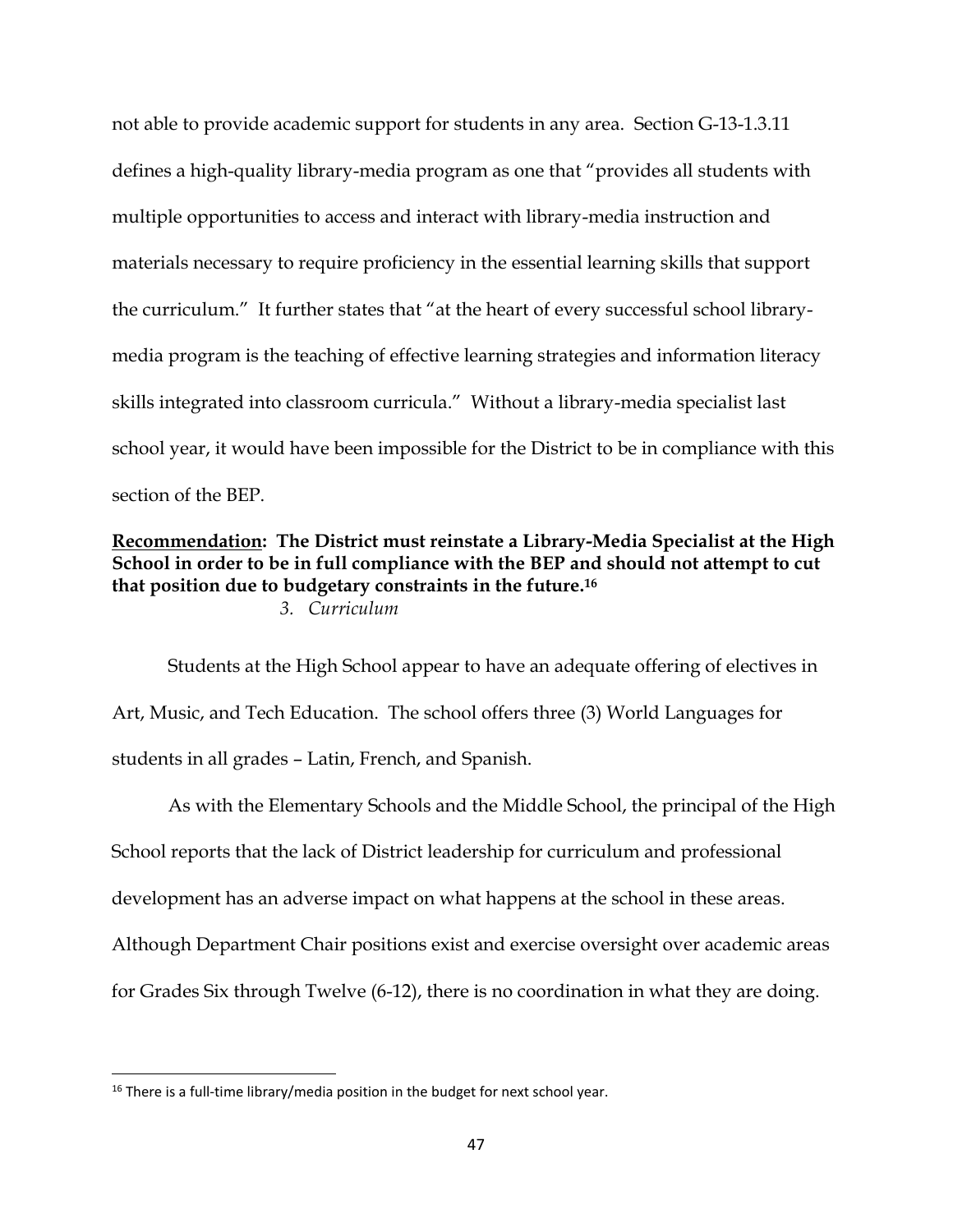Without district coordination, there is no K-12 articulation for curriculum or professional development in violation of Sections G‐12‐4.2 (c), G‐13‐2.1 and G-13-2.2 of the BEP. The principal of the High School reports that administrators attempt to keep all schools on the same page in these areas, but this can prove difficult with the many other demands they face. Gaps, redundancies, and outdated curriculum documents are pervasive in all areas in violation of Chapter 13 of the BEP.

The principal also reports that there are no funds outside of Title II to support professional development. Even more problematic is that because there is no District role to provide oversight for curriculum and professional development, an outside consultant has to be hired to complete the Title II grant. This further exacerbates the lack of district-wide vision and focus on professional development, as this consultant has very little connection to what happens on a daily basis in each school. Accordingly, it seems apparent that the current program of professional development does not meet the standards set forth in Section G-13-1.2 of the BEP.

## **Recommendation: The East Greenwich School District must improve upon its coordination and oversight of curriculum and professional development at the high school level to ensure full compliance to the BEP specifically related to:**

- **Identifying the roles and responsibilities of district personnel to support curriculum development, implementation, monitoring, and revision;**
- **Providing ongoing supervision that evaluates and supports the implementation of the written curriculum;**
- **Coordinating all available resources (fiscal, personnel, and time) to support curriculum development, implementation, revision, and evaluation;**
- **Having sufficient personnel, resources, and time to design and implement an aligned curriculum, instruction, and assessment system;**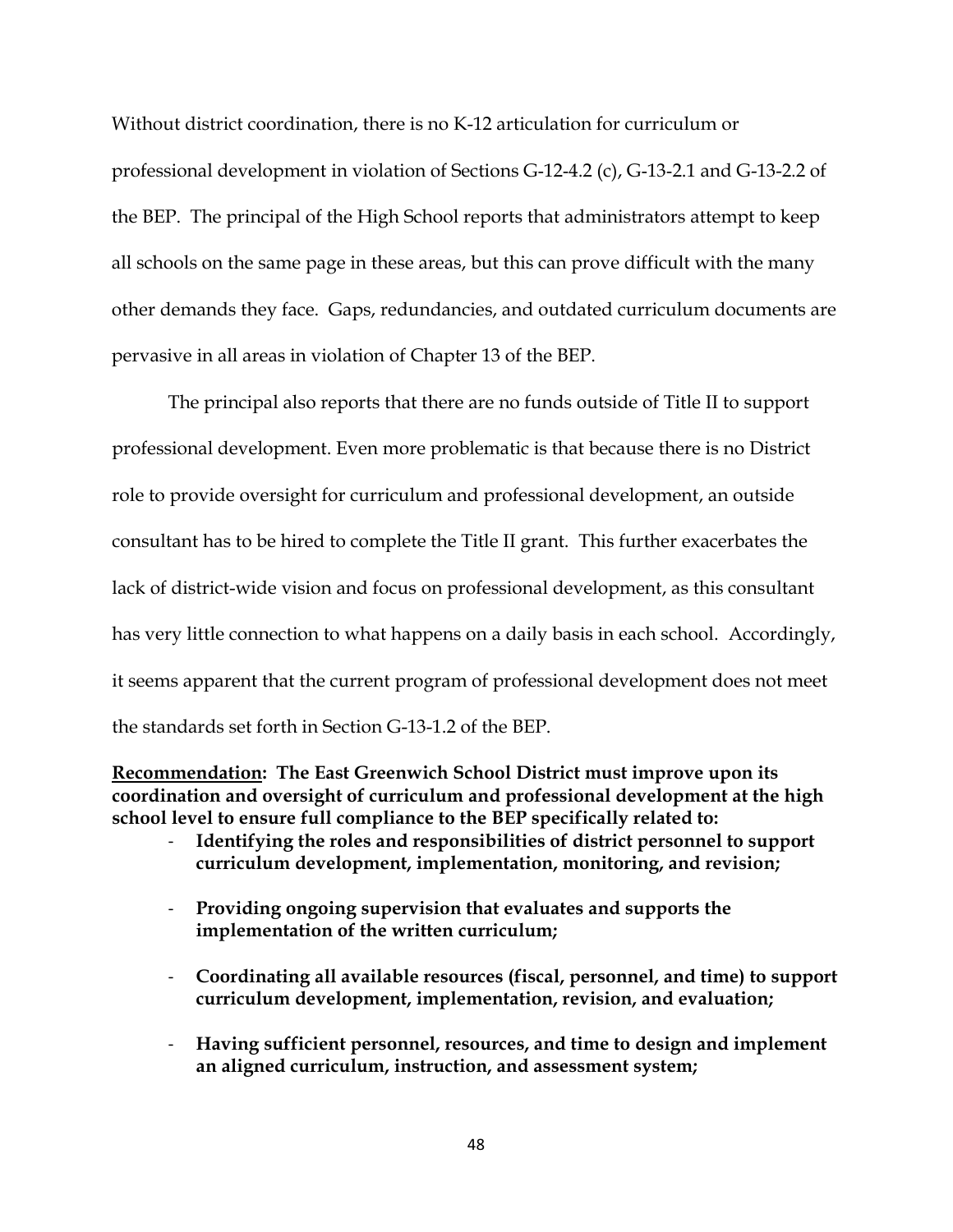- **Engaging professional staff in the development of curriculum design and in the selection of instructional materials;**
- **Providing sufficient professional development to all staff to ensure curriculum implementation with fidelity;**
- **Disseminating current PK-12 written curriculum and related documents to professional staff and the community; and**
- **Communicating publicly the results of curriculum, instruction, and assessment design and activities to the community.**

# **D. Special Education Program**

# 1. *Effective Instruction for All Students*

Section G-13-2 of the BEP addresses "Effective Instruction for All Students." It

requires that:

Each LEA shall implement a set of coherent, organized instructional strategies designed to ensure positive improvements in student learning. Organized strategies shall be based on current research and adjusted according to student progress monitoring and assessment data. These organized strategies shall focus on the needs of all students using strategies for differentiated instruction based on principles of learning, human growth and development; and shall ensure that explicit instruction of reading, writing, speaking and listening is integrated across content areas. The organized strategies shall include specific interventions for students who are not meeting proficiency standards or are at risk for non‐promotion or dropping out of school.

In addition, the Least Restrictive Environment (LRE), as defined by federal law is

pertinent with respect to effective instruction for all students. The "Least Restrictive

Environment (LRE)," as described by IDEA, 34 CFR 300.114 is defined as

(1) to the maximum extent appropriate, children with disabilities, including children in public or private institutions or other care facilities,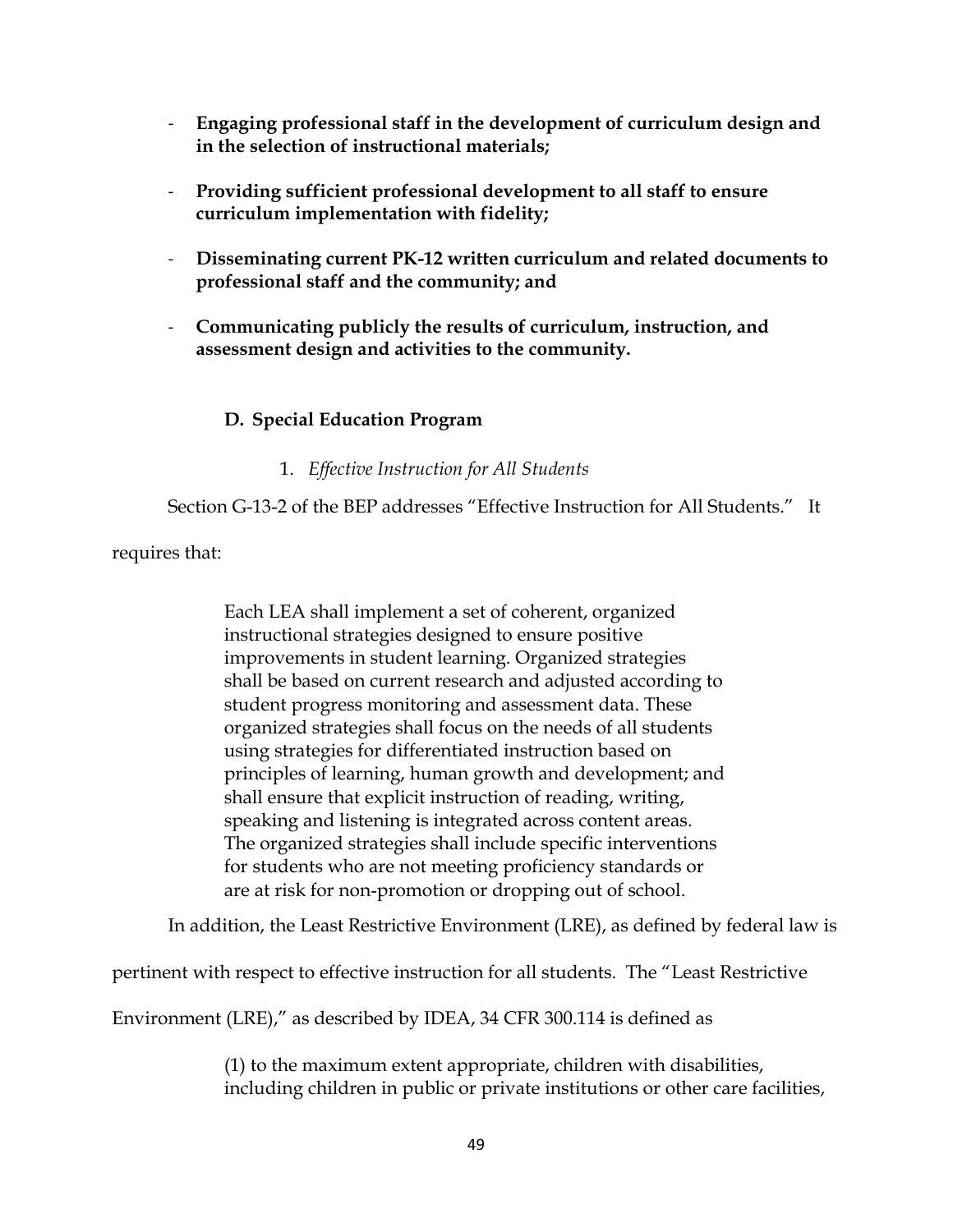are educated with children who are nondisabled; and (2) Special Classes, separate schooling or other removal of children with disabilities from regular education environment occurs only if the nature or severity of the disability is such that education in regular classes with the use of supplementary aids and services cannot be achieved satisfactorily.

# a. District Overview

Total Student Population- 2500

Total Special Education Population-286

| 4 Elementary Schools Total Student Population-1,121 Students with IEP's-158 |                        |
|-----------------------------------------------------------------------------|------------------------|
| 1 Middle School Total Student Population-627                                | Students with IEP's-61 |

1 High School Total Student Population-751 Student with IEP's-67

|  |  |  |  | Special Education Teacher Staffing/Caseload/Paraprofessional Supports |
|--|--|--|--|-----------------------------------------------------------------------|
|--|--|--|--|-----------------------------------------------------------------------|

| Special<br>Ed. | East        | Portsmouth | Smithfield | Westerly |
|----------------|-------------|------------|------------|----------|
| Teachers       | Greenwich   |            |            |          |
| Preschool      | 2.8         | NΑ         | 3.0        | 4.5      |
|                | Coordinator |            |            |          |
| Elementary     | 15          | 12         | 15         | 10.5     |
| Middle School  | 8           |            |            |          |
| High School    | 8           | 7.5        | 9.5        |          |

| Paraprofessional | East           | Portsmouth | Smithfield | Westerly |
|------------------|----------------|------------|------------|----------|
|                  | Greenwich      |            |            |          |
| Preschool        | 4.0            | NA         |            |          |
| Elementary       | $19.5+6(1:1)$  | 15         |            | 24       |
| Middle           | $7.0 + 6(1:1)$ |            |            | 14       |
| High School      | $5.0 + 1(1:1)$ |            |            | 23       |

# **District Data supporting Least Restrictive Environment as of December 2017 (State Performance Plan Indicator #5)**

| % of students      | % of students      | % of students educated in   |
|--------------------|--------------------|-----------------------------|
| educated 80 % -    | educated for less  | private separate schools,   |
| 100% of the time   | than 40% of the    | homebound/hospitalized      |
| in general         | time in general    | and private residential     |
| education settings | education settings | school settings             |
| <b>RI</b> District | <b>RI</b> District | RI District average is 3.3% |
| average is 71.15%  | average is 11.88%  |                             |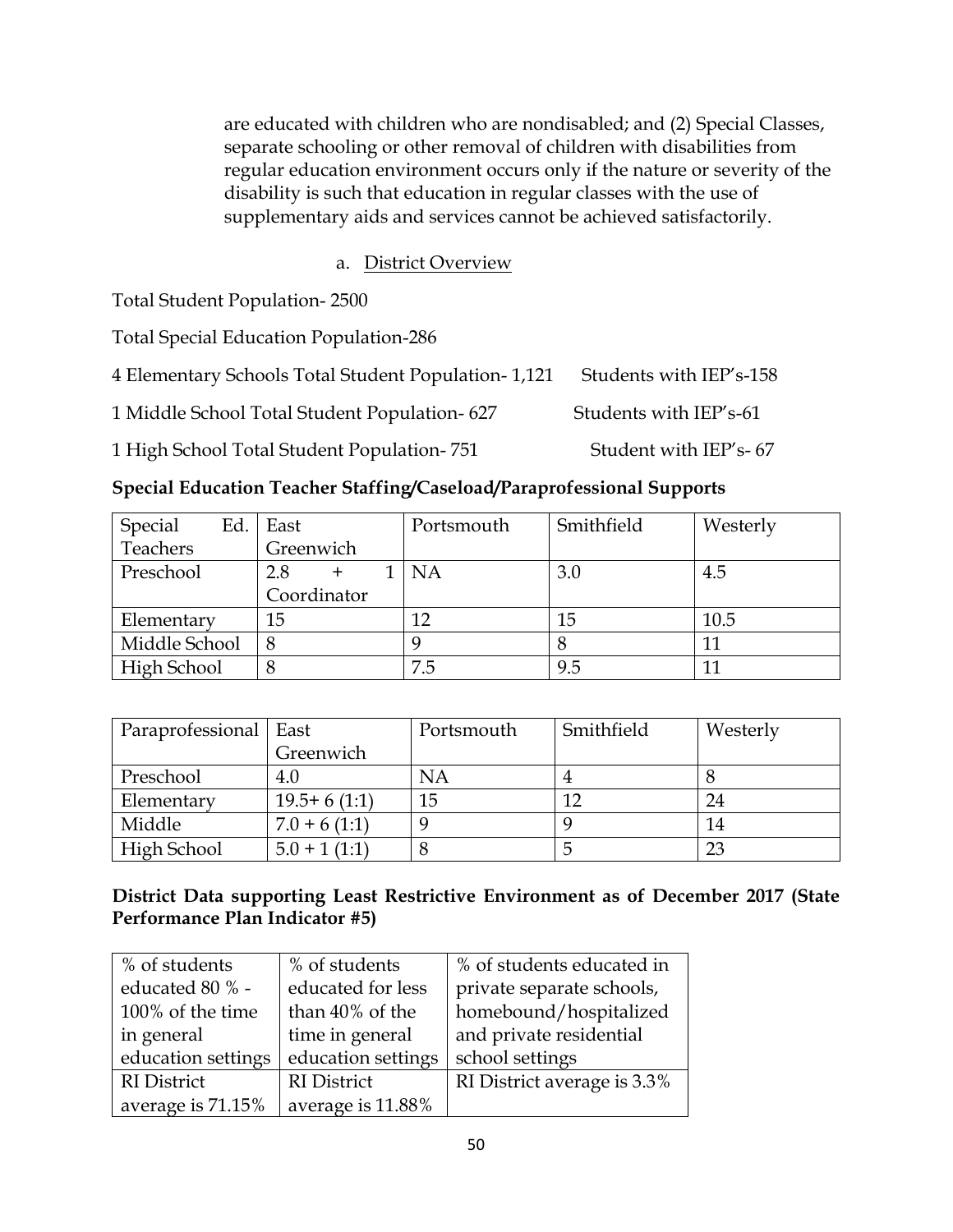| <b>EG District</b>                   | <b>EG District</b> | EG District average is |
|--------------------------------------|--------------------|------------------------|
| average is $80.27\%$ average is .73% |                    | $1.36\%$               |

District Participation and Performance of children with IEPs on statewide assessments (State Performance Plan Indicator #3)

The disability subgroup who were able to be measured met the state's Average Yearly Progress Target.

## b. Special Education Programs/Services Available

Preschool- The East Greenwich Preschool is located at Meadowbrook Farms School. It is an integrated program containing both students with special needs, as well as typically developing community peers. These children enter the preschool program due to delays in several areas of developmental functioning. The preschool curriculum is aligned to the Rhode Island Early Learning Standards. There are also several preschool aged (3-5-year-olds) children who participate in community preschools but require some special education services. These services are provided either at the community preschool, through walk-in services, consultation with community preschool and/or home visits.

There are four (4) special educators assigned to the preschool program. One of the special educators is responsible to teach a PM session, as well as serve as the Preschool Coordinator. The role of Preschool Coordinator includes chairing the PK Special Education Team Meetings, coordinating meetings, curriculum, keeping track and recording data to RIDE, as well as attending RIDE sponsored Early Childhood Coordinator meetings.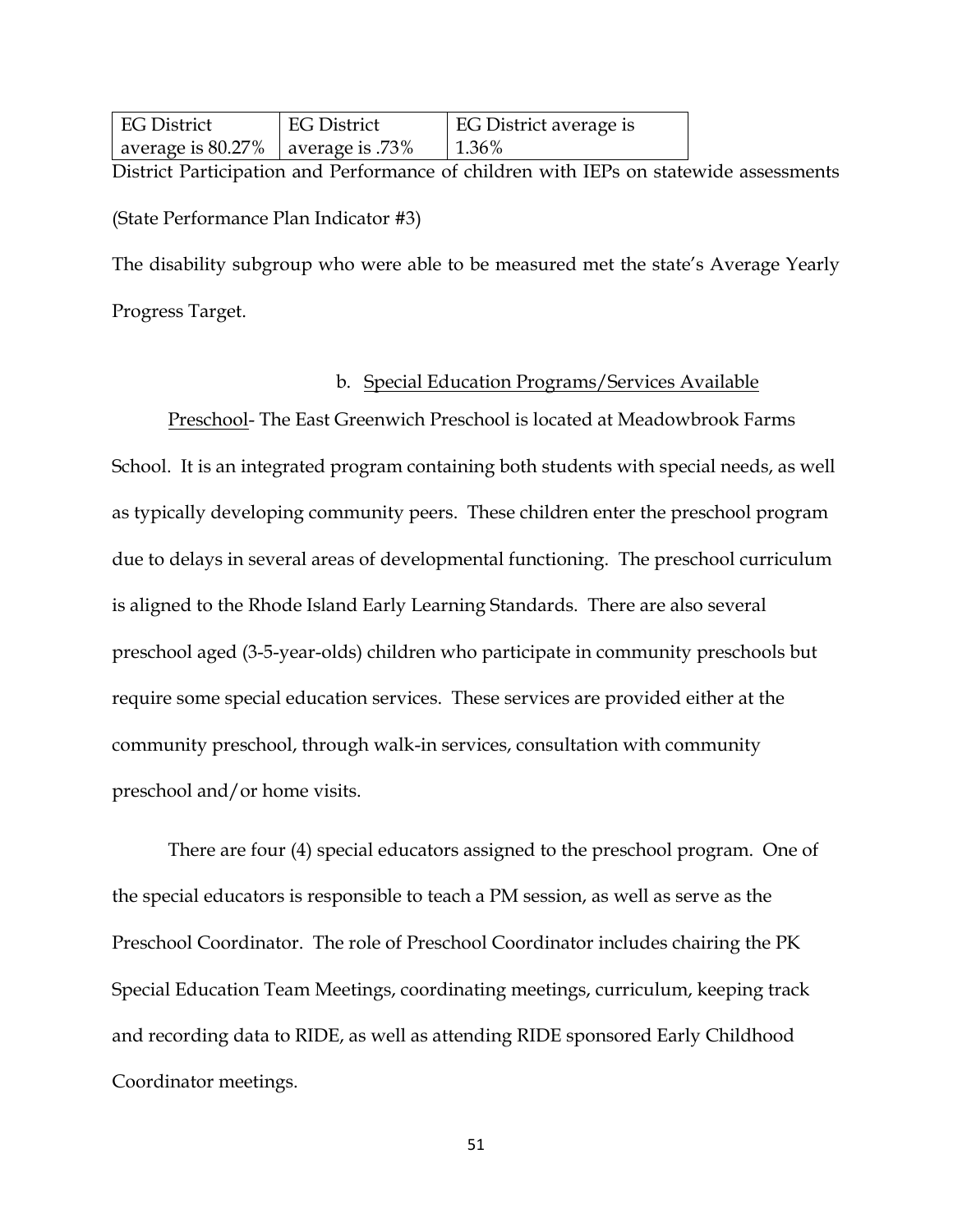There are five (5) paraprofessionals shared between all preschool classes. There are times that a paraprofessional needs to take a child to the bathroom, leaving only the teacher to oversee the classroom. In cases of fire or evacuation, this could potentially create a dangerous situation.

### **Recommendation:**

- **1. Explore current staffing and consider increasing the role of Preschool Coordinator to fulltime without teaching responsibilities in order to comply with Section G-13-2 of the BEP.**
- **2. Review paraprofessional staffing of preschool classrooms, to be sure there are always two (2) adults present. Increase number of paraprofessionals if needed for safety concerns.**
- **3. Review staffing of related service personnel in order to ensure compliance with Section G-13-2 of the BEP, as there are indications that some providers feel spread too thin within the district.**

Elementary -To the maximum extent possible, children with disabilities are

educated with typically developing peers within the general education classroom.

Though most students receive instruction within this setting, some students require additional instruction in a pull-out resource model to address individual IEP Goals and/or reinforce re-teach or reinforce skills taught in the general education setting. There are some students who require more intensive instruction outside of the general education setting due to the nature of their disability. These students receive their core instruction within an Intensive Classroom with opportunities for inclusion in general education classes when appropriate. There are three (3) intensive classrooms within the District housed at Frenchtown, Hanaford and Eldredge School. Students participating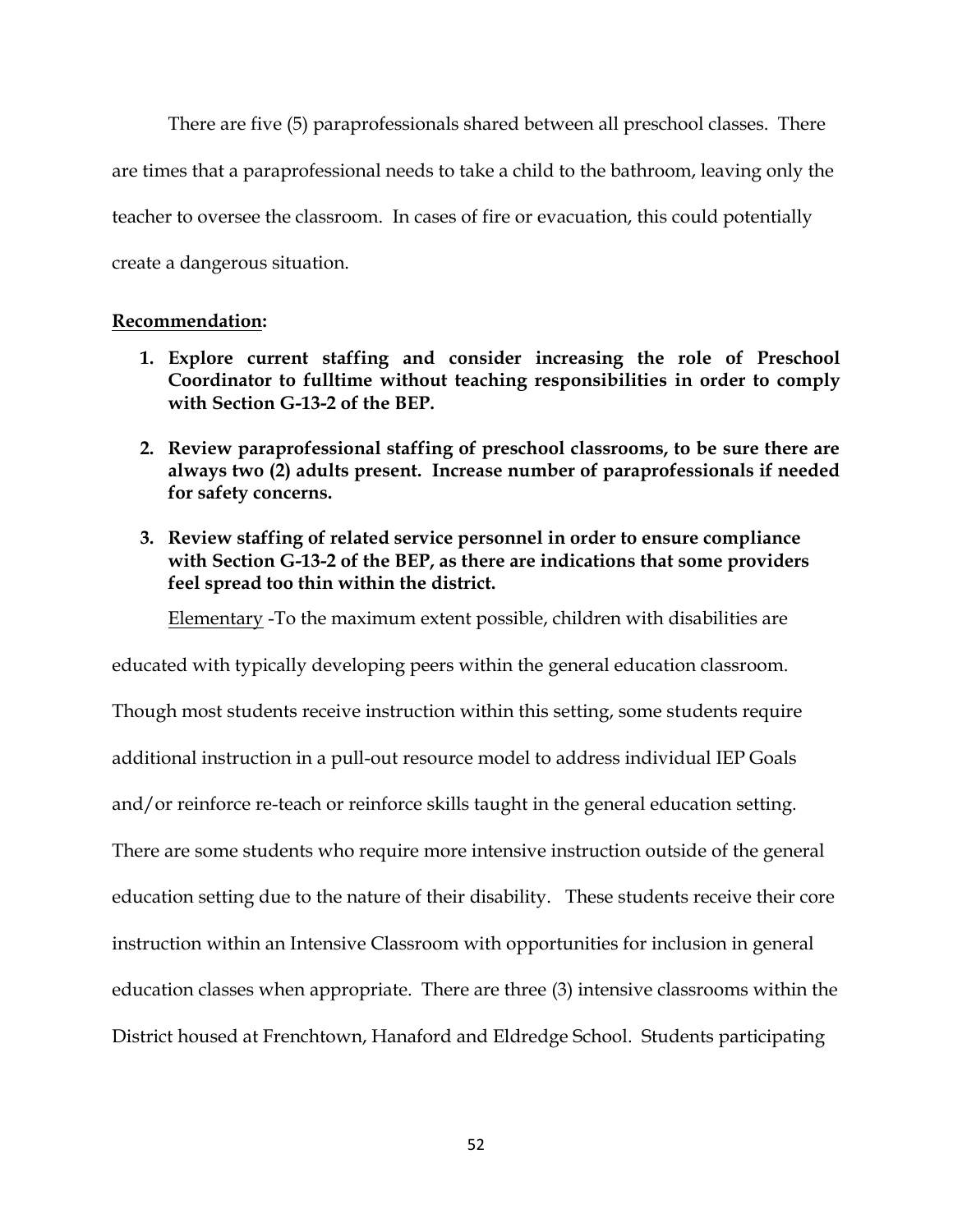in these programs are provided instruction in a highly structured small classroom environment with a greater ratio of adults to students.

Special educators are assigned a caseload of students with IEPs, as well as students requiring supports through the multi-tiered system of supports (Response to Intervention Model). The average caseload of students to special educator is between six to ten (6-10) students with IEPs at the elementary level. This number does not include non-IEP students requiring support through the Response to Intervention Initiative.

Middle School- Cole Middle School services students in Grades Six through Eight (6-8). There are eight (8) grade level teams with a special educator and a paraprofessional assigned to each team. The continuum of services includes coteaching (special educator working in the classroom with general education teacher providing support and direct instruction to students with IEP's) to making appropriate accommodations and modifications to grade level curriculum for students to make average yearly progress in grade level curriculum. Special education teachers also provide services to students outside of the general education setting in a resource model setting, whereby specific IEP goals can be addressed, general subject matter can be reviewed, retaught and or further reinforced by the special educator. There is one Intensive (Self-contained) Classroom servicing six (6) students. Students receiving services within this classroom have significant intellectual challenges requiring them to have direct individualized instruction outside of the general education classroom.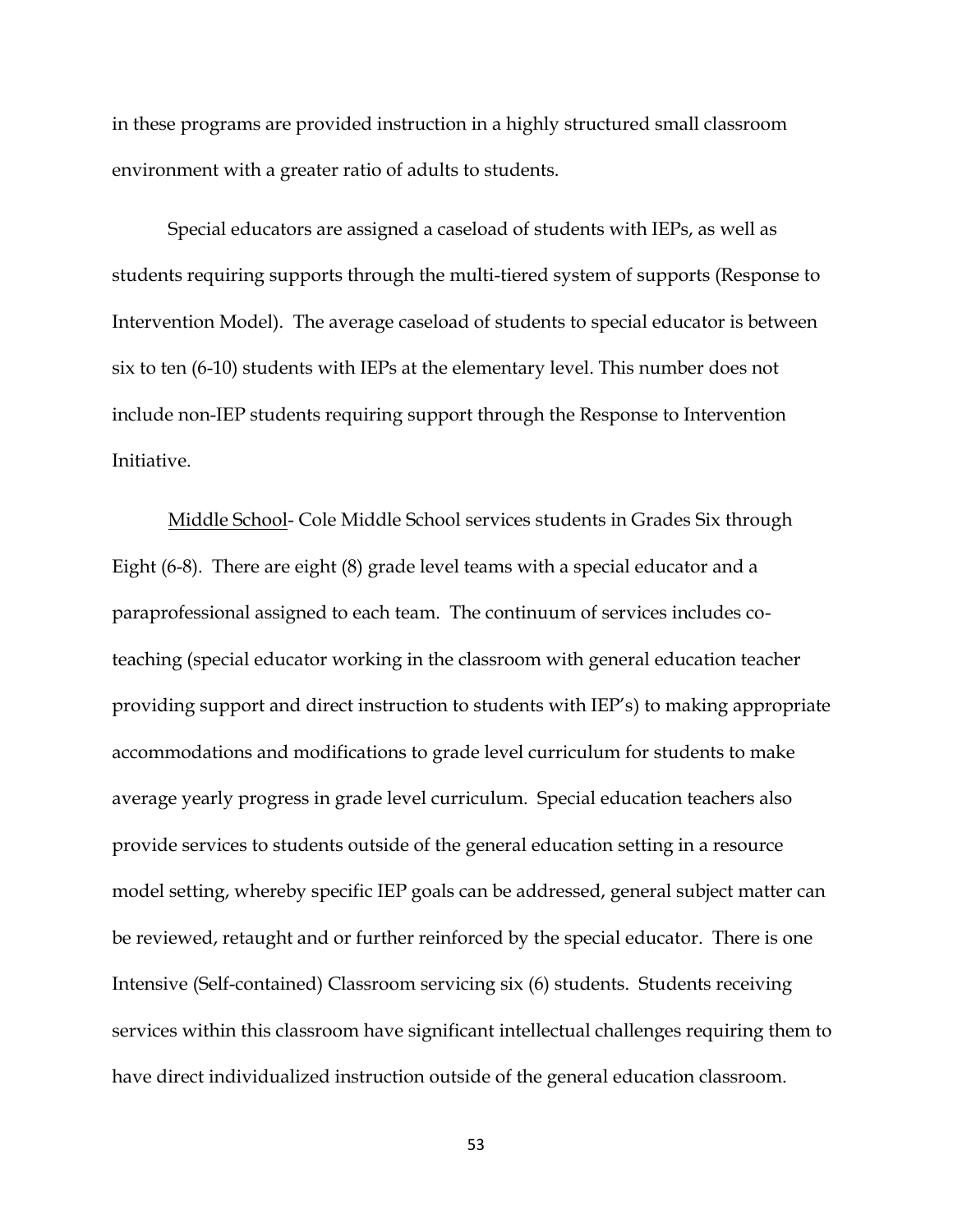These students are included in LRE less than forty percent (40%) of the time, with supports of paraprofessionals. Next year it is anticipated this population will participate in the general education setting fifty (50%) of the time, as appropriate. Special Educators also support students involved in the RTI process, as well as students requiring accommodations through Section 504 plans. These supports include students needing both academic and/or assistance in the area defined as social emotional learning.

High School- East Greenwich High School services students in Grades Nine through Twelve (9-12). There are eight (8) special education teachers as well as seven (7) paraprofessionals supporting students. There is an assigned Department Chair who oversees both the Middle School and the High School as well as Transition services at the high school. The continuum of services includes, co-teaching in the areas of Math, English, Social Studies and Science in Grades Nine (9) and Ten (10). Students assigned to the co-taught classes are typically those functioning below grade level. Without the additional supports, accommodations and modifications offered by this model, students would demonstrate significant difficulty in achievement. Students participating in the co-taught class have access to the special educator for resource support (Study Skills Class) to address individual IEP goals, as well as reinforcing and re-teaching the content area matter. At this level, students also require support in organization, planning, study skills and other executive functions not taught in the general education classes.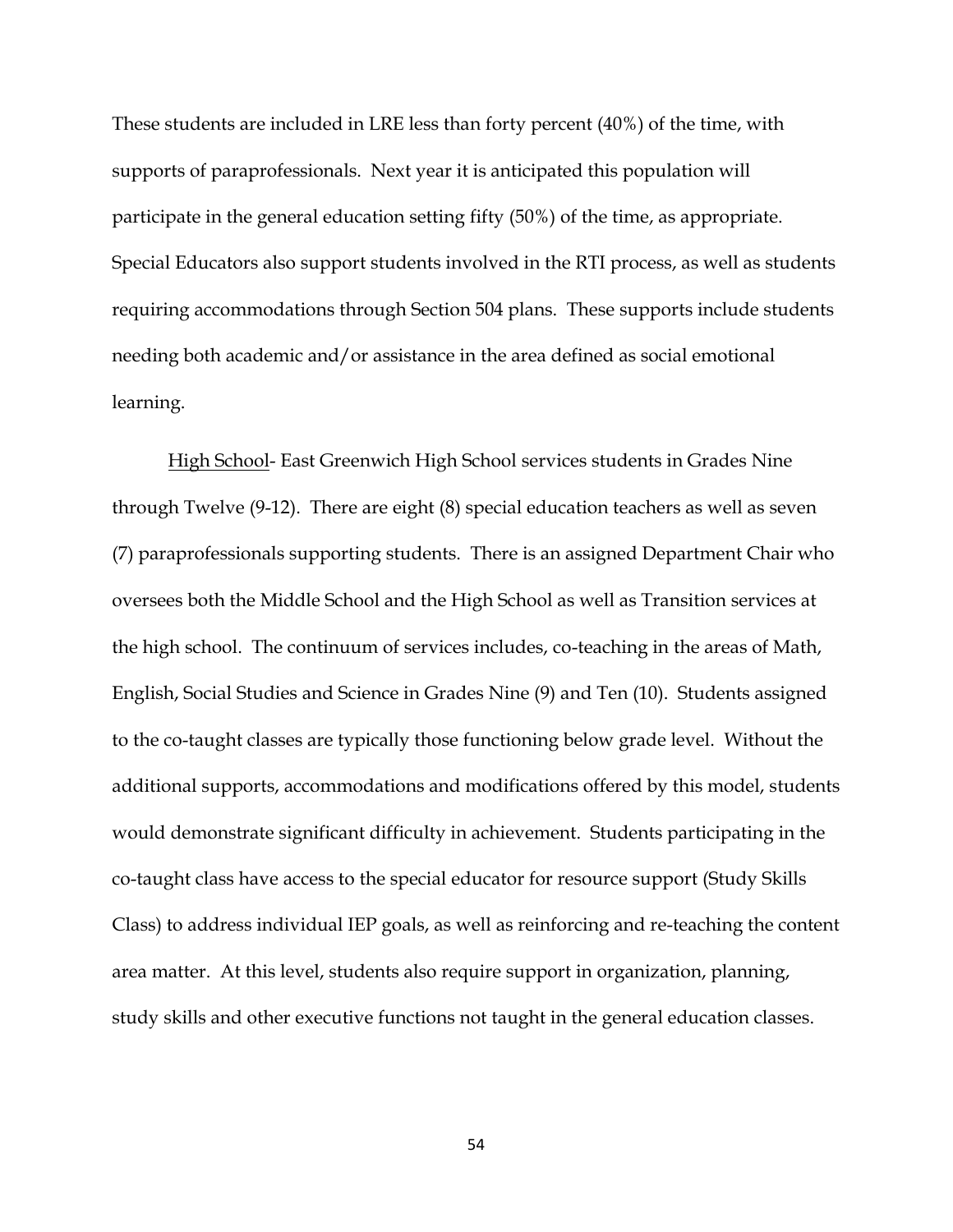In most cases, Special Education teachers can participate in common planning time, with their co-teacher during a prep or planning time. This does not occur if a special educator is assigned to work between two departments.

Also, on the continuum of services are two (2) Intensive Classroom serving students with significant intellectual disabilities. These students require highly individualized instruction in a small setting with a program focused on providing them with both functional academic and life skills, in preparation for participation in the adult world. One of the intensive classrooms focuses on students in grades Nine through Twelve (9-12). The other intensive classroom has a population of students aged nineteen through twenty-one (19-21). These are students who have not met their IEP goals in the areas of transition to adult services. They require more involvement in both community-based and vocational experiences, prior to exiting the public-school system.

# c. Other Personnel Required by the Individual with Disabilities Education Act

Under IDEA 34 CFR 300.24, "Related Services means transportation and other supportive services as are required to assist a child with a disability to benefit from special education and includes speech-language pathology, audiology, interpreting services, psychological services, physical and occupational therapy, social work services, school nurse services and counseling service including rehabilitation counseling, as well as, orientation and mobility service."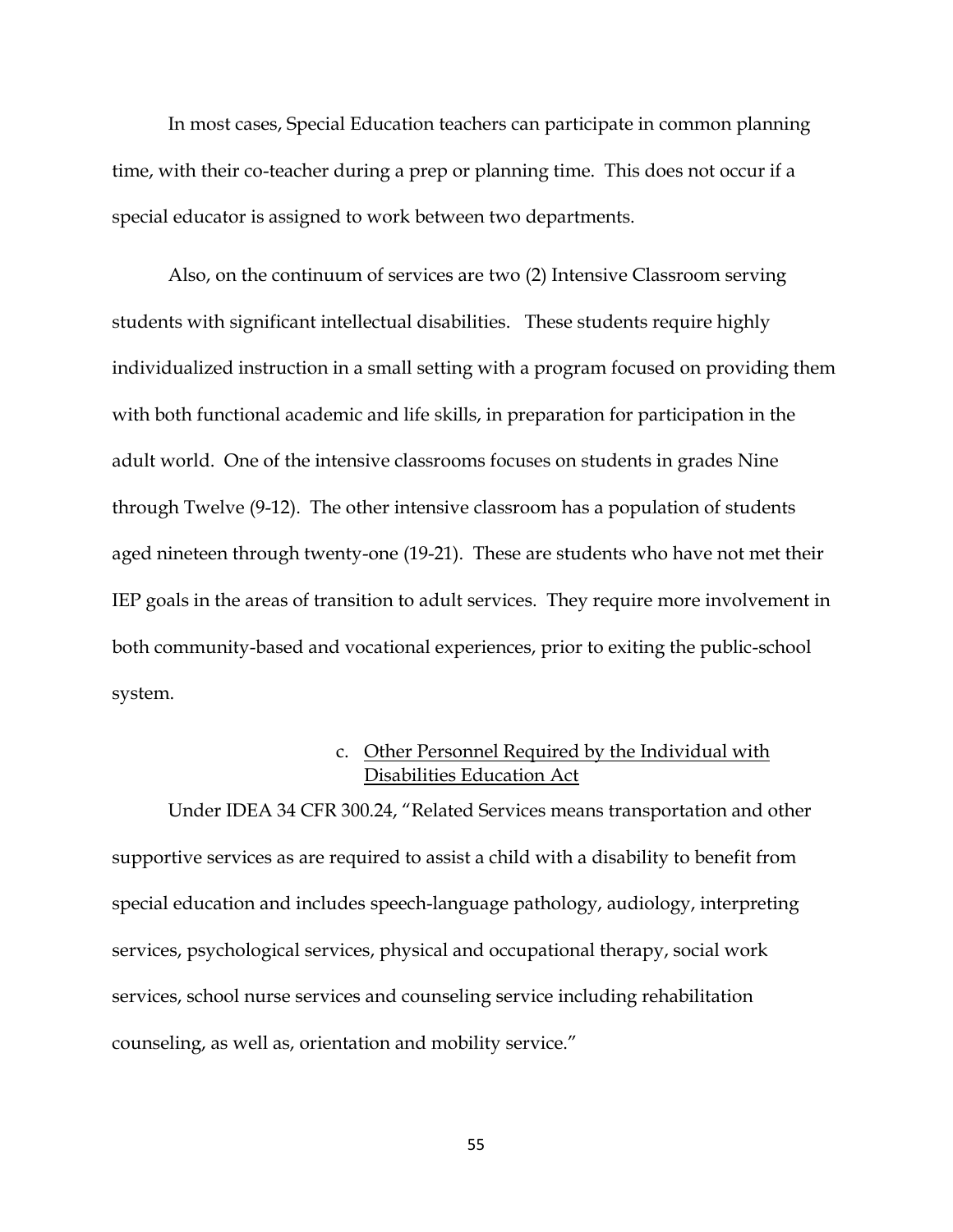| District/Population    | East                                                       | Portsmouth                                                       | Smithfield                   | Westerly     |
|------------------------|------------------------------------------------------------|------------------------------------------------------------------|------------------------------|--------------|
| Comparison             | Greenwich                                                  | 2450                                                             | 2395                         | 2790         |
|                        | 2500                                                       |                                                                  |                              |              |
| <b>Related Service</b> | <b>FTE</b>                                                 | <b>FTE</b>                                                       | <b>FTE</b>                   | <b>FTE</b>   |
| Psychologists          | 4.0                                                        | 2.5                                                              | 5.5                          | 4.0          |
| <b>Social Workers</b>  | 2.0 (.5 of one                                             | 3.0                                                              | 3.0                          | 7.7          |
|                        | of these                                                   |                                                                  |                              |              |
|                        | positions is to                                            |                                                                  |                              |              |
|                        | oversee the                                                |                                                                  |                              |              |
|                        | Mentoring                                                  |                                                                  |                              |              |
|                        | Programing                                                 |                                                                  |                              |              |
|                        | leaving EG                                                 |                                                                  |                              |              |
|                        | with 1.5 SW to                                             |                                                                  |                              |              |
|                        | support all                                                |                                                                  |                              |              |
|                        | other work                                                 |                                                                  |                              |              |
|                        | with PK-12                                                 |                                                                  |                              |              |
|                        | population)                                                |                                                                  |                              |              |
| Speech/Language        | 6.0                                                        | 3.7                                                              | 6.0                          | 7.8          |
| Pathologist            |                                                            |                                                                  |                              |              |
| Occupational           | 4.0                                                        | 2.0 FTE COTA                                                     | 1 FTE-OTR                    | <b>NA</b>    |
| Therapist              |                                                            | contracted                                                       | $\overline{2}$<br><b>FTE</b> |              |
|                        |                                                            | with additional                                                  | <b>COTA</b>                  |              |
|                        |                                                            | as needed                                                        | Contracted                   |              |
|                        |                                                            |                                                                  | with                         |              |
|                        |                                                            |                                                                  | additional as                |              |
|                        |                                                            |                                                                  | needed                       |              |
| Nurse Services for     | 2 Contracted                                               | 2 Contracted                                                     | Contracted                   | 1 Contracted |
| Medically Fragile      | as $1:1$ for                                               | for Medically                                                    | as needed                    | as $1:1$ for |
|                        | Medically                                                  | Fragile                                                          |                              | Medically    |
|                        | Fragile                                                    | Students                                                         |                              | Fragile      |
|                        | students                                                   |                                                                  |                              | student      |
|                        |                                                            |                                                                  |                              |              |
|                        |                                                            | Related services not included in the chart of district personnel |                              |              |
|                        | are on a purchase service basis, as individual needs occur |                                                                  |                              |              |
|                        |                                                            | requiring these specialized services                             |                              |              |
| 1:1 Contracted         | 4.0 (most are                                              | <b>NA</b>                                                        | 4.0                          | <b>NA</b>    |
| services for           | required to                                                |                                                                  | Therapeutic                  |              |
| students requiring     | address                                                    |                                                                  | Techs                        |              |
| specialized trained    | students                                                   |                                                                  | 1-Elem                       |              |
| professionals due to   | exhibiting                                                 |                                                                  | $1-MS$                       |              |
|                        |                                                            |                                                                  | 1 <sub>HS</sub>              |              |

# **Chart of Related Service Personnel in District Total Student Population 2500**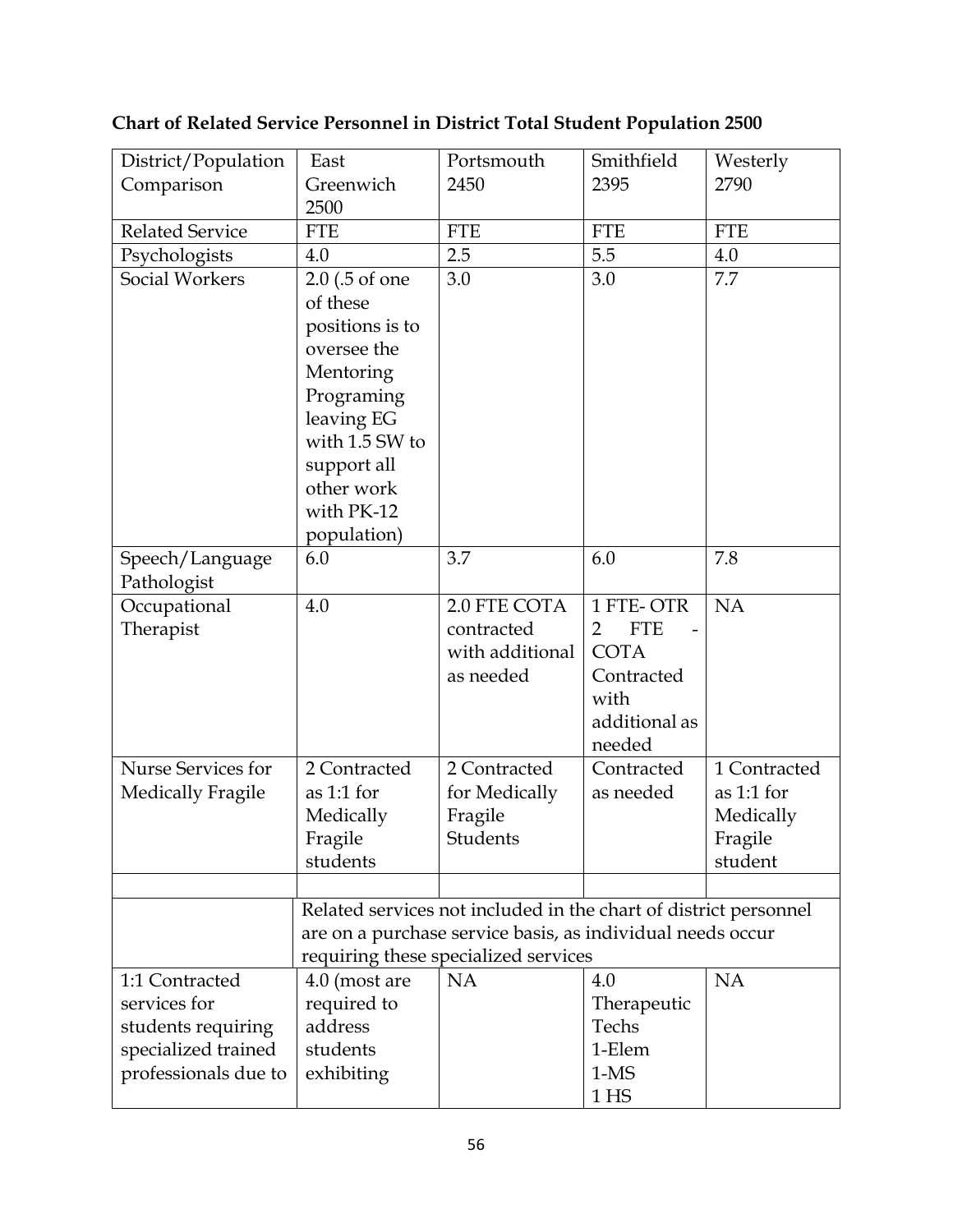| the nature of their  | challenging    |      |      |      |
|----------------------|----------------|------|------|------|
| disabilities         | behaviors      |      |      |      |
| Other include        | Purchased      | Same | Same | Same |
| Teacher of Deaf,     | services on an |      |      |      |
| Orientation and      | as needed      |      |      |      |
| Mobility Trainer,    | basis and can  |      |      |      |
| Teacher of the Blind | vary from year |      |      |      |
| and Visually         | to year        |      |      |      |
| Impaired             |                |      |      |      |

### d. Access to General Education Curriculum

Section G-14-1 of the BEP requires each LEA to "ensure that all students have the opportunity and skills necessary to access the systems of developmentally appropriate, targeted, and responsive academic supports and interventions for learning that they need to become college, work and career ready." This section of the BEP requires that the academic supports and interventions of the District "coordinate with and supplement instruction in the guaranteed and viable comprehensive program of study."

As was previously articulated in Section IV (a-c) of this report, the District is in clear violation of many of the standards set forth in Chapter 13 of the BEP with respect to a uniform and articulated district-wide curriculum. The effects of this violation are even more devastating to special education students. At all levels in the District, special education students participate in general education curriculum with accommodations and modifications as needed. In order to provide appropriate instruction, special education teachers need access to curriculum materials including student and teacher editions. Concerns by staff at all levels focused around the lack of a Director of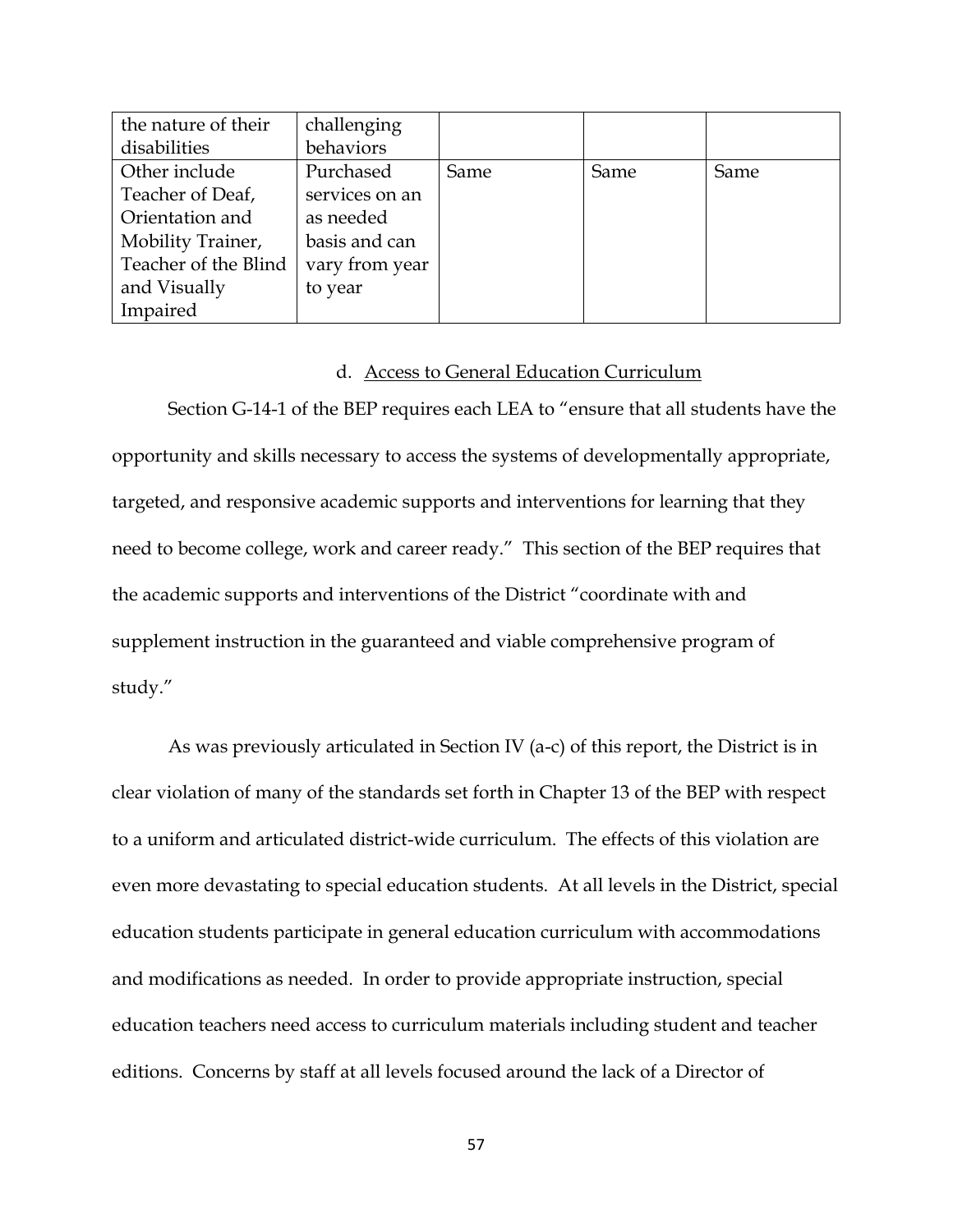Curriculum/Assessment. East Greenwich has been without a leader in this position for six years. Without this position, and the necessary resources and staffing to support the position, curriculum is inconsistent across all grade levels and in all subject areas. Without the consistency of a General Education Curriculum, the work of the special educator to accommodate and modify curriculum, so students can access general education, becomes more difficult. Accordingly, the District's lack of compliance with Chapter 13 of the BEP, leads to violations of Chapter 14, as it is very difficult to provide accommodations and modifications to curriculum, when there is no uniform, articulated curriculum in the District.

### Elementary Level

Reading- Each school has a fulltime Reading Specialist. Responsibilities vary between buildings, but in most cases, they support all students. There are times a Reading Specialist may be called upon to provide specialized reading instruction to students with IEPs. Orton Gillingham and Wilson Reading Programs require special training and not all schools have staff who are certified. Concern of staff in all buildings is the lack of a consistent reading program, scope and sequence and lack of curriculum guidelines. As one individual stated, "ELA is a hodgepodge." Another says we are using a "disjointed approach." Staff are doing their best to create some sort of consistency within their buildings. At one school, a scope and sequence for ELA (includes reading, writing, spelling) is created by a Reading Specialist. There was an indication the School Committee was moving toward adopting a reading program at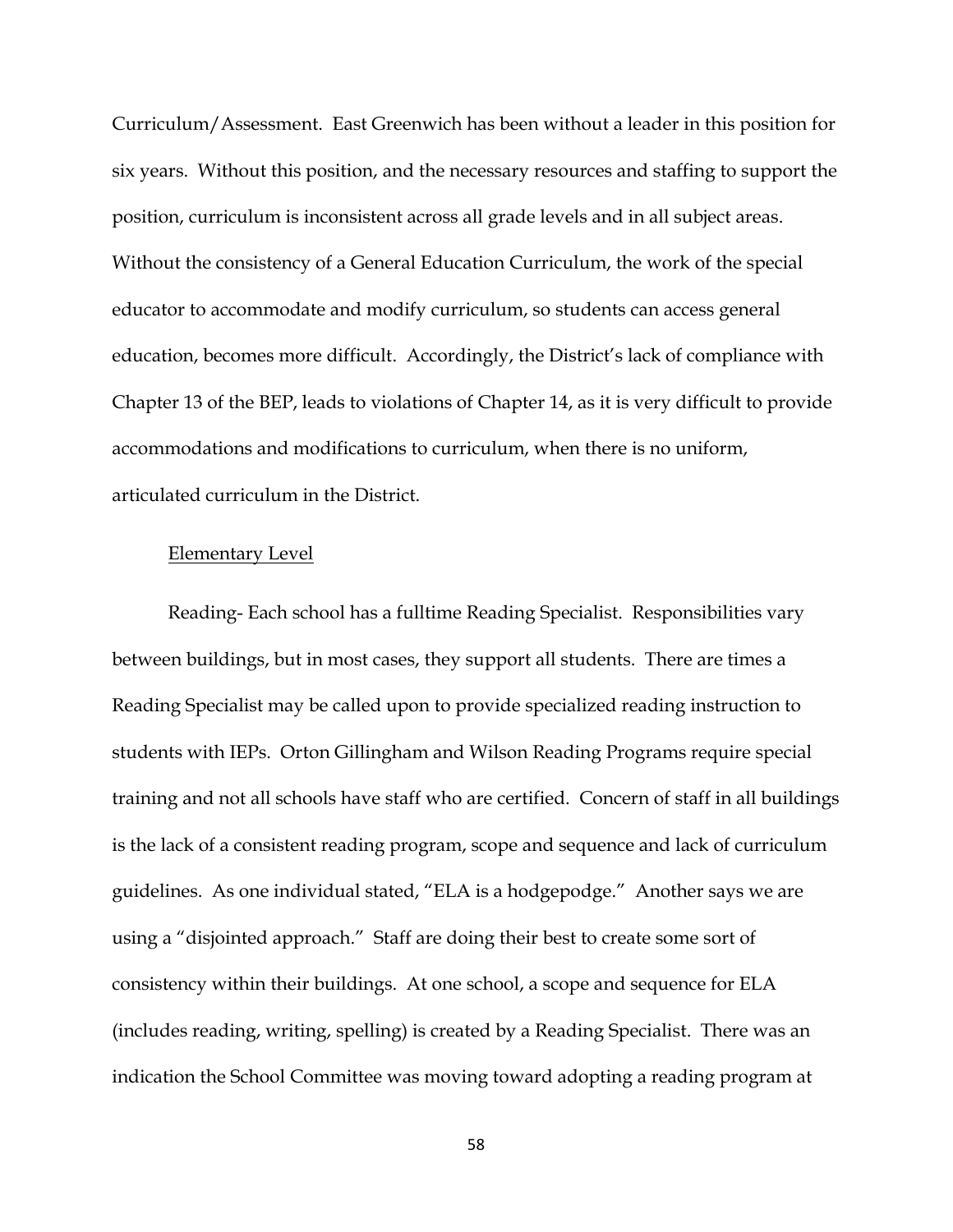the elementary level, but perhaps due to budget constraints it was eliminated. The lack of a consistent English language arts curriculum and the inability of the District to maintain "congruence among and across the curriculum, instruction, and assessment" of English Language Arts is a violation of Section G-13-1.3.1 of the BEP.

Math- There is a .5 Math Specialist, whose salary is paid through Title I funds in three (3) of the four (4) elementary schools. Envisions Math, a K-5 Common Core Math Program, is implemented in the four (4) elementary schools. Though this program provides consistency within all four schools, staff have indicated a need for additional training for themselves and the paraprofessionals who provide additional supports to students with special needs. The lack of professional development, as previously stated is a violation of Section G‐13‐1.2 of the BEP. Currently, there is no written curriculum for Math. Elementary Schools are following the scope and sequence of Envisions Math, as their guidance.

Science and Social Studies- Two (2) elementary schools use the K-2 science-based kits. Eldredge and Hanaford Elementary School refer to STEMScopes for science. There is no formal written curriculum or scope and sequence for either science or social studies in violation of Section G-13-1.1 of the BEP.

Middle School/High School- All reading interventions are done by a Reading Specialist at both schools. Neither school has a Math Interventionist. The need for reading and/or math interventions for all students is determined through the multitiered system of supports, response to interventions (MTTS/RTI) problem solving team.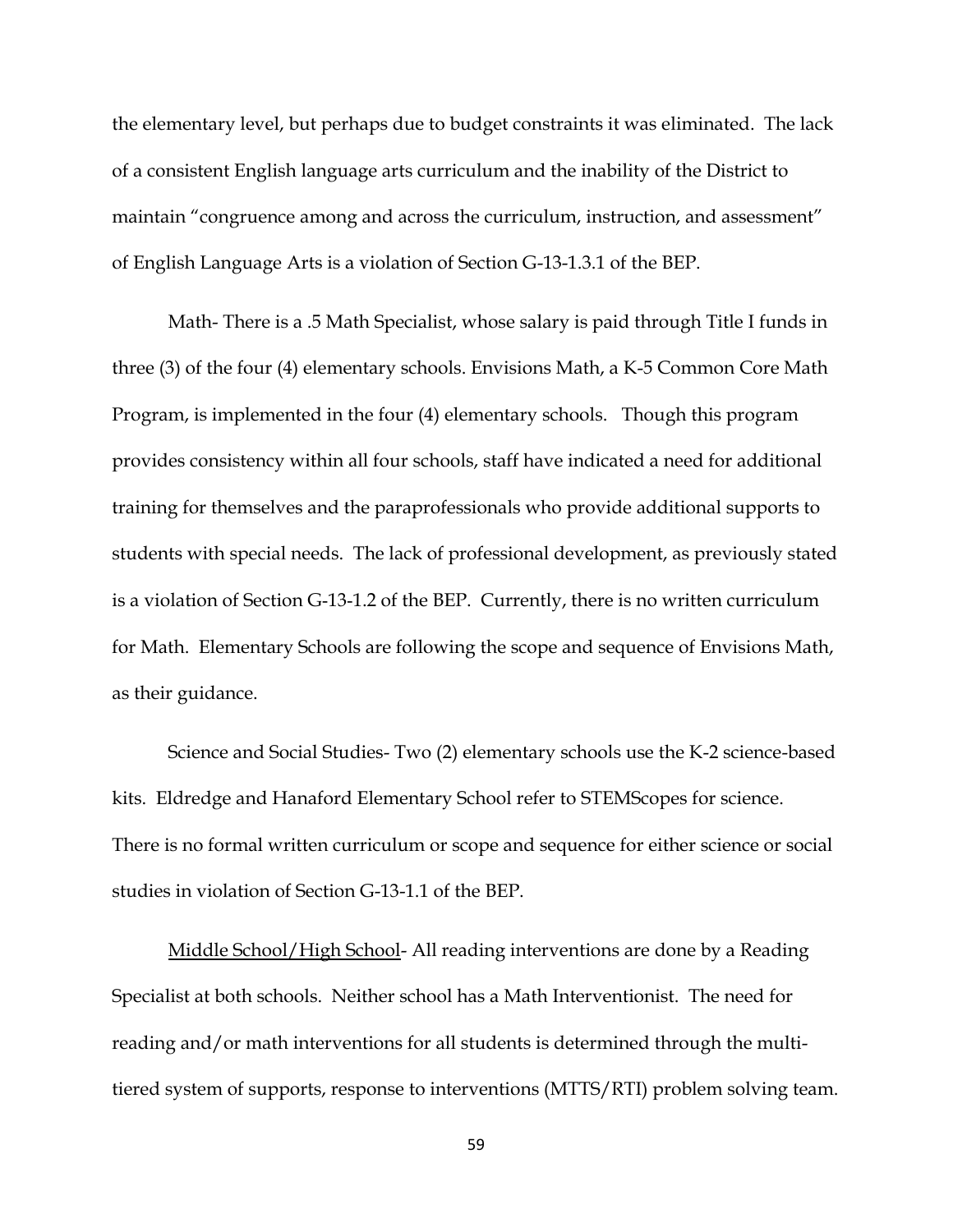When a student seems to be struggling, the team reviews and examines data, determines interventions and supports needed by the child. Lexia, which is an online program used to address phonetic instruction and designed to support dyslexia has been implemented. Both schools use the STAR Screening Tool for both Reading and Math.

At the Middle School, students requiring additional supports are provided a scheduled block of learning time called "Lancer Learning Time." Lancer Time is scheduled three (3) times/week, throughout the school for all students with a variety of other uses, based on student need. The High School offers "Check and Connect" three (3) times a week (1 Math, 1 ELA and 1 Science) during afterschool hours for those students requiring additional supports. There is also an opportunity for students to access their Math teacher during part of an advisory block of time. Students determined Learning Disabled in Reading and having an IEP goal, also receive support from the special educator.

Science and Social Studies Curriculum – There is no current written Science or Social Studies curriculum, or scope and sequence provided by the district in violation of Section G-13-1.1 of the BEP. Staff within buildings do their best to generate curriculum guides.

### **Recommendation:**

- **1. Hire a Director of Learning to oversee all aspects of curriculum development, learning and assessments.**
- **2. Create a consistent curriculum template across all grade levels.**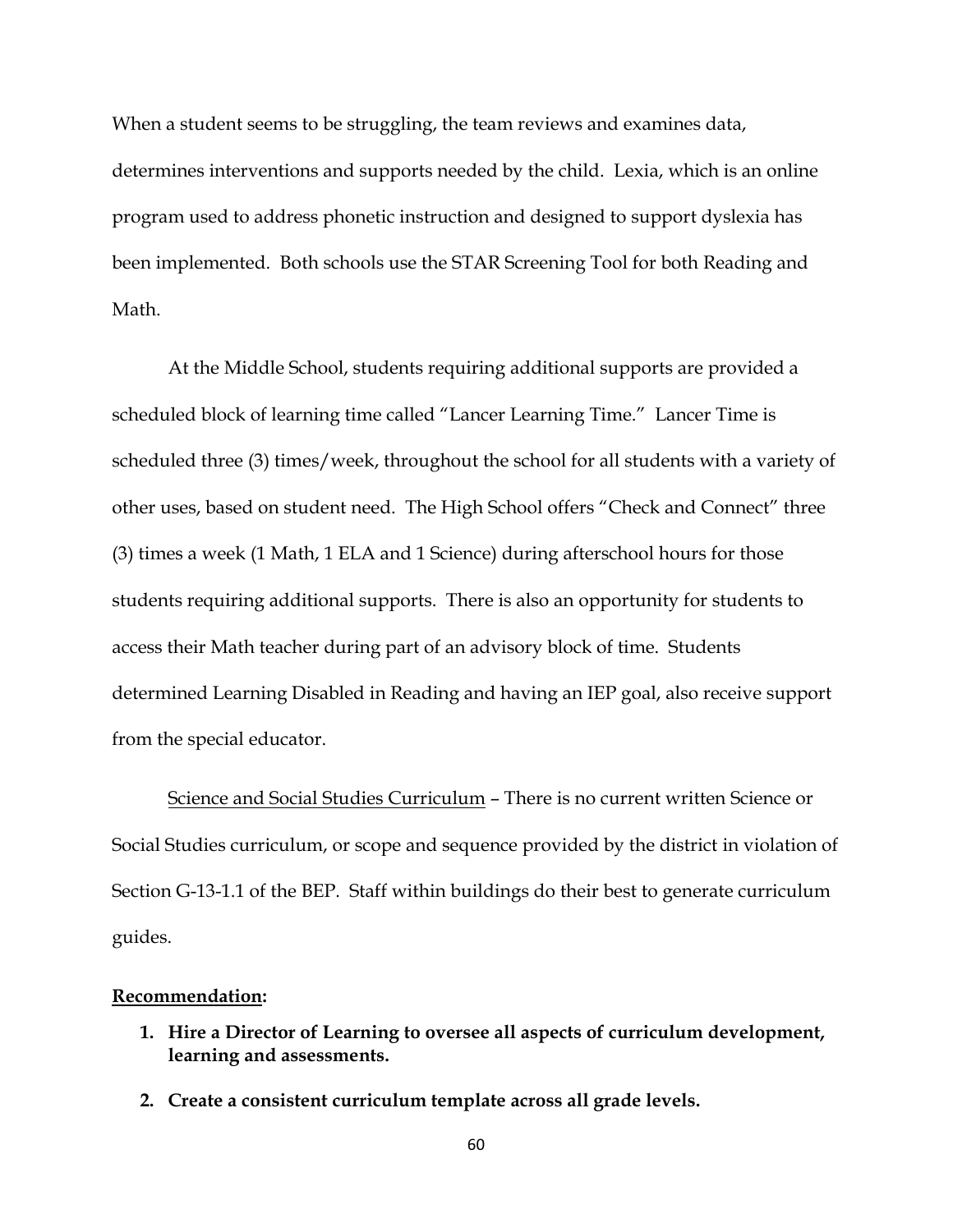- **3. Adapt a district-wide reading program for elementary school.**
- **4. PK-12 articulation between all stakeholders, including special educators.**
- **5. Weekly Common planning time for special educators and general educators to discuss and plan lessons in a timely manner. There are students who require the special educator to accommodate or modify curriculum and evaluations. Without having a specific time to meet weekly, these accommodations and modifications are difficult to implement.**

### 2. *Safe, Healthy Learning Environment*

Section G-14-1 of the BEP requires all District to ensure that "schools create a climate of safety, security and belonging for all students and adults, thereby establishing an environment that builds respectful relationships, enhances productive learning and teaching, promotes school engagement, and promotes academic success."

### a. Supporting Physical and Mental Health Needs

Section 14-2.1.4 of the BEP requires an LEA to "ensure that schools promote a positive climate with emphasis on mutual respect, self-control, good attendance, order and organization and proper security." As part of supporting physical and mental health needs, Section G-14-3.2 of the BEP requires, an LEA to "ensure that student have access to a coordinated program of culturally and linguistically responsive psychological and mental health services on site or through effective referral systems." There is a further requirement that "school psychological and mental health services will be provided by appropriately credentialed, high quality staff."

The East Greenwich School District engages in a Positive Behavioral Intervention and Supports Methodology, whereby the entire school community engages in embedded social-emotional curriculum and a tiered system of positive behavior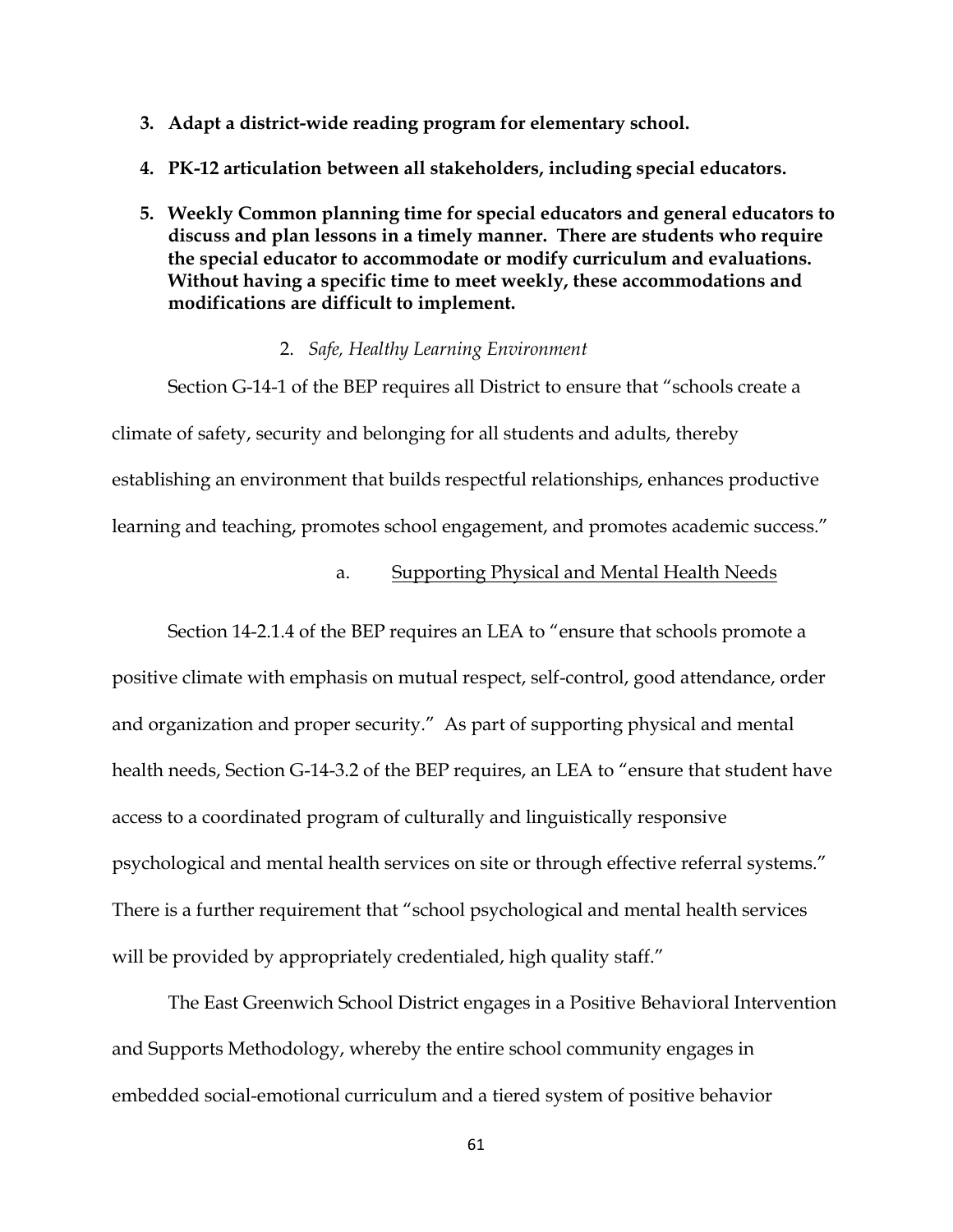interventions, intended to teach and support positive behaviors. For students requiring additional supports, the tiered system provides students with more intensive interventions which may involve guidance counselors, psychologists, social workers, and student assistance counselors. Purchased services of behavior specialists and district paraprofessionals, trained in data collection and progress monitoring are also made available, as needed. Other district-wide supports in place include a Mental Health Committee and a Student Support Mentoring Program. The Mental Health Committee, composed of both community and school personnel, meet and publish a bulletin offering families insight into the growing need for social-emotional learning and resources available to assist children in gaining and maintaining healthy attitudes and relationships. The goal of the Student Support Mentoring Program is to build relationships with students either in group activities or in individual one on one mentoring sessions with identified students and mentor volunteers.

Though there is a positive systemic philosophy and system of supports for students with social/emotional and behavioral concerns, the assessment of special education services again found that the District is lacking in the number of staff with the knowledge, training and expertise in this area in violation of Section G-14-3.2 of the BEP. In conducting interviews with school teams, including school Social Workers and School Psychologists, there is limited time to provide direct service to students. The role of School Psychologists varies from building to building based on the need of the population, but all perform components of responsibility as defined by IDEA. This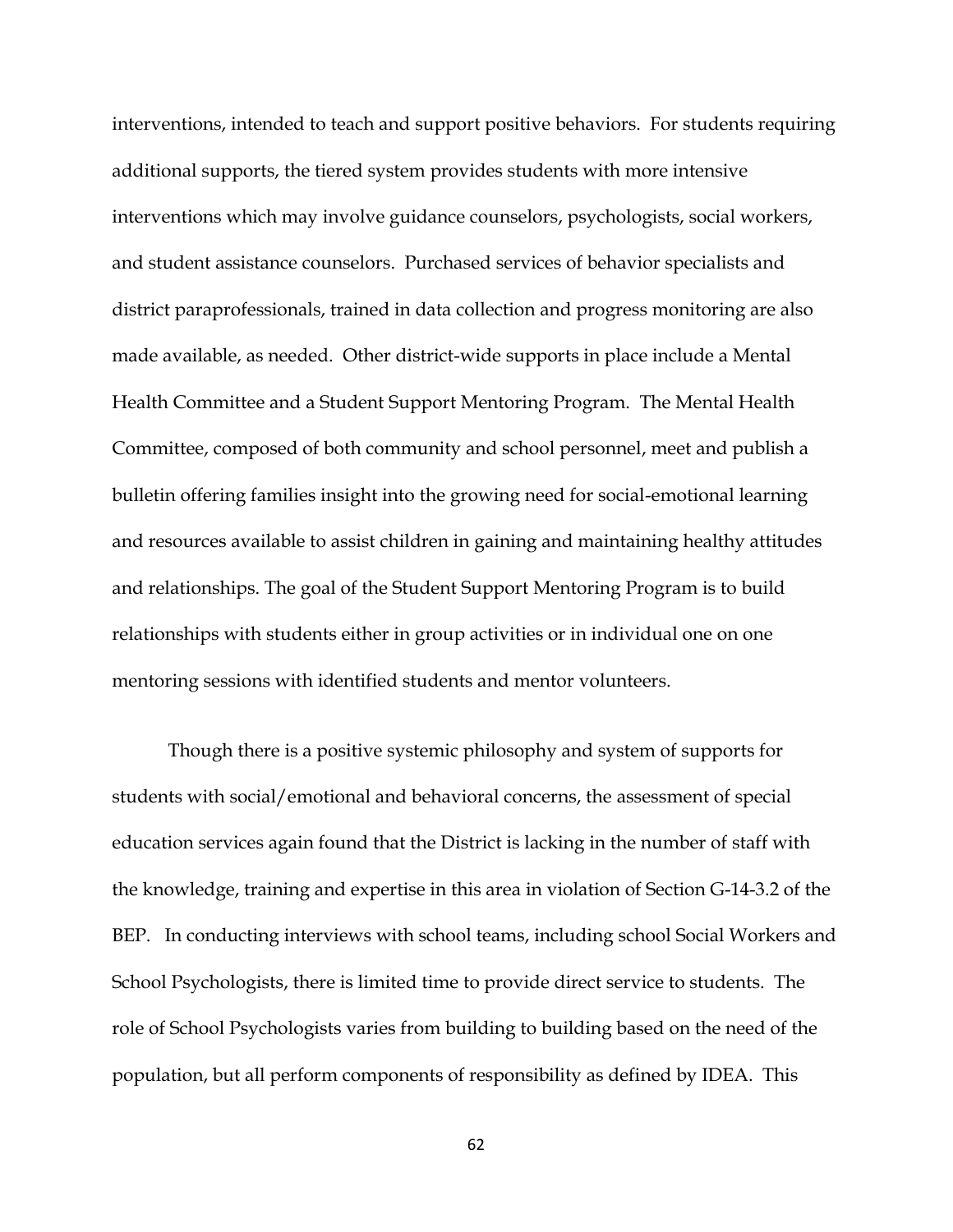related service is defined by IDEA 300.34 (c) (10) and includes such things as "administering and evaluating psychological tests, interpreting results, obtaining, integrating and interpreting information about child behavior and conditions relating to learning, consulting with staff members in planning school programs to meeting special educational needs of children, planning and managing a program of psychological services including counseling for children and parents and participating in development of positive behavior interventions."

The two (2) full-time Elementary School Psychologists split their time between the four (4) elementary schools. Each of them is committed to two (2) days of participation on the Special Education Evaluation Team, leaving them with only (3) three days to perform any or all the defined duties. There is one (1) full time Psychologist split between the Preschool (2 days) and the Middle School (3 days) with one (1) day participating on each of the Special Education Evaluation Teams. This leaves little time for direct services at the Preschool, as she is often called for emergencies at the Middle School. The High School has one full-time Psychologist to provide all services. Psychologists at all levels have times when they are missing direct student services required under a student's IEP, due to situations that may arise in their building or another building they are summoned to for services. This becomes a compliance issue under the IDEA regulations, resulting in a requirement for compensatory services.

The role of School Social Worker as defined by IDEA 34 CFR 300.34 (c) (14) is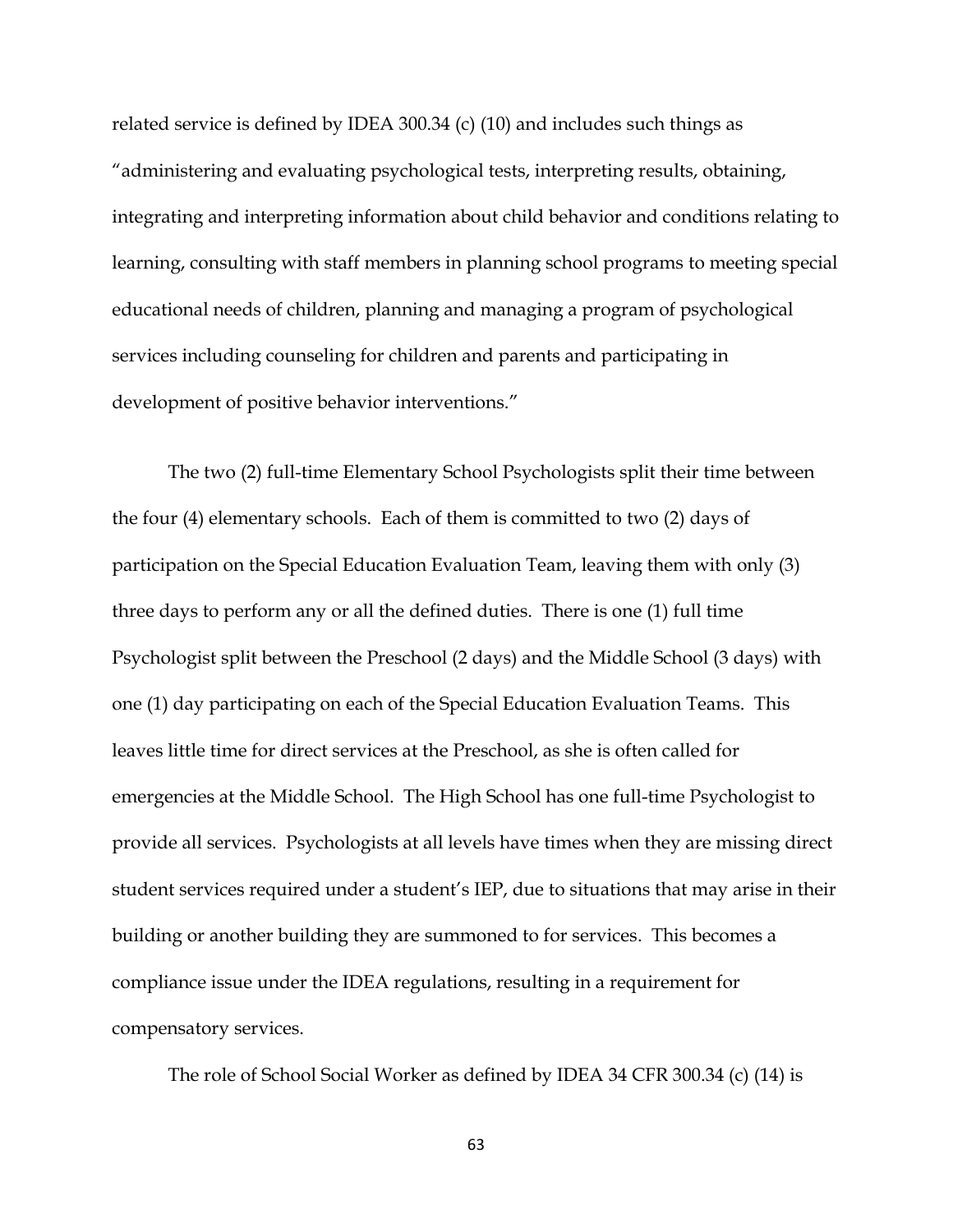to prepare a social developmental assessment on a child with a disability, provide group and individual counseling with the child and family, work in partnership with parents and others on problems in a child's living situation (home, school, and community) that affect the child's adjustment in school and mobilize school and community resources to enable the child to learn as effectively as possible in his or her education program, as well as assist in developing positive behavioral intervention strategies.

There are two (2) Social Workers in the District responsible for serving both general education and special education students. The total population of students throughout the district is approximately two thousand five hundred (2500). Of the two (2) Social Workers, one (1) is available to provide the IDEA defined responsibilities to the Preschool, Eldredge and Cole Middle School on a part-time basis, serving a population of one thousand seventy-five (1,075) students. The other half of her assignment is to direct the student mentoring program. Currently, there are sixty-five (65) students in the mentoring program, which requires the Social Worker to assign students to mentors, schedule meetings and provide supervision to the mentors and the mentor/mentee relationship. The other social worker is assigned to provide services to Frenchtown, Meadowbrook, Hanaford and the High School. The population of these four (4) schools combined is one thousand four hundred twenty-five (1,425) students. There were ninety-six (96) cases requiring her involvement. Fifty-two percent (52%) of the students she serviced were students on IEPs. There were twenty-one (21) Social Histories, one hundred fifty-two (152) formal educational meetings, as well as one hundred one (101) social skills trainings in the classroom. Other less frequent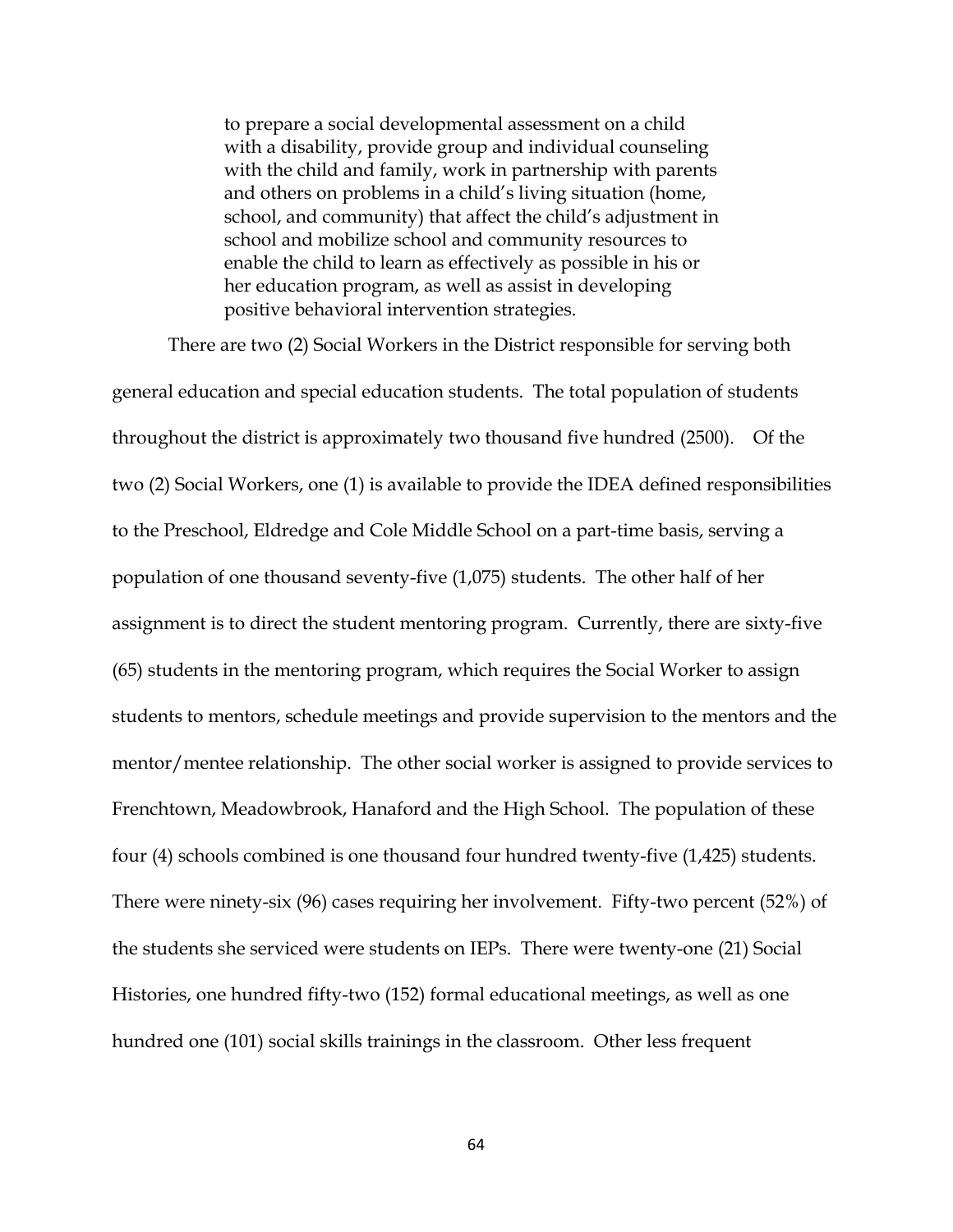involvement included, risk assessments, crisis intervention, truancy court and several cases requiring an extreme amount of intervention and legal documentation.

According to the National Association of Social Workers (NASW, 2012) "school social work services should be provided at a ratio of one school social worker to each school building serving up to 250 general education students, or a ratio of 1:250 students." Statistically, the East Greenwich School Department has an insufficient number of social workers needed to provide the quality of services to students and families in this community.

**Recommendation: Increase the number of social workers from 2 to 3.5. This is an increase of 1.0 FTE Social Worker and replacement of the .5 SW who is currently being used to oversee the District Mentoring Program.** 

# b. Providing a Safe and Accessible Learning Environment

The American with Disabilities Act of 2010 addresses the issue of playground accessibility. In brief, according to ADA Chapter 2, Section 240 and Chapter 10, Section 1008, an ADA Compliant Playground will:

- a. be accessible via ramps and/or paved barrier free travel routes
- b. include a range of accessible play options and
- c. provide an appropriate surface beneath all accessible equipment

Guidelines are designed to ensure a variety of opportunities for children of all abilities.

Play components are described and counted based on the type of experience they

provide.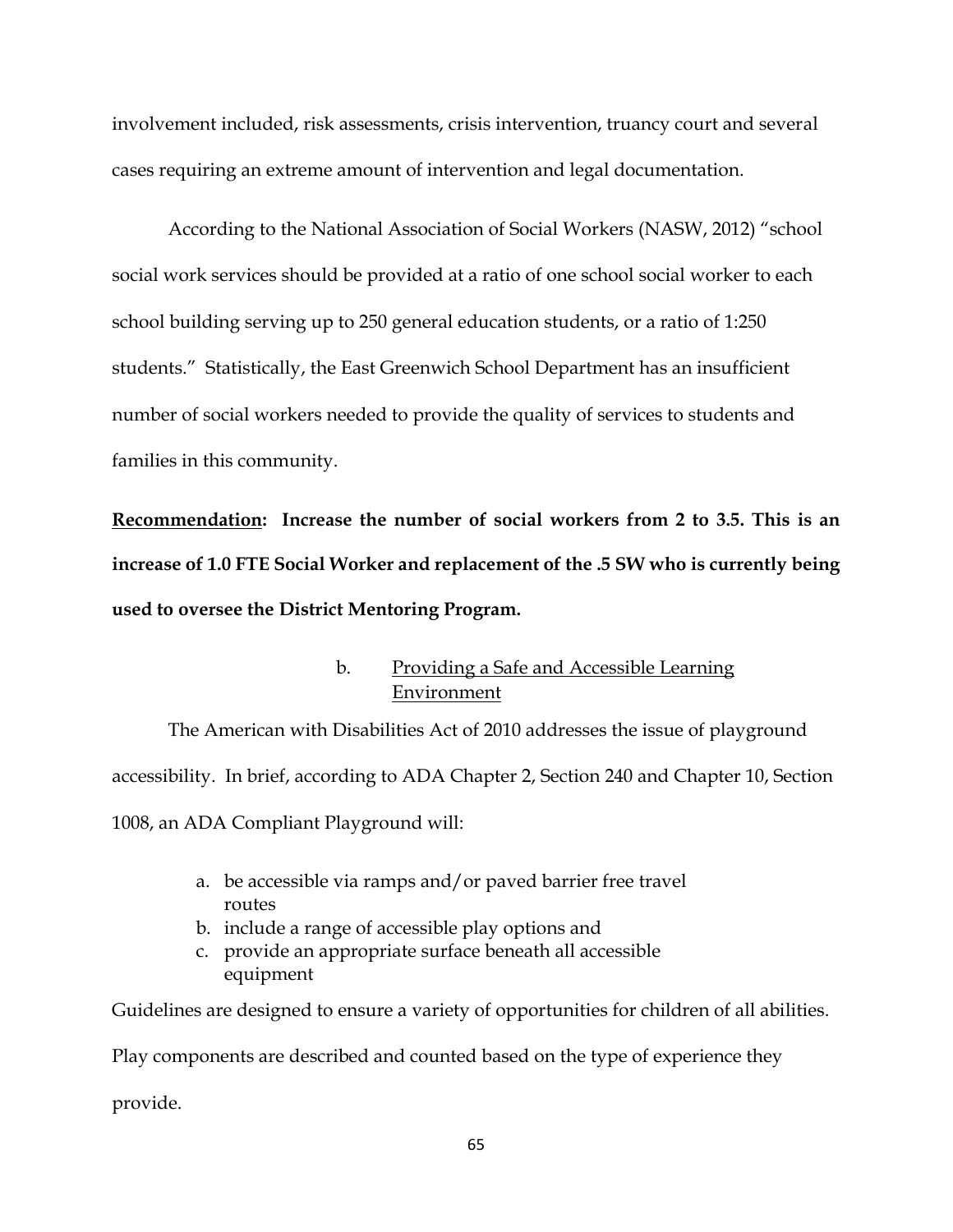Meadowbrook Farms School has a playground which may need to be upgraded due to the placement of a student with significant mobility issues, who requires the use of a specific travel device requiring a smooth surface. In addition, the child will need access to play equipment in the playground. When the 2018-19 school year begins the child's access will be extremely limited.

### **Recommendation:**

- **1. Review of current playground surface for accessibility, based on child's individual physical needs.**
- **2. Review of playground equipment to ensure child will have access to some outdoor activities.**
- **3. Purchase materials and equipment if determined there may be issues of noncompliance of ADA.**

### East Greenwich High School (Current and Future Planning).

The Rhode Island Board of Education Regulations Governing the Education of Children with Disabilities § 300.115(A)(6) requires that a "continuum of services must be available to enable each child ages fourteen (14) to twenty-one (21) or earlier if appropriate, or upon graduation with a regular high school diploma, to achieve his or her measurable post-secondary goals as defined in §§ 300.43 and 300.320(b). § 300.43 requires that a district provide students with disabilities "transition services," including, if appropriate, "acquisition of daily living skills and provision of functional vocational evaluation."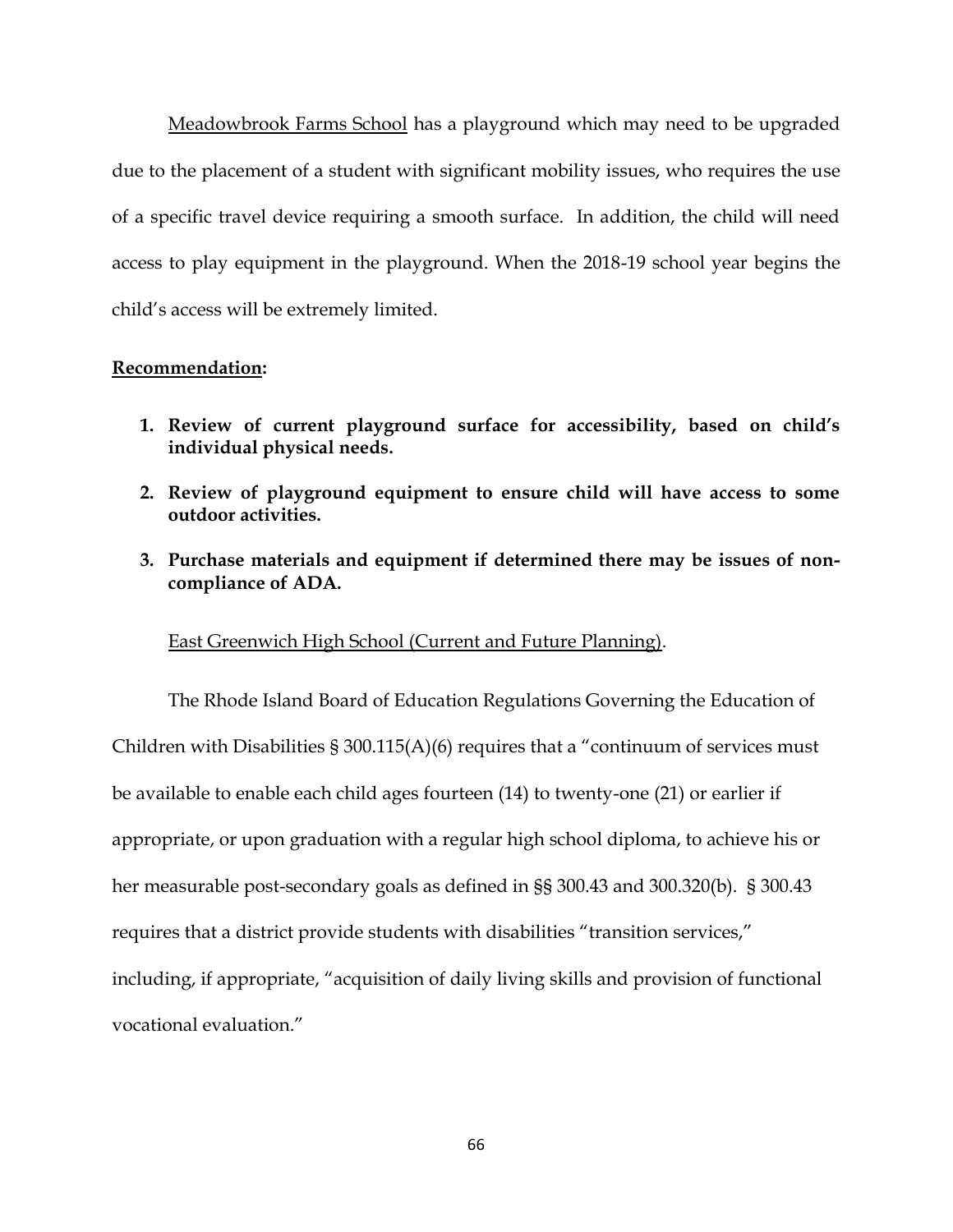The High School continuum of special education includes two (2) Life Skills Programs for students with more significant cognitive and developmental delays in order to fulfill the requirements of § 300.43 of the Rhode Island Board of Education Regulations Governing the Education of Children with Disabilities. These programs service students in Grades Nine through Twelve (9-12) and those deemed eligible to continue their education until age twenty-one (21), as part of their transition to adult services and supports.

Classroom space for the Life Skills programs is very limited, making provision of needed skills to obtain some level of independence, nearly impossible. There was a five-year (5) plan for expansion into some adjoining rooms, to teach the functional skills of bed making, housekeeping, cooking, general household maintenance and advanced vocational skills. Staff is concerned this plan may not come to fruition, as there is a shortage of space for other high school classes.

Currently, accessibility to the classroom and bathrooms in this program is adequate. During the 2019-2020 school year, accessibility to a handicapped bathroom with room for an adult sized changing table and other equipment will be needed. Though there is a handicapped bathroom available via an elevator (sometimes not operating) and down a hallway, it is quite a distance from the classroom. The time it takes to travel to the facility and address the personal care needs of a student, greatly impacts and interferes with the required instructional time, therefore denying access to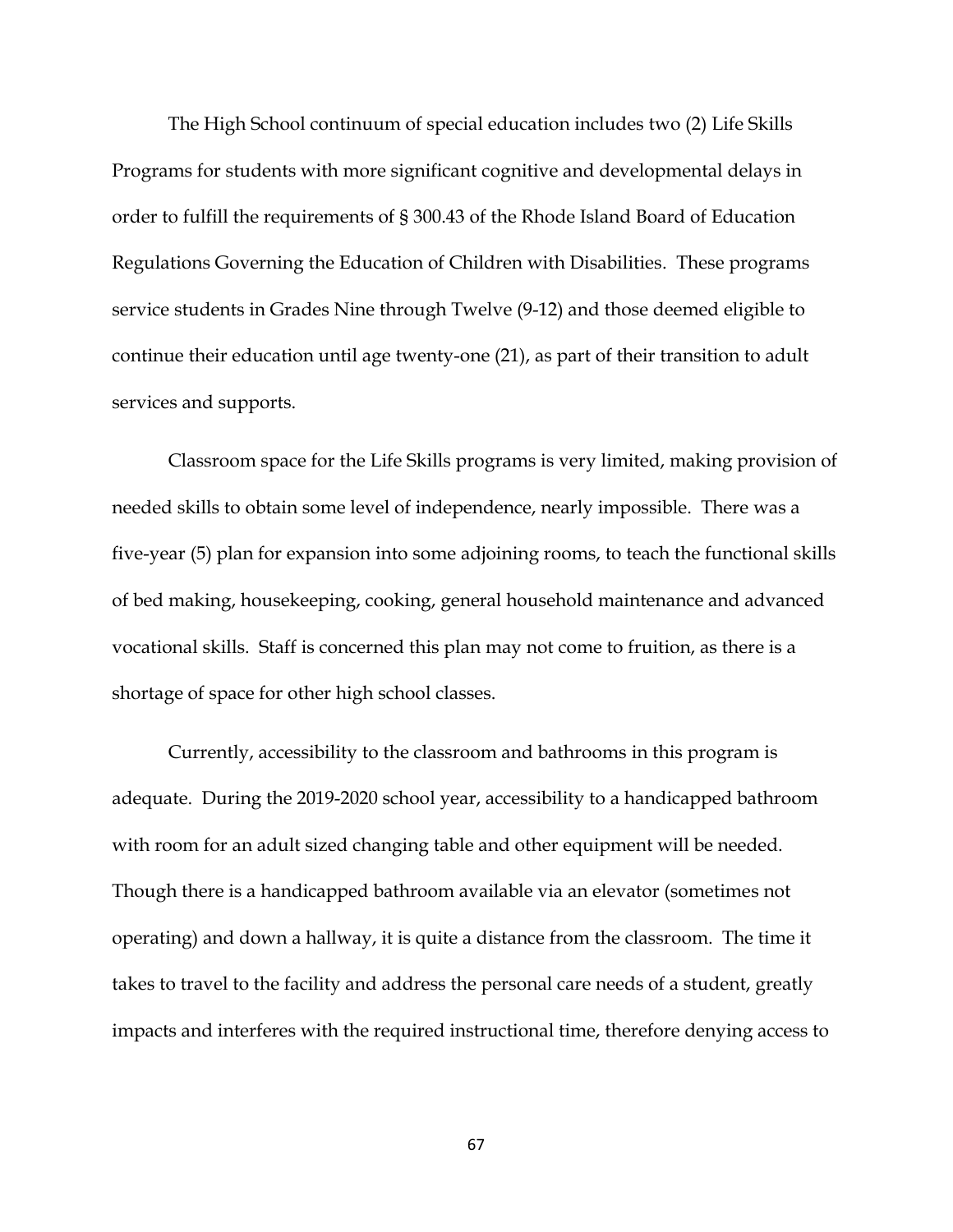curriculum. This would be a violation of the Americans with Disabilities Act, 42 U.S.C.

§ 12101. A bathroom within the classroom would remedy this upcoming situation.

# **Recommendation:**

- **1. Re-visit the five-year (5) plan for expansion of the Life Skills Program Space.**
- **2. Install a handicap accessible bathroom with room for a changing table, within the Life Skills Program wing or within the vicinity of the current program for the 2019-2120 school year.**

# **V. REVIEW OF PERSONNEL CONTRACTS**

Section G-15-2.2 of the BEP addresses human capital. It requires each LEA to

"establish a set of policies and an array of strategies to recruit, hire, and retain highly

effective district and school personnel…"

The East Greenwich School Committee is a party to three Collective Bargaining Agreements:

- East Greenwich Educational Association NEARI/NEA September 1, 2016 August 31, 2019 (Certified staff)
- East Greenwich Association of Education Support Professionals NEARI/NEA, July 1, 2017-June 30, 2020 (Non-certified staff)
- East Greenwich Custodians/Maintenance Association NEARI/NEA, July 1, 2015-June 30, 2018.<sup>17</sup> (Maintenance/Custodians).

# **A. NEARI CBA Certified**

The pay scale for the certified staff is well within the range of the other school

districts in Rhode Island. At a tenth (10<sup>th</sup>) step salary of eighty thousand four hundred

 $\overline{\phantom{a}}$ 

<sup>&</sup>lt;sup>17</sup> A successor agreement is presently being negotiated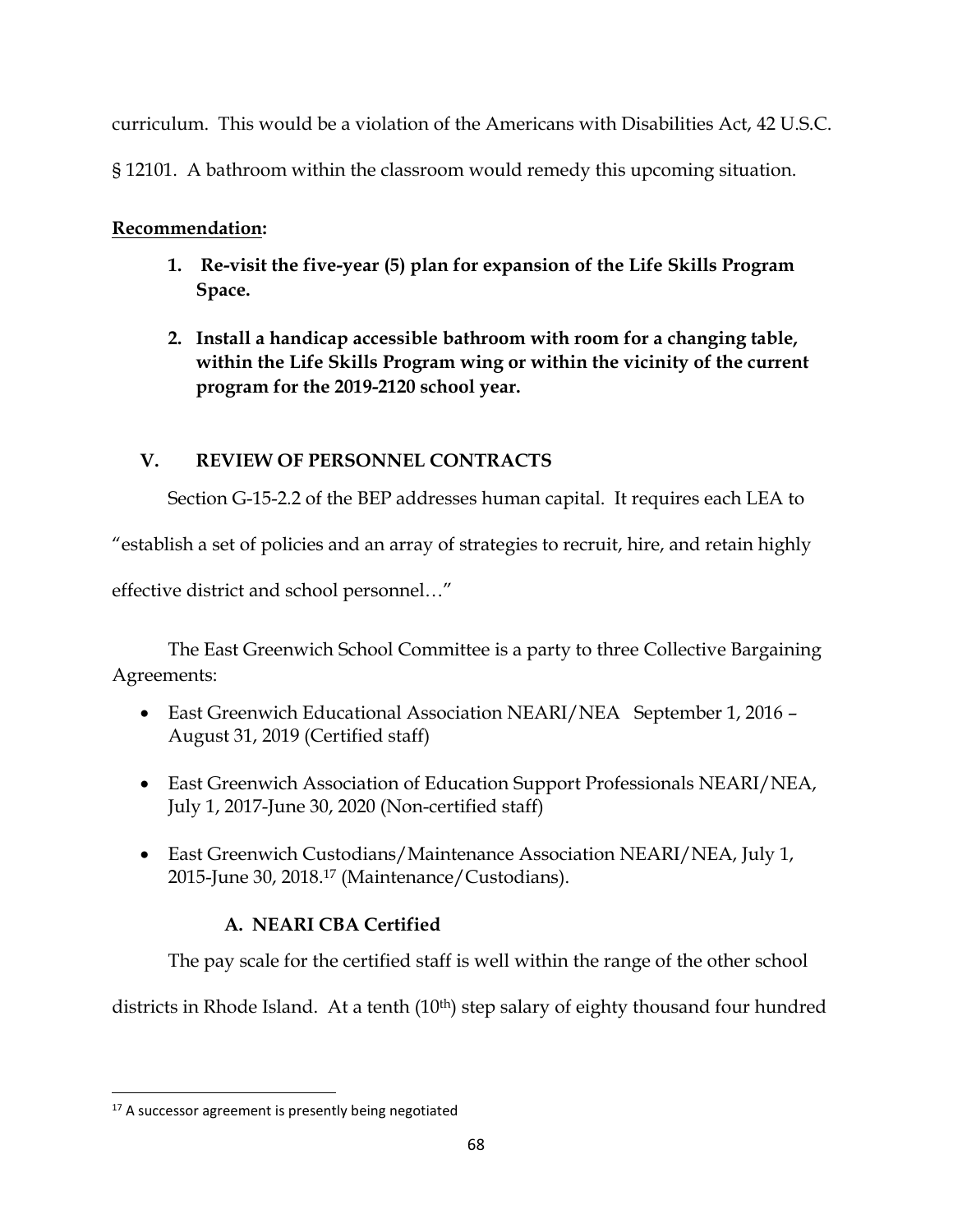seventy-six dollars (\$80,476), East Greenwich pays its teachers less than New Shoreham, Newport, North Kingstown, Smithfield, South Kingstown and Warwick.18 In addition Barrington, Bristol Warren, Chariho, Exeter/West Greenwich and Lincoln have a higher salary scale for senior teachers.<sup>19</sup>

In terms of Increment Classifications for money paid to teachers who have advanced course work or additional degrees, East Greenwich ranks as one of the lowest districts in the state. <sup>20</sup> In addition, East Greenwich is one of only a few districts that does not offer any longevity supplement.

With respect to medical benefits, in order to keep down rising health insurance costs, the East Greenwich School Committee, negotiated an HSA plan where the teacher pays a twenty percent (20%) cost share and is required to cover one-half (½) of their deductible plan. This plan, once fully implemented, will save the District a substantial amount of money on any additional cost to medical insurance.

In reviewing the certified employee contract in comparison to several other contracts around the state, our financial expert determined that it was in line with other contracts in terms of benefits provided to certified staff, and in fact, contained more cost savings than most certified staff collective bargaining agreements. It was her opinion

l

<sup>&</sup>lt;sup>18</sup> See 2018/2019 Teacher Pay scale provided by the RIASC

<sup>&</sup>lt;sup>19</sup> Barrington has 11 steps, Bristol Warren has 12 steps, Chariho has 12 steps, Exeter West Greenwich has 12 steps, Lincoln has 11 steps.

<sup>&</sup>lt;sup>20</sup> See 2018/2019 Increment Classifications provided by RIASC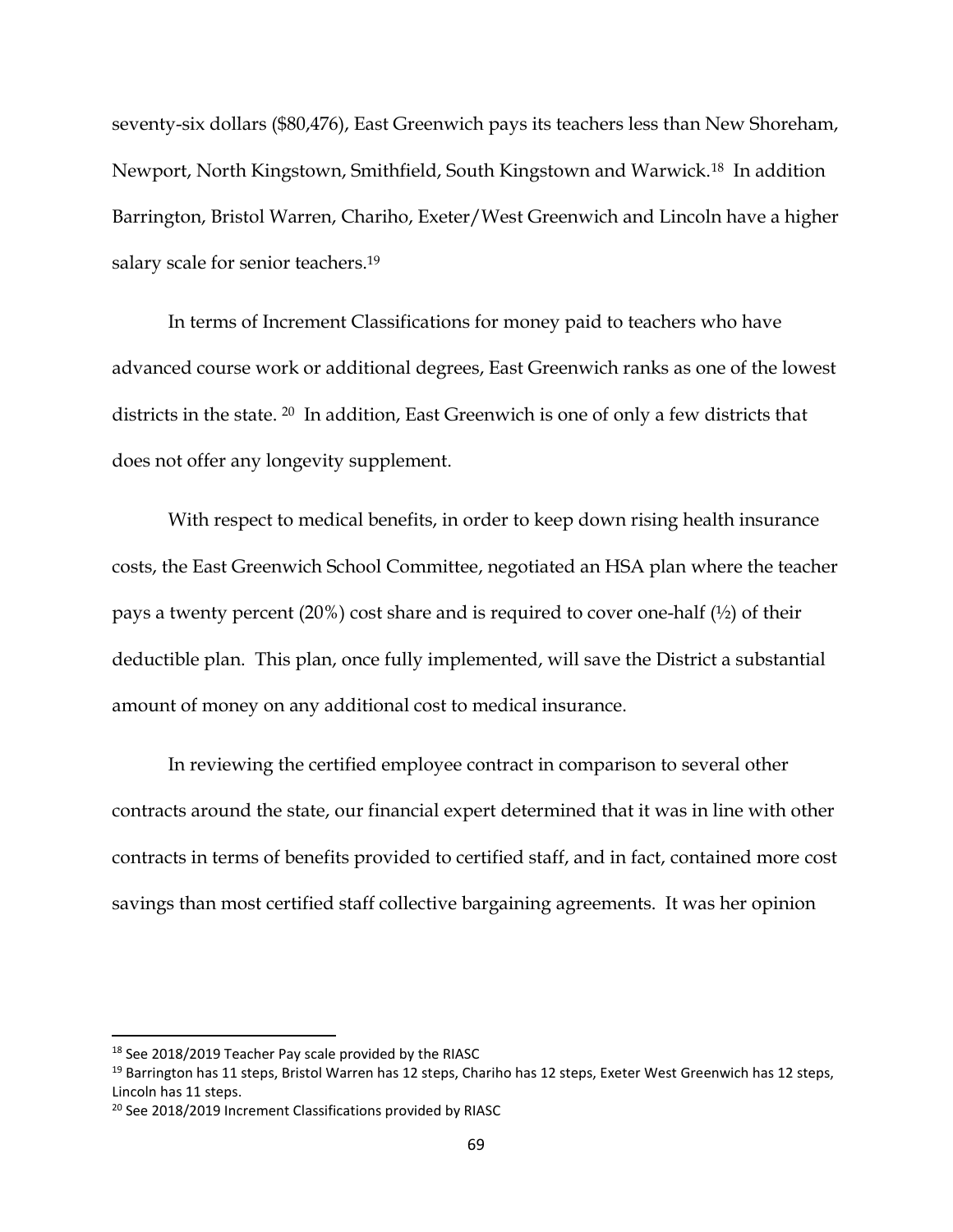that there is nothing else that the District could do to bring about cost savings under the contract and maintain a competent work force.

### **B. NEARI CBA Non-Certified**

The contract for the non-certified staff is within the range for noncertified contracts within the state. <sup>21</sup> Because some contracts have different steps, it is difficult to conduct a straight forward comparison. However, an outlier within the contract for the District's non-certified CBA is the fact that the East Greenwich School Committee was able to negotiate an HSA with a deductible amount of one thousand five hundred dollars (\$1,500) for individuals and three thousand dollars (\$3,000) for family. Although the District has agreed to fund sixty percent (60%) of the deductible, the staff is still required to contribute from seventeen percent (17%) to twenty percent (20%) of the cost of the plan. This is an extremely unusual provision, resulting in cost savings in comparison to other non-certified contracts throughout the state.

Based on the total salary that these employees receive and their contribution to health benefits, it the opinion of our financial expert that it would be impossible to negotiate further savings from this group of employees and maintain a work force.

## **C. NEARI Maintenance/Custodians**

The collective bargaining agreement with the maintenance/custodians for the 2018-19 School Year is presently being negotiated. For the 2017-2018 school year custodians were paid from fourteen dollars and five cents (\$14.05) to nineteen dollars

 $\overline{\phantom{a}}$ 

<sup>&</sup>lt;sup>21</sup> The contract was compared to Smithfield, Barrington, North Kingstown and Portsmouth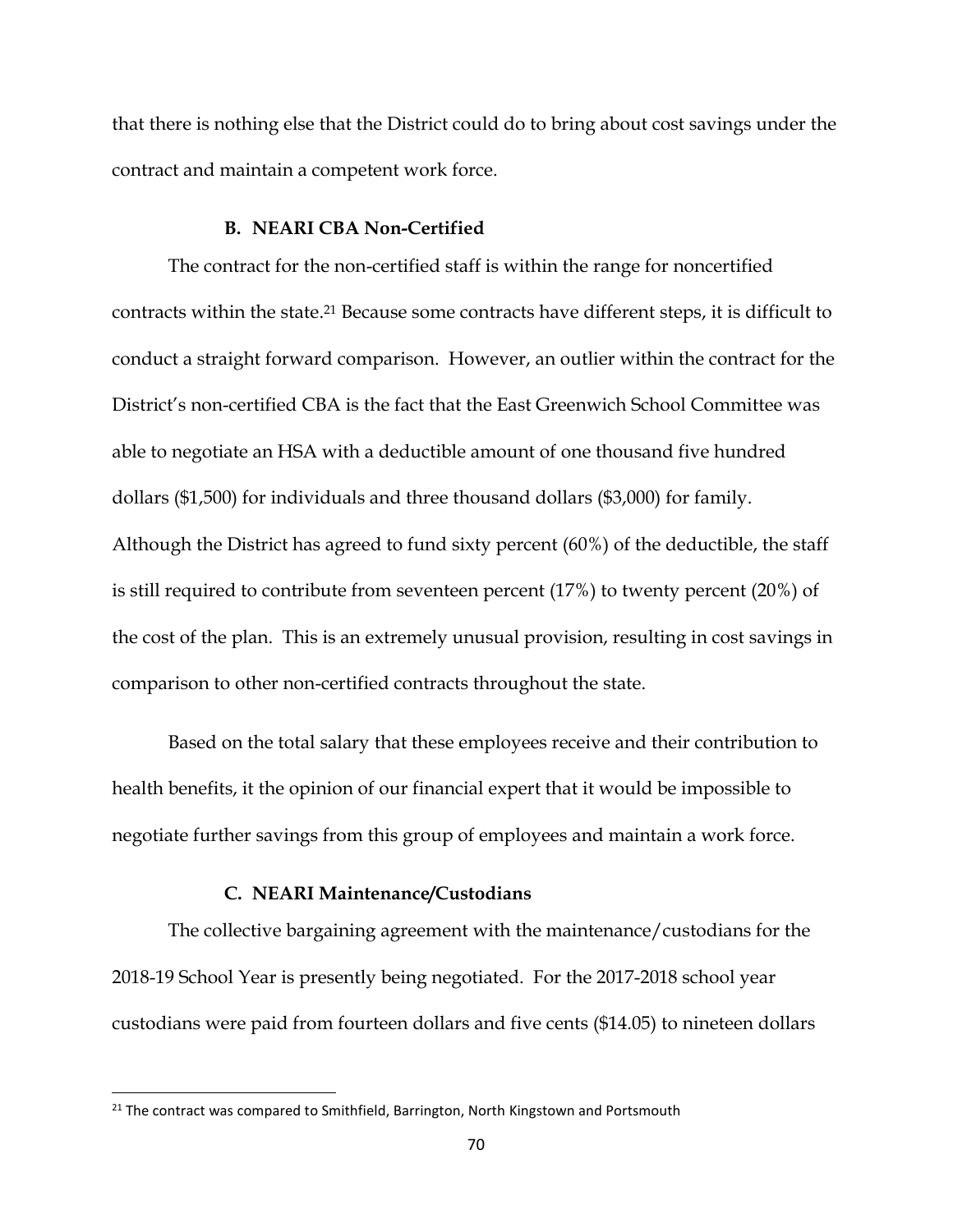and thirty cents (\$19.30) per hour, maintenance personnel were paid nineteen dollars and forty-nine cents (\$19.49) per hour and an electrician was paid twenty-seven dollars and sixty-two cents (\$27.62) per hour. In an analysis of the schools in the District, it was clear according to the experts' review that these positions are under-staffed. It is possible that because of the low pay given to these positions, that they are difficult to fill. A new custodian hired under the starting wage of fourteen dollars and five cents (\$14.05) would make less than thirty thousand dollars (\$30,000) per year. In comparison to other districts, this is low. Based on a review of this contract, it would be very difficult to negotiate any further savings.

Overall based on the present personnel contracts, it is evident that the East Greenwich School Committee has negotiated contracts that will save the District money in years to come. Furthermore, there is nothing else that can be removed from these contracts if East Greenwich wants to hire and retain quality staff.

### **VI. REVIEW OF INFORMATION TECHNOLOGY (IT)**

The BEP defines a twenty-first (21<sup>st</sup>) century learning environment as one where

all students are able to learn, instruction is engaging, interactive, contextual in the real world, student centered and differentiated for individual learner needs; 21<sup>st</sup> century tools and technologies are integrated into the learning process; systems (technological and otherwise) are student and learning focused.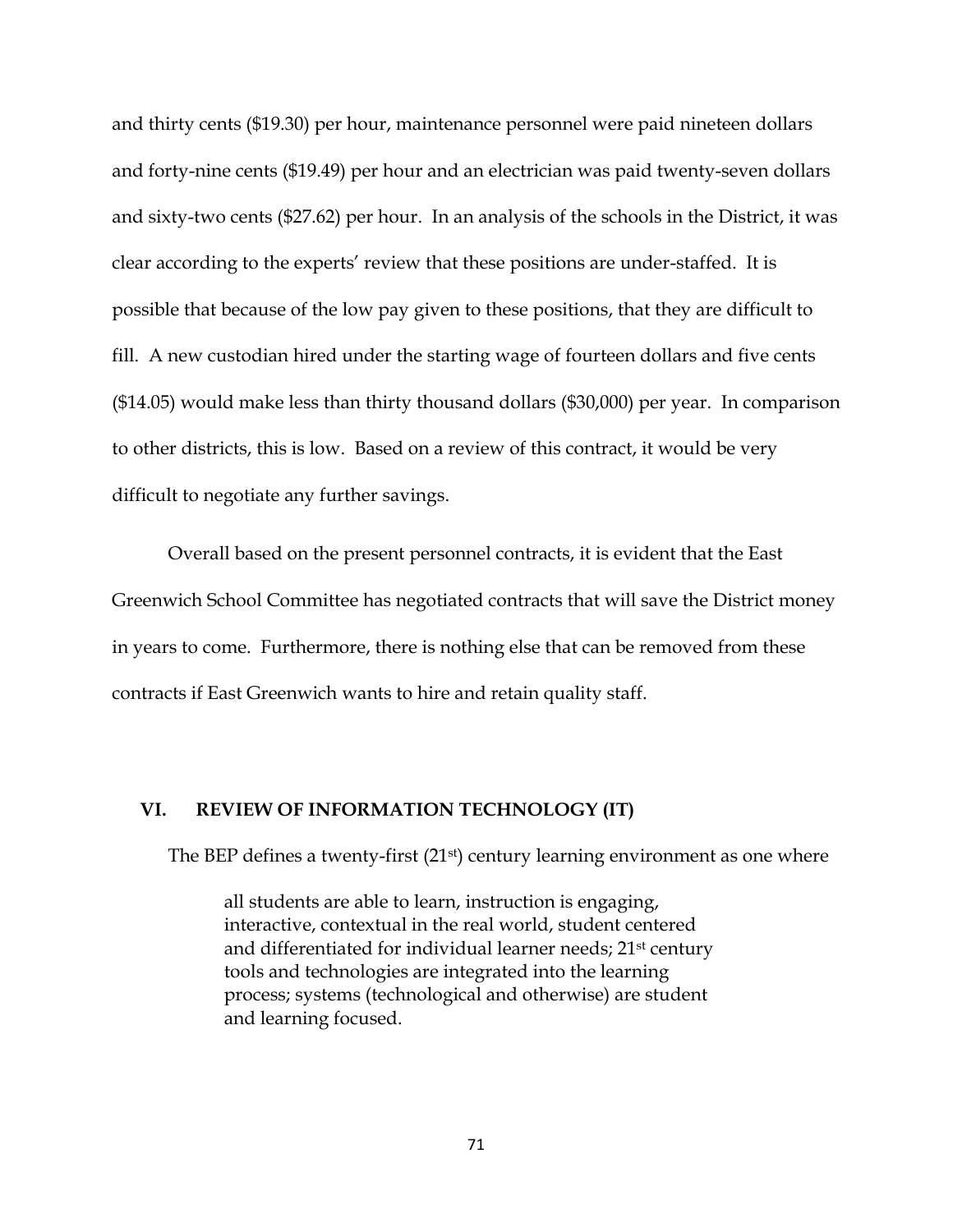The BEP further discusses the importance of technology in the context of accountable operational systems in Chapter G-15-2. It emphasizes that "a comprehensive, integrated information system is essential to the creation and support of a 21st century learning environment." Section G-15-2.1 requires each LEA to "develop and adequately maintain comprehensive, accessible, and transparent information systems with specific implementation of strategies that address" (1) student learning; (2) system efficiency and effectiveness; (3) communication and support; and (4) technical support. For these reasons, all school departments must have an IT Department which can support the guidelines set out in the BEP.

The District's Information Technology Department is currently in a state of flux. Of the three (3) employees currently projected in the Budget for the District, two (2) positions are vacant, including the critical position of Director of Technology. It is impossible for a District to be able to comply with the technology guidelines for twentyfirst century learning in the BEP with only one (1) employee spread out amongst six (6) schools, more than twenty-five hundred students and hundreds of employees. Further, even if those two (2) positions are filled, the District is still understaffed in the IT Office. Properly servicing administration and the needs of six (6) schools, even while working remotely, with three (3) staff members is not likely enough to meet the guidelines set forth in Section G-15-2.1 of the BEP. According to interviews, it does not appear that there are any available IT staff from the Town to provide assistance to the School Department. This is common, as a school department has a much greater need in the IT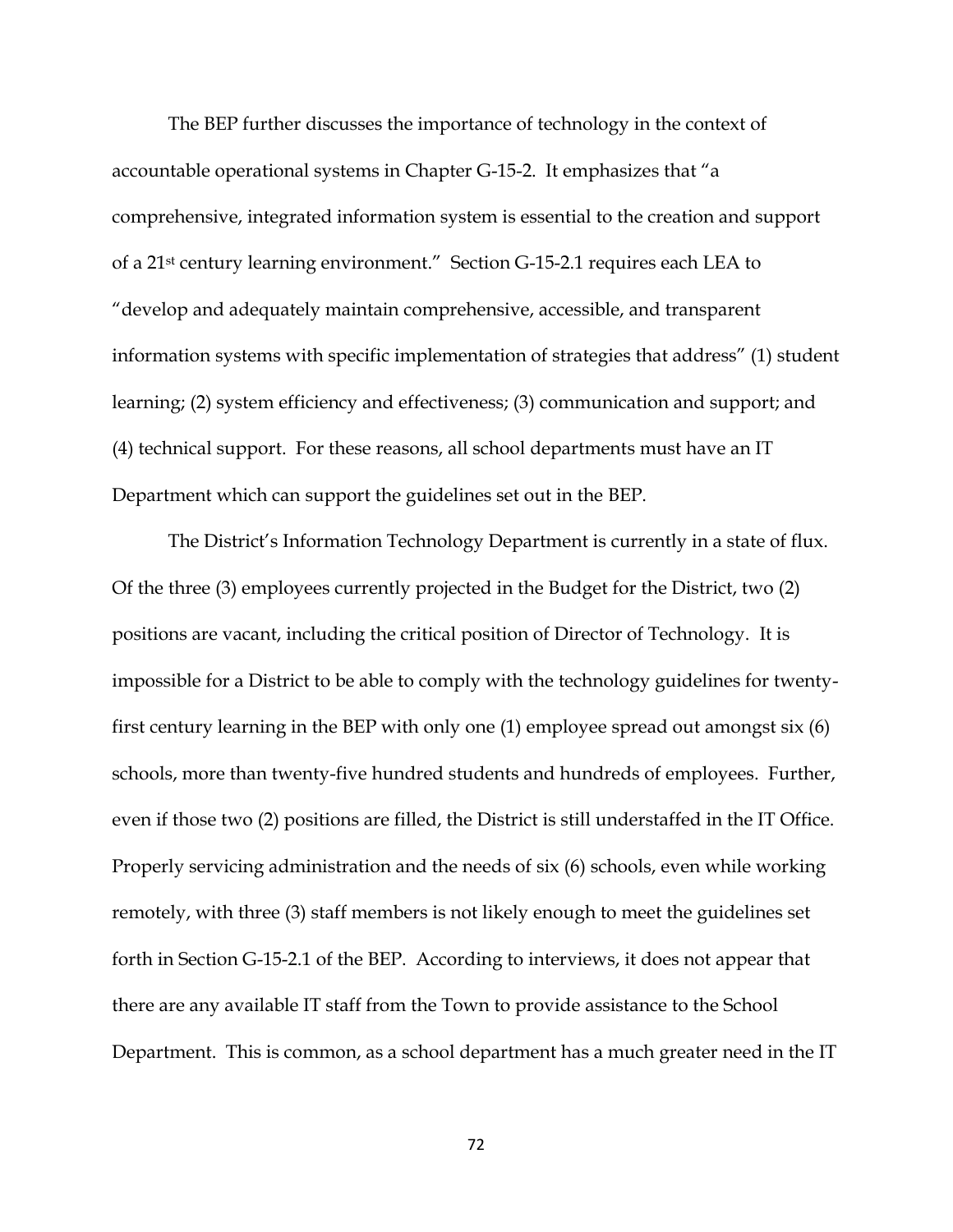Department in comparison to a town, outside of police and fire whose IT work is usually outsourced.

In addition, under the current staffing structure, the Confidential Assistant to the Superintendent is currently the administrator of the District's website. Therefore, time is taken away from her important duties in Central Office in order to make up for the lack of staffing in the IT Department.

## **Recommendation: The vacant IT positions should be filled as soon as possible. In addition, a thorough review of staffing in the IT Department should be conducted and additional positions should be added as necessary.**

In addition to the capacity of the current staff to comply with the BEP, the auditing of technology throughout the District indicates a lack of systems needed to fulfill the requirements of the BEP. The IT Department has suffered from the denial of access to many Munis modules. A full investment analysis should be undertaken to educate employees in charge of Munis access as to the correct way to set up software security and provide employees of the school department with the tools needed to use the program to its fullest extent. Munis is a powerful software program that can provide efficiencies and accurate financial data. Efficient processes should not be given up based on the Town's desire for control over the school department. Redundant tasks and multi data entry points are unnecessary if Munis is used properly and efficiently.

In addition, at the school level, particularly at the secondary level, principals noted that there is a lack of support in the area of technology to ensure that hardware and software systems operate in an adequate and efficient manner in compliance with the BEP.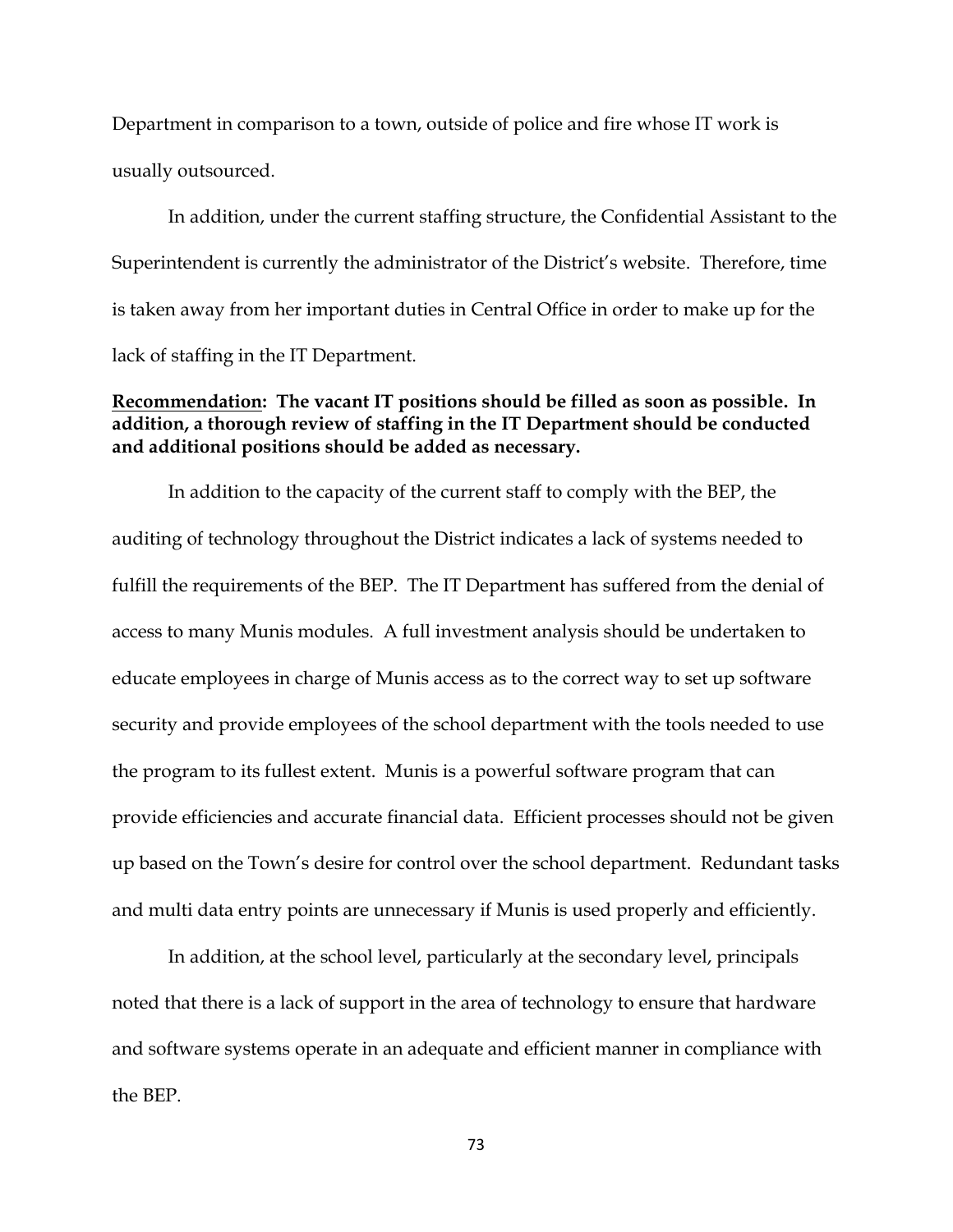#### **Recommendation:**

- **1. The School Department must be given access to, and trained on, all Munis modules by the Town.**
- **2. All systems should be thoroughly reviewed, with input from the High School, in order to determine if hardware and software systems are working in an adequate and efficient manner.**

Another area of concern throughout the District is with respect to the effect of the lack of staffing on hardware and required devices. The high school cited a major concern over several machines in the science lab which are "down" and unable to be repaired or have not been repaired in a timely manner. This has forced students to double up on machines, which has an impact on the quality of instruction teachers can provide and may be a violation of Section G-15-2.1 of the BEP.

Concerns over hardware and devices are particularly pertinent in the context of special education students. Students requiring Assistive Technology Devices (specified in IEP or 504 plans) are provided with recommended technology, as funded through special education pursuant to IDEA or Section 504 of the Rehabilitation Act of 1973. The High School Life Skills programs, which services a population of students requiring the color printing of signs, symbols and pictures needed for communication is frequently required to access color printers outside of their immediate vicinity. There are times these symbols are needed quickly by teachers, the speech language pathologist and the occupational therapist in order to assist students with communicating to those in their environment. The lack of an accessible color copier in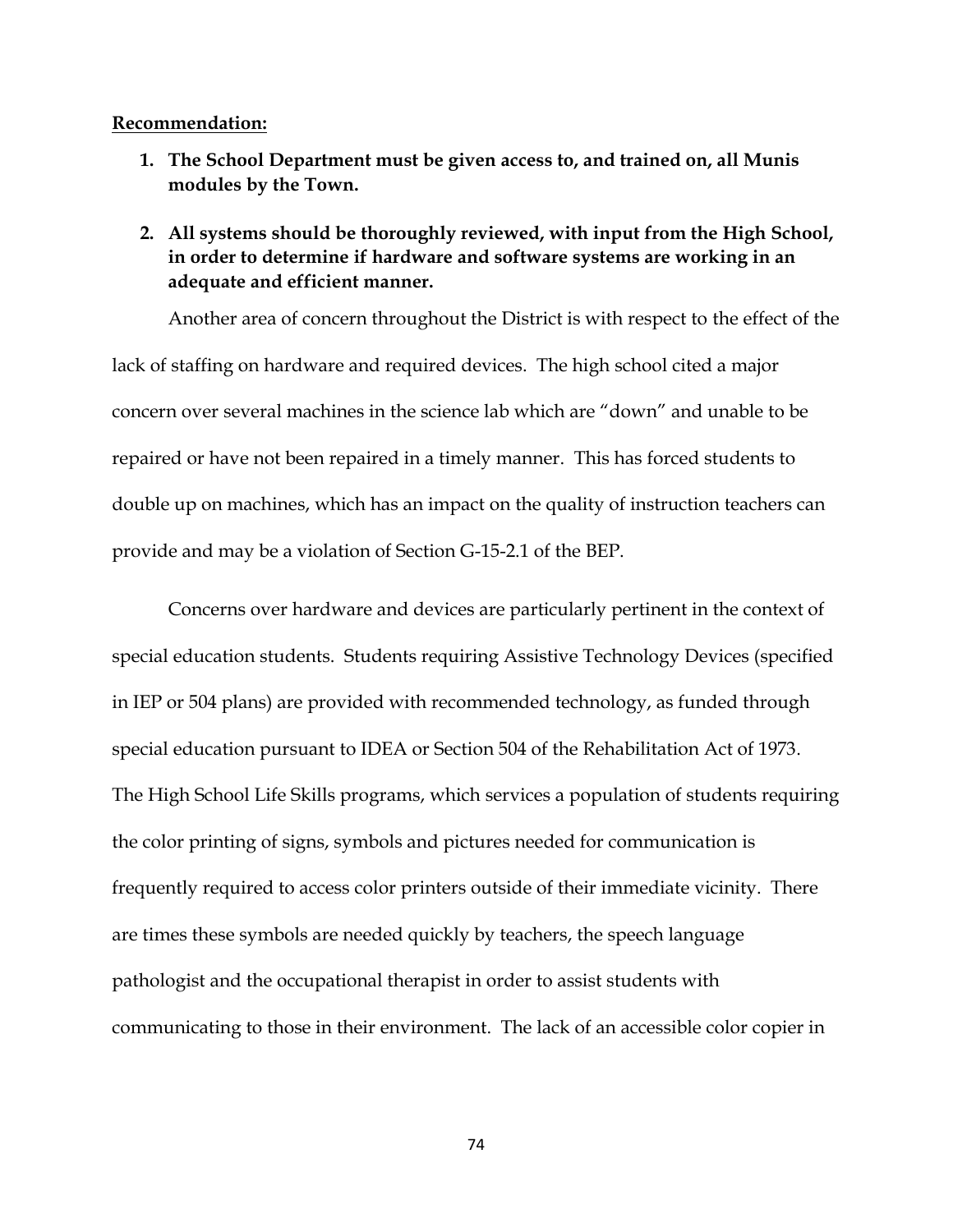the area of the LifeSkills program is impacting their ability to access their education and is therefore likely a violation of IDEA.

Special education staff also voiced concerns that due to lack of support in the Technology Department, work orders are slow to process. When a device is not working properly, there is no one to troubleshoot these issues, leaving students without required tools for accessing education in violation of either IDEA or Section 504.

A further issue with respect to special education is available compatible technology to assist students in accessing their education. Currently, staff and students have access to Chromebooks. Many of the applications and required specialized programs for special education students are compatible with the MacBook but not the Chromebook. There is also a need for additional iPads for special education staff who conduct assessments and provide instruction using a variety of applications for the most developmentally delayed students. In addition, iPads and other technology are not replaced or up to date with new technology.

Another concern expressed by administrators related to the review process for purchases of programs, apps and subscription renewals by the Technology Department. Without their full understanding of these requests, ordering doesn't always take place in a timely manner and creates liability for the District under IDEA and Section 504.

### **Recommendation:**

- **1. Increase support in Technology Department**
- **2. Conduct a survey of staff related to need for devices other than**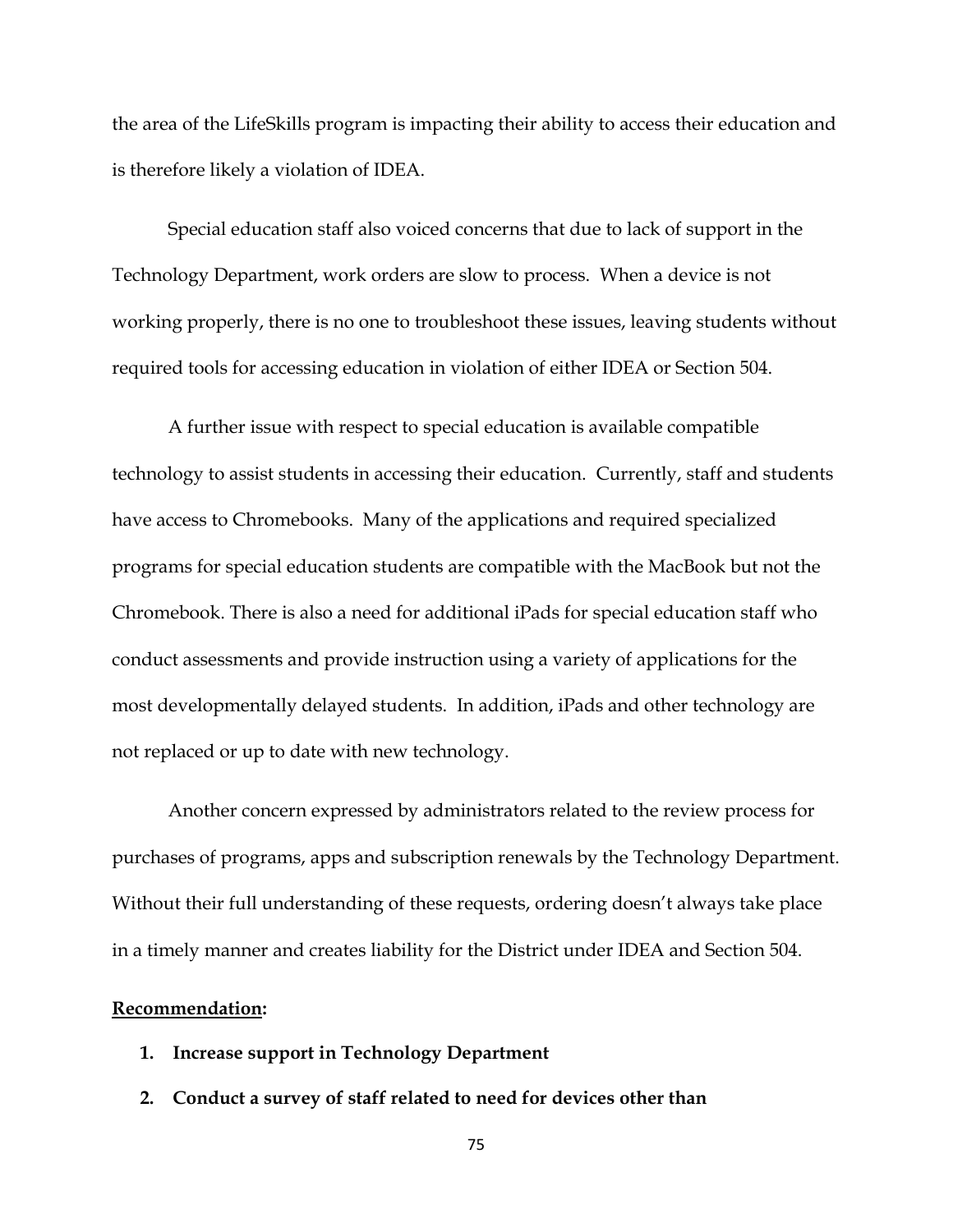**Chromebooks i.e. MacBook and iPad to support programs and apps requested by staff to meet the individual needs of students.**

- **3. Purchase devices necessary to provide the appropriate programming and apps to students with special needs.**
- **4. Purchase of a color printer for the high school Life Skills Program.**
- **5. Ongoing discussion between Department of Special Education and Department of Technology to increase knowledge and awareness of the unique needs of some students requiring devices and different programs and apps.**

Section G-15-2.1 requires the District to have a "comprehensive, integrated information system." In contrast to this, an overriding theme with respect to technology in the district is the lack of comprehensive systems, as detailed above, and also, the lack of any plan with respect to the acquisition of technology. The District currently has no plan for refreshing technology that has been purchased instead of leased, i.e. current computer labs and 1:1 devices, as well as other technology. While purchasing technology used to be less expensive, available leasing options have become much more favorable and allow for consistent budget planning for needed technology. The risk that is taken with a straight purchase of technology, especially 1:1 devices, is the quick and eventual obsolescence associated with technology. The concern noted is that without a clear, committed, funded technology plan, planning for obsolescence will be done reactively instead of pro-actively and the delay in upgrading technology will contribute to the deterioration of the strength of the district.

**Recommendation: An updated five-year technology plan should be formulated, working with Town leaders to discuss funding. It is recommended that the first order of business for the new Director of Technology is a full assessment of needs**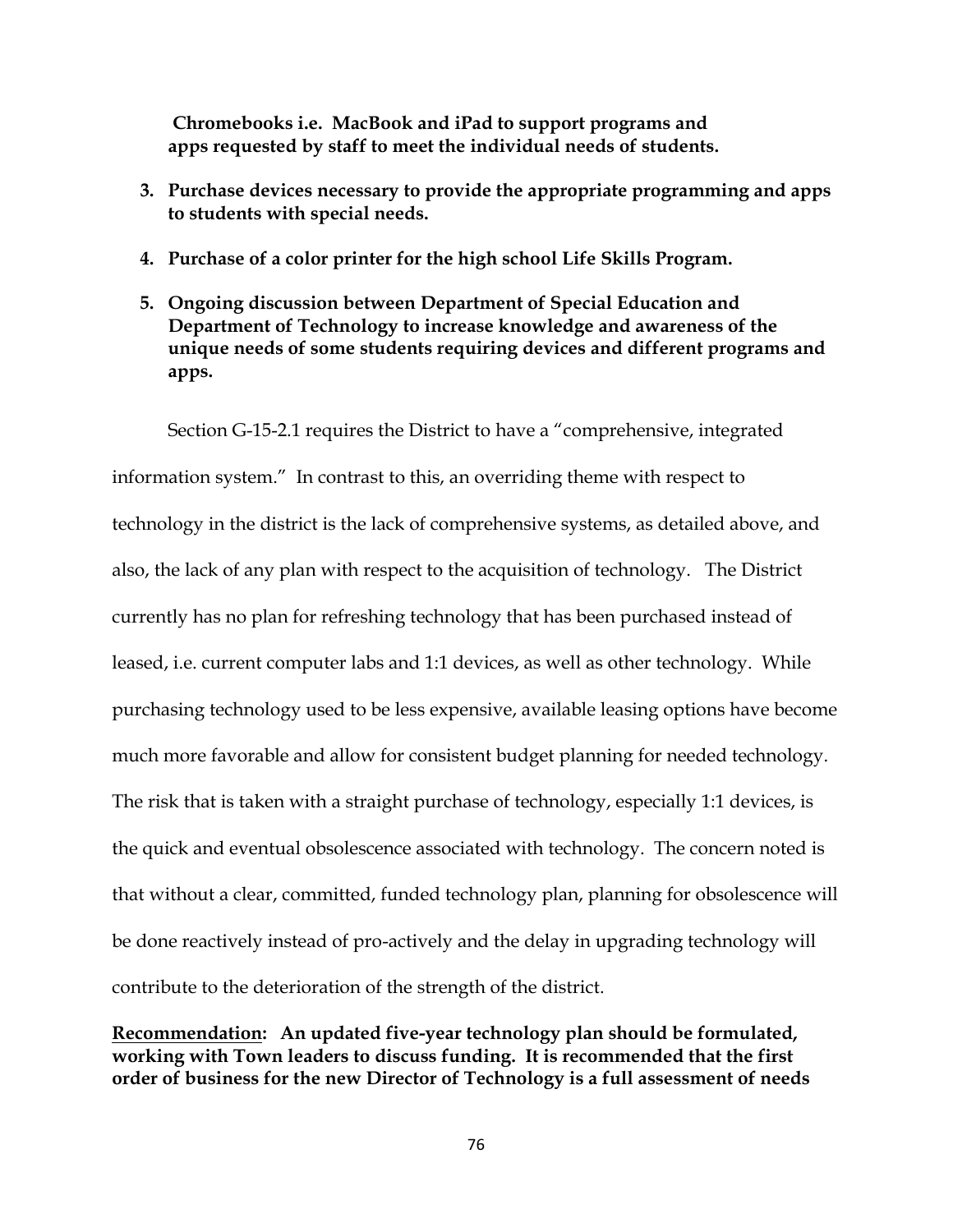**and a replacement/refresh plan be established that has a consistent, reliable funding source.**

### **VII. REVIEW OF HUMAN RESOURCES**

Human Capital and importance of recruiting and retaining qualified staff is addressed in Section G-15-2.2 of the BEP. It requires each LEA to "develop, implement and monitor a human capital system that is connected to its educational improvement strategy, and supports people with the knowledge and skills necessary to execute that strategy." The cornerstone of any plan to recruit, support and retain highly effective staff, as required by the BEP, is a strong Human Resources Office.

It has been communicated that HR functions between the School Department and Town are largely consolidated. Currently, there is one (1) part-time/shared HR Coordinator/Administrative Assistant, who devotes eighty percent (80%) of time to the School Department and twenty percent (20%) to the Town. One consequence of this is that the auditors were unable to gain the information to complete an analysis of this department. However, there were issues cited by the School Department, which hinder the District's ability to comply with Section 15-2.2 of the BEP. Primarily, having an entire HR Department run by one employee, who is working only eighty percent (80%) of the time for the School Department, is not sufficient to comply with human capital requirements in the BEP.

Due to the lack of staffing, there are human resource duties that are performed outside the HR Office by personnel who are not qualified HR professionals. Teacher job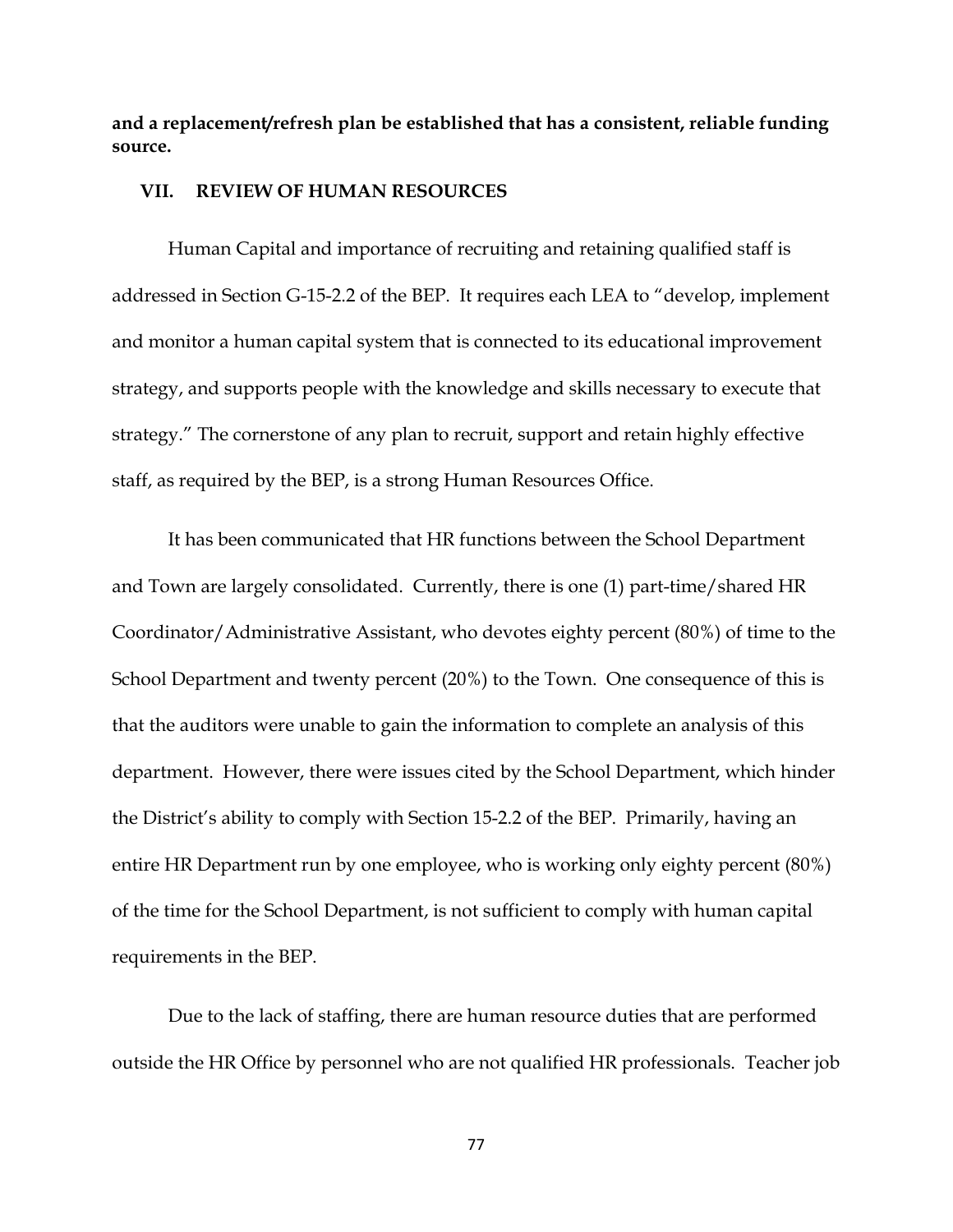posting in the summer are currently administered by the Confidential Administrative Assistant to the Superintendent. Personnel disciplinary actions, progressive discipline and recommendations for employee terminations also appear to fall entirely outside the confines of Human Resources, which is likely a violation of the BEP. These job duties should be managed within the confines of a well-functioning HR department to ensure all legalities relative to staff and faculty hiring are appropriately administered.

It also appears, most likely due to a lack of staffing, that most job descriptions throughout the District have not been recently updated. It is essential to the requirements for human capital pursuant to Section G-15-2.2 of the BEP, that job responsibilities are correctly identified and placed with the most appropriate staff member to ensure internal process continuity and control.

## **Recommendation:**

- **1. Add a FTE position in Human Resources.**
- **2. The postings of vacant teaching positions should be completed by personnel in Human Resources.**
- **3. Personnel disciplinary actions should be undertaken with strong HR support and guidance.**
- **4. Job descriptions should be updated and employee duties thoroughly reviewed.**

In addition to HR not performing duties which should fall under its purview, it

is performing duties that should fall outside of the Office's scope. These misplaced

duties take away from amount of time the HR Coordinator has with the School

Department. Currently, oversight of school lunch applications for FRLP, management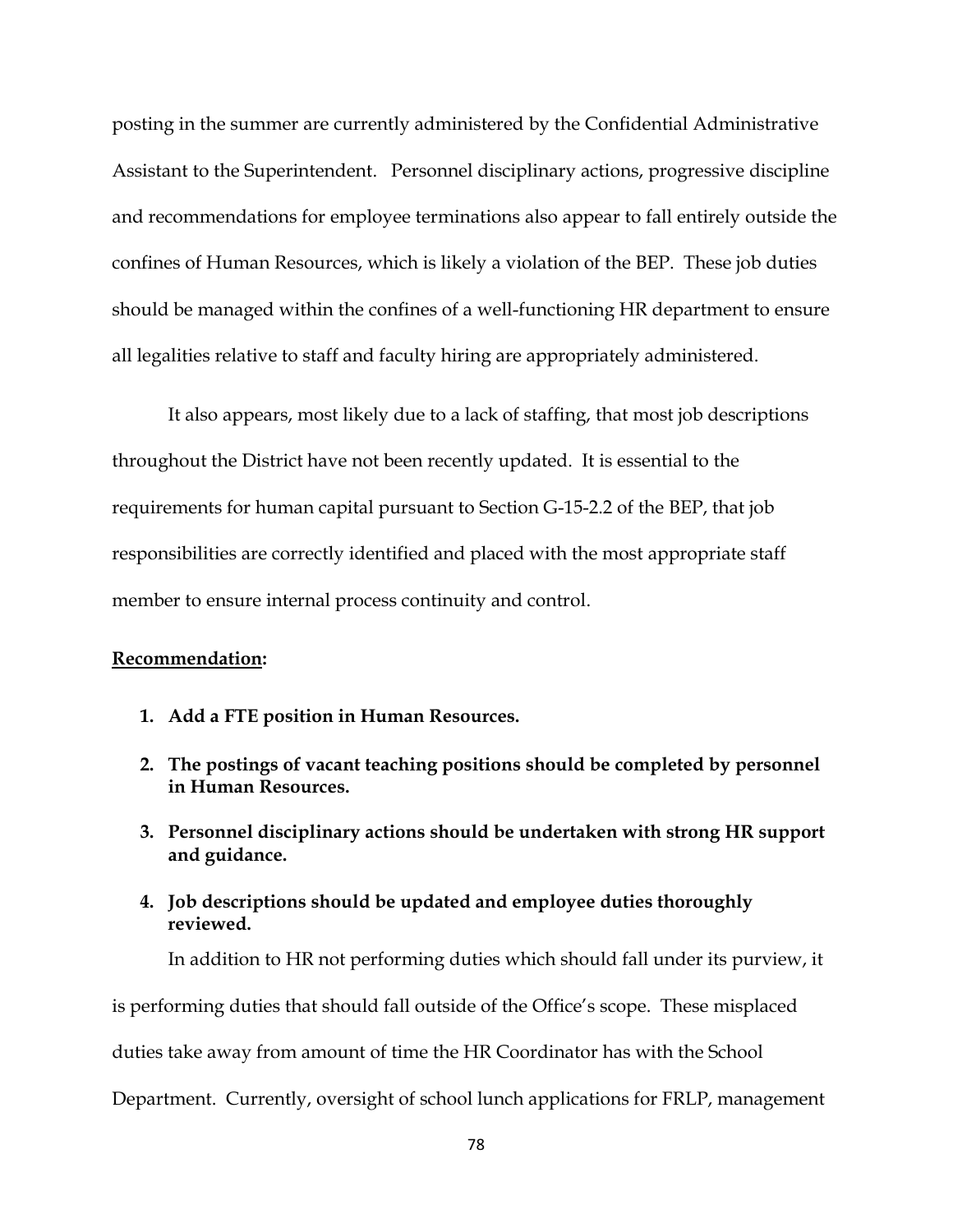of the NutriKids and eSnacs programs are done by the part-time School Department HR

Coordinator.

**Recommendation: Duties relative to the school lunch program currently administered by the HR Coordinator should be reassigned to the appropriate personnel.** 

## **VIII. REVIEW OF BUILDINGS AND GROUNDS**

Section G-14-4 of the BEP states that

school facilities—consisting of the site, building, equipment, and utilities- are major factors in the functioning of the educational program. The facilities provide more than a place for instruction; they assist or limit the potential for student achievement of desirable learning outcomes.

This Section of the BEP requires each LEA

to recognize and promote the belief that 21st century high performing facilities must provide a physical environment that contributes to the successful conduct of the program that has been designed to meet the educational needs of students.

Section G-15-2.4 of the BEP provides further detail on required "Facilities

Oversight." G-15-2.4 requires schools to prepare long-range plans with annual

revisions and updates regarding planning, coordination and maintenance. It also

requires

Safe, Healthy, and Sanitary Physical Environments: All school facilities, which shall include buildings, grounds, and equipment necessary for the provision of instructional programs, shall be operated and maintained in safe, healthful, and sanitary condition. The physical environment of all schools shall be in compliance with local, state, and federal standards, codes, laws, and regulations regarding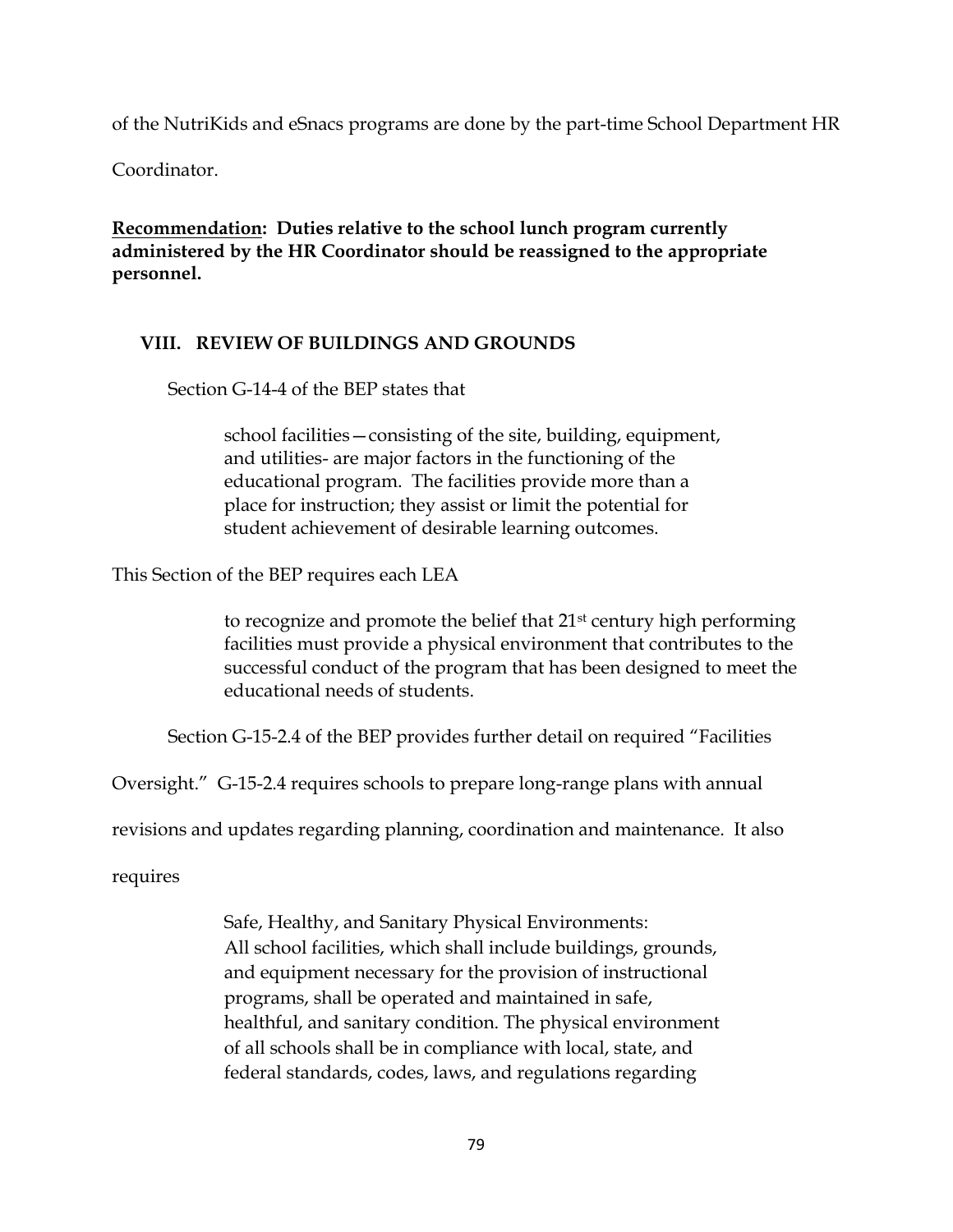health and safety, accessibility, and energy conservation. Each LEA shall have a chemical hygiene plan.

At present, the current Director of Facilities functions with no dedicated administrative support and acts as the main conduit of all data in and out of this department relative to the maintenance and custodial operations of the School District. With six (6) buildings to support, this is unheard of statewide. While the Director should be commended for his dedication to the District over the years, and his ability to keep the District functioning with no department resources and limited funding, additional custodial staff, administrative support for the Director and a full analysis of facilities needs both short term and long term should be considered.

While the District has a five-year asset protection plan as required by RIDE, new regulations requiring the level of routine maintenance expenditures are forthcoming. In order to continue to receive school construction/housing aid, a district must meet minimum maintenance expenditure levels on a yearly basis. Once the regulations are communicated by RIDE, an analysis should be done to ensure that the district meets the standards. This might add to the FY19 budget should minimum funding not be available. One (1) additional custodial staff is estimated at approximately forty-five thousand dollars (\$45,000), assuming individual health and dental benefits. An administrative assistant for the facilities department is estimated at fifty-five thousand dollars (\$55,000), assuming the ability to find an employee at the Step 1 contractual hourly salary and individual benefits. Both of these positions are necessary to come within the guidelines of the BEP.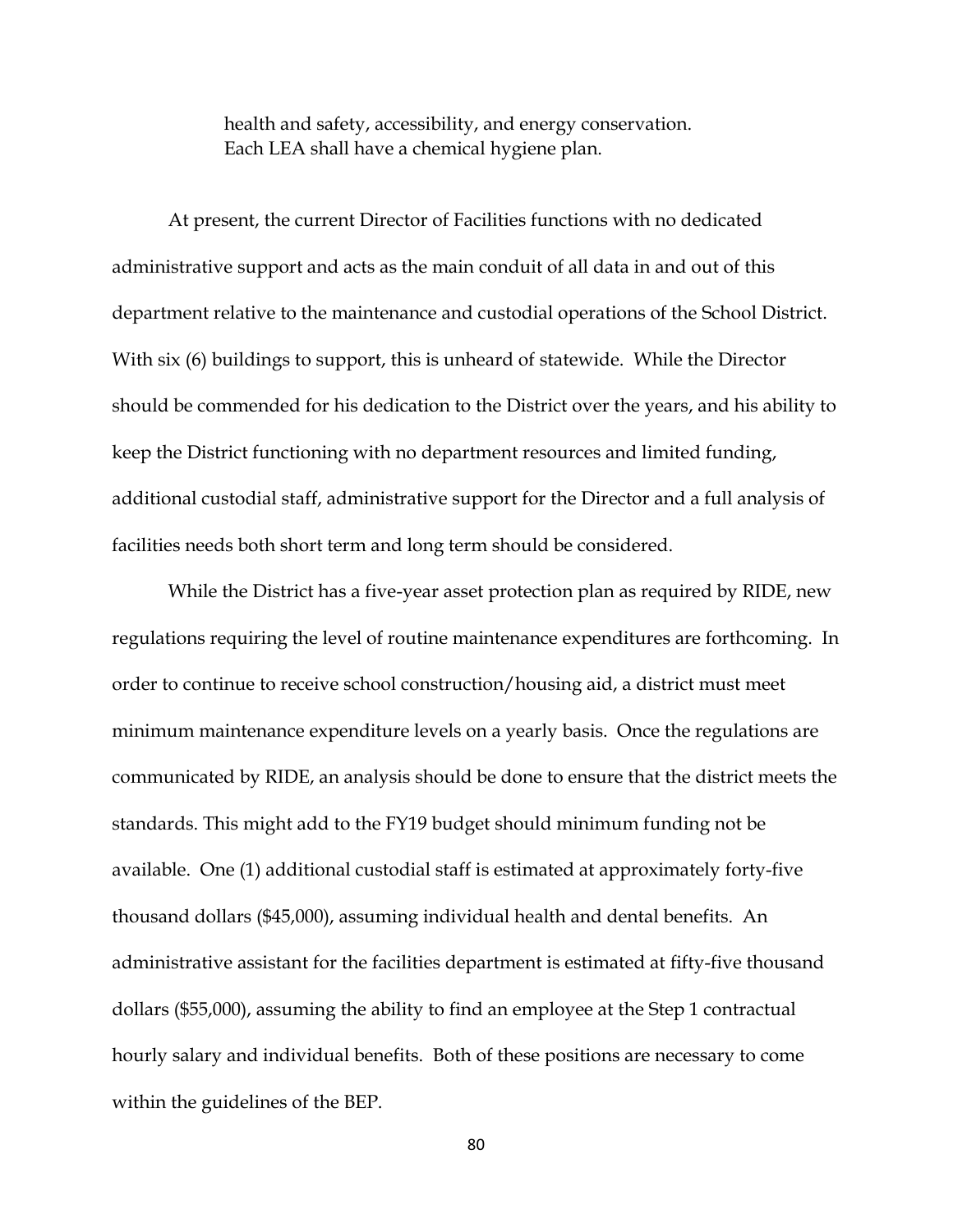Administrators at each individual school also mentioned that they feel the effects of limited staff and budget toward facilities. Principals cited many facilities' issues, including safety related concerns, that have been going on for years. One school has reported water pooling around the outside, termite infestations, water damage in the ceiling, mold and cracks in the blacktop where the children play that are large enough to cause injuries. All principals have noticed that the buildings are not receiving general and thorough summer refurbishment cleanings as in the past. Many commented that the buildings do not look as fresh, new and clean as they should for children. The principals of both the Middle School and High School noted that maintenance in the building has been deferred for years and that maintenance requests are taking longer and longer to fulfill. All of these deficiencies are violations of Section G-14-4 and G-15-2.4 of the BEP and potential liabilities.

The operation of schools in a safe manner, as required by Section G-15-2.4 of the BEP is also a concern, particularly at the Middle School and High School. Although the Middle School building is a relatively new physical structure, the principal reports that the structure is not in line with best practices in school safety design. Safety and the school's physical plant are also a concern for the High School. Although there is a School Resource Officer housed at the School, and the District maintains a good working relationship with the East Greenwich Police Department, the school building does not have updated exterior safety access and there is inadequate camera access for administrators.

#### **Recommendation:**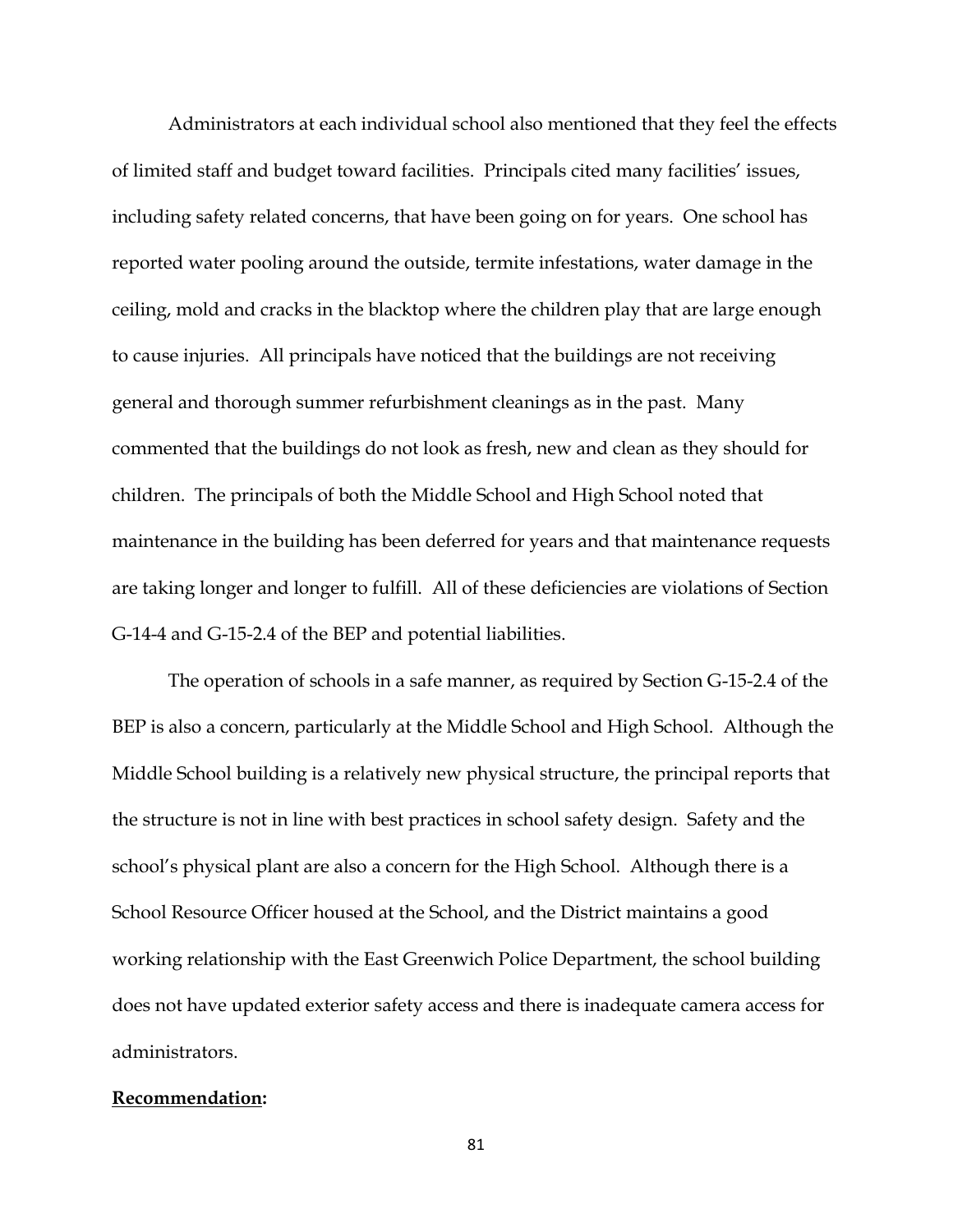- **1. Review and increase custodial staffing.**
- **2. Conduct a thorough review of all maintenance and safety issues within the schools and develop a plan and budget for repairs.**
- **3. Update exterior safety access at the High School.**

## **4. Install adequate camera access for administrators at the High School.**

Perhaps the biggest area of concern for the District with respect to the Facilities Department is its lack of long range planning in explicit violation of G-15-2.4 of the BEP. The first mistake that many Towns have made over the last ten (10) or more years is to make the first fiscal cuts out of the maintenance/capital upgrade funds of the City or Town. For years, districts have cut routine maintenance and capital upgrade funding for Town and school buildings and the Town of East Greenwich is no exception. The lack of understanding of the difference between routine maintenance and capital expenditures is typical, as well as the inability of many officials to understand the connection between the two. As evidenced by statewide reports on the status of school buildings22, Rhode Island has a dire problem in terms of maintaining and upgrading school facilities on a short-term and long-term basis. This area is one that many people cannot or will not acknowledge because the problem has grown so large, that the dollars associated with upgrading area schools to the level needed, is onerous and out of the realm of conceivable funding need and availability.

It is therefore necessary for a full capital upgrade funding plan to be formulated for the District with a reliable funding source in order to ensure that it can come into

 $\overline{\phantom{a}}$ 

<sup>&</sup>lt;sup>22</sup> http://www.ride.ri.gov/Portals/0/Uploads/Documents/Funding-and-Finance-Wise-Investments/SchoolBuildingAuthority/RIDE-Facility-Condition-Report2017\_FINAL.PDF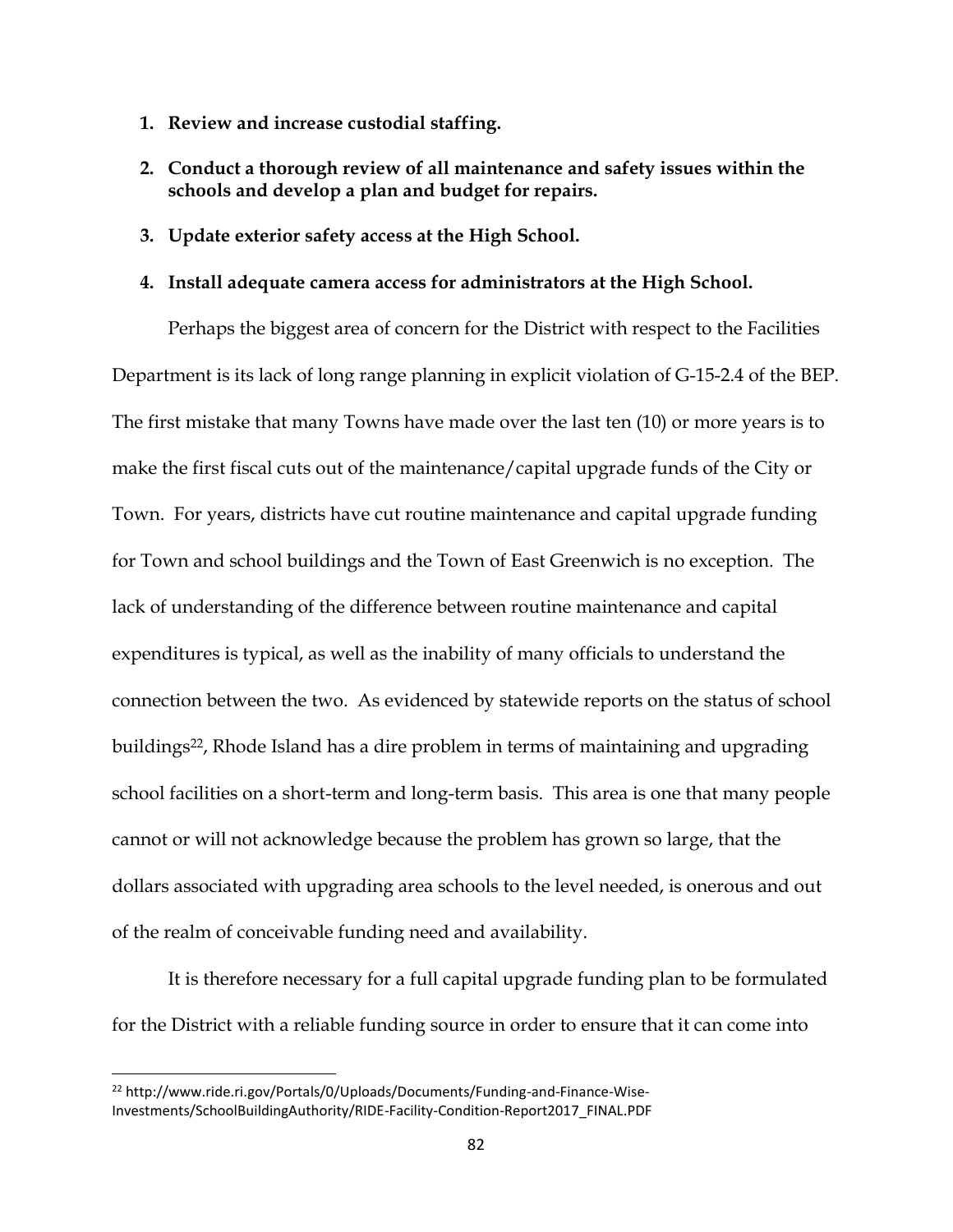compliance with Section G-14-4 and G-15-2.4 in the future. The Jacobs Engineering Facilities Condition Analysis notes a need in the District for forty-three million dollars (\$43M) in repairs over the next five (5) years with twenty-nine million (\$29M) of those repairs deemed as current, priority one (1) deficiencies. There is currently no plan to address these issues. It should be kept in mind that the priority two (2) and three (3) deficiencies that comprise the remainder of the forty-three million (\$43M) will only get worse and will become priority one (1) deficiencies as time passes. The largest needs are noted at the High School and Meadowbrook. Additionally, due to the lack of planning for future capital upgrades in the District, the Town of will be behind the curve in taking advantage of a possible two hundred fifty million dollar (\$250M) state bond referendum currently on the ballot for November 2018. While the District receives the minimum housing aid funding of thirty-five percent (35%), that is still a very large percentage of expensive, required repairs that the Town of EG will not be in a place to take advantage of, due to the lack of a plan with a reliable funding stream to address critical school building needs.

## **Recommendation: Formulate a full capital upgrade funding plan based on the Jacobs Engineering Facilities Condition Analysis.**

The reason why advanced planning for capital improvements is of particular importance in East Greenwich, is because it is one of the few districts in the state that enjoys increased enrollment and is projected to sustain increased enrollment over the next five (5) years. While this is certainly a testament to the desirability of the Town, increased enrollment projections should be closely monitored and updated. Presently,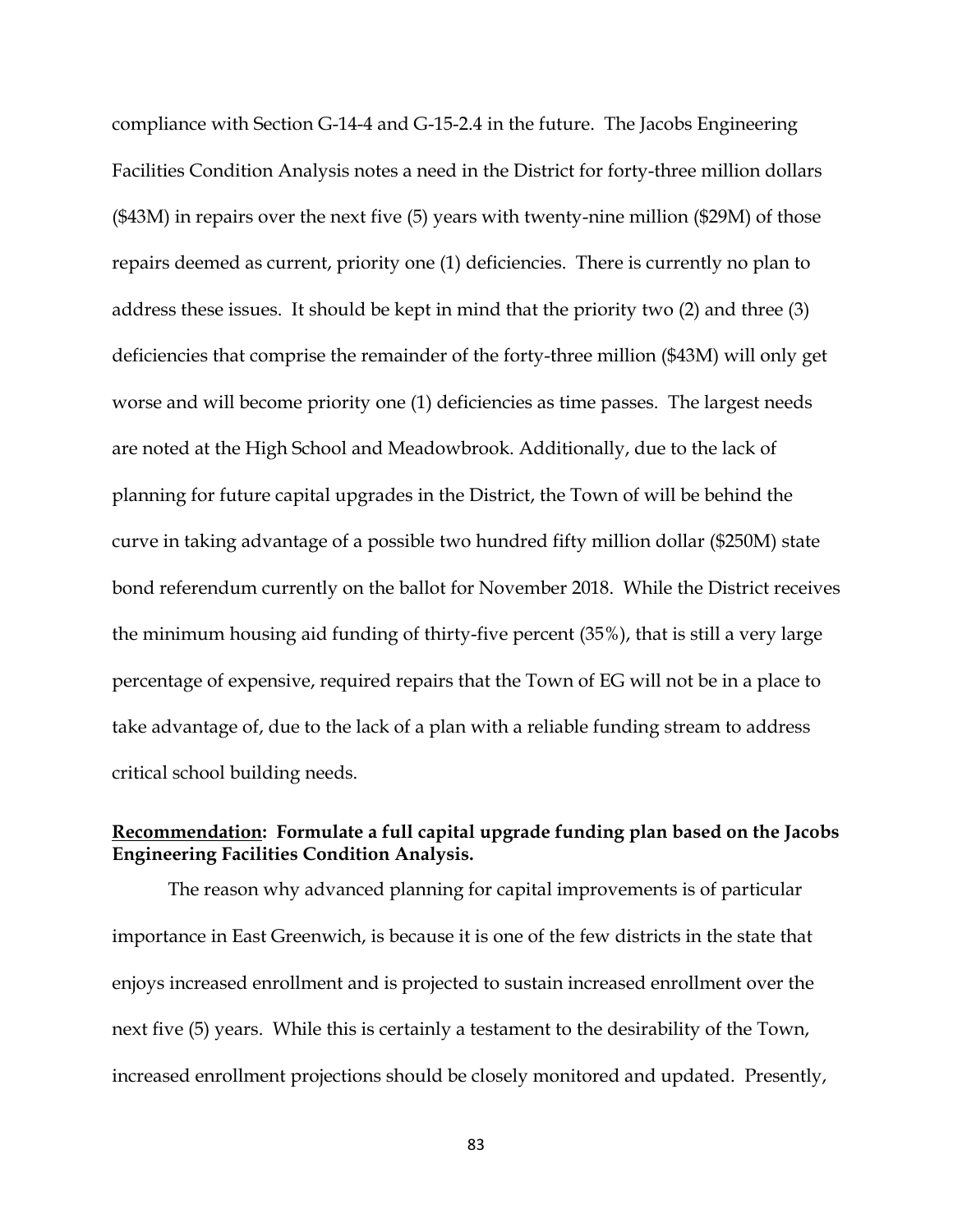of the six (6) schools in the district, four (4) are deemed to be over capacity, while the remaining two (2) are near one hundred percent (100%) capacity. Hanaford and Eldredge Schools are deemed to be more than fifty (50%) over capacity. Enrollment is projected to increase by approximately fourteen percent (14%) by the year 2027. Continued increased enrollment will stress the District to the point of having no room for students. A current, accurate enrollment analysis can help the District understand short-term and long-term needs that need to be addressed now to accommodate students projected to enter the school system.



Data based on NESDEC projection enrollments from data thru FY18 school year.

**Recommendation: The District should commission a detailed enrollment projection analysis using current data points including, but not limited to, current enrollment by age, grade, demographic information relative to births and school aged children as well as housing data for new developments/sales history, in order to provide the District with an accurate planning tool for future school needs.**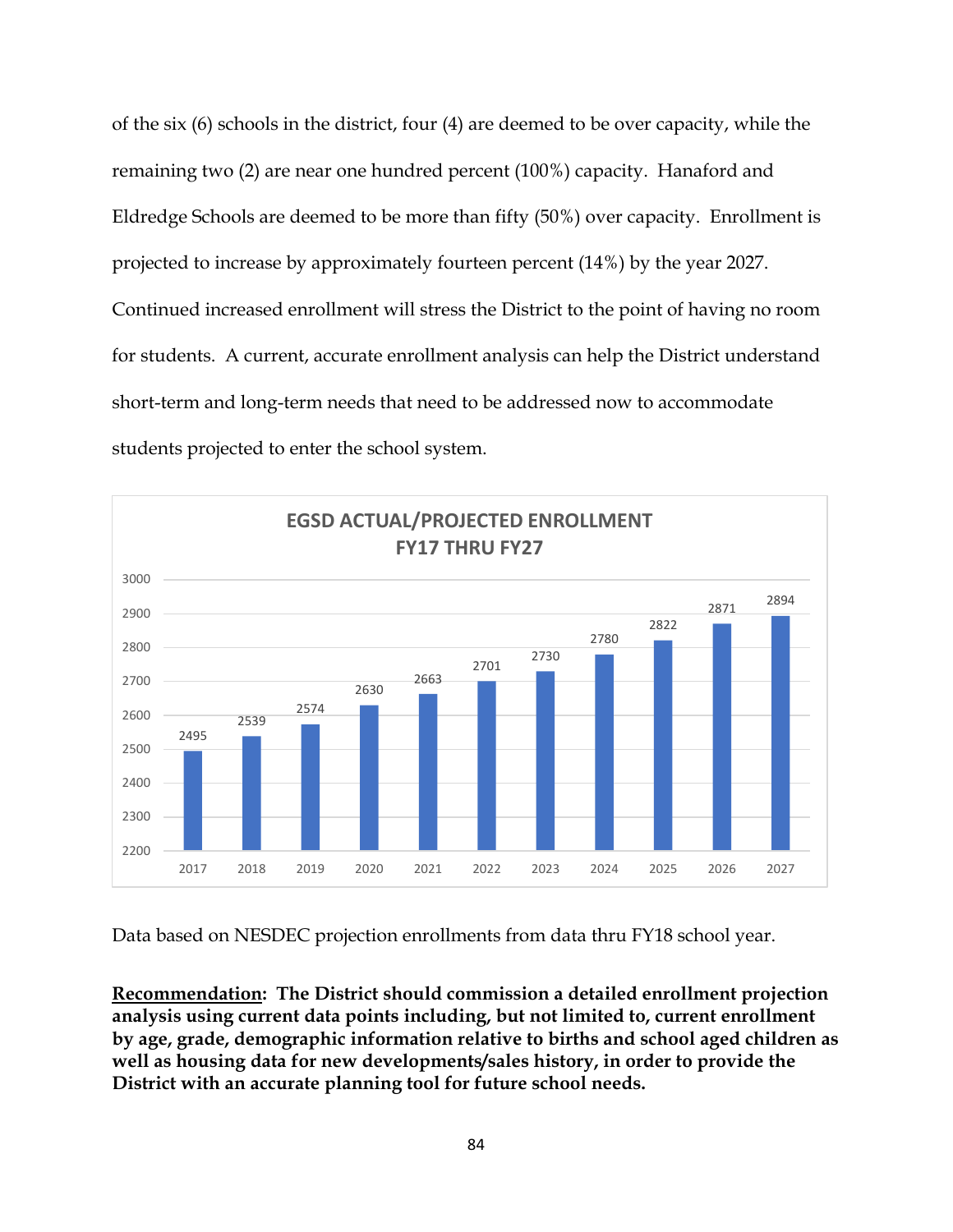#### **IX. REVIEW OF ATHLETIC PROGRAMS**

Section G-14-2.2 of the BEP states that each LEA shall "provide a broad spectrum of activities, programs, and services that directly involve families in their children's education and personally engage families in the school." More specifically, Section G-14-3.4 of the BEP requires school departments to "Provide a variety of physical activity opportunities to students in grades 6-12, such as stretch breaks, dance programs or classes, intramural athletics, interscholastic athletics or other activities." Accordingly, athletic programs are a recognized method for ensuring student connectedness to their school community and have many personal positive outcomes for students. In addition, athletic programs are a vehicle for family engagement at the high school level.

There are currently thirty-three (33) total teams in the District between High School, Middle School, and Unified athletic programs. All programs are supervised by the High School Athletic Director. The athletic offerings in the District, in both the Middle School and the High School are adequate.

The current budget to support all District athletic programs is thirty-one thousand dollars (\$31,000). This budget was fifty thousand dollars (\$50,000) when the Athletic Director started nine (9) years ago. This budget includes payments that must be made for officials, buses, supplies, and equipment; along with a thirty (30) hour per week contract for an Athletic Trainer which is a requirement from the RI Interscholastic League. Because of the continuous slashing of the Athletic budget, each year the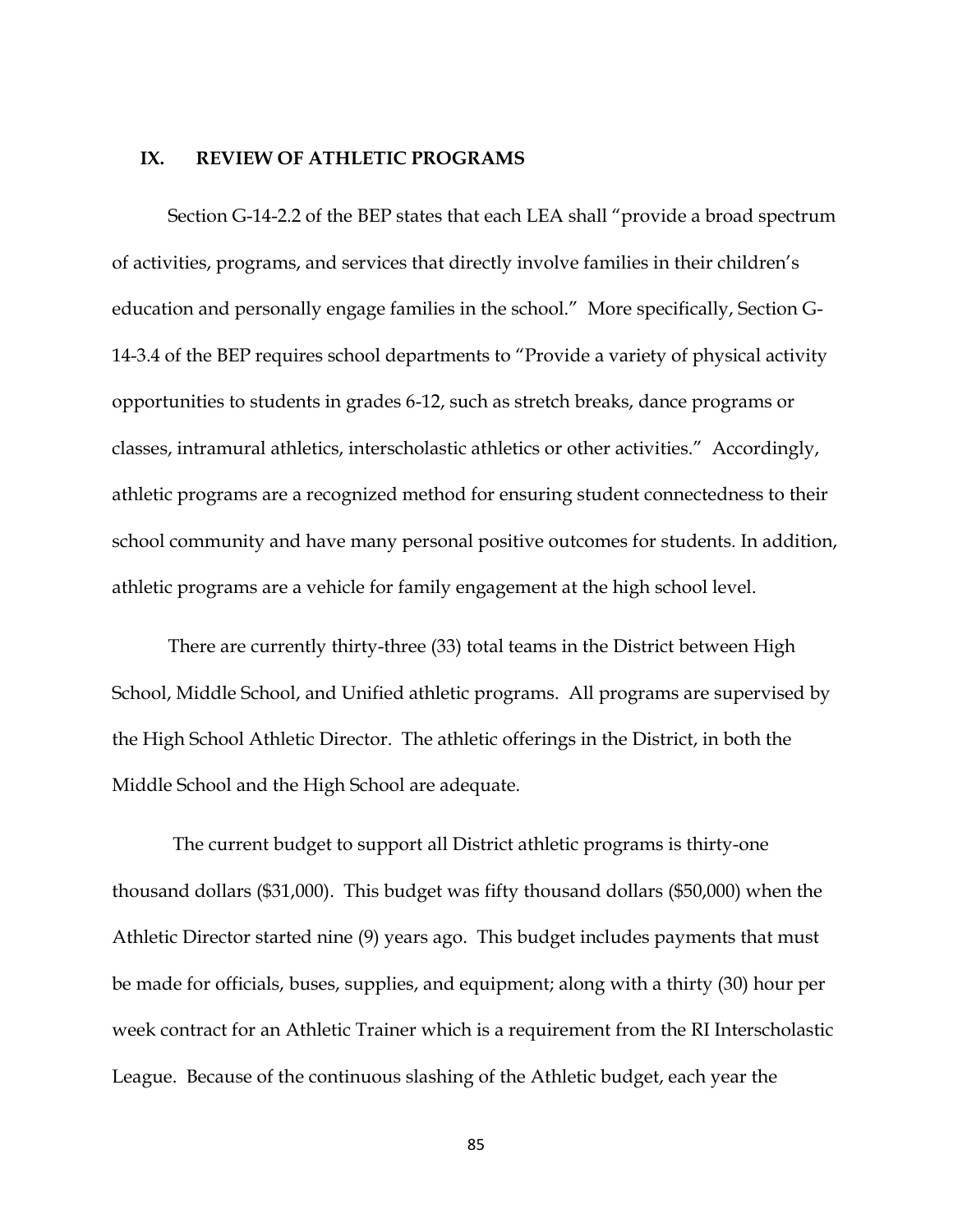Athletic Director has had to cut back in different areas to stretch the budget. For instance, he often skips a Fall or Spring season re-striping of the lines on the turf field, which is against best practice for safety reasons. The Athletic Director reported that he often gets calls from vendors and officials about late payments. He does not have direct contact with anyone in the Town Finance Office and does not know what happens to requisitions after he submits them.

Also troubling is the fact that the athletic field turf is completing its ninth year of use and is coming up on the end of its replacement cycle. If this turf is not replaced, it could cause a significant safety hazard for student athletes.

One rather puzzling piece of information concerning the Athletic Department is that although the athletic complex garners a great deal of use from outside organizations, there is currently no user fee for the use of the facilities. Collecting fees for usage is standard practice in most districts and seems to be an untapped financial resource to help offset costs in the athletic department for impending turf replacement.

In addition, the Athletic Department is heavily dependency on booster club and parent groups to fill in monetary gaps to supply uniform replacements, supplies, and other team needs. The Principals at both the Middle School and High School report that their sports' programs depend on these contributions. Since athletics are required by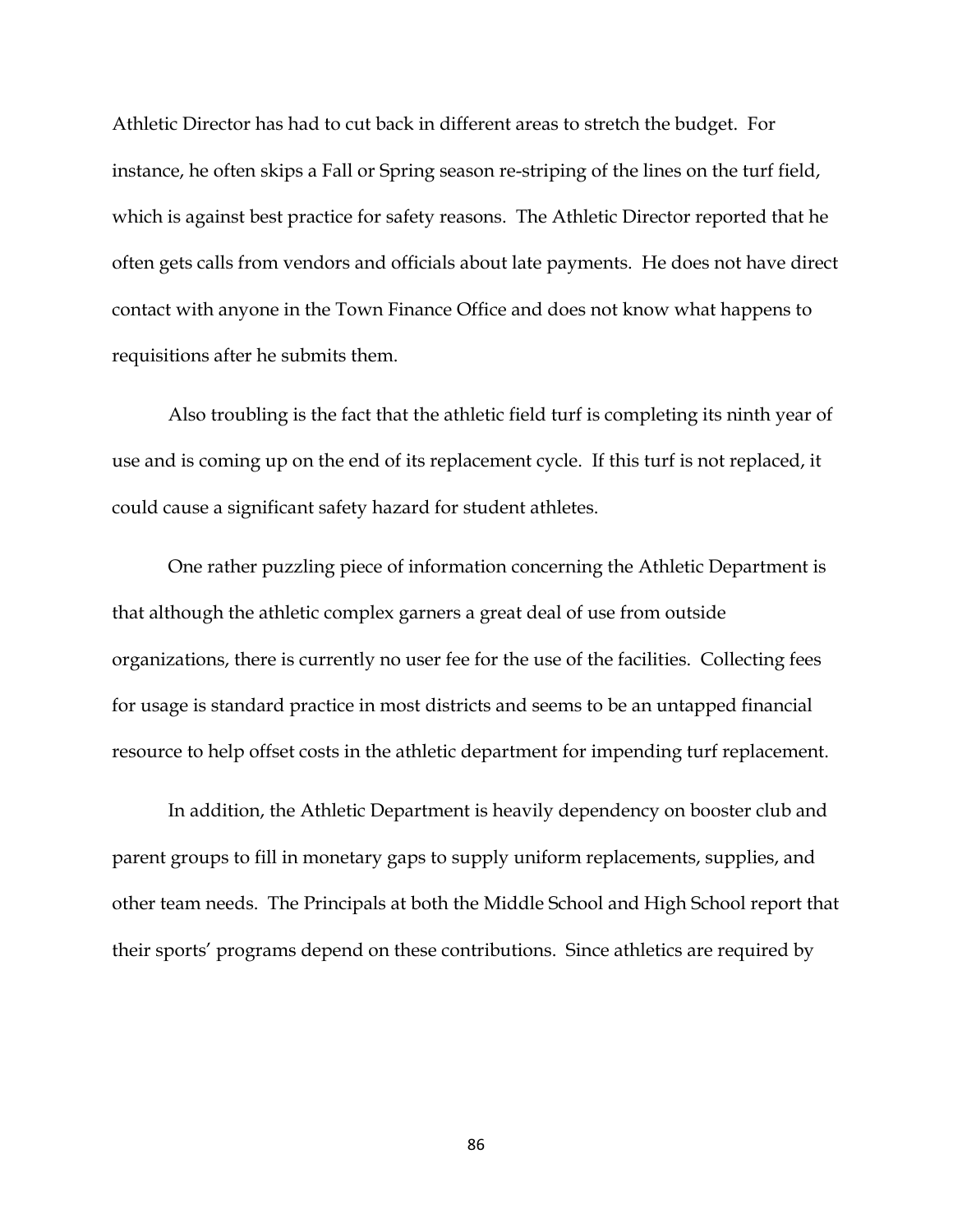the BEP and are a part of a student's educational program, constitutionally they need to

be funded by the District as part of FAPE.<sup>23</sup>

# **Recommendation:**

- **1. The District is encouraged to review its overall budget for high school athletic programs to ensure they are financially supported at an adequate level and do not place an undue burden on parent groups, made up of parents who are already paying taxes to support the school district, to fund for essential needs.**
- **2. The District should replace the field turf at the Athletic Complex for safety reasons.**
- **3. The District should begin charging outside entities for usage of its athletic facilities.**

# **X. REVIEW OF FINANCE**

 $\overline{\phantom{a}}$ 

Section G-15-2.3 of the BEP addresses the importance of fiscal oversight in a

School Department. This section requires each LEA to

Ensure the fiscal health of the LEA and provide public accountability through the adoption of sound fiscal policies and oversight of the LEA financial condition. Furthermore, the LEA shall ensure that the financial systems support the LEA mission that includes goals for student achievement and a high-quality educational program.

Section G-15-2.3.1 of the BEP also requires each LEA to adopt and maintain a financial

accounting system. It requires LEAs to engage in "thorough advance planning in order

<sup>23</sup> *See Giannini v. Council on Elementary and Secondary Educ.*, 2016 WL 1294209 (2016)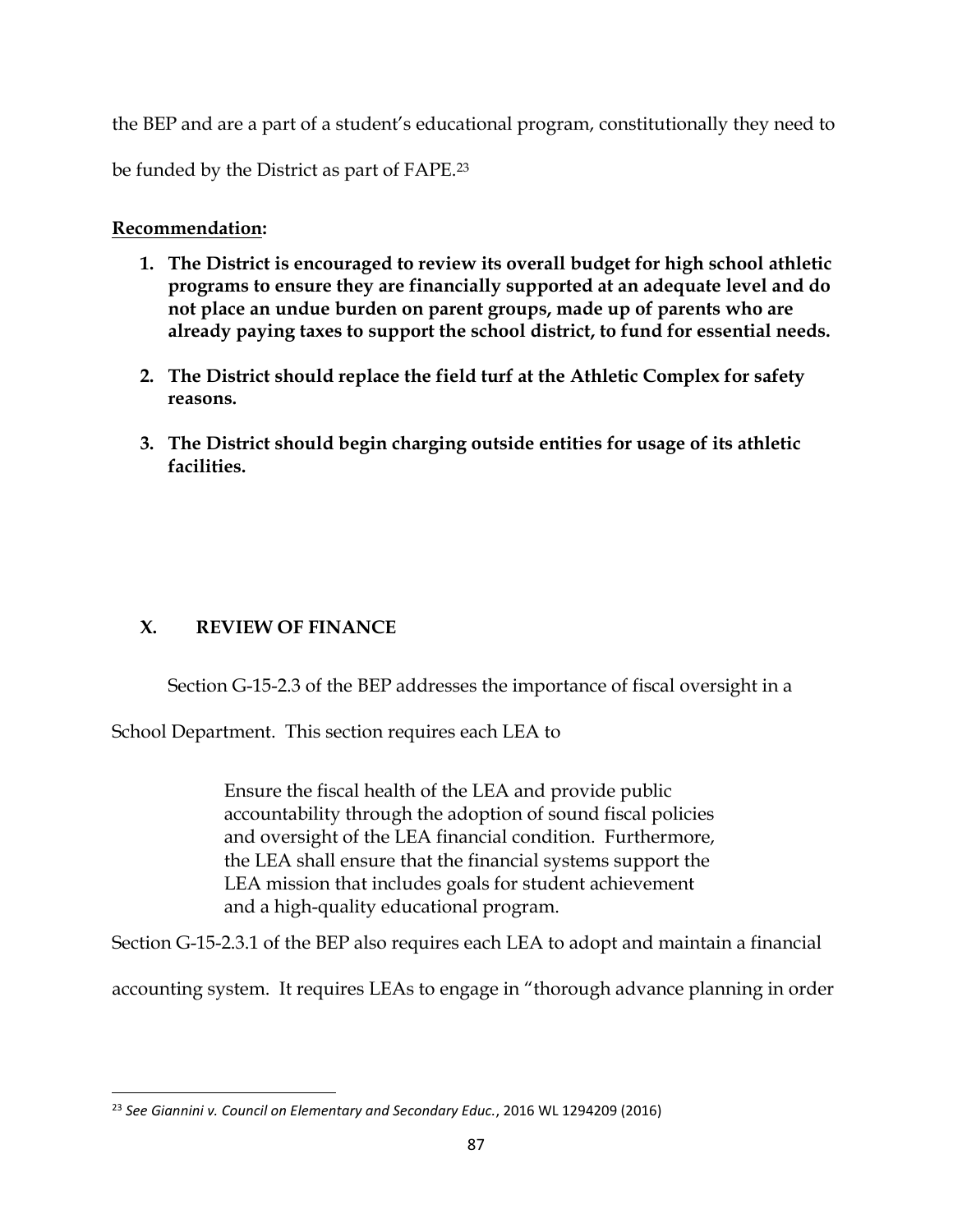to develop budgets and guide expenditures…" and "use the best available techniques of long range planning, budget development, and budget administration…"

Presently in East Greenwich, the School Department and Town Finance function are partially consolidated in terms of a shared Director of Administration/Finance (reportedly 50/50 school and town) and a shared payroll employee. The Director of Administration/Finance reports that there is a consolidated Finance Department with many fiscal and payroll employees as part of that consolidated department. However, the information presented shows that while the Director of Administration performs fifty (50%) of her duties for the School Department, there are only two other employees who work for the School Department- a Deputy Director of Administration and a payroll clerk. The payroll clerk may be assigned future increased responsibilities for Town payroll duties. An organization structure shows three (3) fiscal clerks for the Town, but their duties relative to the School Department are unclear.

In addition to the potential lack of staff devoted to the School Department in the consolidated Finance Department, it appears that although consolidation of the Finance Department has been noted in some form since the year 2000, there is still a considerable amount of work needed in this area in order for the consolidation to continue and work effectively so that the District may be in compliance with the BEP. Leaders in both the District and the Town should be involved in and aware of the extent of consolidation between the School and Town finance functions and continually aware of the functioning of said type of system.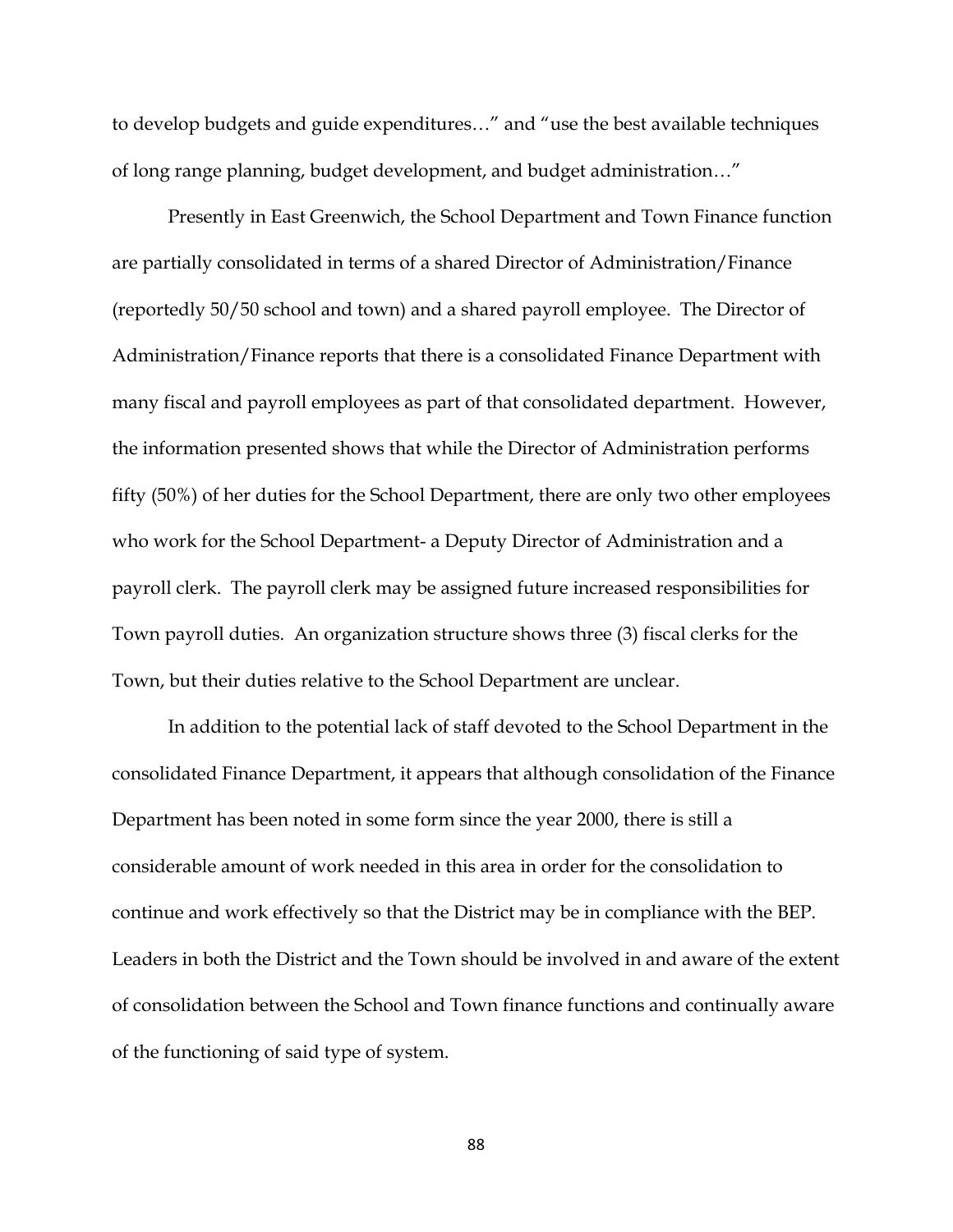A potential indicator that the Finance Department does not have adequate resources allocated to it in the consolidated Finance Office, and a major cause of concern, is the lack of a strong projection on where the school department finances will end for FY18. At this date, nearly two (2) months after the end of the fiscal year, a projection, although unaudited, of the final fiscal standing of the School Department for FY18 should be available. Neither the Director of Administration/Finance Director for the Town/School, nor the Deputy Director of Administration for the school department, is able to produce this information. Financial analysis, discussed further in this report, is based upon an amended/revised budget report for FY18. Audit planning and scheduling should be well underway at this point as final audit financial statements are due to the Auditor General by December 31st of each year pursuant to Section G-15- 2.3.2 of the BEP.

The School Department is also required to have a Uniform Chart of Accounts (UCOA) audit as part of the yearly financial statement audit. RIDE imposes reporting requirements on Districts for unaudited yearly actual reporting, as well as final audit reporting all within the timeframe between the end of the fiscal year and the end of the calendar year to meet state law reporting provisions. The inability of the school to provide this information notes a lack of appropriate School Department staffing to provide progress for reporting for the audit. It was noted that the FY17 Town of East Greenwich Auditor's Report was not issued until April 3, 2018, which represents a late filing date of three (3) months. Although the consolidated single audit report commendably showed no deficiencies in internal controls or material weaknesses, late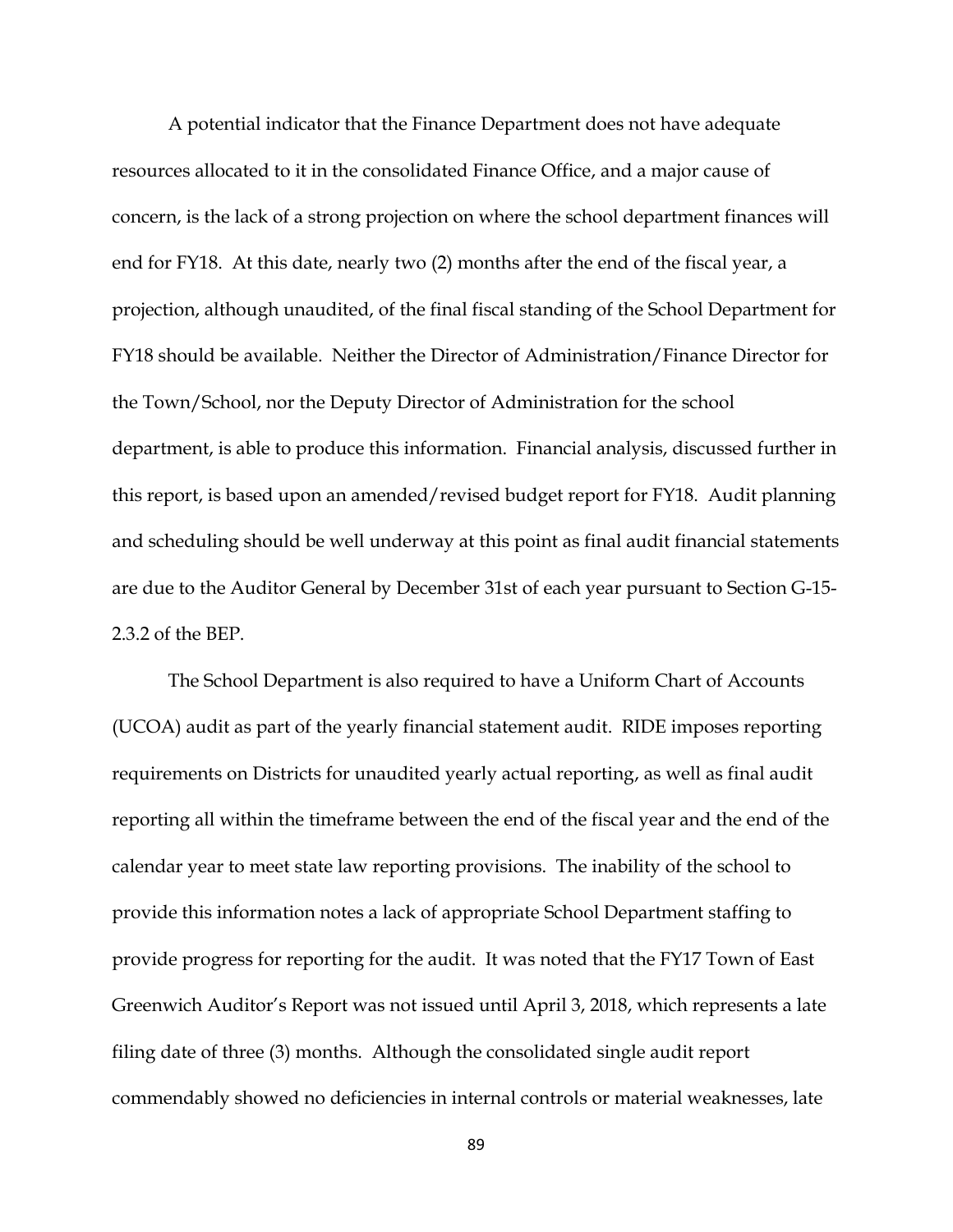filing of financial statements on a continued basis is cause for concern. A properly functioning finance department is able to be prepared for the yearly audit on an ongoing basis, with reconciliations and audit papers prepared monthly as transactions occur. Late audits and issuances of late financial statements is indicative of these recurring reporting and reconciliation reports not being completed until after year end, resulting in additional work for employees in order to back track to reconciling transactions that happened throughout the year, instead of continued oversight and analysis on an on-going basis.

**Recommendation: The allocation of staff and duties between the District and the Town amongst personnel in the Finance Department be reviewed in order to ensure that the School Department's Finance Office has adequate staffing to meet the guidelines set forth in the BEP. Add staff to perform School Department functions as necessary.**

Another cause for concern with respect to the Finance Department is that many other departments in the District noted that school department employees are given limited access to Munis modules, requiring additional work for processes that could be completed within the system. Tyler Technologies can provide an investment analysis of any or all functions of Munis and make recommendations on how to better utilize this very powerful and comprehensive software. While new modules do not necessarily have to be added to the current system, an in-depth review by experts in the software is highly recommended. A strong, efficient finance function is critical to the fiscal health of any city or town, whether or not the function is consolidated. Proper work flow and use of the available modules will be analyzed in an investment analysis and will provide beneficial information to all functions in the school and town.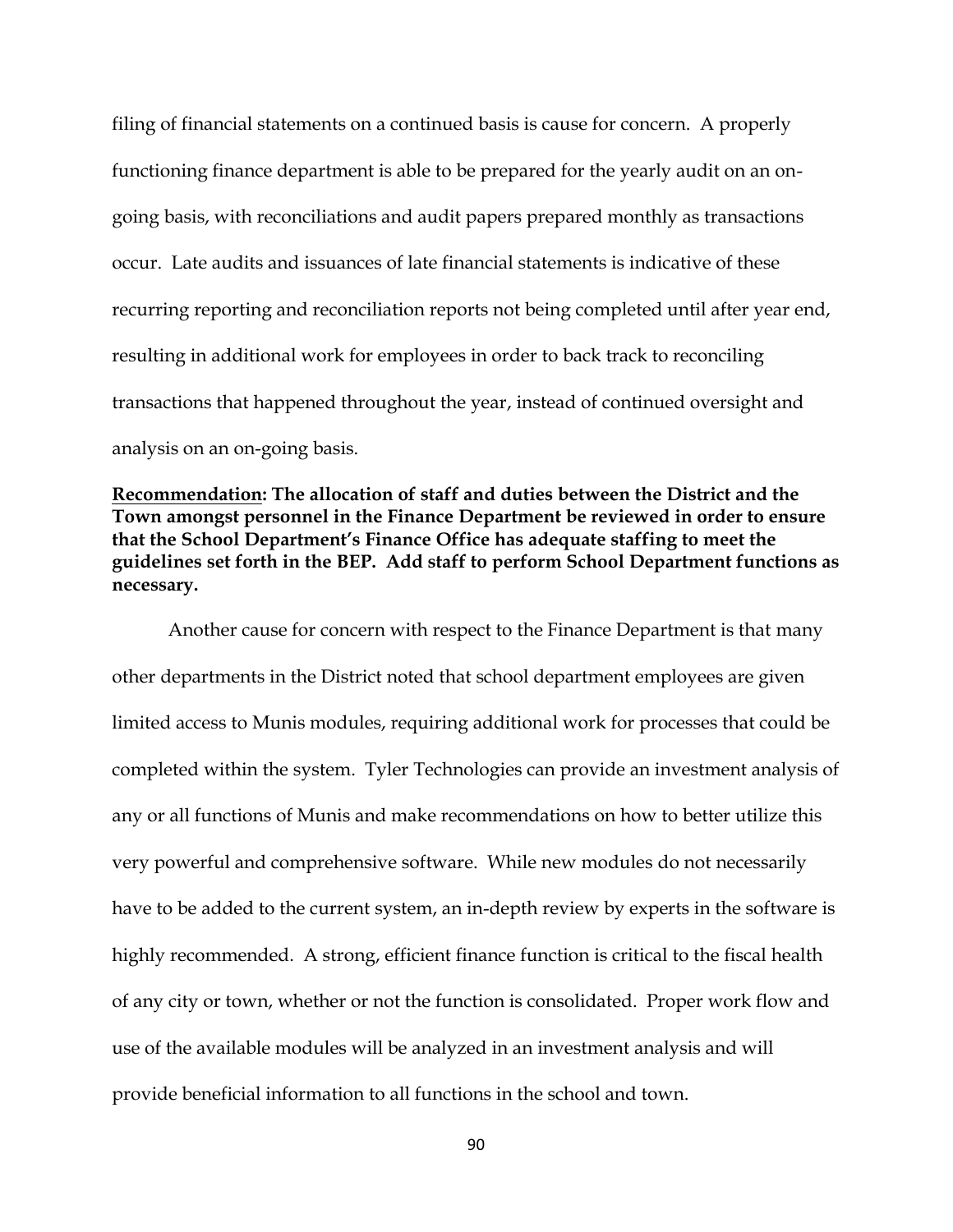## **Recommendation: Undertake a full Munis investment analysis with Tyler Technologies.**

The BEP specifically addresses the bidding process in Section G-15-2.3.1. It specifies that each LEA must develop "appropriate procedures and policies for procurement as well as for managing bids and contracts."

In the District currently, a centralized purchasing function with proper bidding and proposal rules is missing in violation of Section G-15-2.3.1 of the BEP. While payables are consolidated, department heads appear to be the ones responsible for proper purchasing and bidding regulations based on Town Charter and state purchasing rules. There does not appear to be anyone in the Finance Office who is responsible for oversight of this function. As is the case with most school departments, these duties should be assigned within the Finance Office to the Deputy Director of Administration and all purchasing rules and regulations should be reviewed for adherence to town Charter/Code and state laws. A part-time Purchasing Agent for the school and town should be considered. This position should be considered for the FY20 budget in order to give the Town time to plan for the expense. This position could be valuable in terms of saving the town money by investigating shared purchasing opportunities and soliciting best pricing on more frequently purchased goods and services.

**Recommendation: The School Department and Town hire a joint part-time Purchasing Agent in the Finance Office.**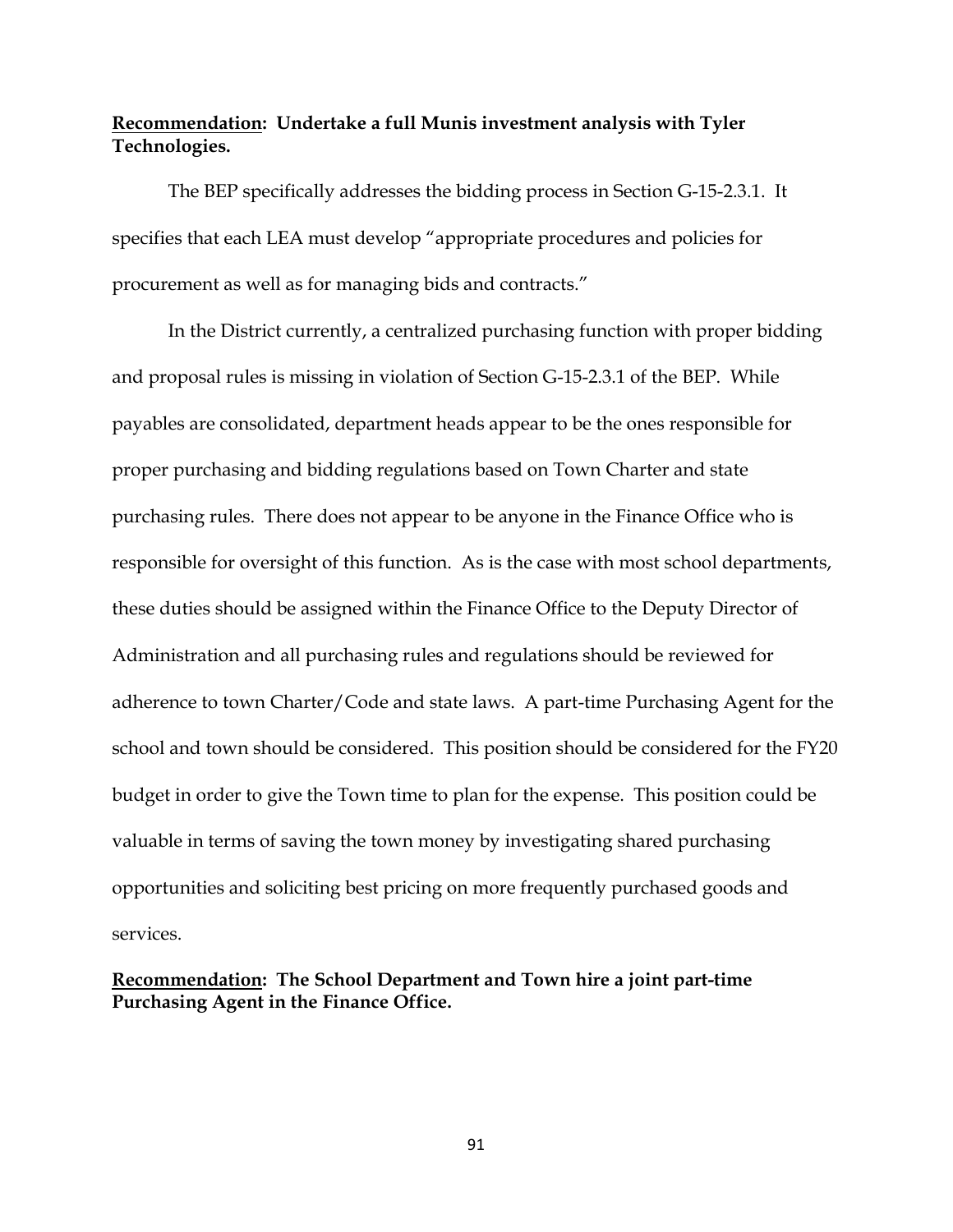





From a financial perspective, the District appears to have limited funding and limited resources. The District per pupil is expenditure has fallen below other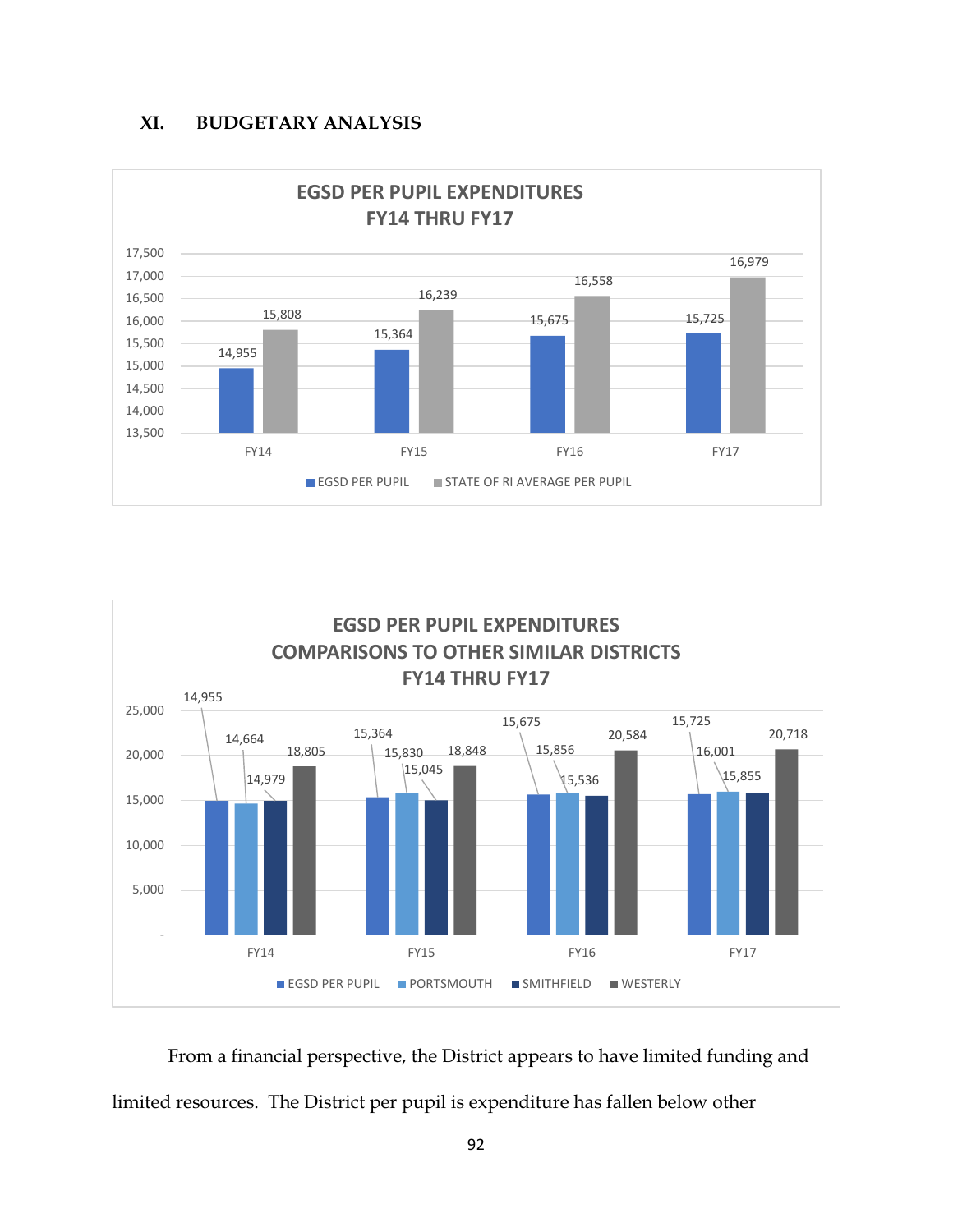comparable districts, such as Portsmouth and Smithfield and is significantly less than the RI State Average.

The District has filled holes in the general fund operating budget by using accumulated surpluses from several years ago, when the District was in better financial condition. However, this use of fund balance for recurring, operating general fund expenses is a red flag for the fiscal detriment of the district. Fund balance, or accumulated surplus, should be used ONLY for emergency or one-time funding of expenditures deemed necessary for the District, but that will occur only on a one-time basis; for example, building upgrades, professional consulting services for one-time information reports that are outside of the normal budget process or for unforeseen emergency items. If fund balance is used for a recurring, operational need, this should be done only with caution and the commitment to ensure that the following year's budget(s) can support the addition of the expenditure, otherwise a structural deficit is created, making it impossible for the District to sustain the expense without cuts or further deficits. It is recommended that the School Committee formulate a "Use of Fund Balance Policy" that not only identifies an amount of money to be held in reserve for emergency use only, but also that addresses the use of fund balance monies above and beyond this emergency level threshold.

**Recommendation: The School Committee should formulate a "Use of Fund Balance Policy" that not only identifies an amount of money to be held in reserve for emergency use only, but also that addresses the use of fund balance monies above and beyond this emergency level threshold.**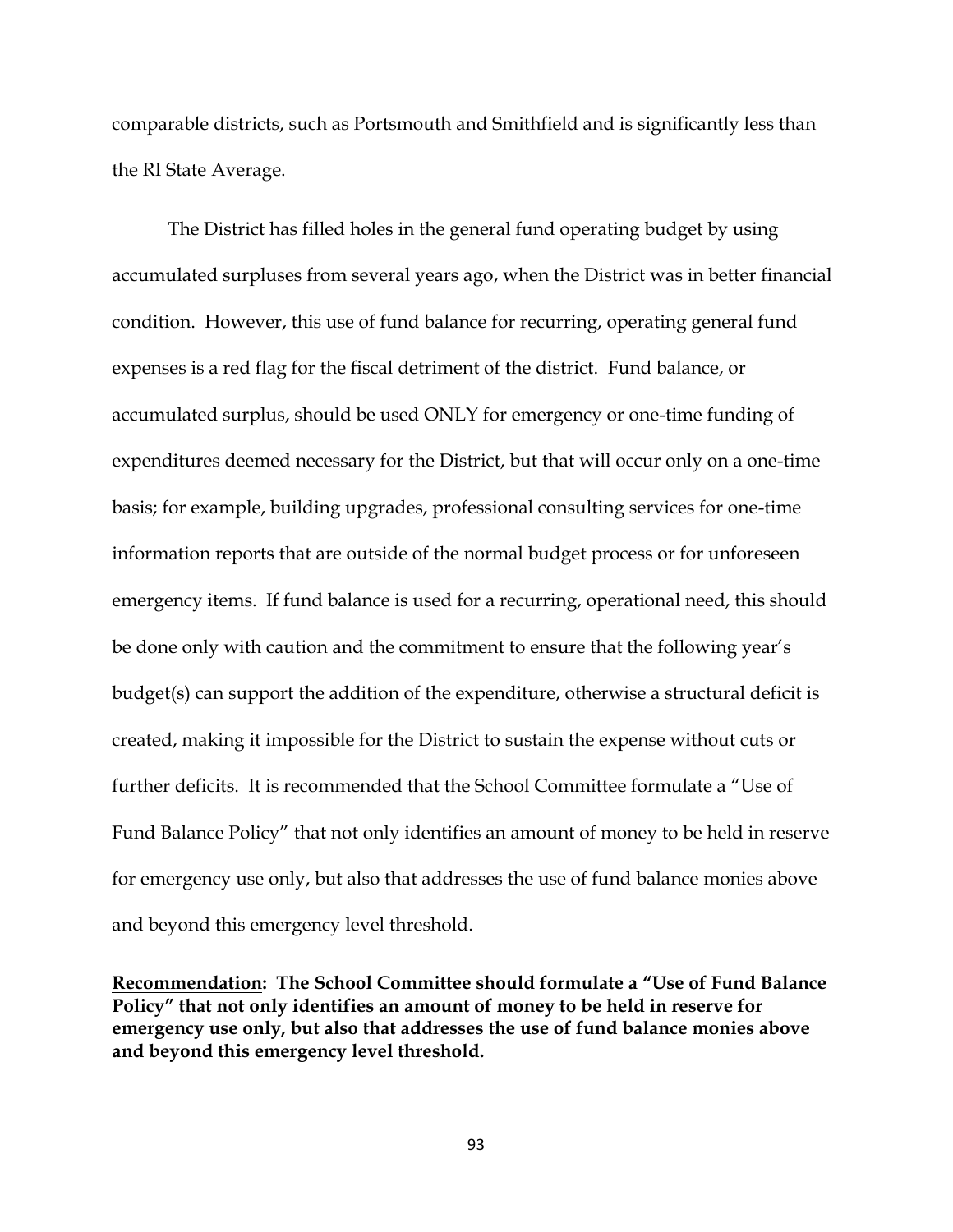As FY18 projected actuals could not be provided, it is difficult to determine if budget issues exist in the FY19 budget. It is recommended that the FY19 budget be fully analyzed as soon as FY18 actuals are available to determine funding shortages. The earlier in the fiscal year that shortages are identified, the higher the likelihood that those shortages can be addressed before year end. Several accounts were identified as areas of question, such as health and dental expenditures, physical therapy, contracted nursing services, other technical services, mentoring, transportation, and property services. Information provided by the District regarding reasons for large variances appears reasonable. However, large decreases in expenditures, without certainty of sustainability, should be considered when the FY19 budget is once again reviewed.

One area of concern as noted above is the formula that will be forthcoming from RIDE regarding the required level of maintenance expenditures in order to continue to receive housing aid reimbursements. Once that guidance is provided, these accounts should be reviewed immediately for potential budget shortages.

#### **XII. CONCLUSION**

The Superintendent, his administrative team, the teachers, and the staff in the District must be commended for the high quality school system that they have been able to maintain with limited help and resources. However, the District is not adequately funded to be in compliance with state and federal law and the BEP. The District requires a minimum of **one million, two hundred and twenty two thousand (\$1,222,000)** in additional funding to gain said compliance.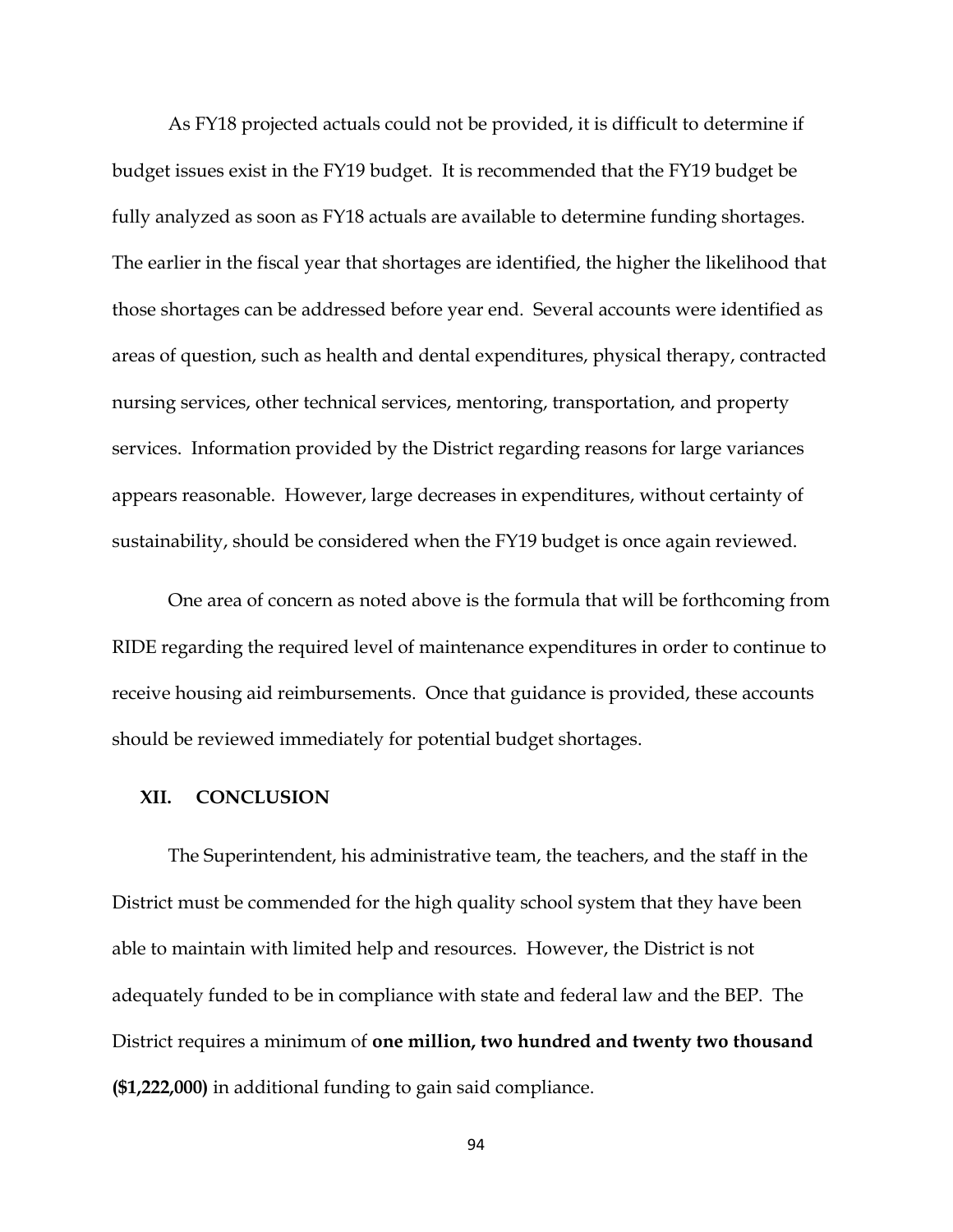### **APPENDIX – DEMOGRAPHICS**

The Town of East Greenwich is a municipal entity located in Kent County, Rhode Island. It is geographically located in the middle of the state. East Greenwich has a land area of sixteen and thirty-nine hundredths (16.39) square miles. <sup>24</sup> Twenty percent (20%) of that land consists of undeveloped woods and farmland, although this number continues to decrease due to development.25 Its population per square mile was eight hundred and one and nine tenths (801.9) as of 2010.<sup>26</sup>

The United States Census Bureau estimates that the town had a population of thirteen thousand ninety-nine  $(13,099)$  people as of July 1, 2017.<sup>27</sup> As of the 2010 Census, there were five thousand twenty two (5,022 households), thirty-four and nine tenths of a percent (34.9%) of which had children under the age of eighteen (18) living with them.<sup>28</sup> The average household size was two and fifty-seven hundredths (2.57) and the average family size was three and one tenths  $(3.10).^{29}$  The racial makeup of the town was ninety-three and two tenths of a percent (93.2%) White, eight tenths of a

https://web.archive.org/web/20130908154643/http://eglandtrust.org/trends.html

 $\overline{\phantom{a}}$ 

<sup>26</sup> U.S. Census Bureau (2010). *Quick Facts East Greenwich town, Kent County, Kent County, Rhode Island. Retrieved* from https://www.census.gov/quickfacts/fact/table/eastgreenwichtownkentcountyrhodeisland/PST045217 <sup>27</sup> U.S. Census Bureau (2017). *Quick Facts East Greenwich town, Kent County, Rhode* Island. Retrieved from https://www.census.gov/quickfacts/fact/table/eastgreenwichtownkentcountyrhodeisland/PST045217 <sup>28</sup> U.S. Census Bureau (2010). *Profile of General Population and Housing Characteristics: 2010 Demographic Profile Data*. Retrieved from https://factfinder.census.gov/faces/tableservices/jsf/pages/productview.xhtml?src=CF <sup>29</sup> U.S. Census Bureau (2010). *Profile of General Population and Housing Characteristics: 2010 Demographic Profile Data*. Retrieved from https://factfinder.census.gov/faces/tableservices/jsf/pages/productview.xhtml?src=CF

<sup>24</sup>U.S. Census Bureau (2010). *Quick Facts East Greenwich town, Kent County, Rhode Island*. Retrieved from https://www.census.gov/quickfacts/fact/table/eastgreenwichtownkentcountyrhodeisland/PST045217 <sup>25</sup> East Greenwich Land Trust (2010). *Trends & Future*. Retrieved from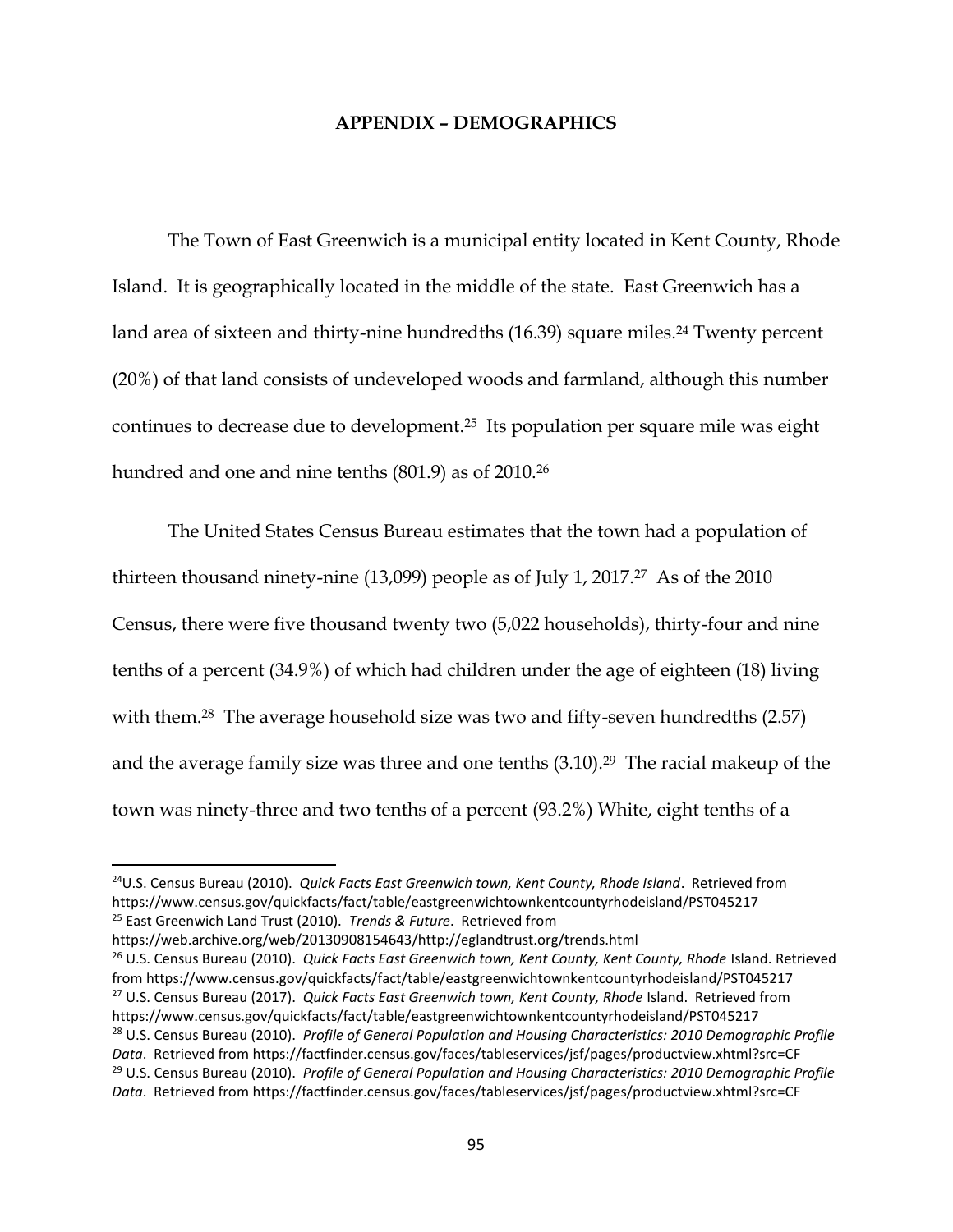percent (.8%) Black or African American, one tenth of a percent (.1%) American Indian or Alaska Native, four and one tenth of a percent (4.1%) Asian, one and seven tenths of a percent (1.7%) Hispanic or Latino, three tenths of a percent (.3%) Other Race and one and four tenths of a percent (1.4%) Two or More Races.<sup>30</sup>

The age of the population in the town was spread out with twenty-eight percent (28%) aged nineteen (19) and younger, three and three tenths of a percent (3.3%) aged twenty (20) to twenty-four (24), nineteen and three tenths of a percent (19.3%) aged twenty-five (25) to forty-four (44), thirty-two and nine tenths of a percent (32.9%) aged forty-five (45) to sixty-four (64), and sixteen and five tenths of percent (16.5%) who were sixty-five (65) years of age or older.<sup>31</sup> The median age was forty-four and six tenths (44.6) years.<sup>32</sup>

In 2010, the median income for a household in the town was ninety-eight thousand sixty-three dollars (\$98,063), and the median income for a family was one hundred thirty thousand two hundred and twenty one dollars (\$130,221).<sup>33</sup> About two and five tenths of a percent (2.5%) of families and four and seven tenths of a percent (4.7%) of the population were below the poverty line, including four and one tenth of a

 $\overline{a}$ 

<sup>30</sup> U.S. Census Bureau (2010). *Profile of General Population and Housing Characteristics: 2010 Demographic Profile Data*. Retrieved from https://factfinder.census.gov/faces/tableservices/jsf/pages/productview.xhtml?src=CF <sup>31</sup> U.S. Census Bureau (2010). *Profile of General Population and Housing Characteristics: 2010 Demographic Profile Data*. Retrieved from https://factfinder.census.gov/faces/tableservices/jsf/pages/productview.xhtml?src=CF <sup>32</sup> U.S. Census Bureau (2010). *Profile of General Population and Housing Characteristics: 2010 Demographic Profile Data*. Retrieved from https://factfinder.census.gov/faces/tableservices/jsf/pages/productview.xhtml?src=CF <sup>33</sup> U.S. Census Bureau (2010). *Profile of General Population and Housing Characteristics: 2010 Demographic Profile Data*. Retrieved from https://factfinder.census.gov/faces/tableservices/jsf/pages/productview.xhtml?src=CF